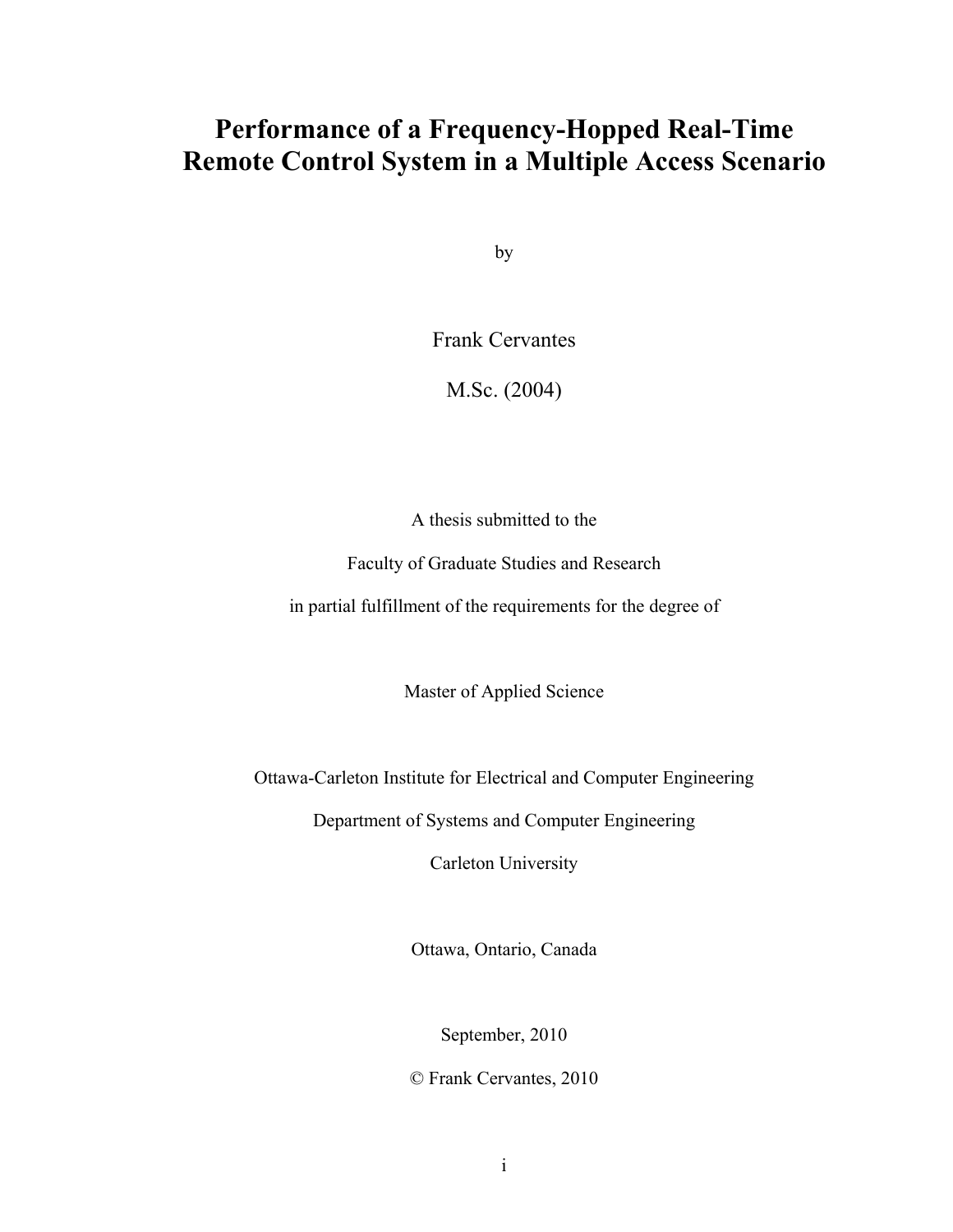The undersigned recommend to the Faculty of Graduate Studies and Research acceptance of the thesis

### **Performance of a Frequency-Hopped Real-Time Remote Control System in a Multiple Access Scenario**

submitted by

Frank Cervantes

M.Sc. (2004)

In partial fulfillment of the requirements for the degree of Master of Applied Science in Electrical Engineering

Chair, Howard Schwartz, Departement of Systems and Computer Engineering

 $\mathcal{L}_\text{max}$  , and the contract of the contract of the contract of the contract of the contract of the contract of the contract of the contract of the contract of the contract of the contract of the contract of the contr

Thesis Supervisor, Prof. Marc St-Hilaire

 $\mathcal{L}_\text{max}$  and  $\mathcal{L}_\text{max}$  and  $\mathcal{L}_\text{max}$  and  $\mathcal{L}_\text{max}$ 

Carleton University September, 2010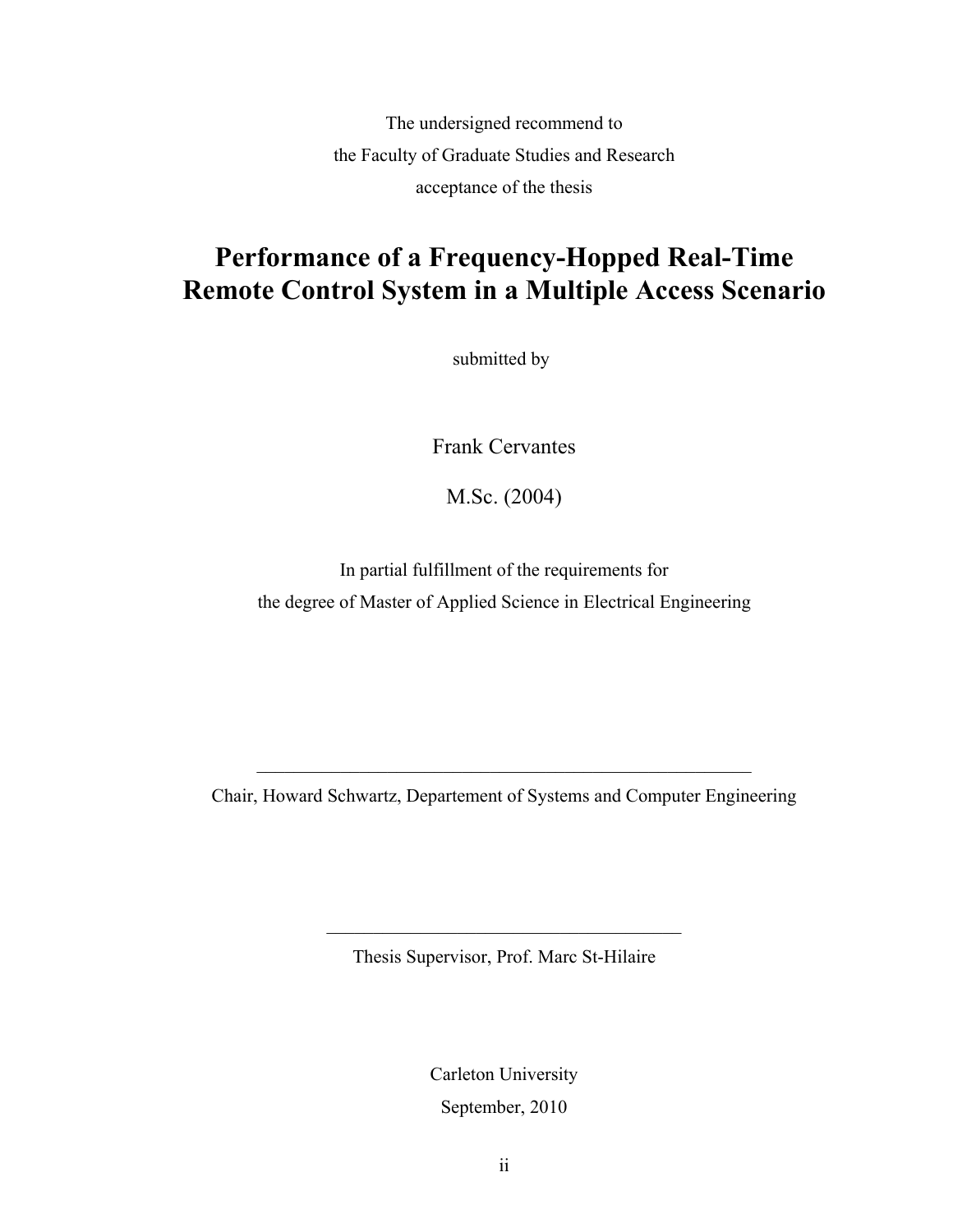### <span id="page-2-0"></span>**Abstract**

A recent trend is observed in the context of the radio-controlled aircrafts and automobiles within the hobby grade category and Unmanned Aerial Vehicles (UAV) applications moving to the well-known Industrial, Scientific and Medical (ISM) band. Based on this technological fact, the present thesis evaluates an individual user performance by featuring a multiple-user scenario where several point-to-point co-located real-time Remote Control (RC) applications operate using Frequency Hopping Spread Spectrum (FHSS) as a medium access technique in order to handle interference efficiently. Commercial-off-the-shelf wireless transceivers ready to operate in the ISM band are considered as the operational platform supporting the above-mentioned applications. The impact of channel impairments and of different critical system engineering issues, such as working with real clock oscillators and variable packet duty cycle, are considered. Based on the previous, simulation results allowed us to evaluate the range of variation for those parameters for an acceptable system performance under Multiple Access (MA) environments.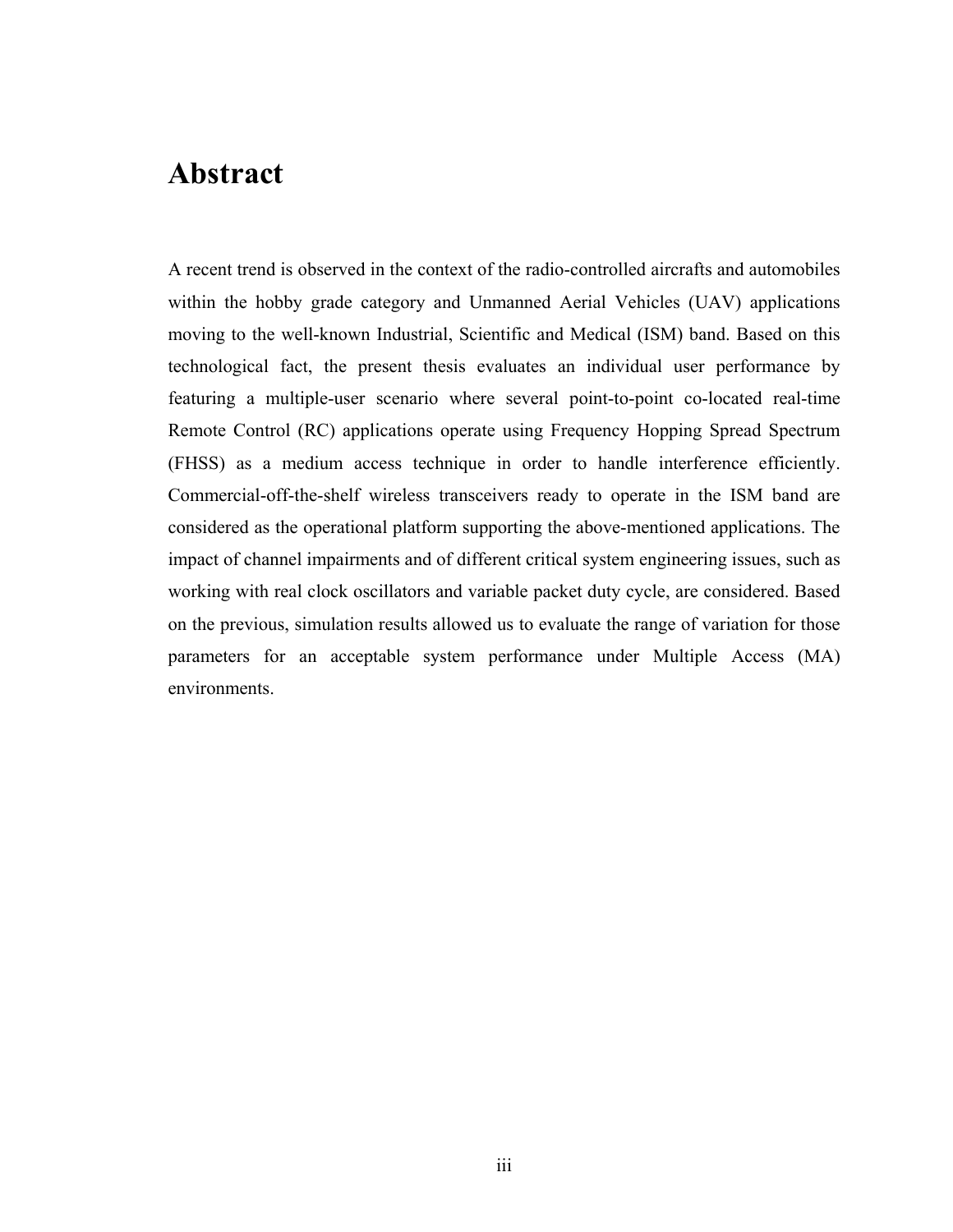### <span id="page-3-0"></span>**Acknowledgement**

To my parents, who encouraged me to pursue a better status in my professional life, and provided me with constant spiritual support and love: this is for you, with eternal gratitude and love.

I would like to express my sincere gratitude to my thesis Supervisor, Professor Marc St. Hilaire, for his excellent guidance, moral support, and immense patience throughout this work, and during my degree in general. It was a valuable experience for me as a professional to share ideas with you, especially when facing certain difficult technical situations during the stages of this research work.

I would like to extend my thanks to Professor Ioannis Lambadaris for bringing to this project his wise suggestions, his pragmatic vision, and his enormous knowledge in a wide range of topics in radiocommunications and control systems. I deeply appreciate his willingness to provide answers to all the questions I had during those difficult moments commonly faced in research work.

Finally, to those friends who contributed with their support, ideas, and work, I express my appreciation. Thank you, Joel Lugo, for sharing your knowledge in programming techniques, for being a good listener every time a discussion about this topic came up, and for encouraging me to make this thesis real. Thank you, Ania Portales for your moral support and sincere friendship. Thank you, Christian Crouse, for your patience and time dedicated to the advising of the written part of this thesis.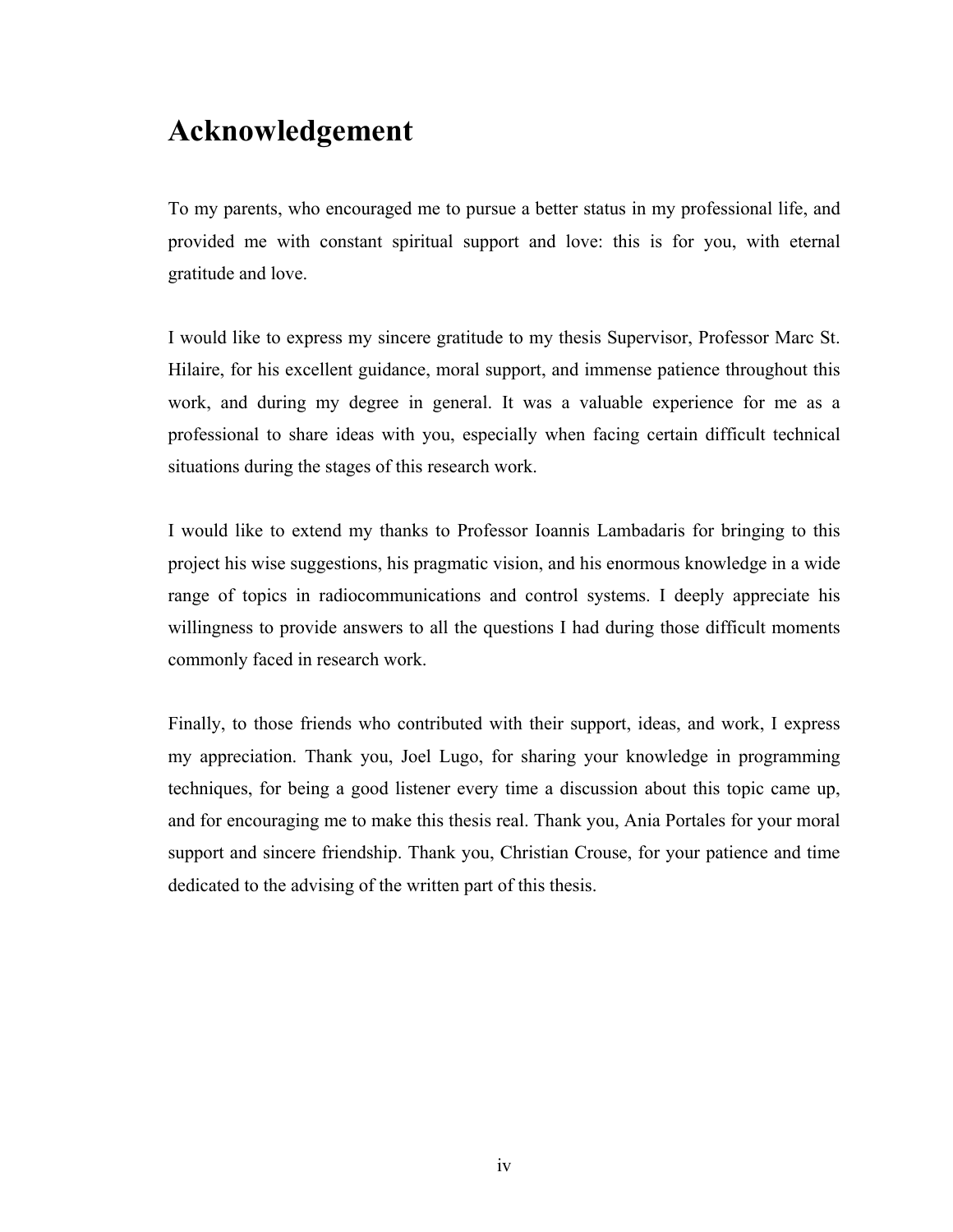## <span id="page-4-0"></span>**Table of Contents**

| 3.2 Synchronous Frequency-Hop Spread Spectrum Multiple-Access (SFHSS-MA) |  |
|--------------------------------------------------------------------------|--|
|                                                                          |  |
|                                                                          |  |
|                                                                          |  |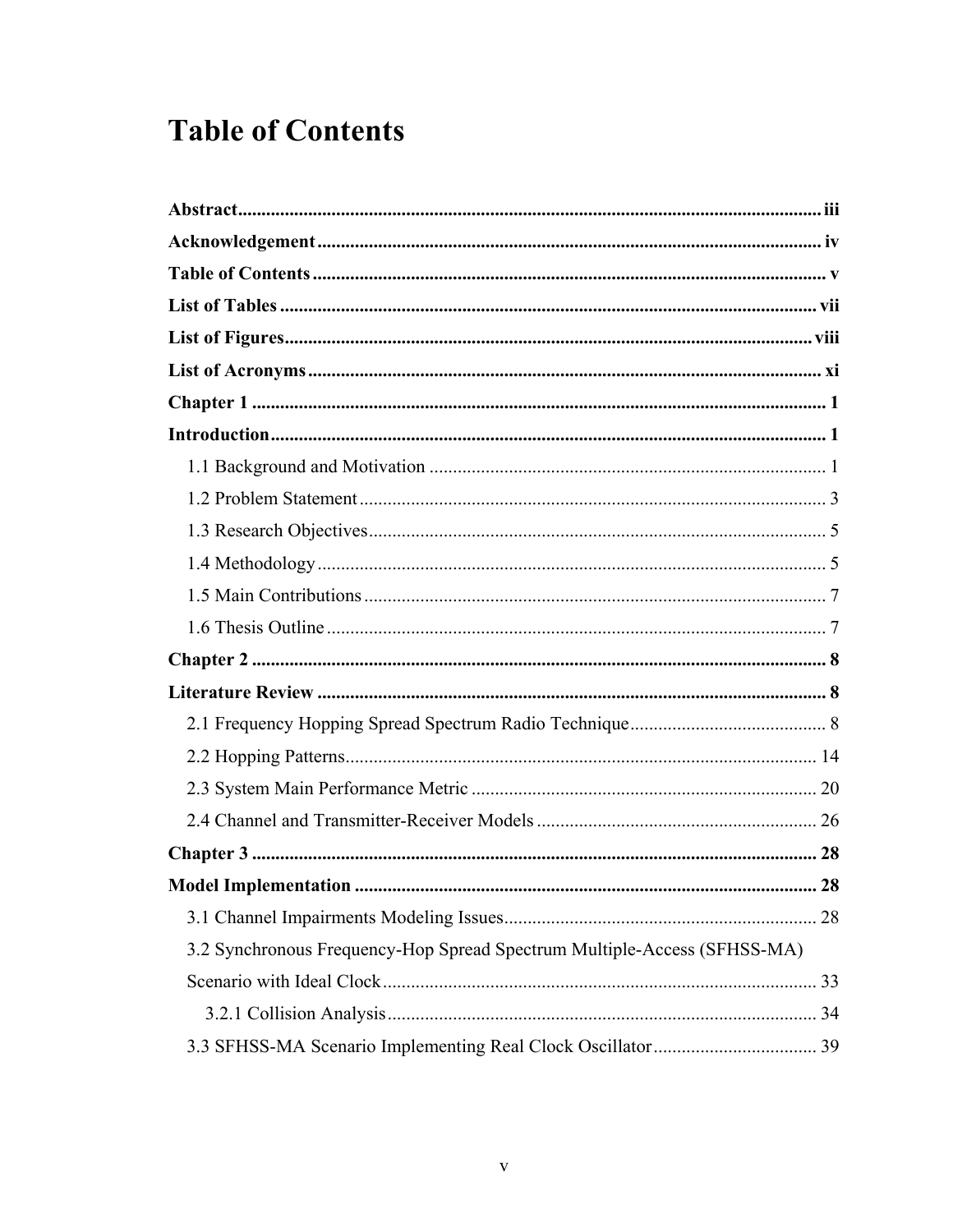| 3.3.1 Modeling issues: Collision Kernel Analysis, Transmitter-Receiver with Real |  |
|----------------------------------------------------------------------------------|--|
|                                                                                  |  |
| 3.4 Asynchronous Frequency-Hop Spread Spectrum (AFHSS-MA) Scenario with          |  |
|                                                                                  |  |
|                                                                                  |  |
|                                                                                  |  |
|                                                                                  |  |
|                                                                                  |  |
|                                                                                  |  |
|                                                                                  |  |
|                                                                                  |  |
|                                                                                  |  |
|                                                                                  |  |
|                                                                                  |  |
|                                                                                  |  |
|                                                                                  |  |
|                                                                                  |  |
|                                                                                  |  |
|                                                                                  |  |
|                                                                                  |  |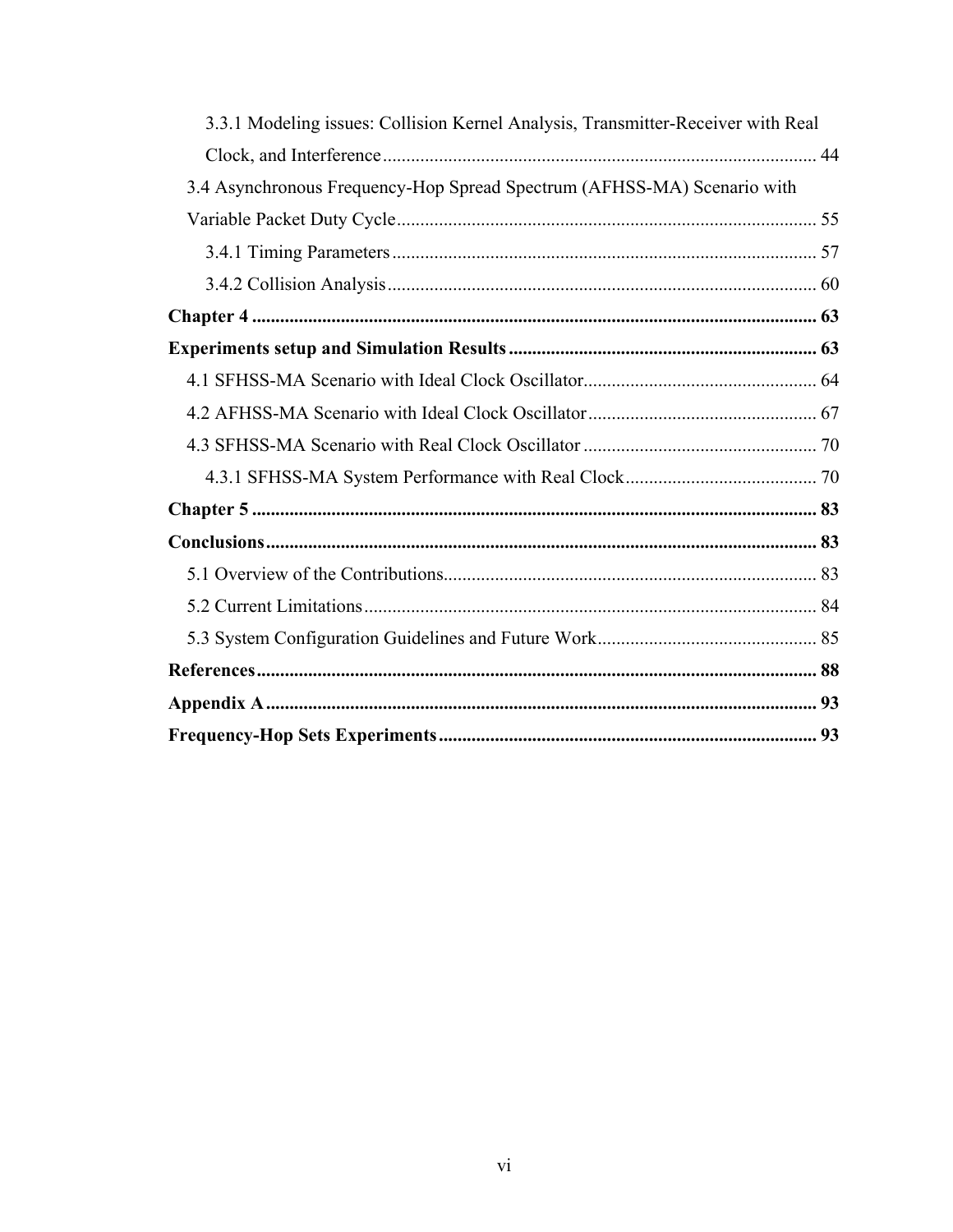## <span id="page-6-0"></span>**List of Tables**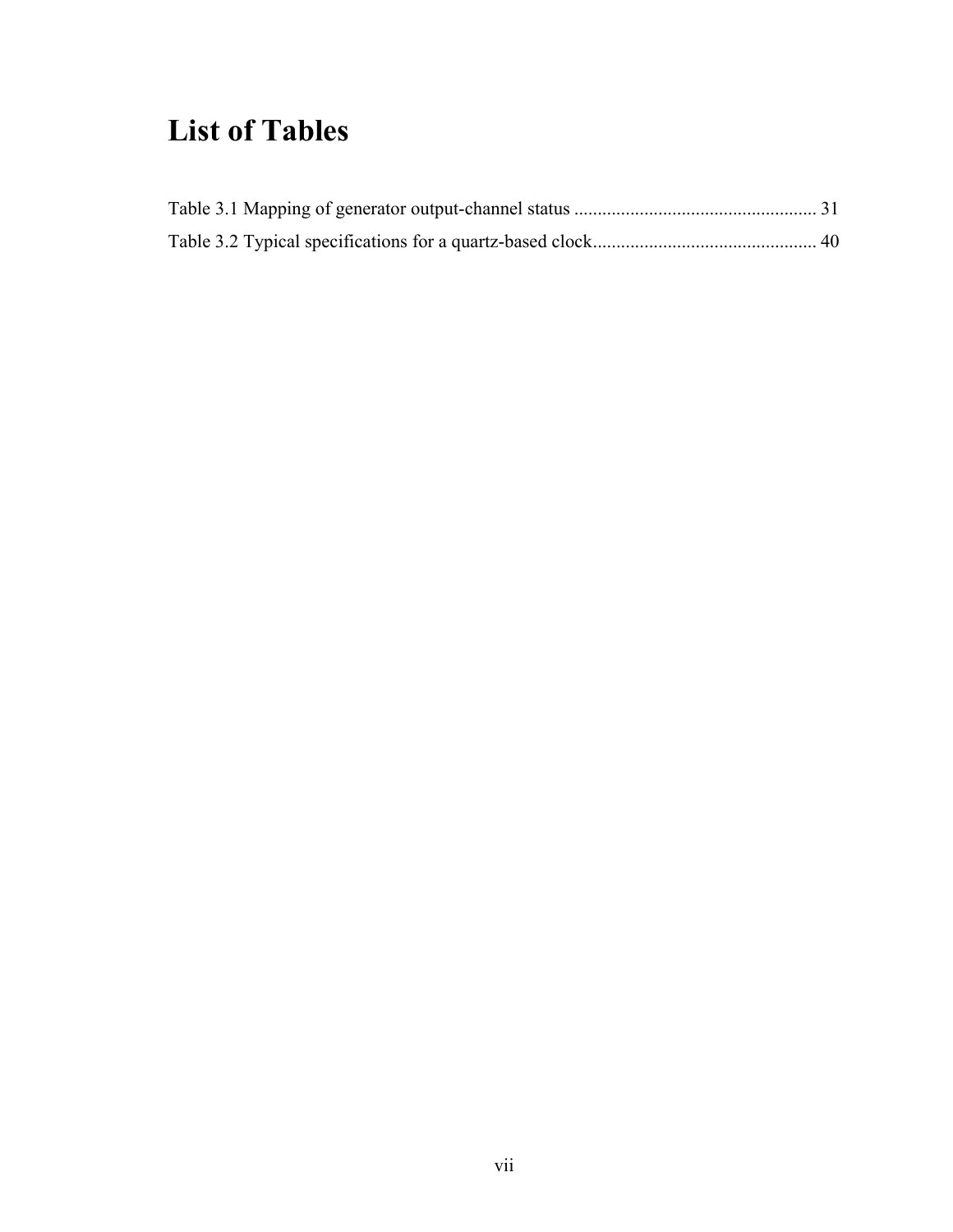# <span id="page-7-0"></span>**List of Figures**

| Figure 1.2 Basic way of communication that takes place in the targeted network 4              |
|-----------------------------------------------------------------------------------------------|
| Figure 2.1 Typical look-up table for a FHSS application involving low-power ISM               |
|                                                                                               |
| Figure 2.2 Markov (left) and Memoryless (right) based hopping patterns 14                     |
| Figure 2.3 Set of codewords (Cubic codes of order 10) for $p=11$ . $J(p) = \{0, 1, 2, , 10\}$ |
|                                                                                               |
| Figure 2.4 Modified transmitted reference synchronization algorithm [15] 21                   |
| Figure 2.5 FSM diagram associated with the modified transmitted reference                     |
|                                                                                               |
|                                                                                               |
| Figure 3.2 Analysis performed on a packet as it is generated at the transmitter (TX) and      |
| reaches the receiver (RX). The blue and red paths are complementary to one                    |
|                                                                                               |
|                                                                                               |
| Figure 3.4 Dependency of probability of one user being hit by the rest of the active users    |
| in the network as the number of RF channels is changed (theoretical)  36                      |
| Figure 3.5 Dependency of probability of one user being hit by the rest of the active users    |
|                                                                                               |
|                                                                                               |
| Figure 3.7 SFHSS with imperfect clock. Values $(F)$ represent current RF channels that        |
|                                                                                               |
| Figure 3.8 Collision events in SFHSS scenario with real clocks. Partial collision and full    |
|                                                                                               |
| Figure 3.9 Kernel of collision analysis for SFHSS-MA with real clock case  47                 |
| Figure 3.10 Interference scenario for a typical wireless ISM application [30]  50             |
|                                                                                               |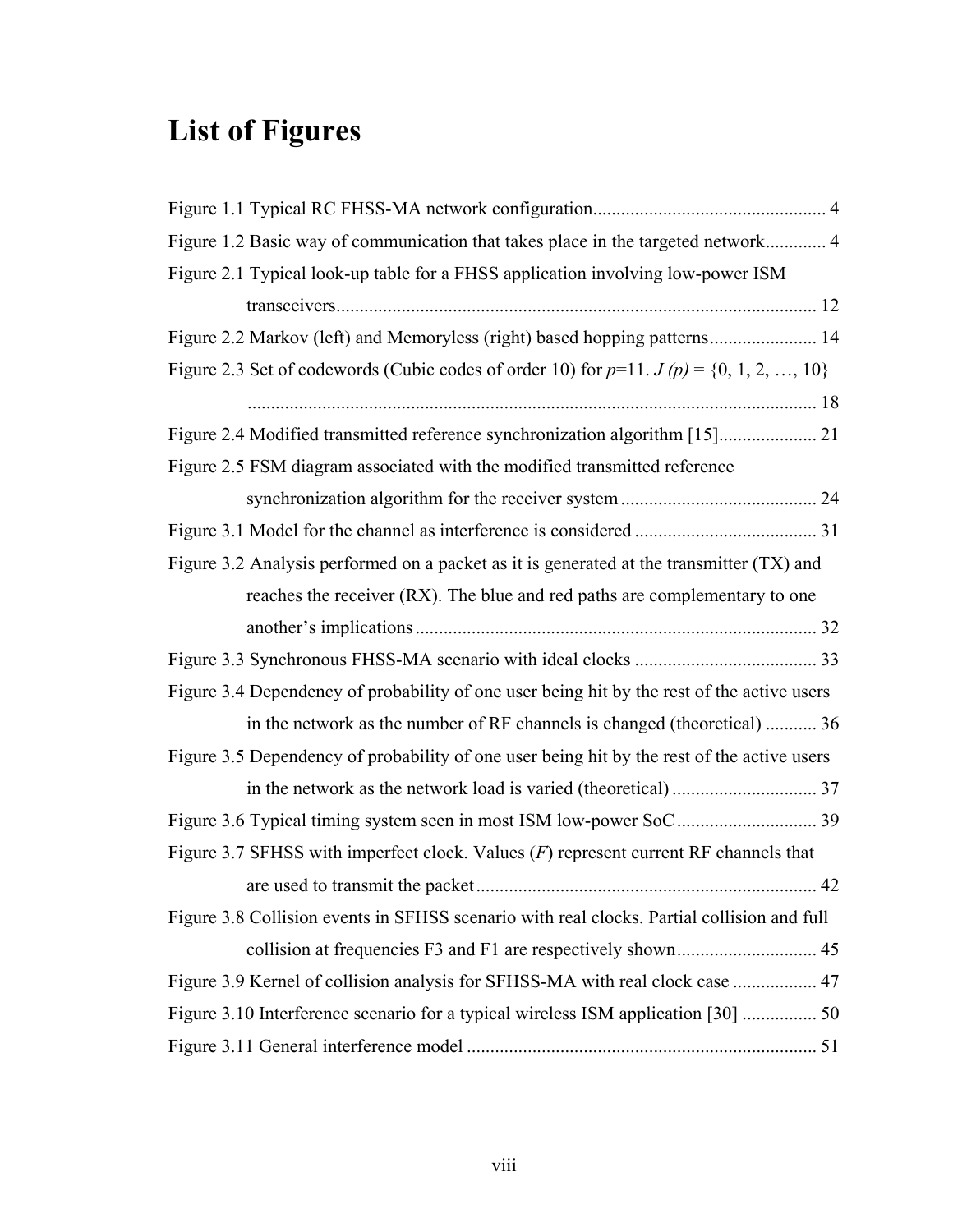| Figure 3.12 Algorithm for the collision and interference analysis in the slow SFHSS-MA       |
|----------------------------------------------------------------------------------------------|
|                                                                                              |
| Figure 3.13 Transmitter-Receiver data flow timing diagram with real clock 54                 |
| Figure 3.14 Asynchronous FHSS-MA scenario. Packet duty cycle: 30% 56                         |
|                                                                                              |
| Figure 4.1 SLOP vs Pd for SFHSS-MA with ideal clock scenario (15 users and 40 RF             |
|                                                                                              |
| Figure 4.2 SLOP vs N for SFHSS-MA with ideal clock scenario (15 users and 40 RF              |
|                                                                                              |
| Figure 4.3 SLOP vs Pd for AFHSS-MA with ideal clocks (15 users and 40 RF channels)           |
|                                                                                              |
|                                                                                              |
| Figure 4.5 System $PolP$ vs the network load for three different FH code sets ( $N=3$ and no |
|                                                                                              |
| Figure 4.6 System <i>PoLP</i> vs elapsed time for two kinds of FH code sets and clock        |
| accuracy (40 RF channels, 15 users, N=3 and only MAI was considered)  75                     |
| Figure 4.7 SLOP vs Pd for Markov, memoryless and CC FH code sets (40 RF channels,            |
|                                                                                              |
| Figure 4.8 SLOP vs Pd. Dependency as the network load is varied (left). Dependency as        |
|                                                                                              |
| Figure 4.9 SLOP vs Pd. Dependency as the clock initial accuracy is varied (40 RF)            |
|                                                                                              |
| Figure A.1 Family of 10 FH codes based upon the theory of Cubic Congruences  95              |
| Figure A.2 Families of 10 FH codes based on Memoryless (left) and Markov (right)             |
|                                                                                              |
| Figure A.3 Hamming autocorrelation functions for each sequence in the CC code matrix         |
|                                                                                              |
| Figure A.4 Hamming cross-correlation functions for the combinations of row one with          |
|                                                                                              |
| Figure A.5 Hamming autocorrelation functions for each sequence in the Memoryless             |
|                                                                                              |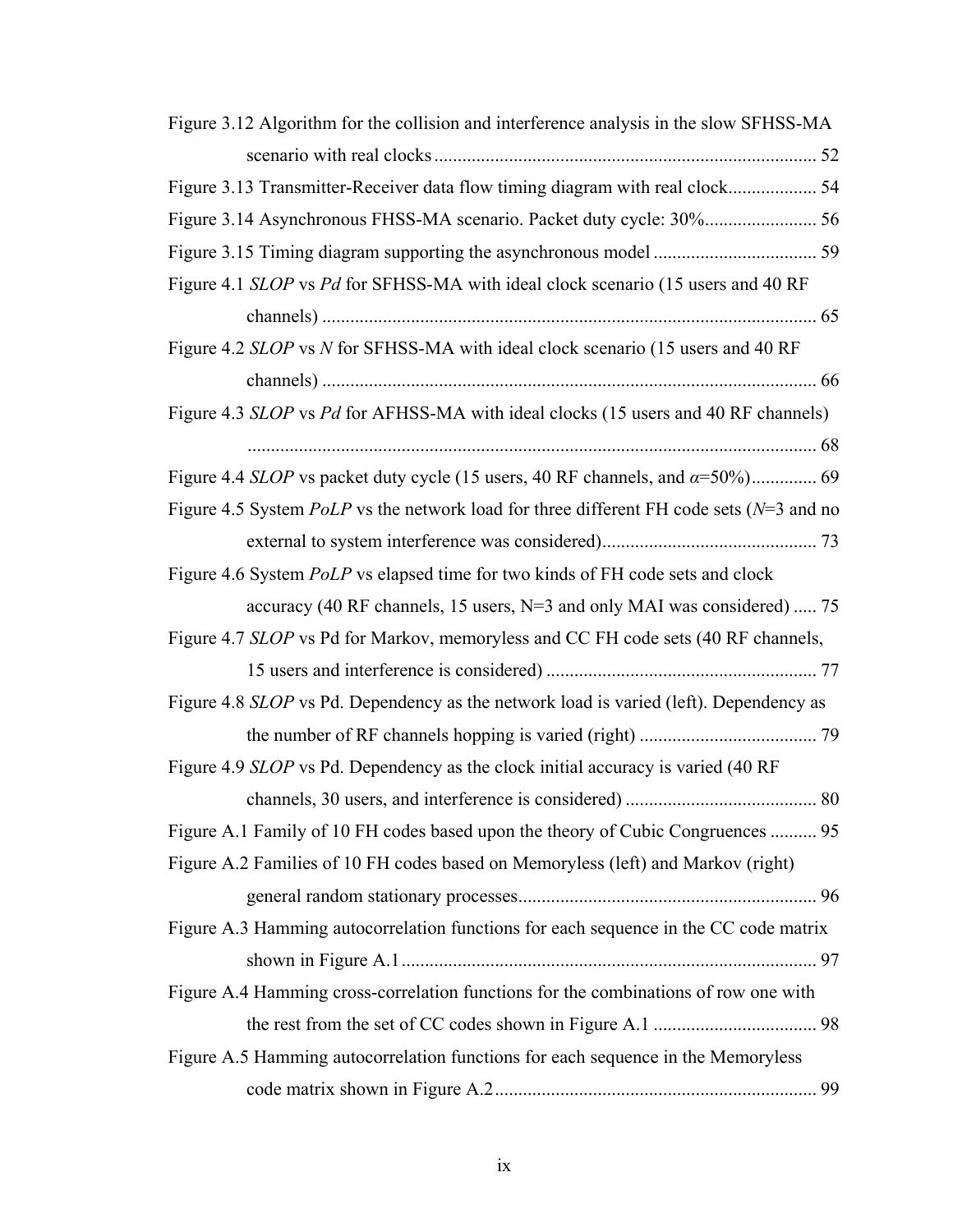| Figure A.6 Hamming autocorrelation functions for each sequence in the Markov code   |
|-------------------------------------------------------------------------------------|
|                                                                                     |
| Figure A.7 Hamming cross-correlation functions for the combinations of row one with |
|                                                                                     |
| Figure A.8 Hamming cross-correlation functions for the combinations of row one with |
|                                                                                     |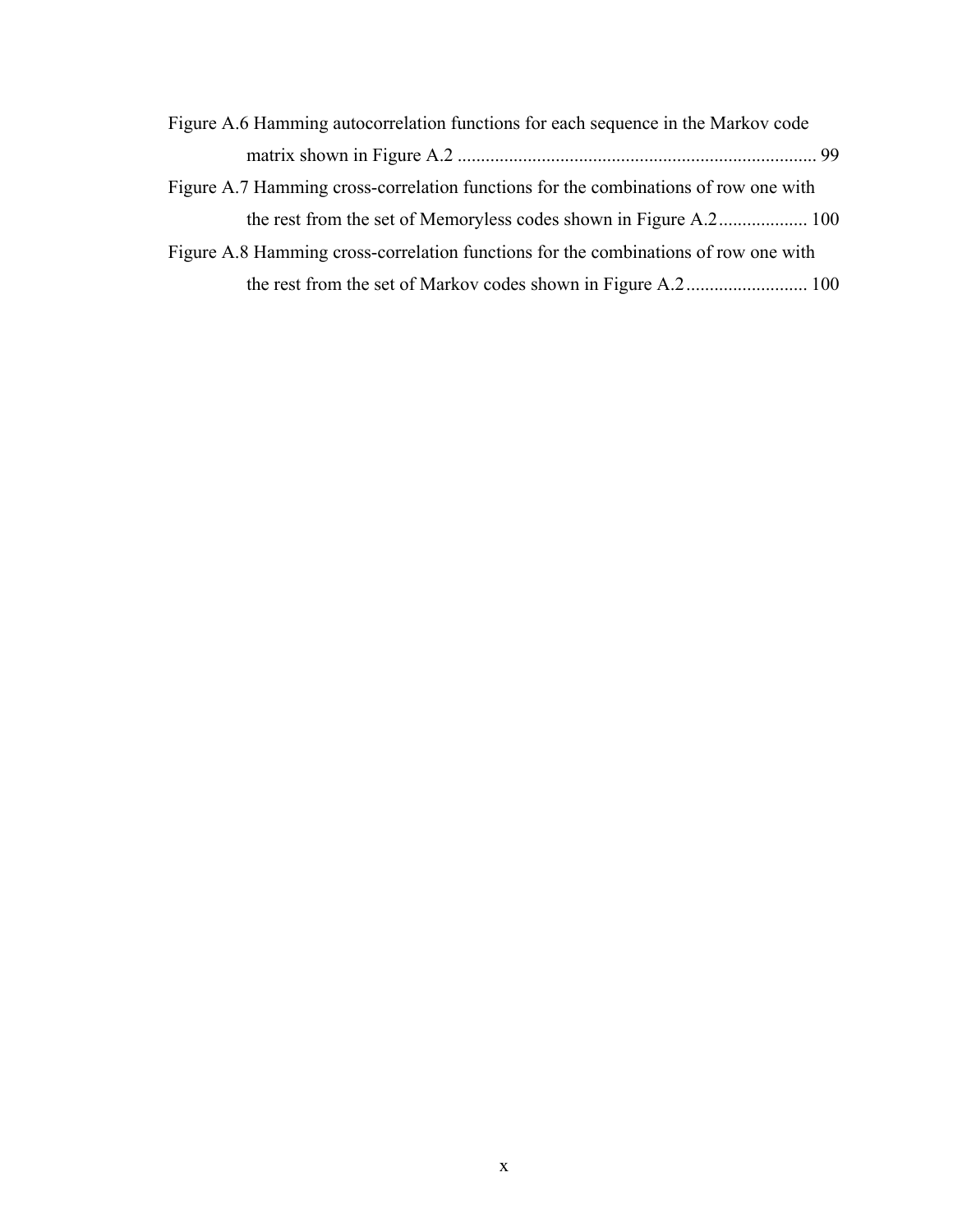# <span id="page-10-0"></span>**List of Acronyms**

| <b>ACI</b>   | <b>Adjacent Channel Interference</b>                  |
|--------------|-------------------------------------------------------|
| <b>AFHSS</b> | <b>Asynchronous Frequency Hopping Spread Spectrum</b> |
| <b>AWGN</b>  | <b>Additive White Gaussian Noise</b>                  |
| <b>BER</b>   | <b>Bit Error Rate</b>                                 |
| <b>BFSK</b>  | Binary Frequency Shift Keying                         |
| <b>CDMA</b>  | Code Division Multiple Access                         |
| <b>CMOS</b>  | Complementary Metal-Oxide Semiconductor               |
| DLL          | Delay-Locked Loop                                     |
| <b>DSSS</b>  | Direct Sequence Spread Spectrum                       |
| FAP          | Frequency Agile Protocol                              |
| <b>FCC</b>   | <b>Federal Communication Commission</b>               |
| <b>FDMA</b>  | <b>Frequency Division Multiple Access</b>             |
| FH           | Frequency Hopping                                     |
| <b>FHSS</b>  | Frequency Hopping Spread Spectrum                     |
| <b>FIFO</b>  | First In First Out                                    |
| <b>FSK</b>   | Frequency Shift Keying                                |
| <b>FSM</b>   | <b>Finite State Machine</b>                           |
| <b>HRT</b>   | Human Response Time                                   |
| <b>ISM</b>   | Industrial, Scientific, Medical                       |
| <b>MA</b>    | <b>Multiple Access</b>                                |
| MAI          | Multiple Access Interference                          |
| <b>MCU</b>   | Microcontroller Unit                                  |
| <b>PER</b>   | Packet Error Rate                                     |
| <b>PLL</b>   | Phase-Locked Loop                                     |
| <b>PTX</b>   | <b>Primary Transmitter Device</b>                     |
| <b>PRX</b>   | Primary Receiver Device                               |
| RC           | Remote Control                                        |
| <b>RCU</b>   | Remote Control Unit                                   |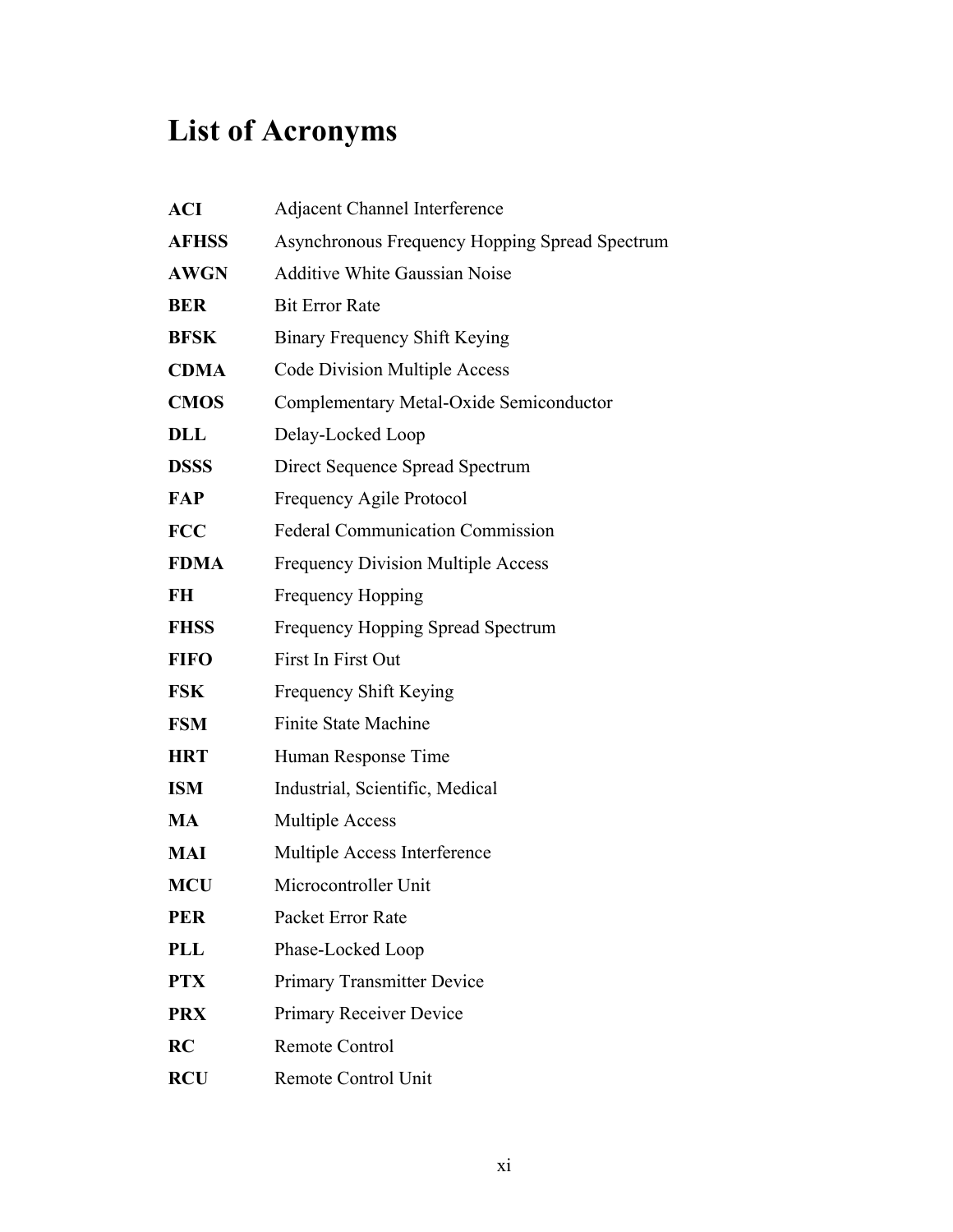| RF           | Radio Frequency                               |
|--------------|-----------------------------------------------|
| <b>RSSI</b>  | Radio Strength Signal Indicator               |
| <b>SLOP</b>  | <b>System Lag Occurrence Probability</b>      |
| SoC          | System on Chip                                |
| <b>SPI</b>   | Serial Peripheral Interface                   |
| <b>SR</b>    | <b>Stored Reference</b>                       |
| <b>SFHSS</b> | Synchronous Frequency Hopping Spread Spectrum |
| <b>SNIR</b>  | Signal to Noise plus Interference Ratio       |
| <b>SNR</b>   | Signal to Noise Ratio                         |
| <b>TDL</b>   | Tau-Dither Loop                               |
| <b>TDMA</b>  | Time Division Multiple Access                 |
| <b>ToA</b>   | Time on Air                                   |
| <b>TR</b>    | <b>Transmitted Reference</b>                  |
| <b>UAV</b>   | Unmanned Aerial Vehicle                       |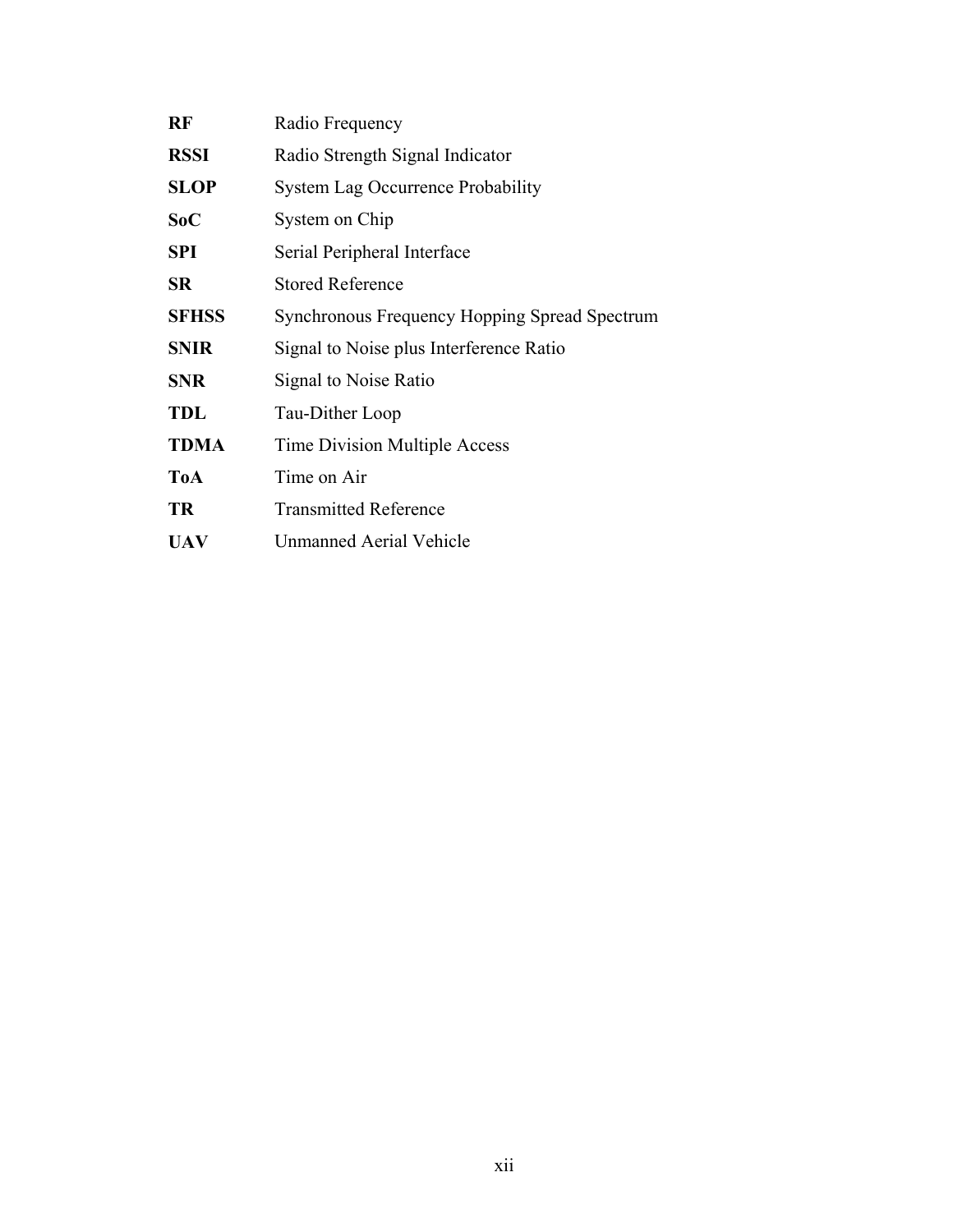# <span id="page-12-0"></span>**Chapter 1 Introduction**

The operation of radio-controlled aircrafts and cars within the hobby grade category in the well-known and license-free Industrial, Scientific and Medical (ISM) frequency band have become more and more popular in the last few years [1], [2]. Many planes can be now operated in the same physical area without worries about frequency control, eliminating the need to check everyone else's channel numbers prior to flying. The possibility of turning up at a club with the wrong crystal in the transmitter unit does not constitute a worry anymore. Operating at 2.4 GHz also puts the radio control out of the frequency range of any noise caused by the other electronic components that are part of the aircraft, such as the motor, speed controller, and any metal-to-metal noise eliminating interference and glitching that can affect traditional frequency Remote Control (RC) systems.

In this chapter, we will first present some background information or update concerning the state-of-the-art of the targeted real-time RC applications mentioned above (i.e., lowpower ISM-based RC applications, which implies the use of well-known ISM transceivers). The problem statement that has motivated this research work is then set, followed by the research objectives that need to be accomplished in order to produce a complete solution to the former problematic situation. Finally, main contributions of the present work to the status of the knowledge in the topic are delivered.

#### **1.1 Background and Motivation**

The aforementioned extraordinary trend that has emerged from the traditional RC systems implementation is widely supported by the hardware electronics point of view, since a plethora of powerful wireless low-power System on Chip (SoC) in the ISM band (popularly known as ISM transceivers)is already available in the market at reasonable costs  $[3-6]$ .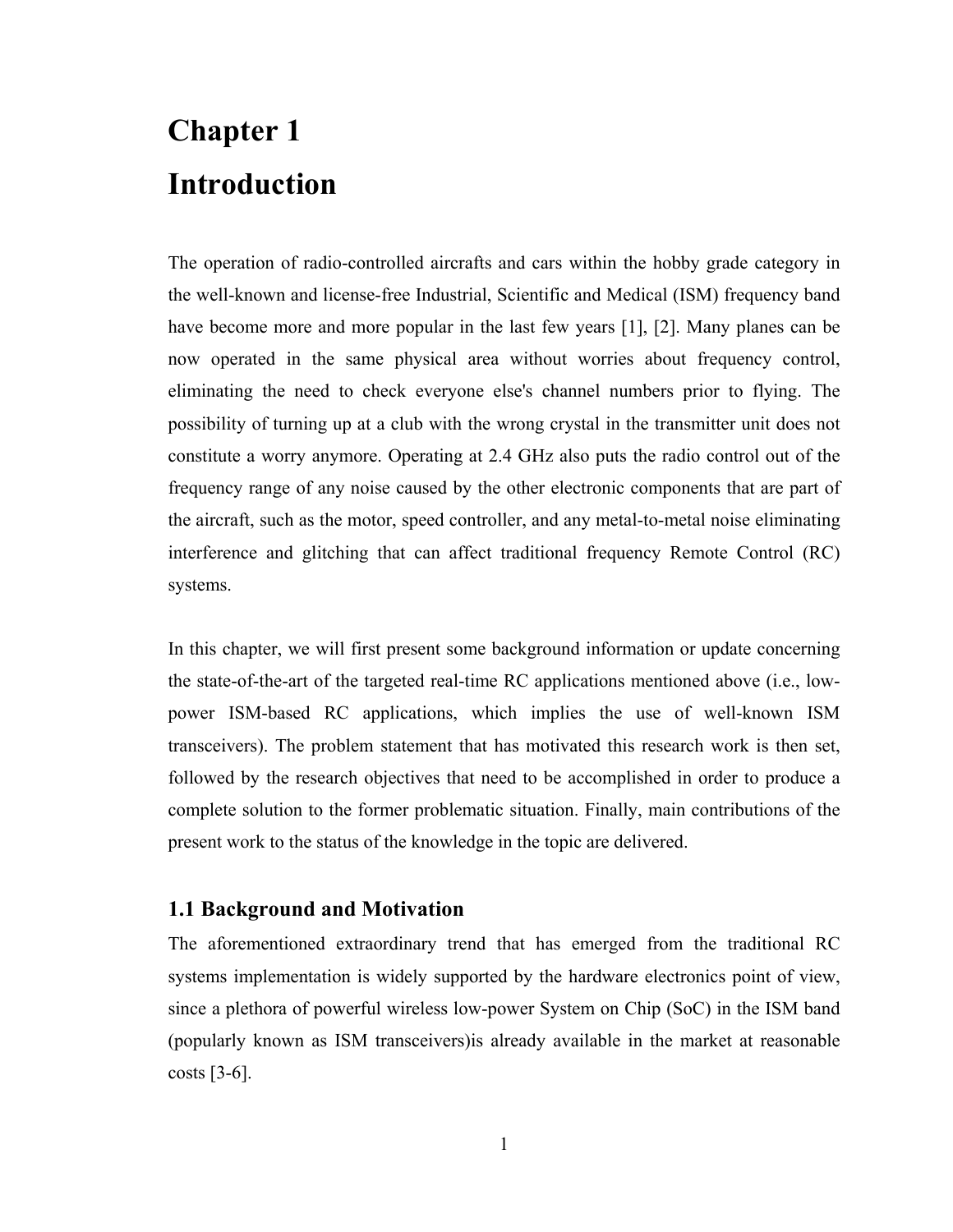SoC ISM transceivers have evolved continuously in time through five generations; the current generation runs at a high level of system integration. It is common not only to find a microcontroller (introduced in 2006 within the fourth generation) that is already embedded on a chip and some other well-established data link layer capabilities such as the Enhanced ShockBurst™ protocol, but also fully-programmable frequency-agile synthesizers with a Phase Lock Loop (PLL) settling time as low as 90 μs [3], [4]. Examples of the fifth generation transceivers are the nRF24LU1 [7] and the CC2511F32 [8] from Nordic Semiconductor and Texas Instruments Inc., respectively.

Three techniques have evolved in order to allow for systems coexistence in the ISM band: Time Division Multiple Access (TDMA), Direct Sequence Spread Spectrum (DSSS), and Frequency Hopping Spread Spectrum (FHSS). However, it has been shown that FHSS is the more suitable technique for packet-based real-time RC applications constrained to relatively low data-rate and low power [4]. The actual status of the U.S sub-1GHz ISM band, covering from 902 to 928 MHz, is well-known as being a shared spectrum resource with many license-free radio communication systems that interfere with one another [9]. FHSS has emerged as one of the variants of spread spectrum technique which enables coexistence of multiple networks (or same network devices) within the same physical area [10]. In this sense, the Federal Communication Commission (FCC) recognizes FHSS as one of the techniques withstanding "fairness" requirements for unlicensed operation in the ISM band.

Based on what has been previously mentioned, the present work is focused on the FHSS shared-spectrum access scheme *which has been successfully* employed in the realm of real-time RC applications [4].

When considering real-time remote-controlled applications, system latency is of critical importance and becomes our main constrain. Servomechanisms located on such an apparatus trigger physical movements on its control surfaces that are supposed to act proportionally to a given manual action performed at the Remote Control Unit (RCU). It will be assumed throughout this work that with the transmission of a single packet, all the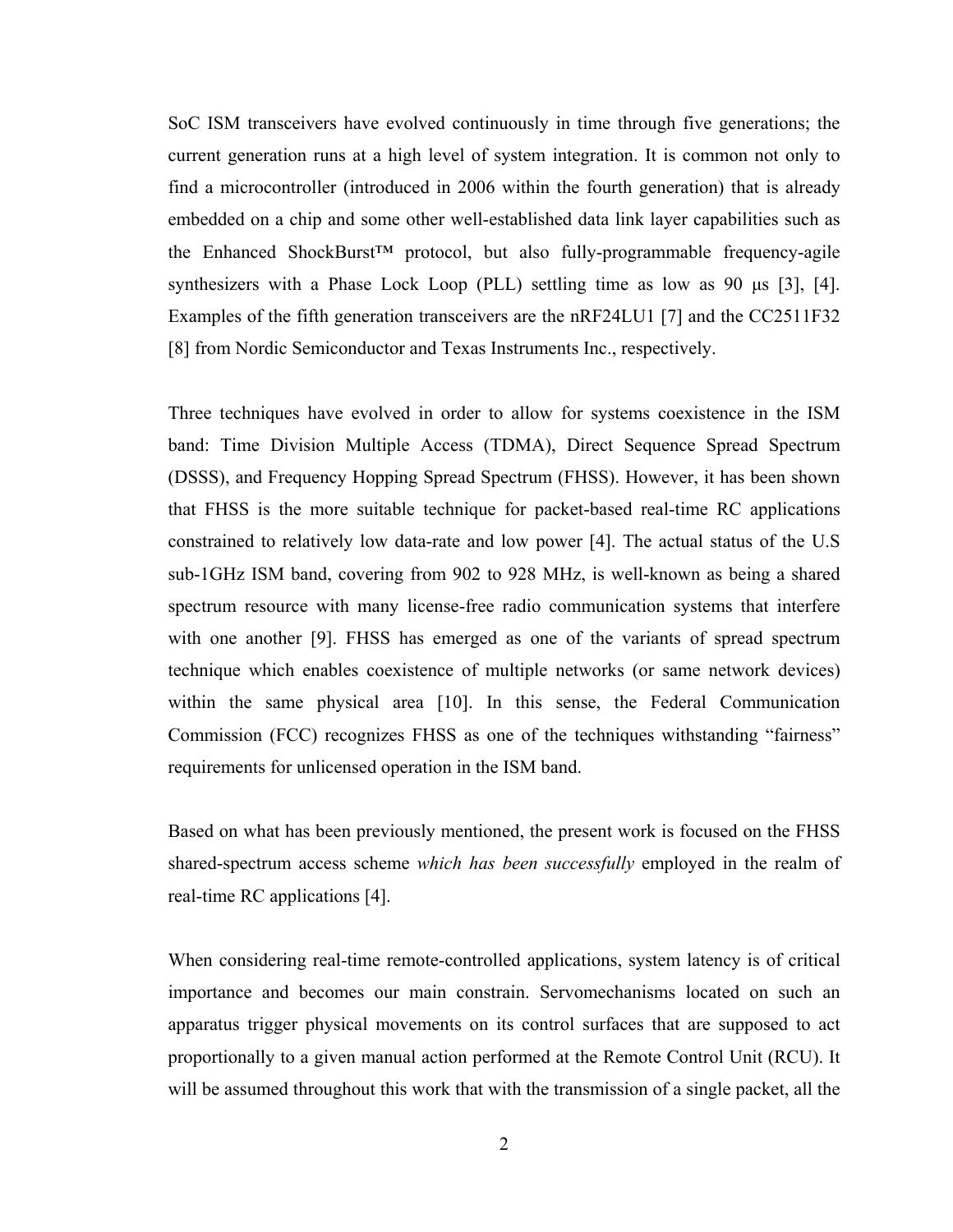<span id="page-14-0"></span>control commands needed by the system to drive its outputs are interchanged between the transmitter and the receiver. Radio channel is prone to errors, interference being the most important cause in this context at the time of addressing system latency. In the event of a considerable packet loss, control commands that were sent to the intended receiver are consequently lost and the remote-controlled unit becomes a non real-time follower of the RCU. In this case, a lag may happen during the radio control session if the time delay of system response exceeds certain real-time threshold.

Given all these notions, the problem statement is presented next.

#### **1.2 Problem Statement**

In previous research work such as [11], the performance evaluation of a *single* real-time RC application (i.e., a single master-slave association where no network environment is considered) operating in the ISM band under the effect of typical channel impairments has been addressed. Co-channel interference and channel noise effects were taken into account by means of the Packet Error Rate (*PER*) which is more suitable when dealing with packet-based radio systems. However, there still exists the need for a more realistic scenario (i.e., a multiplicity of users running identical RC applications) where a single system performance characterization is to be attained. Based on this primary idea, the main problem that motivated the present research can be fully stated as follows: a realtime RC system that operates in the ISM band and which is the basic constituent of a non-centralized control network (no network timing or system controller is considered mediating the access to the medium) that comprises a number of identical master-slave associations needs to be evaluated in terms of its performance.

The network, as shown in Figure 1.1, is basically a set of *unidirectional* links between paired nodes in a peer-to-peer fashion where the sending node, called here Primary Transmitter and denoted as (PTX), should be understood as an application (consider a remote control unit) running on a host controller connected to a typical ISM sub-1GHz or 2.4GHz transceiver.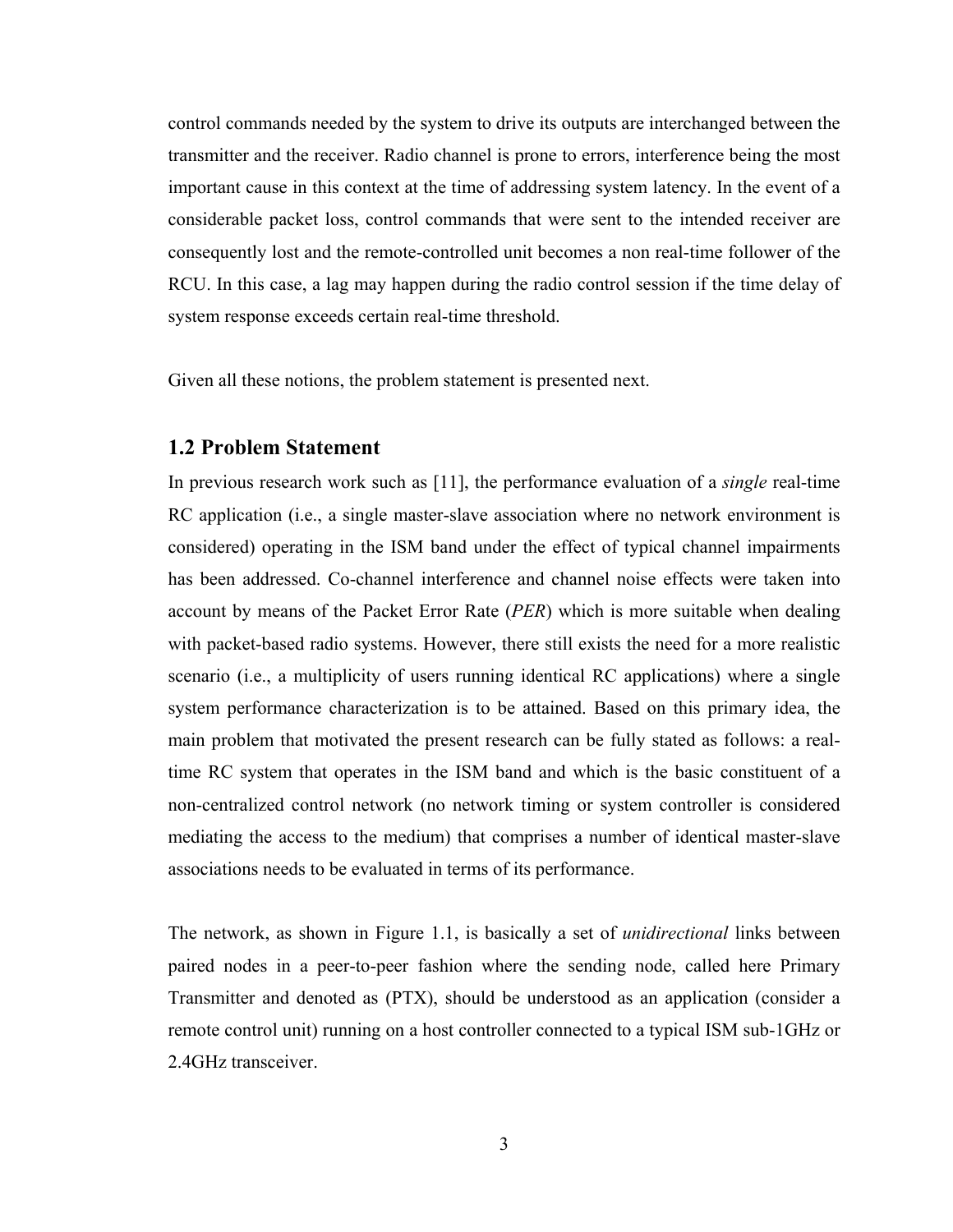<span id="page-15-0"></span>

**Figure 1.1 Typical RC FHSS-MA network configuration** 

The control unit is supposed to send commands with certain latency to a remote controlled flying apparatus where the Primary Receiver (PRX) or the intended receiver resides. Each association will interchange packets synchronously at a rate called *message rate* (*Tc*) as shown in Figure 1.2.





**Figure 1.2 Basic way of communication that takes place in the targeted network** 

Each of these above mentioned associations is based on a *Stored Reference* (SR) slow FHSS system, which implements a uniform serial acquisition scheme enabled by a matched filter. The system performance is to be evaluated based on two metrics: System Lag Occurrence Probability (*SLOP*) considered in this work as the main metric and system throughput. They are considered satisfactory enough in estimating the behaviour of the system latency and its relationship with system design parameters.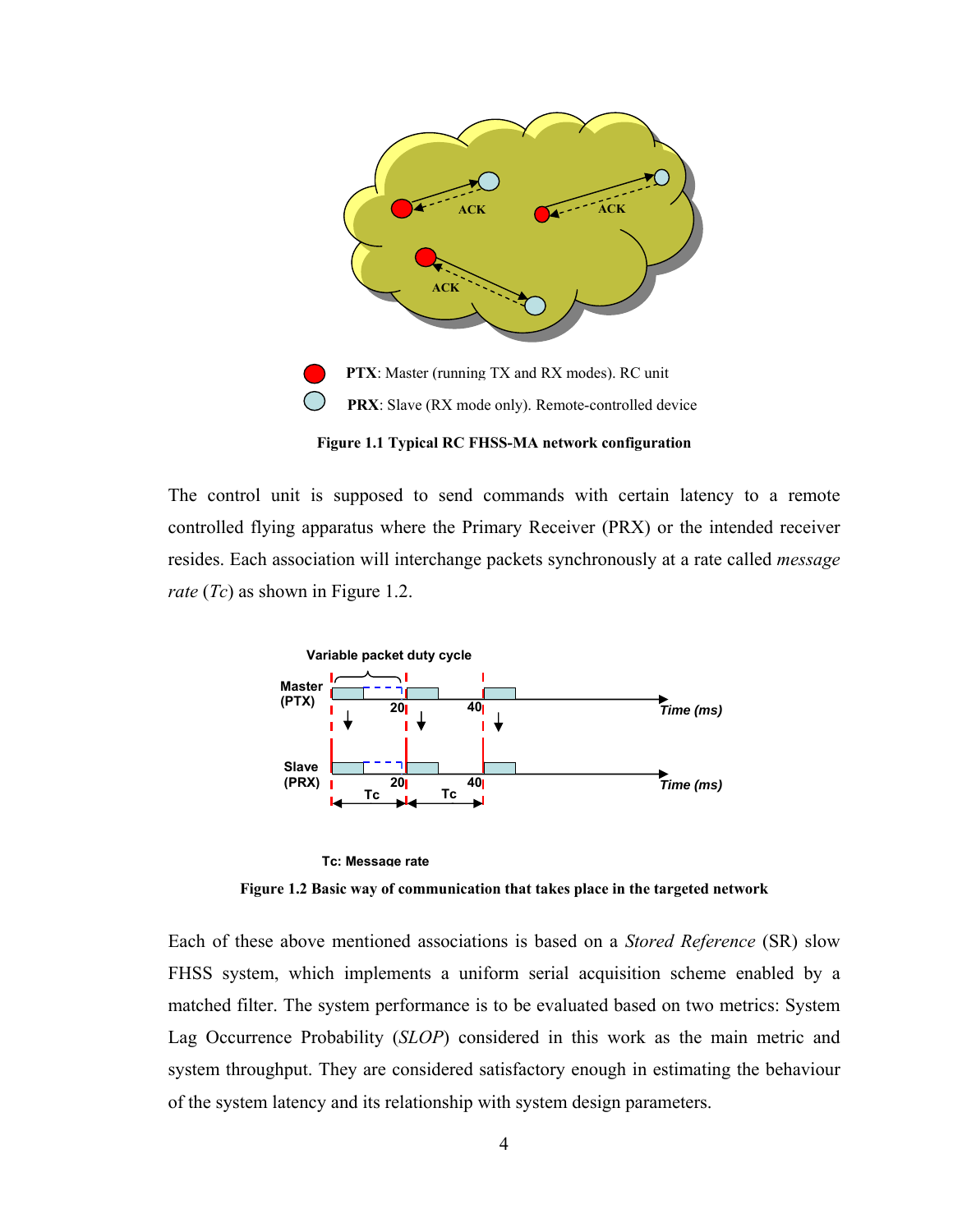<span id="page-16-0"></span>System engineering issues such as the *non-synchronization between active users*, *clock drift and its impact on the correlation property of the hopping pattern* are to be analyzed within this proposed network environment. All the aforementioned issues that are intrinsic to the communication medium besides the previously cited system imperfections should bring us to a more realistic vision with regard the targeted application.

#### **1.3 Research Objectives**

Based on the problem statement that has been formulated in the previous section, the research objectives are the following:

- 1. Develop what was implemented in [11] by extending it to a multiple user scenario. In other words, a Synchronous Frequency-Hop Spread Spectrum (SFHSS) network with ideal clock oscillator is to be considered.
- 2. Compare results with those published in [11] in order to evaluate the present implementation.
- 3. Extend the scope in the research topic by also considering the Asynchronous Frequency-Hop Spread Spectrum (AFHSS) case besides the aforementioned SFHSS scenario but under certain system engineering issues (to mention: Operation with an imperfect clock oscillator and a variable data packet duty cycle at the user/application level) as part of a more realistic simulation ISM environment.
- 4. Evaluate the performance of a single real-time remote control system under the above mentioned conditions and make proper recommendations.

#### **1.4 Methodology**

As an initial task to be developed in this research work, an extension of what was done in [11] was proposed as a first level approach objective. For this aim, a set of slow-SFHSS RC real-time applications/users are to be simulated. In order to accomplish this:

- 1. An exhaustive review of [11], its theoretical and practical foundations are to be performed.
- 2. As a result of the above, a model for a typical slow-FHSS RC application and the transmission medium will be implemented. The plurarity of FHSS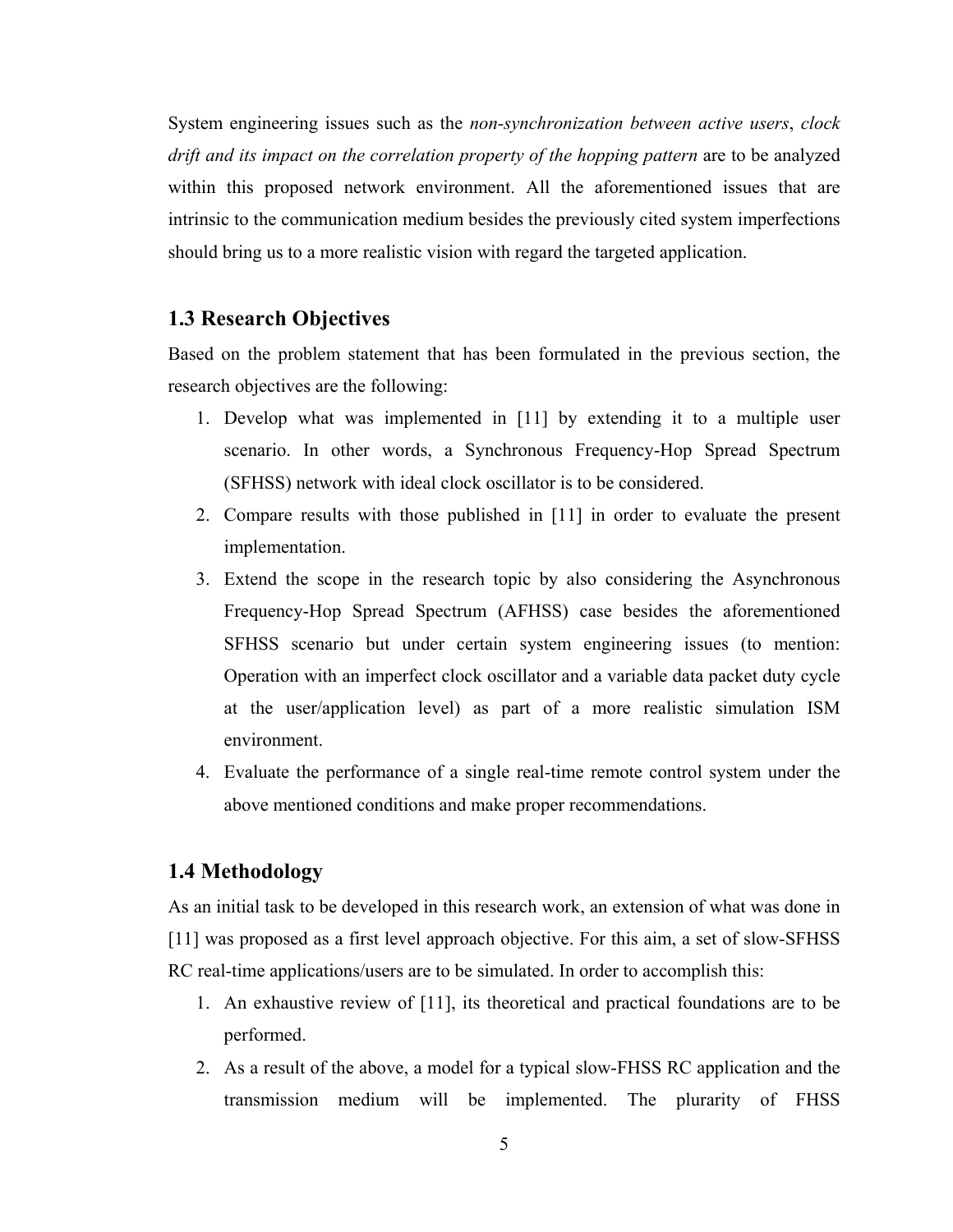In order to validate our model with respect to [11], the behaviour of the main system performance metric (i.e., *SLOP*) with respect to key system engineering parameters will be estimated through a set of experimental tasks. These computer-based experiments will run based on the model kernel to be built in the present development and are to be conducted considering all the necessary constrains at this level.

At a higher level of complexity and pragmatism with respect to the previously mentioned, two interesting case studies are of concern for this research: an asynchronous FHSS network (featuring variable packet duty cycle) as it is considered the more general case in a CDMA scenario, and a synchronous FHSS network where imperfect clock oscillators and a variety of hopping patterns are considered. In order to achieve these new case scenarios, it will be necessary to implement (model) the following aspects:

- 1. The asynchronicity between active users/applications or hopping sequences. Under this new condition, a variable packet duty cycle or the amount of time the transmitter will reside on each channel will also be modeled.
- 2. Real and independent clock oscillators driving the hopping sequences within a SFHSS network. Under this condition the implementation of a special set of hopping patterns that holds a very attractive cross-correlation property will be of interest.

Finally, set of experiments are to be performed according to each of the above mentioned special cases subject to their respective constrains. It should allow us evaluating the impact of the intra-system interference on system performance by means of the *SLOP* and throughput referred to a single user/application.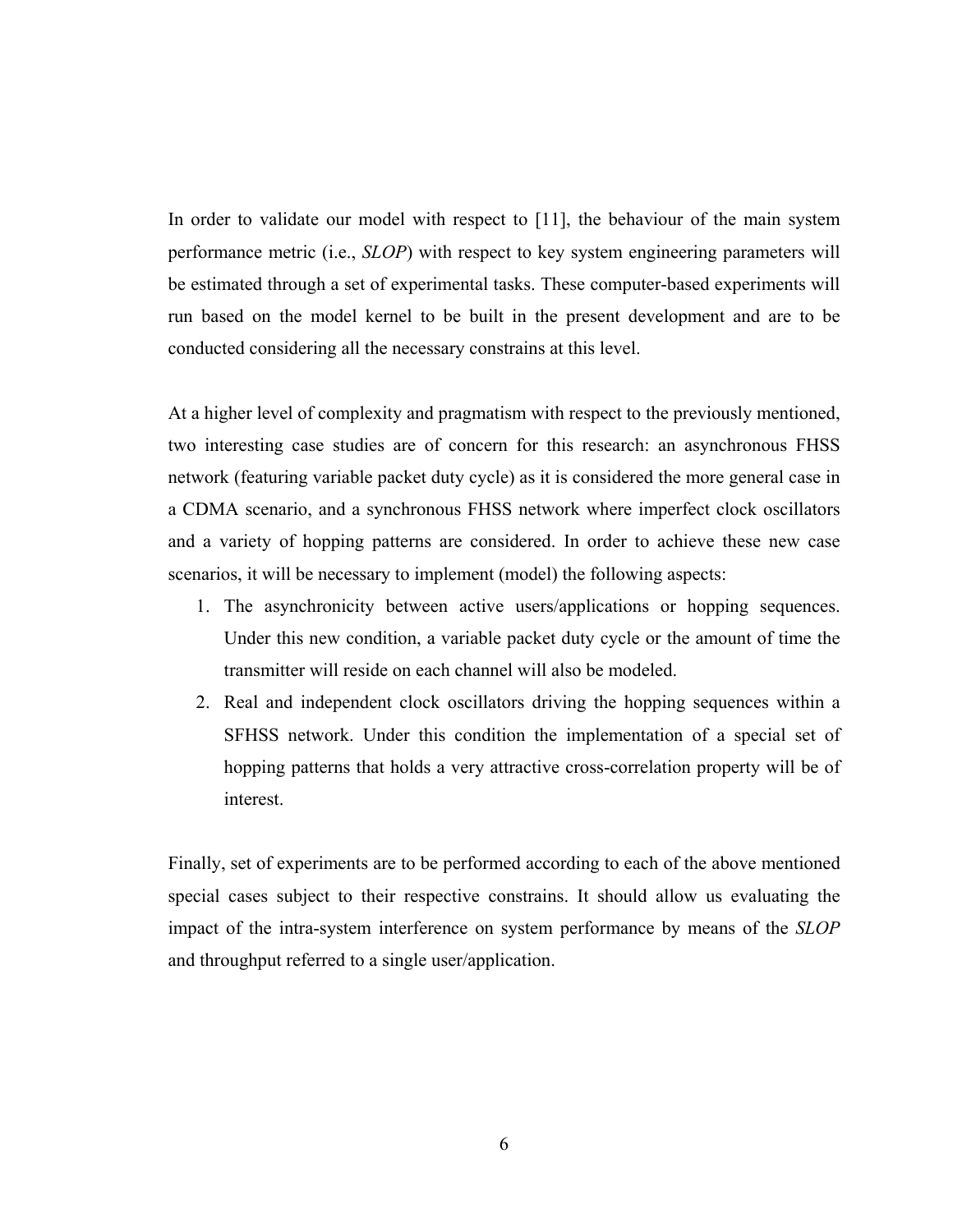#### <span id="page-18-0"></span>**1.5 Main Contributions**

Our research could be considered as an extension of the scope proposed in [11]. More specifically, we have introduced the following new aspects:

- 1. Extend the model developed in [11] to a *multi-user environment*, given by a multiplicity of identical slow-FHSS users. This aspect responds to the need for a more realistic scenario to be evaluated. This fact is the most valuable contribution to the state-of-the-art in the topic.
- 2. Under this multiple access umbrella, two scenarios have been simulated and analyzed: SFHSS and AFHSS Multiple Access (MA)-based RC networks.
- 3. Packet duty cycle and clock drift variability and their impact on system performance for the AFHSS and SFHSS-MA cases, respectively.

Based on these contributions, we are currently working on a conference paper.

#### **1.6 Thesis Outline**

The rest of this thesis is organized as follows:

**Chapter 2:** A literature survey is presented in order to give a concise update of the stateof-the-art developments in the following topics of interest: real-time RC system performance characterization and modeling. Relevant works on Frequency-Hop Spread Spectrum medium access technique are also reviewed.

**Chapter 3:** This chapter is dedicated to bring some insights in the receiver and channel modeling framework that supports both the SFHSS and AFHSS-MA scenarios.

**Chapter 4:** Simulation results for the SFHSS and AFHSS-MA scenarios are presented and discussed.

**Chapter 5:** General conclusions are given based on the partial results obtained in the previous chapter. Future research directions are also proposed.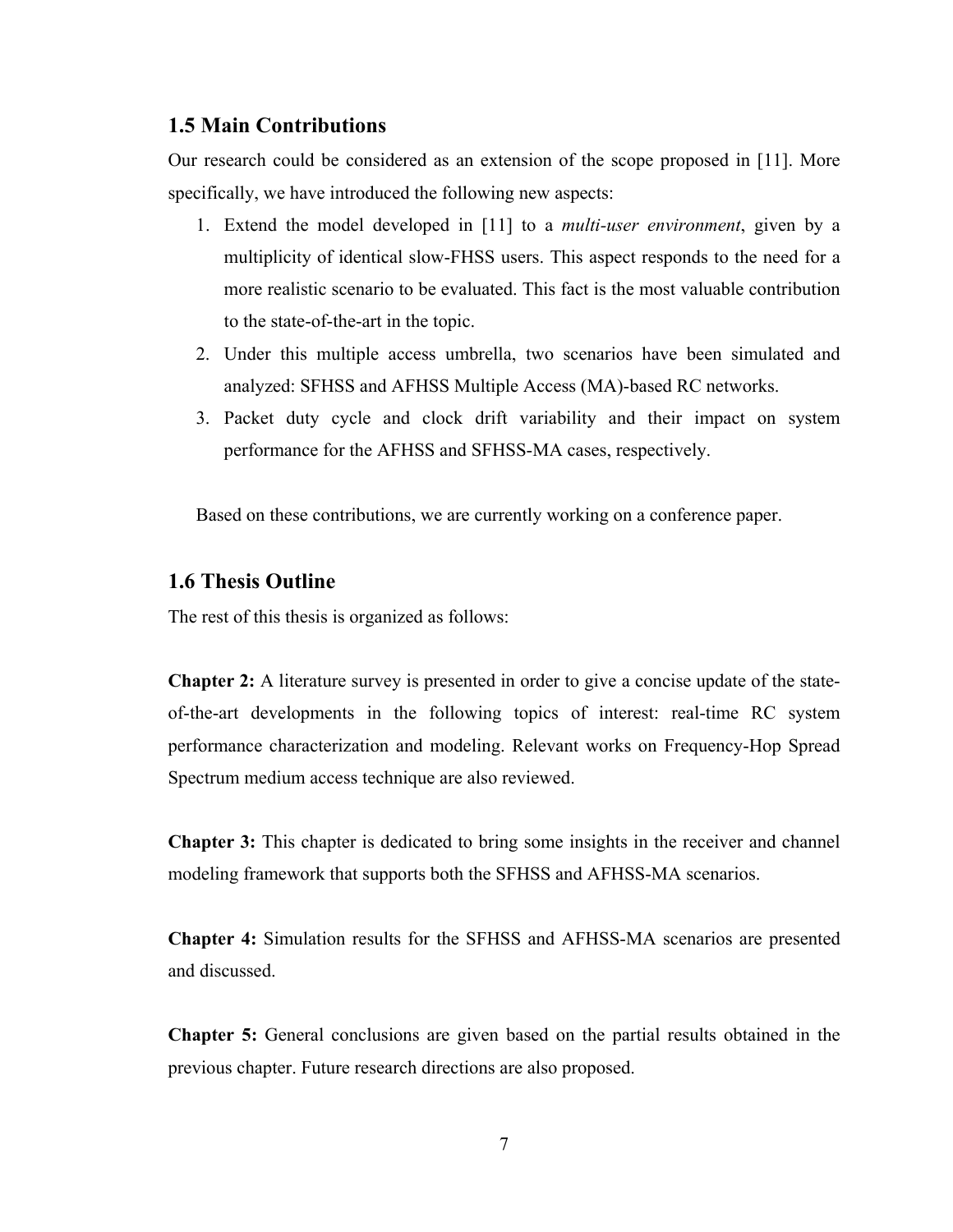# <span id="page-19-0"></span>**Chapter 2 Literature Review**

In this chapter, literature resources related to aspects of main interest for this research are reviewed in order to establish a state-of-the-art for the topic. Main system engineering issues, such as FHSS radio technique and related issues, and system main performance metric are concisely examined. In the specific case of the FHSS technique, not only the classic approach is taken into account, but also a more pragmatic vision of the technique which is in accordance with low-power SoC applications.

Finally, key aspects related with the modeling of a typical RC FHSS association (i.e., PTX-PRX) and the transmission medium will also be reviewed.

#### **2.1 Frequency Hopping Spread Spectrum Radio Technique**

In a standard FHSS system the transmitter–receiver pair cyclically hops according to a known pseudo-random sequence or code throughout a frequency band  $(W_{ss})$ , which is subdivided into *M* RF channels or frequency bands  $\{f_1, f_2, ..., f_M\}$ . The hopping sequence will dictate the current carrier frequency to be synthesized (located at the center of each of these sub-bands) and on which the transmission is supposed to take place. The time interval the transmitter spends on each channel is commonly referred as the *dwell time*. This parameter is equivalent to the Time on Air (ToA), as is more commonly referred in the ISM low-power SoC literature.

Usually, the hopping channels have the same bandwidth  $(\Delta f)$  that is selected according to a specific application. Based on all of this, it is possible to define the system processing gain (*Gp*) [12], [13]:

$$
G_p = \frac{\text{RF Bandwidth}}{\text{Message Bandwidth}} = \frac{M\Delta f}{\Delta f} = M \tag{2.1}
$$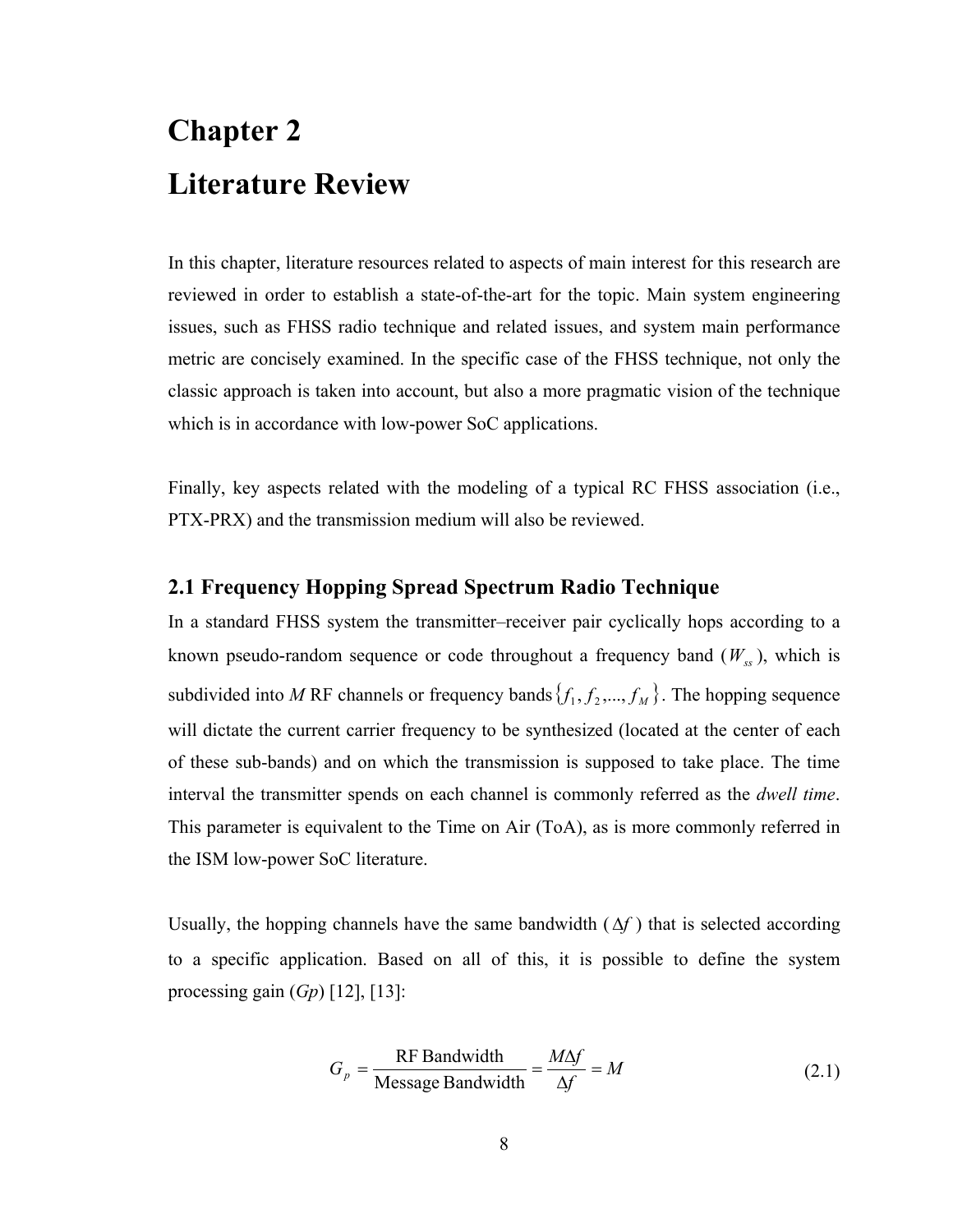Equation (2.1) encloses the intrinsic advantage of using FHSS as a system compared to a single channel conventional system that would use a bandwidth  $(\Delta f)$  centered around a specific constant RF carrier all the time and where narrow band interference may cause the system performance to notably deteriorate. FHSS systems deal better with the narrow band interference phenomenon by continuously allocating the RF emission through a series of *M* disjoint channels which comprise the total net hopping bandwidth  $W_{ss}$ .

In general, the well-known SR FHSS scheme, which implies no explicitly transmission of the spreading code or sequence, is typically used for RC applications based on low-power SoC systems. Due to this, synchronization between the transmitter and the receiver in both time and frequency domain is to be achieved. FHSS technique can also be implemented for these applications as *slow* or *fast*, depending on the rate between the amount of modulation symbols that are transmitted and the number of hops the system performs [12], [14-16].

For the synchronization of the reference frequency-hop pattern produced by the receiver synthesizer with the incoming pattern, it is in general desirable for the receiver to be capable of obtaining synchronization by processing the received signal [15], [17].

There are two domains of uncertainty when considering synchronization between the transmitter and the receiver: time and frequency. In order to get the locally generated code phase synchronized with the incoming delayed version of it, two processes are accomplished at the receiver: *acquisition* and *tracking*. Particularly, the acquisition stage always takes place after a system is powered-on or when synchronization is lost due to the effect of external factors, mainly channel noise or interference.

Acquisition provides coarse synchronization by limiting the choices of the estimated values to a finite number of quantized candidates of timing and frequency offsets [15]. When system enters in acquisition, such a coarse alignment could take some considerable time (known as *acquisition time*) depending on the search scheme or algorithm used in relation with the quality of the transmission medium. Acquisition schemes are commonly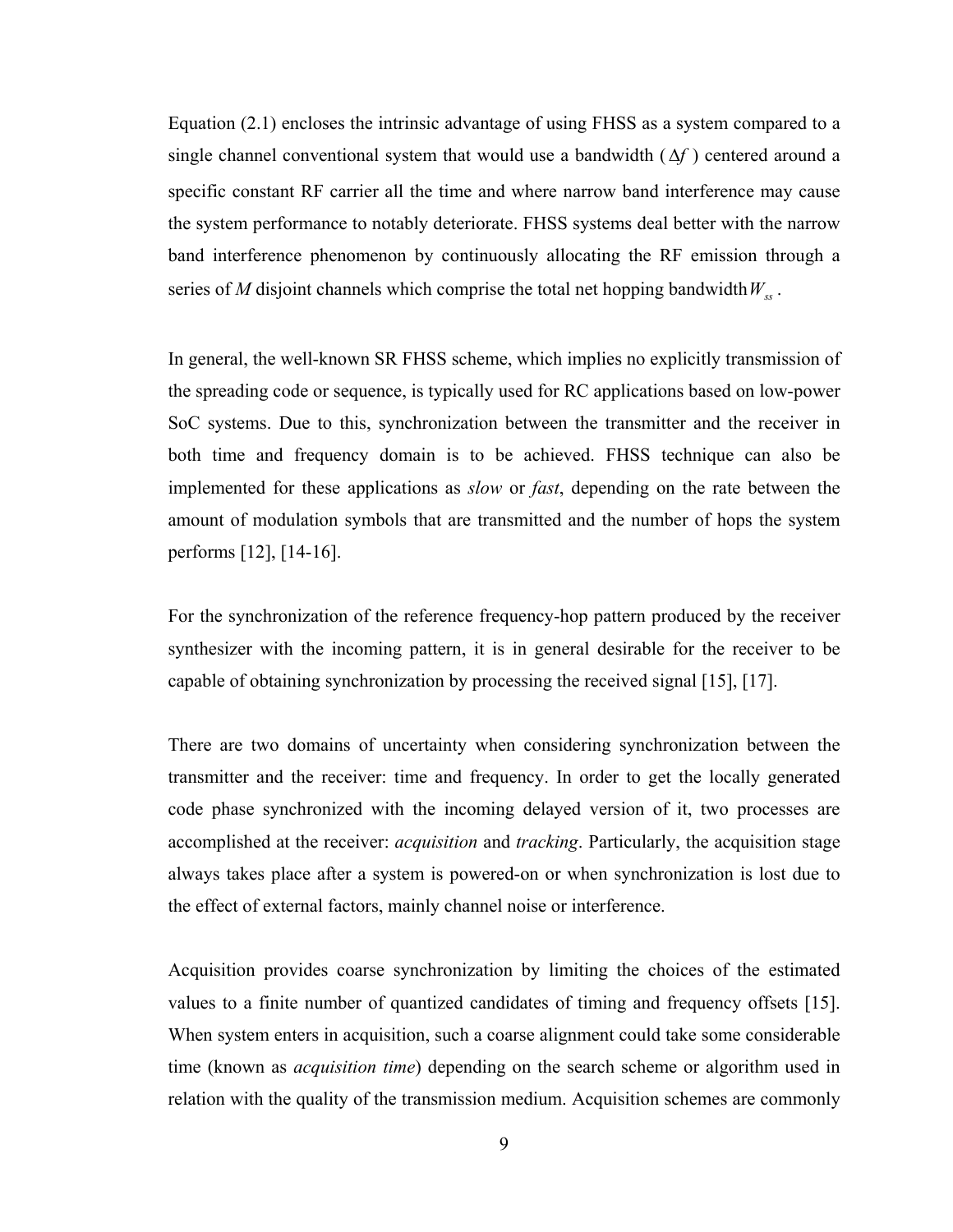based on *serial* or *parallel* (also known as the matched filter technique) search strategies. Something in common with these two search mechanisms is a correlation process which gives an *a priori* idea on how similar the signals to be synchronized upon reception are. The acquisition process is normally concluded by a control subsystem in the receiver once the phase of the locally generated sequence is brought to within a fraction of a hop with respect to the incoming sequence [15]. After this condition is detected and verified, the tracking system is activated. Further details on parallel and serial acquisition schemes can be found in [12], [15], and [18].

Parallel search technique exhibits the fastest acquisition time because all possible code offsets are examined simultaneously. However, its implementation could be expensive since it implies the same number of matched filters as hopping carriers. Instead, a serial search is more commonly employed. In this kind of search engine, alignment trials or *cells* are consecutively performed [15]. The concept of cell is closely related to the two domains of uncertainty mentioned above (time and frequency or similarly, the phase of the frequency hopping pattern). If the result of certain tests applied on a cell is not satisfactory, the actual cell is rejected and a kind of search process is started by modifying the current phase of the local sequence and attempting to correlate it again with the incoming version (i.e., a new cell will be tested). Otherwise, acquisition or coarse alignment is declared and tracking phase is triggered.

A combination of a matched filter and a serial search scheme is found to be very attractive when dealing with long period sequences and faster acquisition times are required. In this case, the matched filter subsystem is conceived to operate in a way that it will enable the serial search engine once a special short synchronizing sequence is correctly detected [15]. This scheme is thought as a short well-known (by the receiver) sequence which is embedded in a longer frequency-hop pattern that is used to transmit the payload. This special synch sequence is typically sent without data modulation prior to the long one and is supposed to be detected by the matched filter [17], [19]. This acquisition scheme combines the fast detection capability of the parallel search with the simplicity (low cost) of the serial search.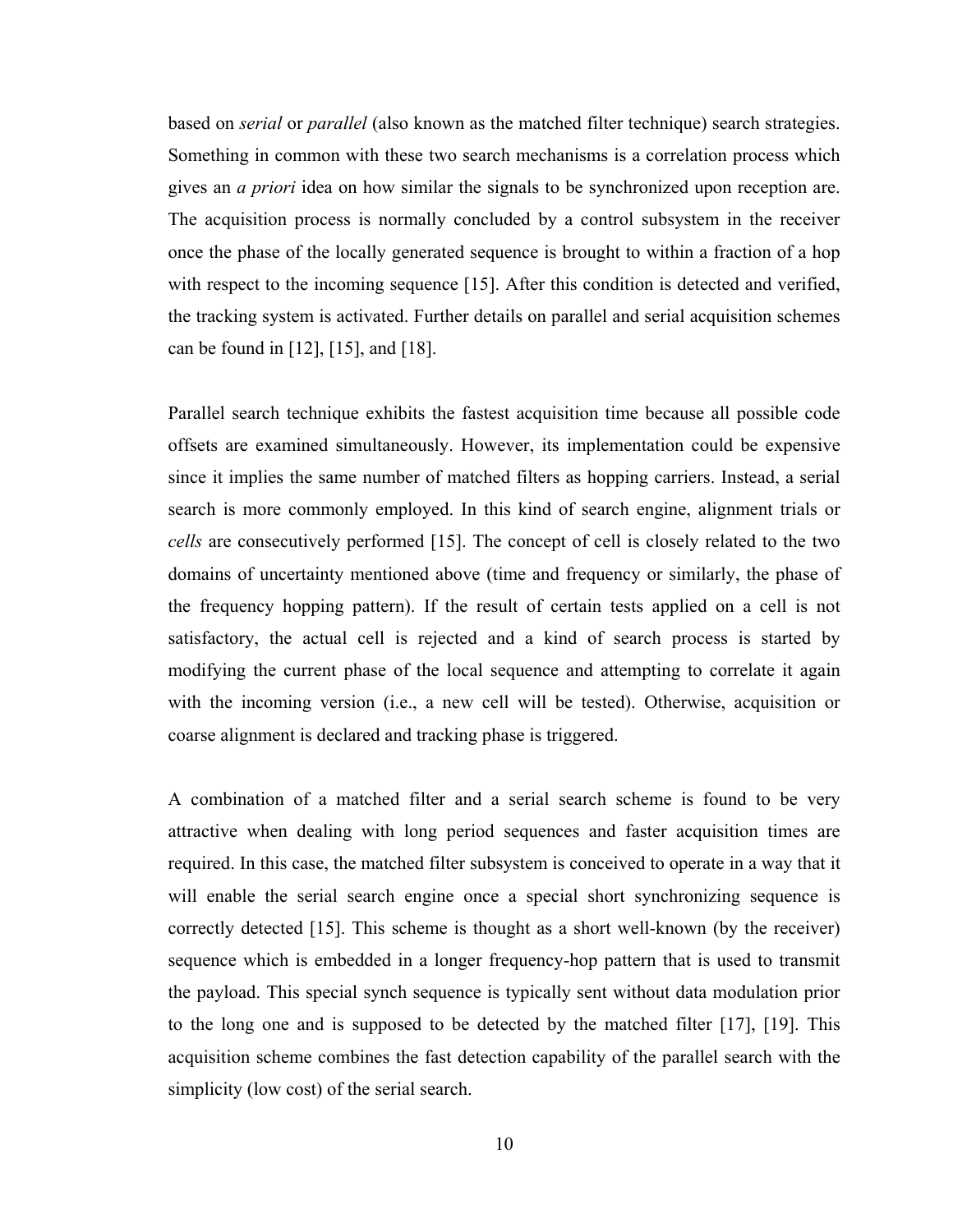The tracking phase or fine synchronization takes over only if the above-mentioned correlation process satisfied the synch condition during the acquisition stage [9], [15]. The tracking process itself involves continuous operation where a fine alignment between the received and local generated hopping codes takes place by means of a feedback loop. There are a few popular tracking mechanisms or strategies that are currently employed in practice [12], [20], [21]. However, the predominant form of tracking in frequencyhopping systems is provided by the *early-late-gate* tracking loop [15], [18].

It is in general desirable to have the receiver operating in tracking phase as long as possible and to diminish the time it takes trying to acquire synchronism (i.e., while acquiring coarse alignment). This again depends on certain system parameters, such as the search algorithm and obviously the quality of the medium used for communication which may not be deterministic in nature as it is for instance the case of wireless.

At this point, the classical approach for FHSS operation, specifically the synchronization process, has already been explored. However, it is considered *impractical* in the real-time RC applications considered in this work, where small systems that normally include microcontrollers are involved [4]. Within this more specific context, a constant look-up table is commonly implemented for hopping operation where the allowed channels are stored (see Figure 2.1) [4], [9], [10], [13]. As a consequence, the synchronization process happens in a more simplistic way. The table can be built using a softtool such as SmartRF Studio and then stored in the microcontroller's memory [4].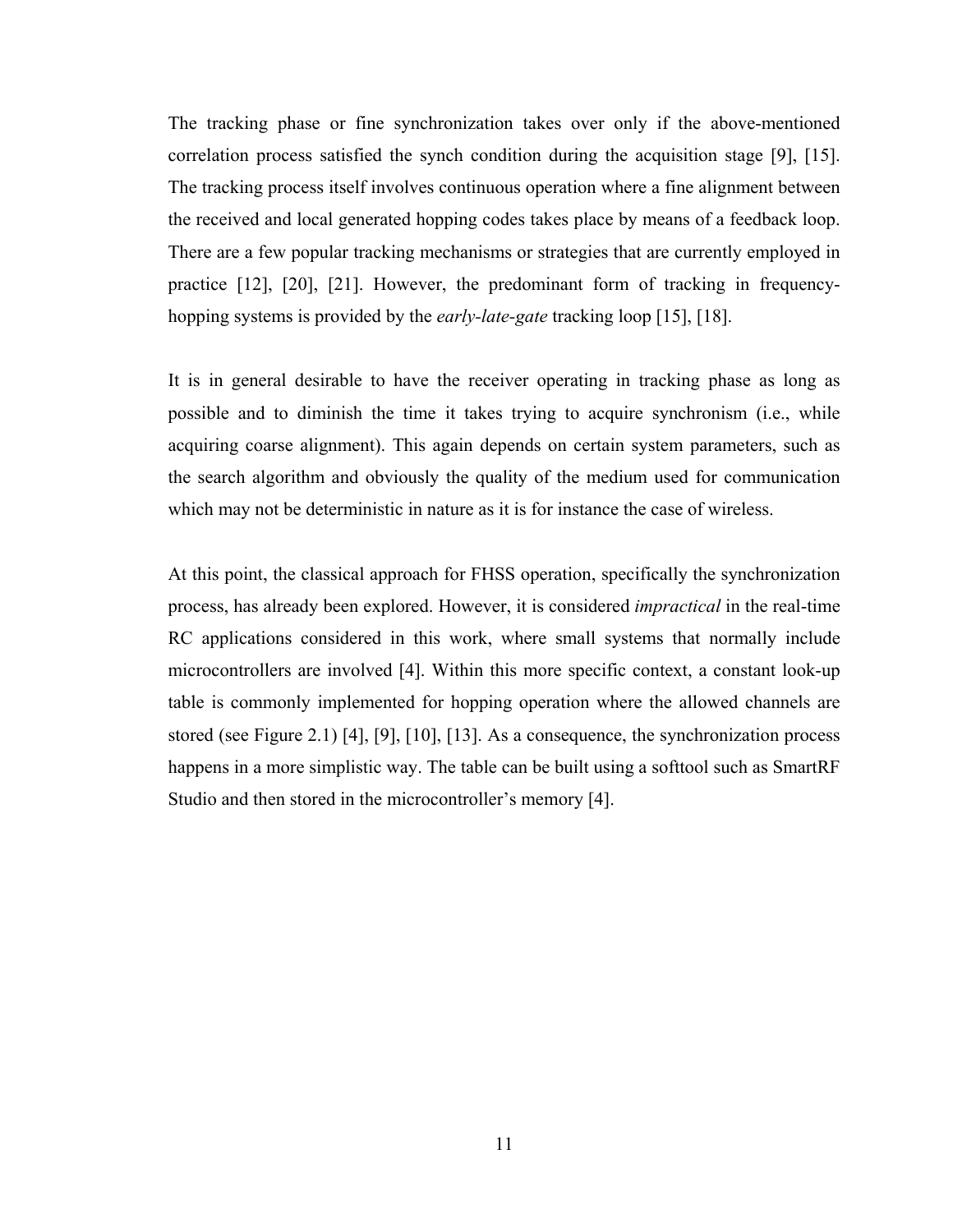<span id="page-23-0"></span>

| <b>Index</b> | <b>Register Settings</b> | <b>Frequency Number</b> |  |  |  |  |
|--------------|--------------------------|-------------------------|--|--|--|--|
| 0            | [010110]                 | 20                      |  |  |  |  |
|              | [110100]                 |                         |  |  |  |  |
|              |                          |                         |  |  |  |  |
| 40           | [111000]                 |                         |  |  |  |  |

 **Figure 2.1 Typical look-up table for a FHSS application involving low-power ISM transceivers** 

A similar table needs to be associated with each transmitter-receiver pair, being unique within a CDMA network. As it can be seen, there is a one-to-one correspondence between the microcontroller register setting and a specific RF frequency to be generated.

The pseudo-randomness property of the hopping engine is typically guaranteed by means of the output value of a sub-routine (whenever invoked) that simply implements a random number generator based on a specific seed. The value at the output of the random generator then becomes a pointer to the table index [9].

Although the look-up table method is widely used, its memory requirements increase linearly with the number of frequencies considered for hopping [9]. This could lead to a trade-off situation with respect to the system performance, as this appears to be directly proportional to the number of available hopping frequencies. A solution to this drawback is implementing a less memory-consuming algorithm where no table is stored, but just the lowest frequency value in the band (for instance 902 MHz). Based on that, random offsets are generated in order to produce the whole hopping set [9].

When trying to acquire synch with the transmitter (within this context), the receiver modifies its hopping rate to a much slower value than normal (i.e., when the whole system is in tracking condition). This is something typical in low-power SoC applications [3], [4], [10]. Under this condition, the receiver dwell time will be in the order of the number of hopping channels times the transmitter dwell time. The opposite strategy is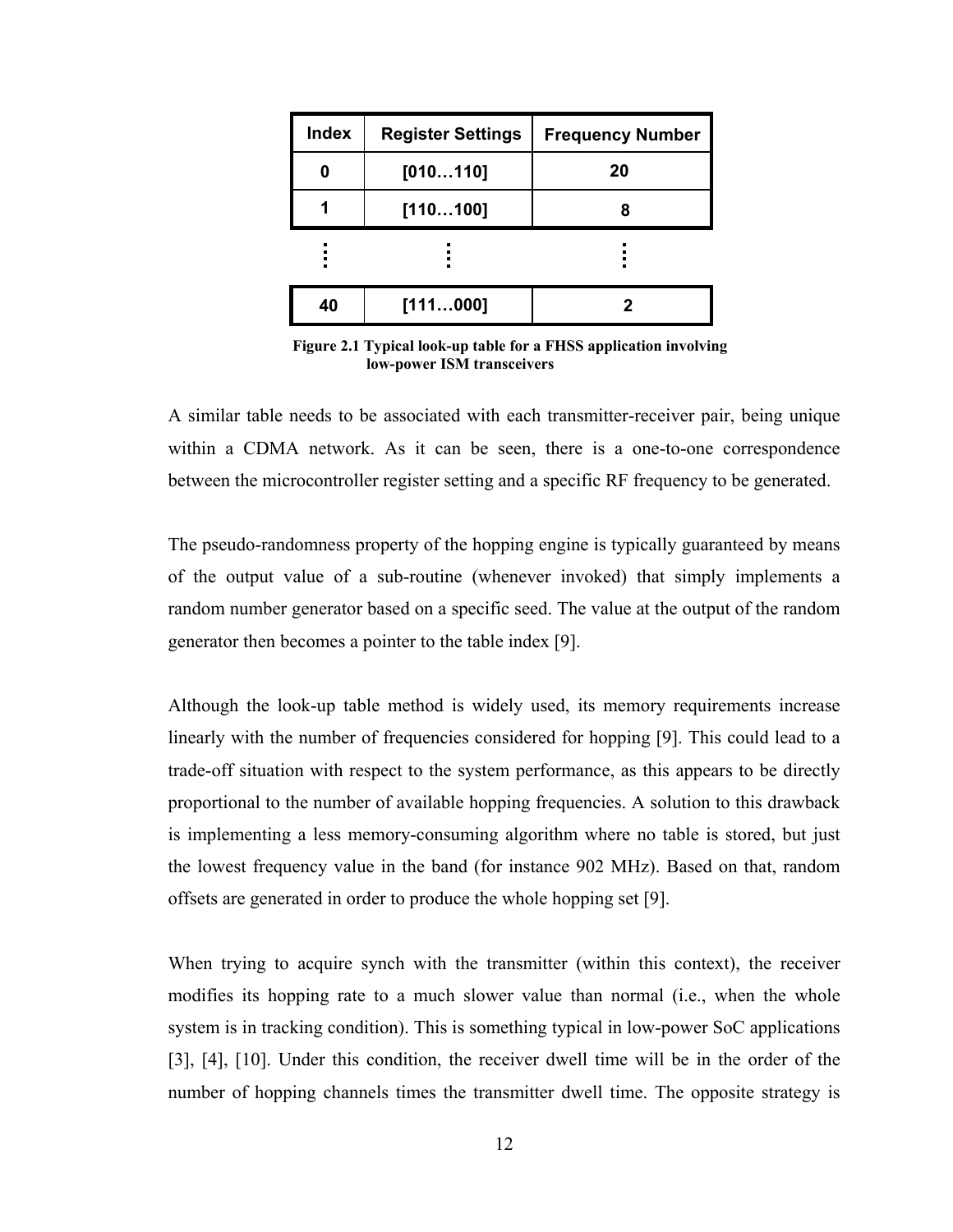also employed, in which the transmitter occupies a given channel for a time period much longer than the receiver does and then starts transmitting a recognizable training sequence (i.e., alternating binary pattern: 1010…).

During acquisition, the receiver will always look for *valid data* while scanning all the channels. The data validation is usually performed using standard software squelch methods, such as Manchester coding and the Relative Signal Strength Indicator (RSSI) function among others [4]. When the valid data condition is reached at the receiver, then it will start hopping synchronously with the transmitter at the normal rate.

The fact that both the transmitter and the receiver hop at a constant rate will significantly simplify the synchronization process in time domain (i.e., "when to hop" uncertainty) [9]. Since the hop rate is fixed, the number of bits that are sent per single carrier that is generated will also be constant. As a result, the receiver could simply count bits in order to set the hop instant. Bit-level synchronization is either handled by hardware or by using an oversampling algorithm. Further details in these synchronization techniques could be found in [22] and [23], respectively.

In order to keep the transmitter-receiver pair hopping synchronously once acquisition is reached (i.e., "where to hop problem"), the following choices are commonly applied [4], [10]:

- 1. Same seed driving the pseudo-random generators (pointer to table index) at both the transmitter and the receiver side.
- 2. Transmitter supplies the intended receiver with the current table indexes to be used (embedded on the payload in the packet) in advance.

The pseudo-random hopping sequence is a key point regarding the performance of a FHSS-CDMA system. Details on hopping sequence generation can be found in [16], [18], and [24]. Specifically, the behaviour of the cross-correlation property of a given set of hopping patterns is of main interest for our purposes. When it is considered for instance a set of hopping patterns that holds an attractive cross-correlation property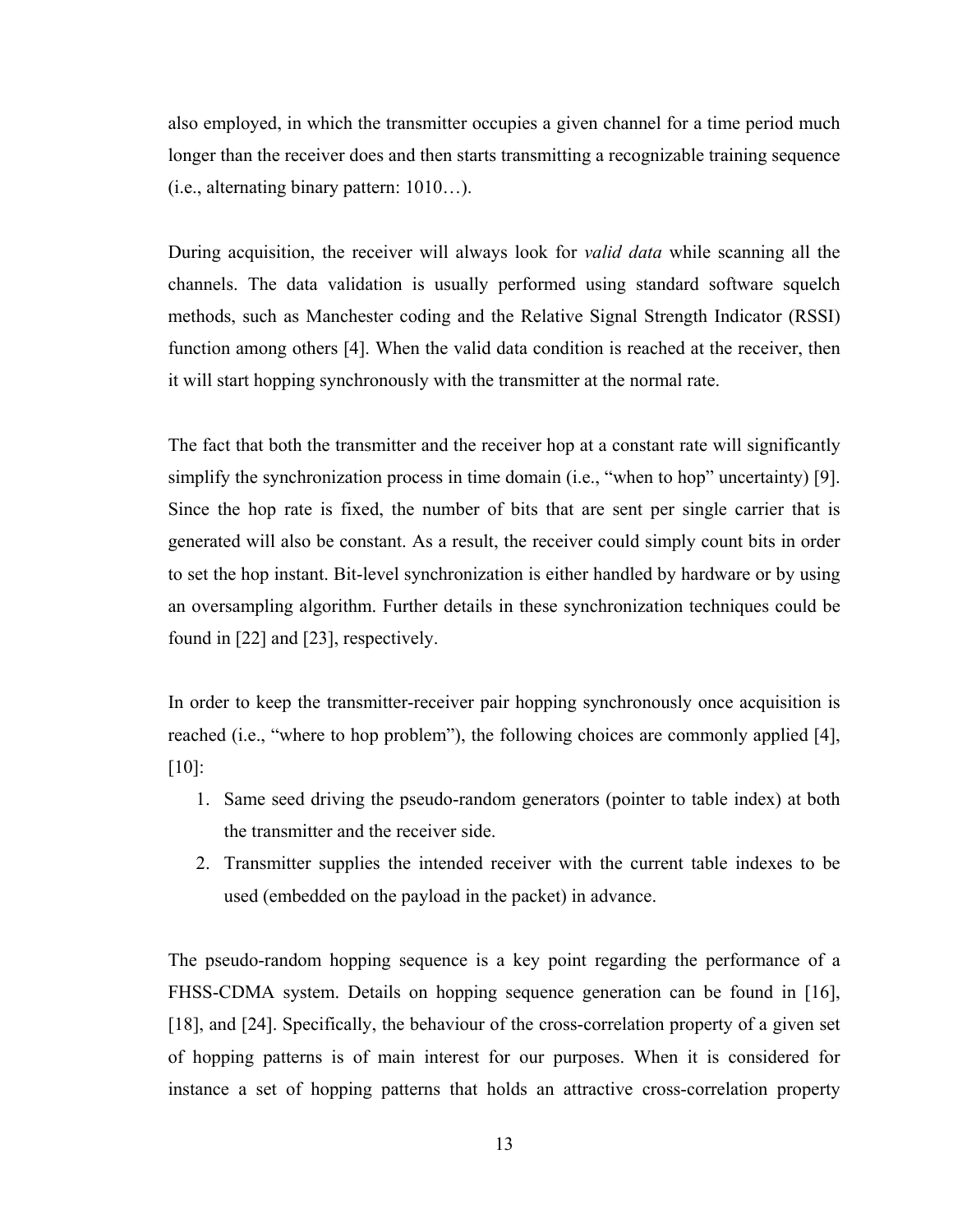<span id="page-25-0"></span>within a SFHSS-MA scenario, as long as synchronism between active users is kept, a low level of self-system interference and therefore more system throughput could be achieved. However, this is a difficult condition to be attained in practice due to system imperfections.

#### **2.2 Hopping Patterns**

From the literature addressing FHSS-MA or ISM low-power transceiver applications, it is customary that featured hopping patterns follow either a *general random stationary process*, under which Markov and Memoryless principles are considered for instance (see Figure 2.2), or a deterministic rule [25].



**Figure 2.2 Markov (left) and Memoryless (right) based hopping patterns** 

Throughout this research work, we will implement both categories as part of our modeling framework. A class of a deterministic non-repeating hopping set that is touched in this section will be specially applied to a more realistic SFHSS-MA network scenario where imperfect clocks are considered.

In case of a hopping pattern following a Markov stationary process, it is only required that given the actual frequency number, the very next value to be generated should not be the same (i.e.,  $P(f_{j+1}^k = f_j^k) = 0$ ). Where  $(f_j)$  represents a given RF channel number to be used in the hopping sequence at time instant  $j<sup>th</sup>$  by user  $k<sup>th</sup>$ . This implies that:  $P(f_{j+1}^k = v_n | f_j^k = v_r) = (q-1)^{-1}$  with  $1 \le n, r \le q$  [25], [26]. The parameter *q* refers to  $P(f_{j+1}^k = f_j^k) = 0$ ). Where  $(f_j)$ the number of distinct hopping carriers to be used in the application. As it can be seen,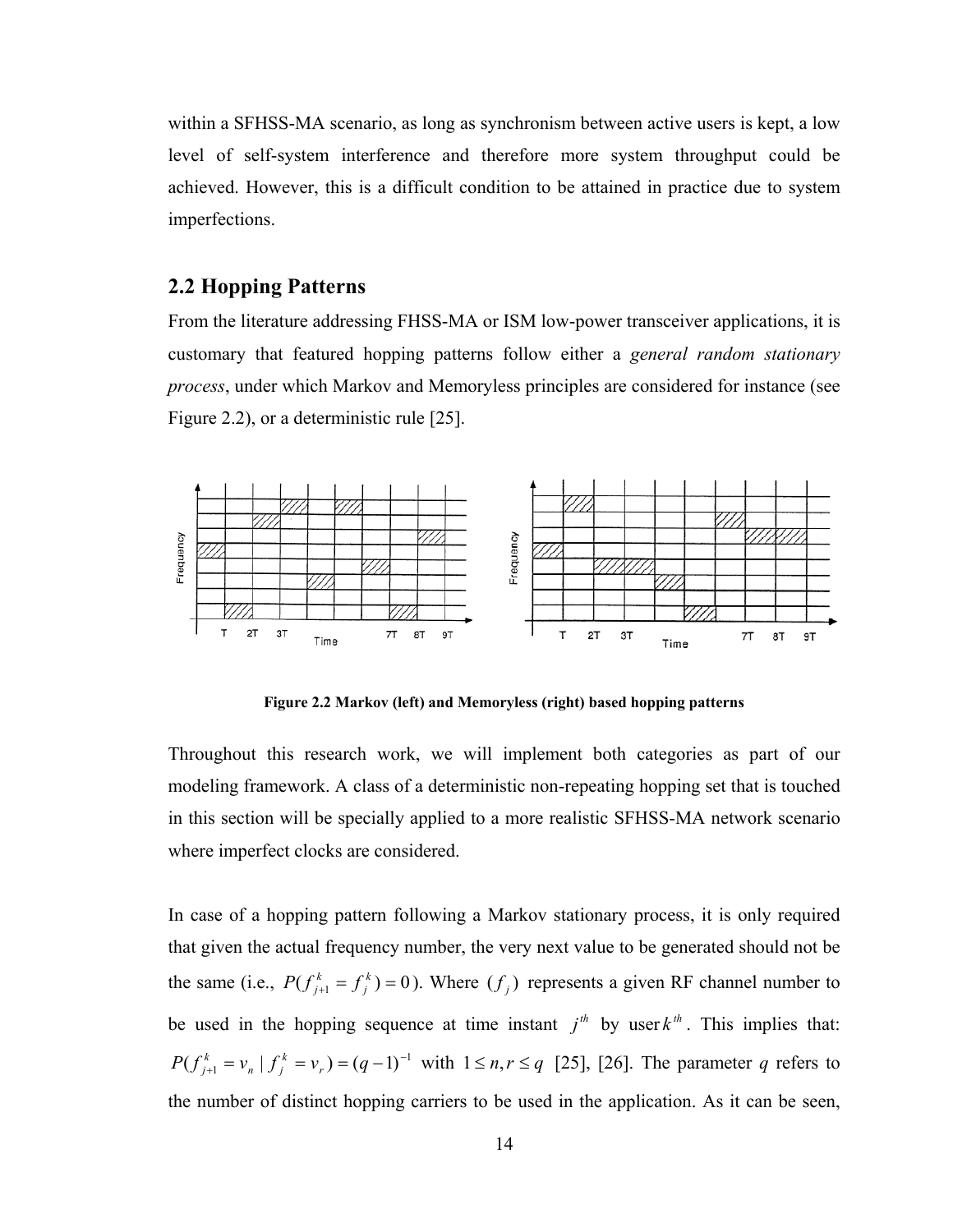the selection criterion for the next channel number value is made under a uniform distribution assumption applied to the rest of the frequencies of the hopping set.

Memoryless case happens to be less stringent than previous, allowing for the current and the next outcome (*v*) to be the same; and again, a uniform distribution selection criterion is also considered as well. In this case,  $P(f_{j+1} = f_j) = q^{-1}$  [25], [27]. As it can be seen from Figure 2.2, the same value of frequency could be generated in two consecutive time slots. However, on the average, it is guaranteed that all the frequencies will be equally used.

In case of deterministic hopping patterns as a general principle we have that given a prime number *q*, it is possible to obtain a set of  $N = q - 1$  non-repeating hopping codes or sequences  $\{f^k | 1 \le k \le N-1\}$  holding an acceptable cross-correlation property. Each of the sequences  $f^k$  from the set has period *N* and is a kind of non-repeating codeword or sequence (i.e.,  $(f_j^k \neq f_{j+n}^k | 1 \leq n \leq N-1)$ ). In order for such a set to hold an excellent cross-correlation property, equation (2.2) must hold for any pair of given codewords  $f^{i}$ ,  $f^{k}$  and for all values of *j*:

$$
\sum_{n=0}^{N-1} \delta(f_n^k, f_j^i) \le 1
$$
\n(2.2)

Where the function  $\delta(\cdot, \cdot)$  is defined as  $\delta(u, v) = \begin{cases} 1 & \text{if } v \neq 0 \\ 0 & \text{if } v = 1 \end{cases}$ .  $\overline{a}$  $=\begin{cases} 1 & \text{if } u = v \\ 0 & \text{otherwise} \end{cases}$  $u, v$  $\boldsymbol{0}$  $1 \quad \text{if}$  $\delta(u,v)$ 

One of the advantages of Spread Spectrum technique is that it allows for CDMA operation. This means that several co-located systems as part of a wireless network could transmit using different hopping patterns governed by special designed pseudorandom sequences. Hopping frequencies that correspond to such hopping sets are usually the same, but they could be generated in a specific way such that rarely two or more systems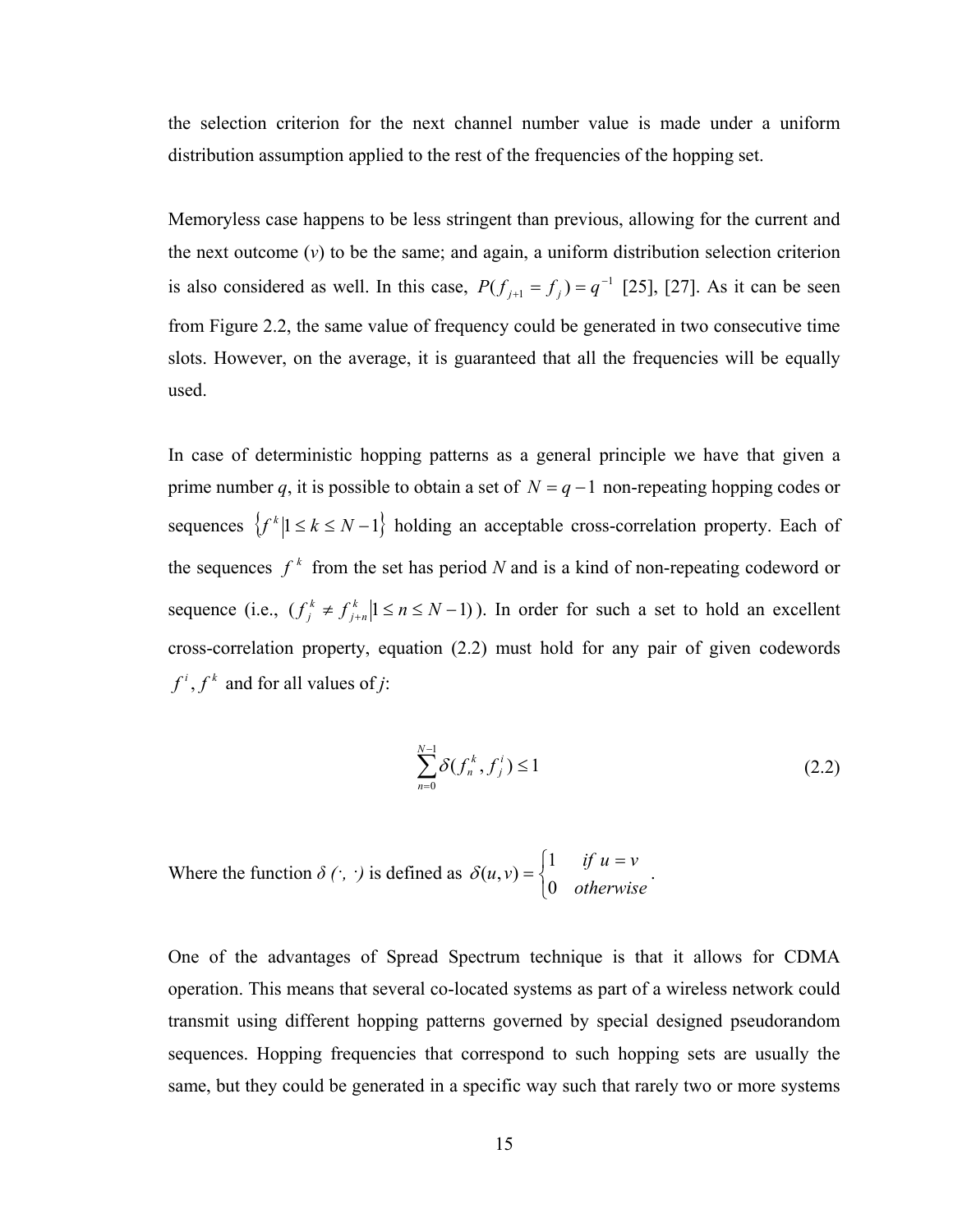(active users) will collide (i.e., transmitting at the same RF frequency at the same time). This is true when a set of codes holds a very low correlation value for any given pair of codewords from the hopping set or family.

In a multiple access environment, it is always desirable that interference derived from this principle of communications be as low as possible. Therefore, the cross-correlation property that is intrinsic to a set of codewords or hopping sequences becomes crucial. Markov and Memoryless-based hopping patterns are frequently referred to in low-power ISM applications and within the research literature regarding the topic of our concern here [9], [25-29]. However, code sets based on these random general stationary processes are precisely not known for holding good behaviour in this sense. What is commonly guaranteed besides the way a codeword is built is the statistical independence between any pair of them within a set.

It is possible to generate a number of codes comprising a hopping set in order to deal more efficiently with a multiple access environment as stated before. It is also desired that within our application context, there is a certain level of resilience to code mismatching due to shift that is induced in the time domain. In other words, the number of coincidences between any pair of codes from a set should be kept low in order to cope for clock imperfections. This will imply that even when clock drift causes relative code shift in time domain (hopping patterns will certainly become unaligned with respect to each other), the above-mentioned property still needs to be attractive from the system performance point of view.

Frequency-Hop codes based upon the theory of Cubic Congruences (CC) have its foundation on the theory of numbers and congruences. In this sense, it works around algebraic structures. This is something appropriated according with the FHSS approach commonly used in low-power ISM SoC applications (i.e., look-up table). An in-depth development of the number theory applied to obtain good correlation signals could be found in [24] and a concise refresh in congruence theory could be found in [30].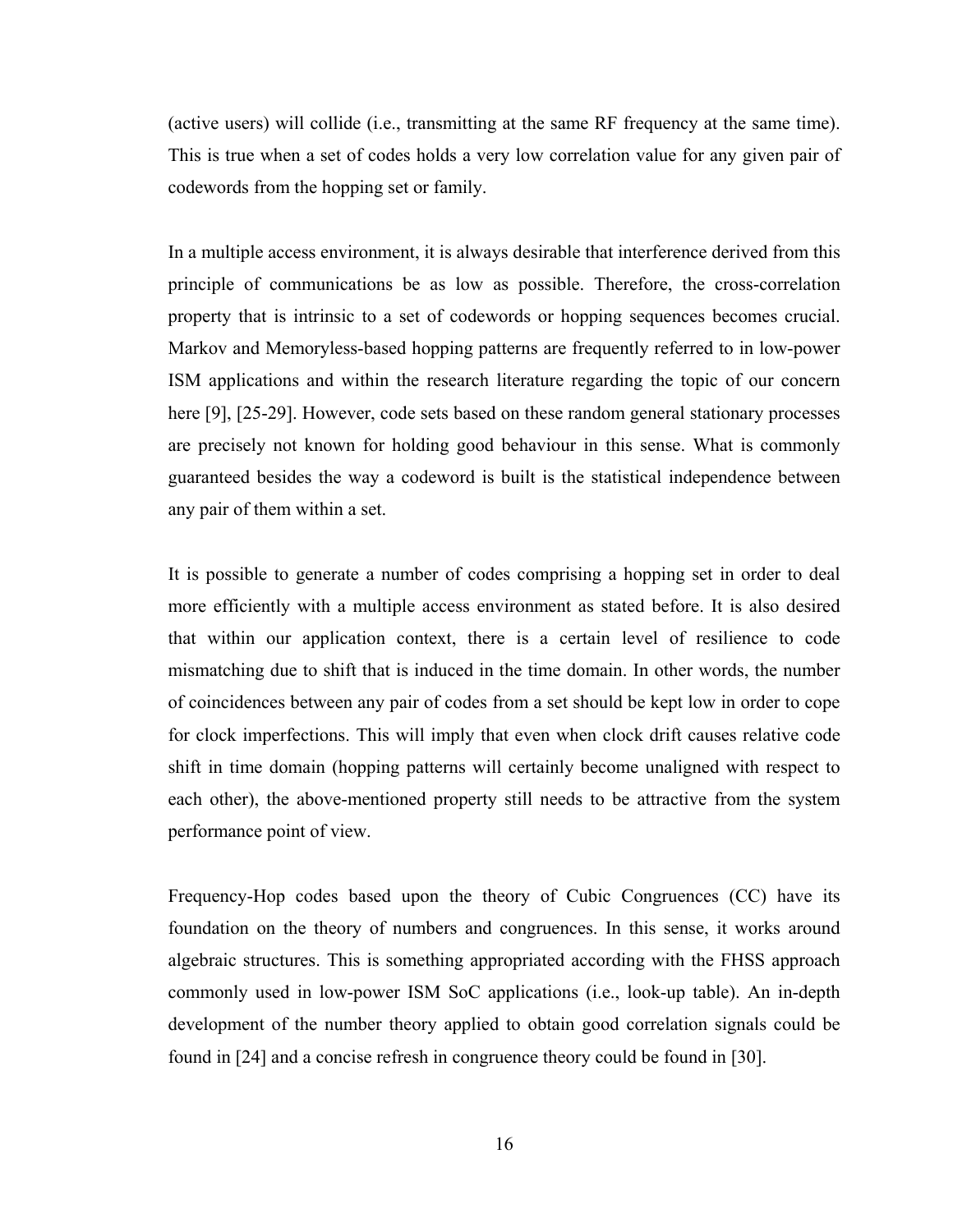CC codes are obtained as ordered sequences of integers, through the placement operator  $y(k)$  over what is considered a finite field of order p, denoted here as  $J(p)$ , and defined with respect to the prime number  $p$  as follows [31]:

$$
y(k) \equiv ak^3 \pmod{p} \tag{2.3}
$$

Where ( $\equiv$ ) implies congruency,  $k \in \{0,1,...,p-1\}$  and  $a \in \{1,2,...,p-1\}$ . The last parameter will define a unique member of the code set or *class* (i.e., a specific sequence or codeword), since  $y(k)$  defines a class of cubic congruence operators or a complete residue system with respect to the prime number *p*. Obviously, the parameter *a* will also define the number of codes in a set. For instance, if  $p = 41$  then only a number of 40 low mutually-correlated codes are possible to be attained by applying equation (2.3).

The totality of integers generated by the product  $ak^3$  in the previous equation is congruent modulo p with  $y(k)$ . The placement operator  $y(k)$  can be seen as a binary operation over the set  $J(p)$  that maps ordered pairs in the form of  $(a_i, k_j)$  in the set  $J(p)$ . This placement operator is also a *permutation* of the set  $J(p)$  (i.e.,  $y(k) \in J(p)$ ) as can be seen in Figure 2.3. Hence, there will be a one-to-one correspondence between the above-mentioned pairs and the corresponding image  $y(k)$ .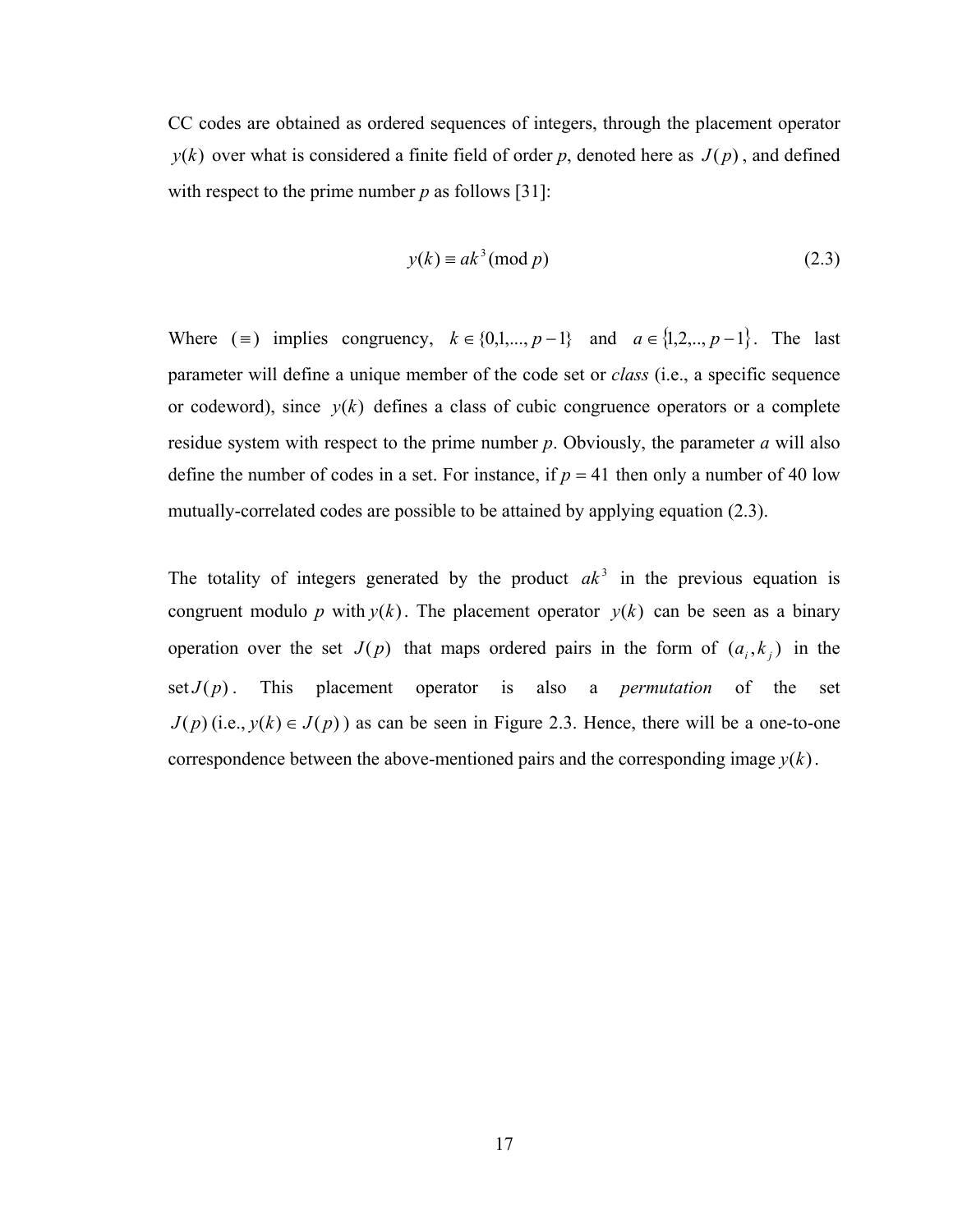<span id="page-29-0"></span>

|  | 0                | 1              |                | 8 5 9 4 7 2 6 3 10          |                     |                                  |                     |             |                     |                 |
|--|------------------|----------------|----------------|-----------------------------|---------------------|----------------------------------|---------------------|-------------|---------------------|-----------------|
|  | 0                | 2              | 5 <sup>5</sup> | 10                          |                     | 7 8 3                            |                     | $4 \quad 1$ | 6 9                 |                 |
|  | $\theta$         | 3              | $\overline{2}$ |                             | $4 \quad 5 \quad 1$ | 10                               | 6 7                 |             | 9 8                 |                 |
|  | $\theta$         | $\overline{4}$ | 10             | 9 3 5 6 8 2 1               |                     |                                  |                     |             |                     | $7\phantom{.0}$ |
|  | $\boldsymbol{0}$ | 5 <sup>5</sup> |                | $7 \quad 3 \quad 1 \quad 9$ |                     | 2                                | 10                  | 8           | $4\quad 6$          |                 |
|  | 0                | 6              | 4              | 8 10 2 9 1                  |                     |                                  |                     |             | $3 \quad 7 \quad 5$ |                 |
|  | 0                | 7              | 1              |                             |                     |                                  | $2 \t8 \t6 \t5 \t3$ | 9           | 10                  | $\overline{4}$  |
|  | 0                | 8              | 9              | $7\degree$                  | 6 10                | $\begin{array}{c} 1 \end{array}$ |                     | $5\quad 4$  |                     | $2 \quad 3$     |
|  | 0                | 9              | 6              |                             |                     |                                  | $1 \t4 \t3 \t8 \t7$ | 10          | 5 2                 |                 |
|  |                  | 10             | 3              | 6                           | $2 \overline{7}$    | 4                                | 9                   | 5           | 8                   | $\mathbf{1}$    |

**Figure 2.3 Set of codewords (Cubic codes of order 10) for**  $p=11$ **.**  $J(p) = \{0, 1, 2, ..., 10\}$ 

Generally being the set  $J(p)$  defined with respect to the prime *p* as  $J(p) = \{0,1,...,p-1\}$ , the most complete definition for such a field is by naming it as a Galois Field (finite field) of order  $p(GF(p))$ , for which the following equivalence holds:

$$
J(p) \equiv (Z_p^+, +, \cdot) \equiv GF(p) \tag{2.4}
$$

Where  $Z_p^+$  in this case denotes a set of positive integers modulo *p* over which two binary operations called addition and multiplication are defined.

Obviously, the fact that *p* needs to be an odd prime number limits the generality of the method; however, it is not that critical as it is shown next. There is also another constraint regarding the prime number *p* and relates the capacity of the method to produce a family of *full frequency hop codes*. As can be seen in the set of codes presented as example, each of the codewords (rows in the matrix) belonging to a given set fully expands over all the members of the finite field  $J(p)$ . In order for this to happen, the prime number p has to satisfy the following equality [31]:

$$
p = 3m + 2\tag{2.5}
$$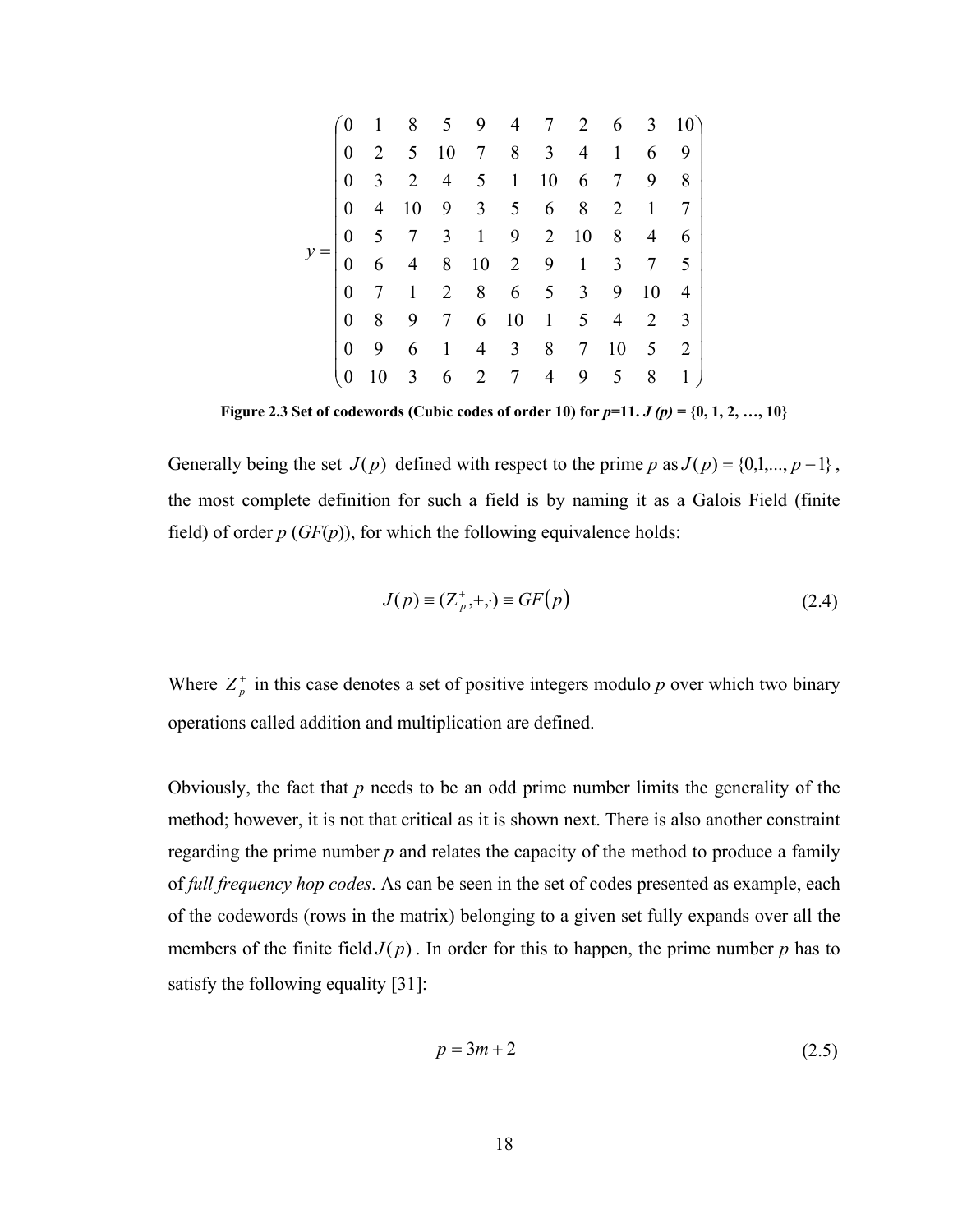Where *m* should be a positive integer. This restricts the method by allowing for about 50% of the existing prime numbers for its development. Examples of prime numbers that satisfy equation (2.5) and for which the aforementioned capacity holds are as follows: 5, 11, 17, 23, 29, 37, 41, 47, 53, 59, 71, 83, 89 and 101. These values are very close to the typical choices for the number of hopping carriers in real-life systems (considering range from 5 to 101 channels) and in this case constitute about 60% of all the prime numbers in that range.

Markov and Memoryless code sets do not provide for a *full hopping code* most of the time because of their formation law. This property should be understood as the capacity of a codeword of containing all the values of the finite set over it is conceived. Such a property is fully guaranteed by CC [31]. It is noteworthy to point out that the placement operator in equation (2.3) ensures for this characteristic because of the way the prime number *p* is chosen.

Regarding the resilience exhibited by this code to the number of coincidences as it is shifted in time domain, it is shown in [31] that at most three collisions (i.e., the number of components between any given two codewords that match) will happen for the same prime number *p*. This is something theoretically supported by the fact that the *placement operator difference function* given by equation (2.6) has a maximum of three noncongruent roots for *k* (i.e., by making the previous equation equal to zero and applying the Lagrange's theorem as stated in equation (2.7)). This function is evaluated based on the difference between any two placement operator values generically considered as  $y_1$ and  $y_2$  [31]:

$$
(y_2 \Delta y_1)(k; t, w) = y_2(k+t) + w - y_1(k) \text{ (mod } p)
$$
\n(2.6)

$$
(y_2 \Delta y_1)(k; t, w) \equiv 0 \pmod{p} \Rightarrow (a(k+t))^3 - (bk)^3 \equiv 0 \pmod{p} \tag{2.7}
$$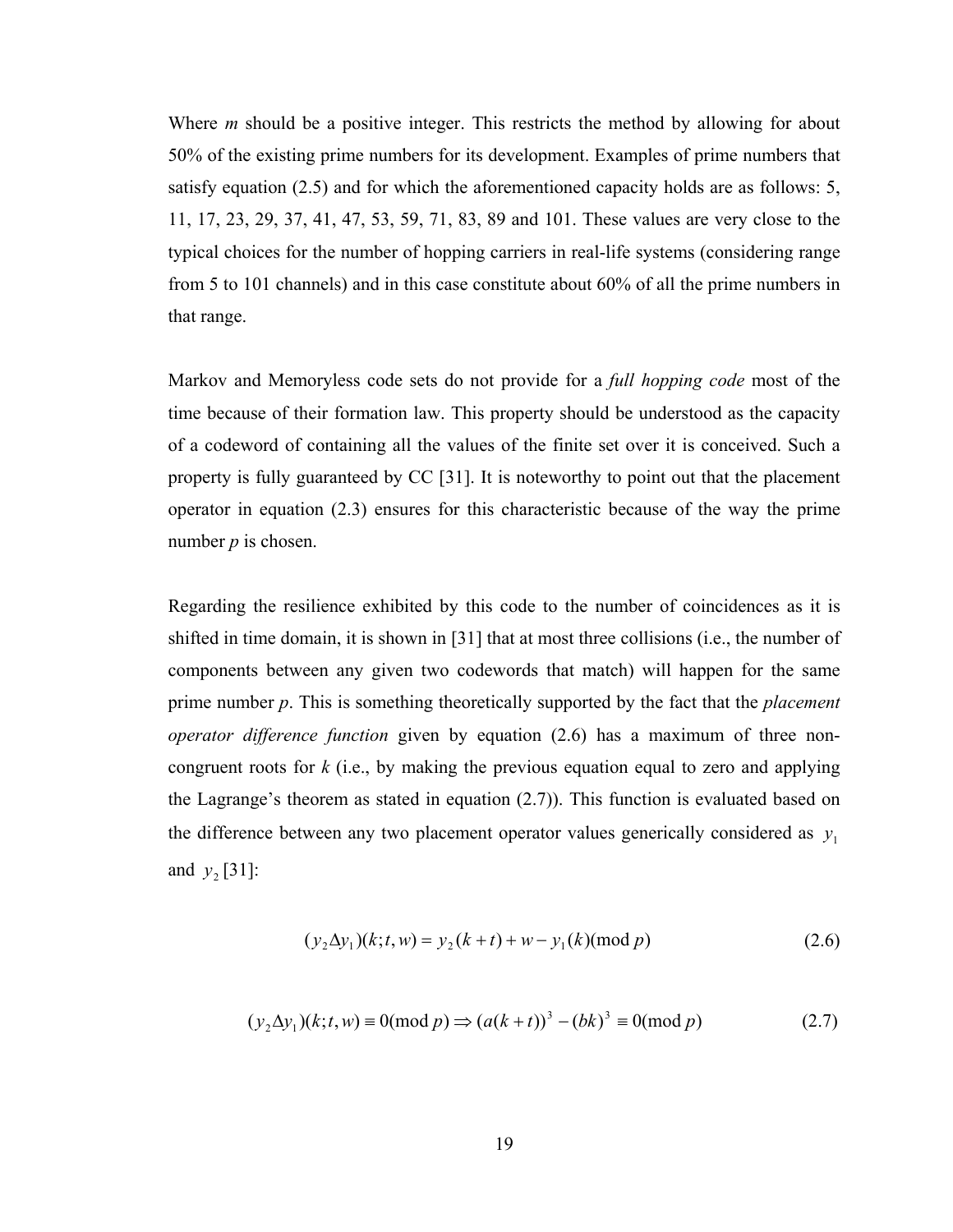<span id="page-31-0"></span>Where *t and* w refer to time and frequency domain respectively. In this sense and more generalized, a time-frequency shift is considered. However, in our case, we would just be interested in any displacement in time domain. In equation (2.7), the parameter (*b*) plays the same role as parameter  $(a)$  in equation  $(2.3)$ .

Related with the previous idea, an upper bound (usually claimed to be uniform over the entire code class and range of code displacement) for the maximum number of collisions is possible to be attained in case of the CC family of codes [31]. This fact is normally verified at the simplest level (i.e., by considering just any two codes from the whole set). In the context of our experiments, this fact was verified by the uniformity observed with respect to the maximum number of collisions that the code set exhibits when successive shifts are applied to it in the time domain.

Based on what was introduced in Section 2.1 regarding the practical way in which FHSS systems are currently implemented in low-power ISM transceiver applications, a unique look-up table could be assigned to each of the master-slave association in the network.

The feasibility of implementation for this family of hopping codes in regards to our application context is evident.

#### **2.3 System Main Performance Metric**

In [11] and [32] the performance of a *single* real – time FHSS packet-based RC system that operates in the ISM band was completely characterized by means of the *SLOP*. No other previous research work has addressed the concept of probability of a lag occurrence in order to quantify the user experience during a typical radio control session.

In presence of real-time RC applications based on packet radio, a lag is verified whenever the system latency exceeds the Human Response Time (*HRT*), assumed as 100 ms [11]; this is something obvious since at any given time instant during a real-time radio control session, the stimulus applied to the system is simply an input from a user.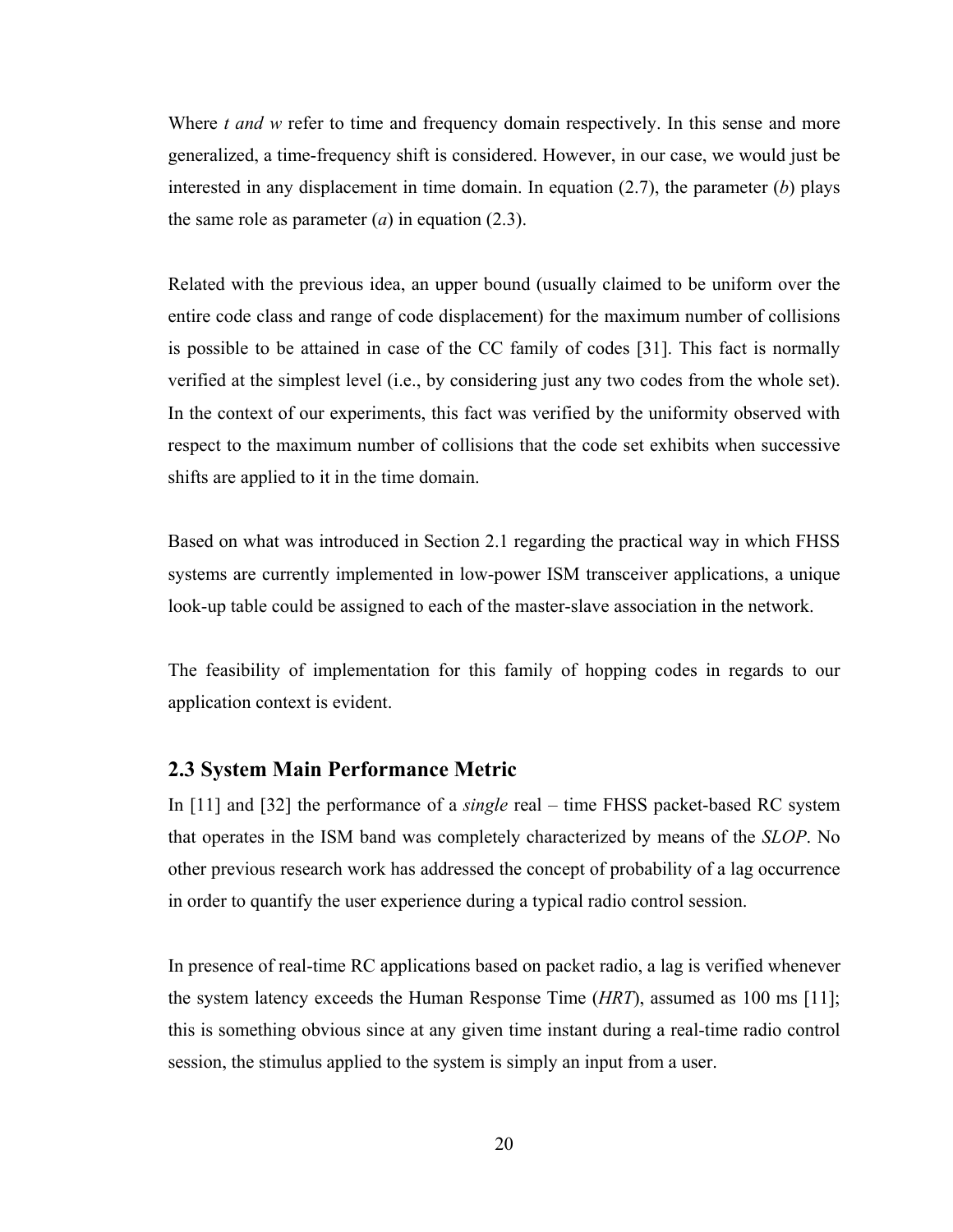<span id="page-32-0"></span>In case of FHSS systems, *SLOP* can be related to the synchronization process as a whole. To this effect, the synchronization algorithm referred in [11] known as the *modified transmitted reference* (see Figure 2.4) was found very convenient. In fact, the algorithm results quite suitable for packet-based slow FHSS systems [17]. It is based on the assumption of a serial search acquisition engine enabled by a matched filter. In this sense, for every packet sent by the transmitter, the matched filter sub-system will search for a preamble or special synchronization sequence. This is known as the *search state* within the algorithm and once it is correctly detected, the transmitter-receiver pair has reached what it is known as the *acquisition state*. At this point the receiver will initialize its own hopping process based on the long sequence. Since it is known at the intended receiver, it keeps hopping synchronized by tracking the number of received bits once the timing reference obtained from the matched filter has been established.



**Figure 2.4 Modified transmitted reference synchronization algorithm [17]** 

The robustness of the modified transmitted reference algorithm relies on the possibility of *maintain synchronization based on the extrapolation of timing data* which is stored at every correctly received packet (labeled as *A* in Figure 2.4). The fact of a packet being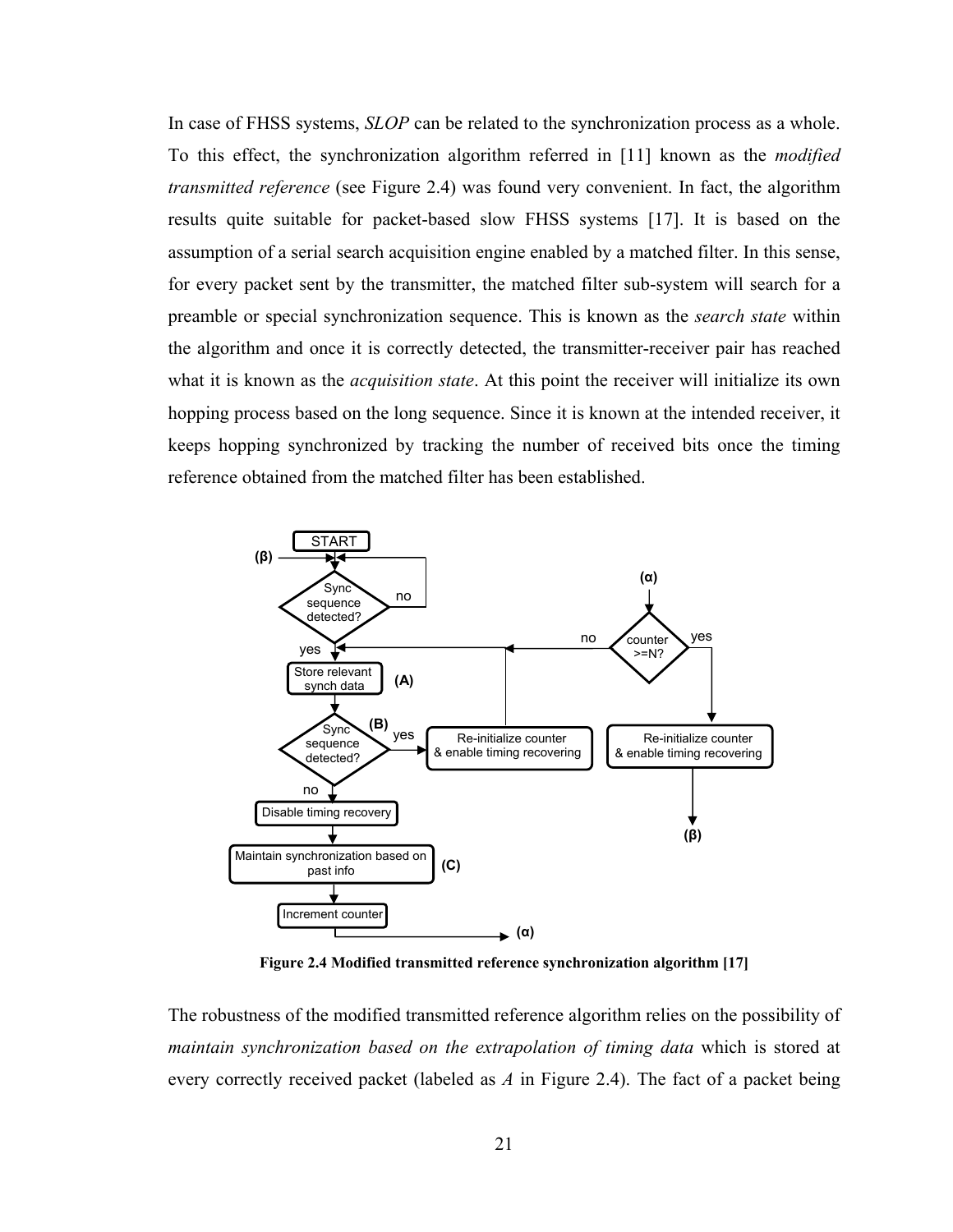received correctly will represent a new possibility for the system to keep the tracking condition normally for longer. Since information about the past states of the long hopping sequence, the number of received bits within the current packet, and the length of it is of knowledge for the receiver, it can be able to maintain acquisition lock (labeled as *C*) in case the time synchronization sequence was not detected (labeled as *B*). Based on that information, it will be possible for the receiver to correctly commute of frequency at the end of the current packet or time slot.

If the special preamble is not detected properly due to the presence of strong interference at a given hop time, the system assumes that in the next hop channel conditions will differ from the current one and will remain in tracking condition using the last good timing reference instead as explained above. If bad channel conditions persist such that *N* successive packets are not correctly received, the algorithm will force the receiver to go under re-synchronization in order to get a fresh time reference, as shown in the flowchart.

In general, the acquisition phase by means of the initial search process could be time consuming. Being under in-lock condition, a FHSS system would only go under search stage due to the effect of independent factors such as channel noise and Multiple Access Interference (MAI) that may lead the system to lose synchronism completely. Such a transition is always undesirable since chances for a lag to occur are in general more likely. While trying to acquire synchronism if the *inter-arrival time* of two consecutive non-corrupted packets exceeds the *HRT*, a lag will be verified. Consequently, system response will not hold the *real-time* condition since control commands that were sent to the remote unit did not reach the receiver at the intended time instant.

A simple inspection of the **two distinguishable** cases when defining *SLOP* within the context of the referred synchronization algorithm will help to draw some interesting facts regarding the adequacy of the metric.

**Case 1** considers the time it takes for the synchronization algorithm to declare out-oflock condition  $(T_{LS})$  is greater than *HRT*. This case is only associated with the stage prior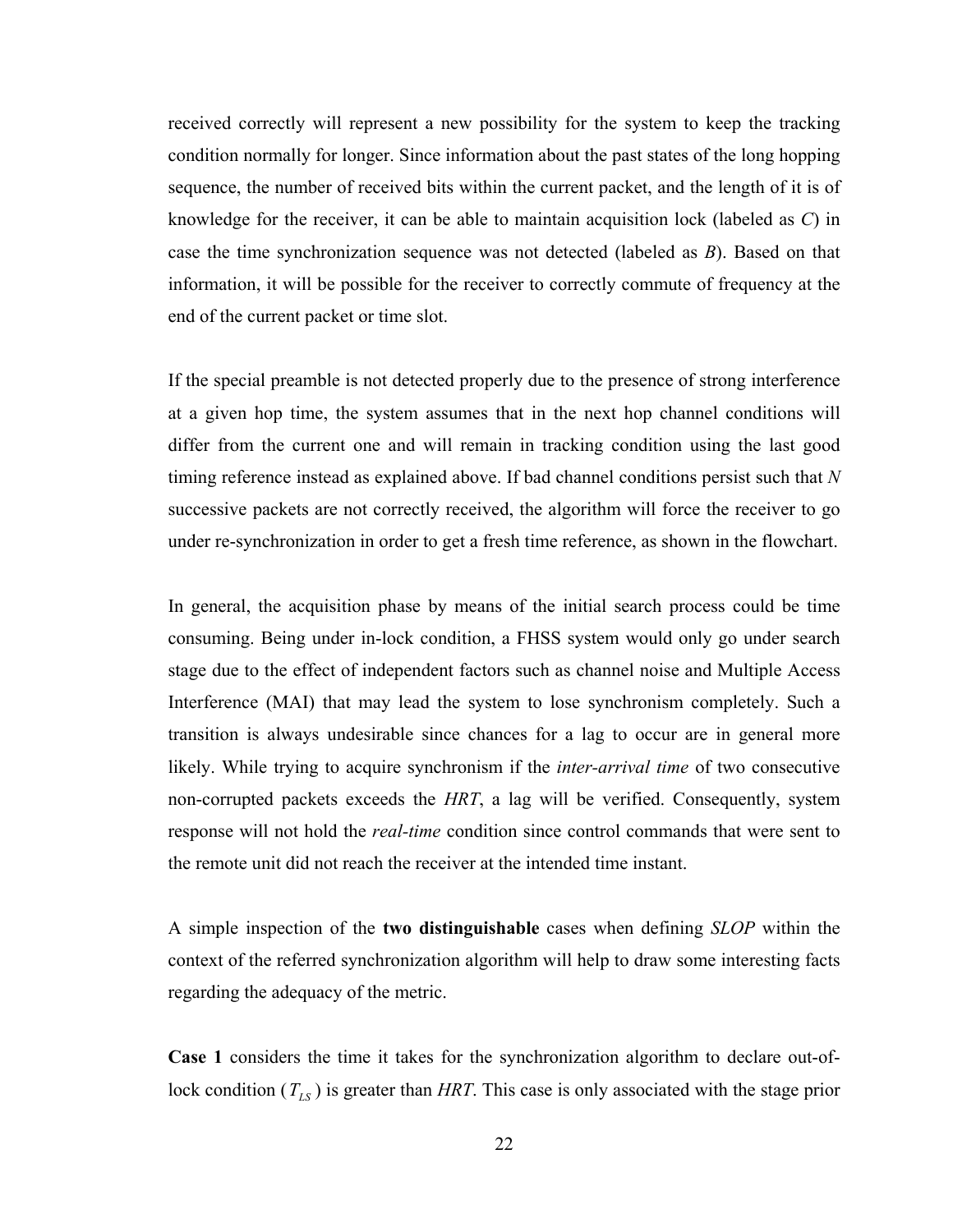to re-acquisition; in this case, a lag would happen before the system decides to re-start the synchronization process. Assuming both, statistical independence between data packets and one packet transmitted per hop, it follows that [11]:

$$
SLOP = PER^{HRT/T_{dwell}} \tag{2.8}
$$

Where *PER* is the probability of a packet to be corrupted and  $T_{dwell}$  is the system dwell time. In [11] *PER* is normally associated with the Bit Error Rate (*BER*) of the channel under the assumption of a uniform error distribution hypothesis [33]:

$$
PER = 1 - (1 - BER)^{Lp} \tag{2.9}
$$

 $L_p$  is the actual packet length, usually considered fixed within the application context of our concern. It is clear that when  $T_{dwell}$  is decreased in equation (2.8) (for instance, by increasing the data transmission rate while keeping  $L_p$  constant) chances for a lag to happen are minimized. Related with this and based on the algorithm in Figure 2.4, considering *HRT* of around 100 ms, it will be less likely that *N* successive erroneous packets will be received. In this sense, the probability for a lag to happen would be lower.

In **case 2**, the opposite happens, as the time it takes for the receiver synchronization algorithm to declare it has lost synchronism  $T_{LS}$  is less than *HRT*. A more complex situation given by the interaction of two processes (i.e., acquisition and tracking stages) at the receiver will define the occurrence of a lag. In this particular case *SLOP* is given then by the joint probability of two statistically independent assumed events [11]:

$$
SLOP = P_{LS}P(T > (HRT - T_{LS}))
$$
\n(2.10)

Where  $P_{LS}$  is the probability for the system to go under re-acquisition stage; this directly addresses one of the events mentioned previously. This fact can schematically be seen in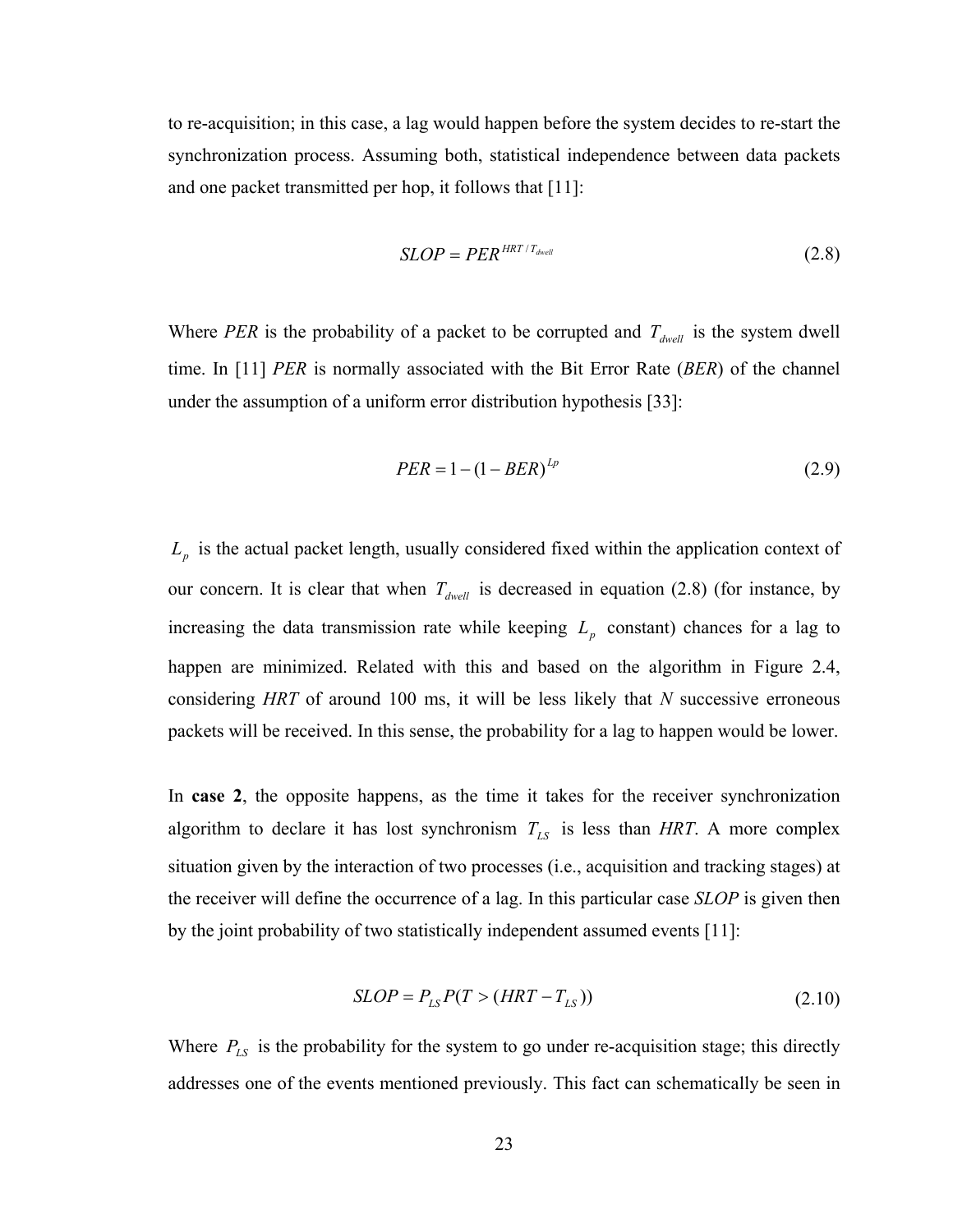<span id="page-35-0"></span>the Finite State Machine (FSM) model diagram shown in Figure 2.5 that could be associated with the algorithm shown in Figure 2.4 and where the uppermost state (designated as *ACQ*) represents the process of re-acquiring synchronism. With respect to this particular state, it is considered as the starting point from where the synchronization algorithm will always initiate. Whenever the receiver system loses synchronization completely or is powered on (indicated by the START condition in the FSM diagram), it will try to acquire time synchronization with the intended transmitter. Whichever of these two events happen, the receiver's hopping sequence phase is shifted by algorithm to a value that corresponds to the middle of the hopping band [11]. When communication starts or during the acquisition processes the transmitter and receiver may be in different RF channels while trying to acquire synch with each other. Due to this, any transmitted packet is considered as *missed* by the receiver regardless its status as it traverses the medium [11].



**Figure 2.5 FSM diagram associated with the modified transmitted reference synchronization algorithm for the receiver system** 

In the previous state diagram, the transition probabilities *n* and *p* are such that  $n = PER$ and  $p = 1 - n$ , respectively. States from 1 to *N*-*1* imply that a bad packet has been received but the receiver system is still in synch condition. With respect to those states,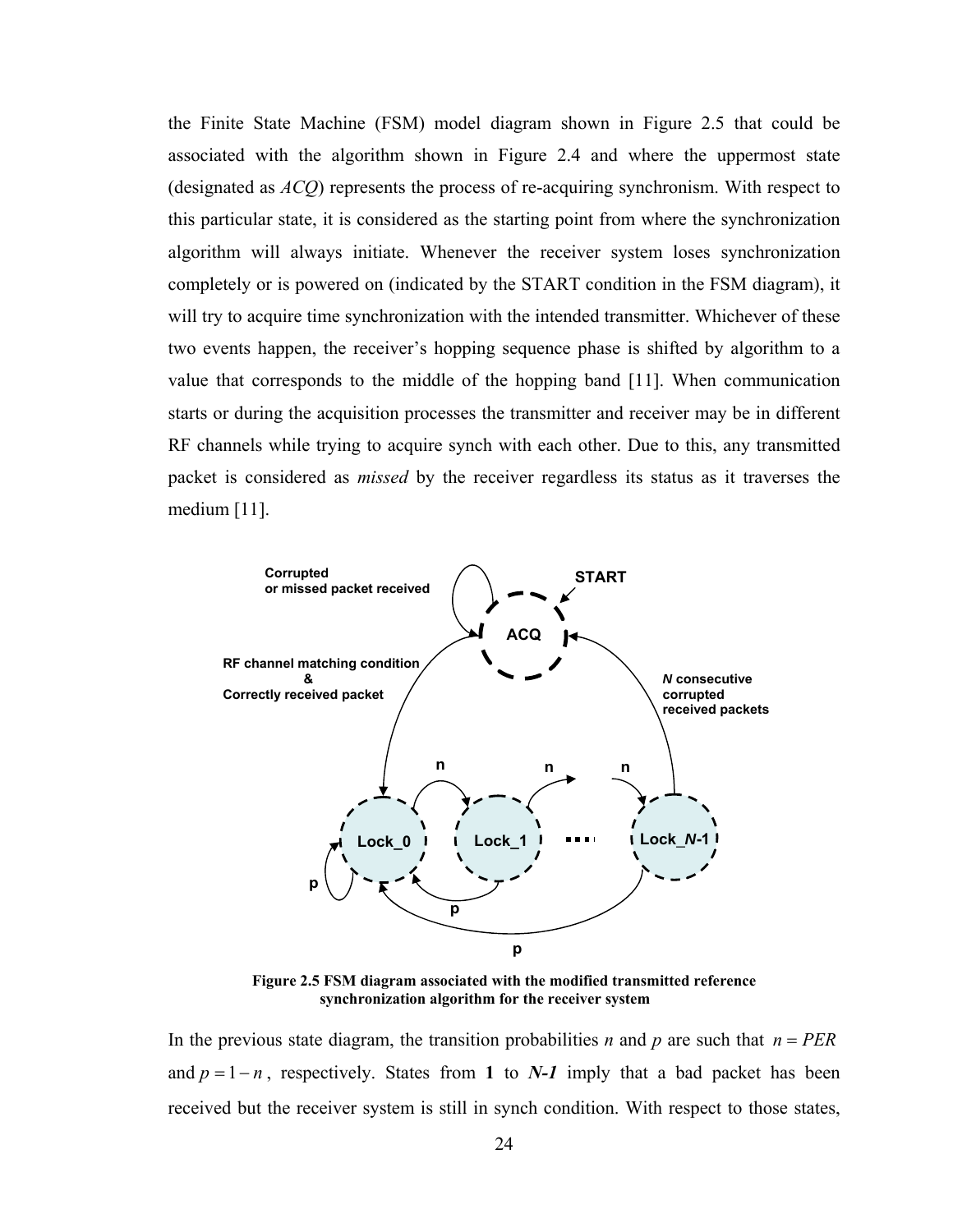whichever be the current state of the receiver if the synch preamble is declared erroneous, the algorithm causes the system status to move forward in the chain with probability *n*. If the opposite happens, the system will go back (if system was at a state other than *Lock*  $\theta$ ) to the leftmost state, represented as *Lock*  $\theta$  with probability  $p$ . This state represents the desired condition where the receiver is properly interchanging data packets with the transmitter without forcing the synch condition by means of extrapolating time data from previous successful receptions. Assuming statistical independence between consecutive erroneous packets, it is possible to relate  $P_{LS}$  with *PER* as follows [11]:

$$
P_{LS} = PER^N \tag{2.11}
$$

In order for the receiver system to declare out-of-lock condition, *N* consecutive erroneous packets should have been received. In such a case, system status will be shifted to the state *ACQ* and will remain in such state trying to acquire synchronism afresh upon the successful detection of the short synchronizing sequence performed by the matched filter subsystem. From equation  $(2.11)$ , as the value of the parameter N is increased as part of the synchronization algorithm, there would be fewer chances for the receiver to go under re-acquisition for the same channel conditions, something that could also be inferred from the FSM diagram. This will certainly decrease the likelihood for a lag to occur.

However, in order for a lag to verify as stated before, another event must occur given by the probability:  $P(T > (HRT - T_{LS}))$ . This event verifies whenever the system is not able to acquire before the remaining time given by the difference between the *HRT* and the time it takes for the system to declare itself out of lock  $(T_{LS})$  elapses. This event has to deal entirely with the acquisition process where the search strategy used will play an important role in this probability. If for instance, a uniform serial search algorithm is employed, each of the channels in the hopping band is serially scanned in order to find which of them satisfies the matching condition with respect to the transmitter (i.e., same RF channel). In this case, only the level of affection due to the channel impairments will define the system performance.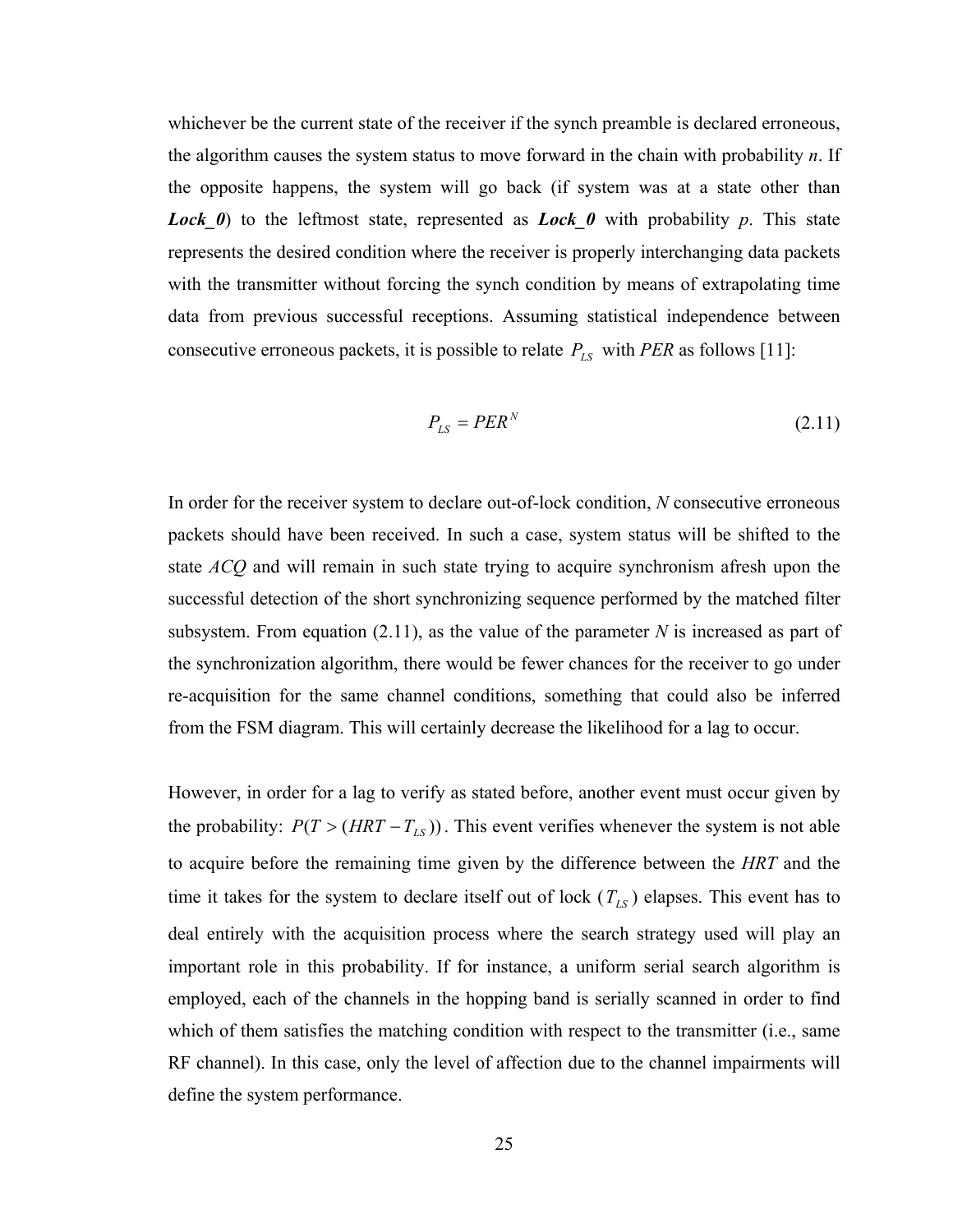Despite what has been mentioned above regarding [11] and [32], the fact of considering a plurality of users scenario by modeling a set of Frequency-Hop (FH) codes o patterns was not implemented. The impact of MAI on the performance of an individual system in a wireless multi-user environment is well-known. Given a total of *K* active users in the network, the average probability of symbol error at any given user provided that there are *K-1* interfering users, will depend on the kind of FH pattern employed [25]. This is something that is examined in this research work. In concordance with what can be found in the related literature, both random general stationary process and a type of deterministic based FH pattern sets were considered in this work with the aim of evaluating system performance in a more realistic scenario. Finally, the fact of modeling multiple users also facilitated a way to impose and evaluate certain technical constrains of interest for this research, such as variable packet duty cycle and imperfect clock oscillators governing the hopping sequence at every active user.

#### **2.4 Channel and Transmitter-Receiver Models**

Models developed in [11] for the channel impairments (i.e., interference sources and noise) and the receiver system reflect the reality at a certain satisfactory level and will extensively be used as a modeling reference throughout the present research. They are closely related to each other as the way the receiver evolves in time will highly depend on the status of the channel at every hopping period.

The channel model in [11] was conceived such that two channel types (or status) are possible: *Blocked* channels considered under 100% of *PER* (presence of strong cochannel interferers) and the *non-blocked* channels associated with a certain *PER* due to other sources of interference not specified in [11]. The latter is modeled by means of a random generator which is implemented for each channel of the hopping band. The generator's output will dictate the status of the channel at every hopping period according to the indicated rate (i.e., defined value of *PER*).

The FHSS transmitter model is simply a subroutine that cyclically runs on a specific ordered set or a list of integer numbers (hopping sequence) representing the allowed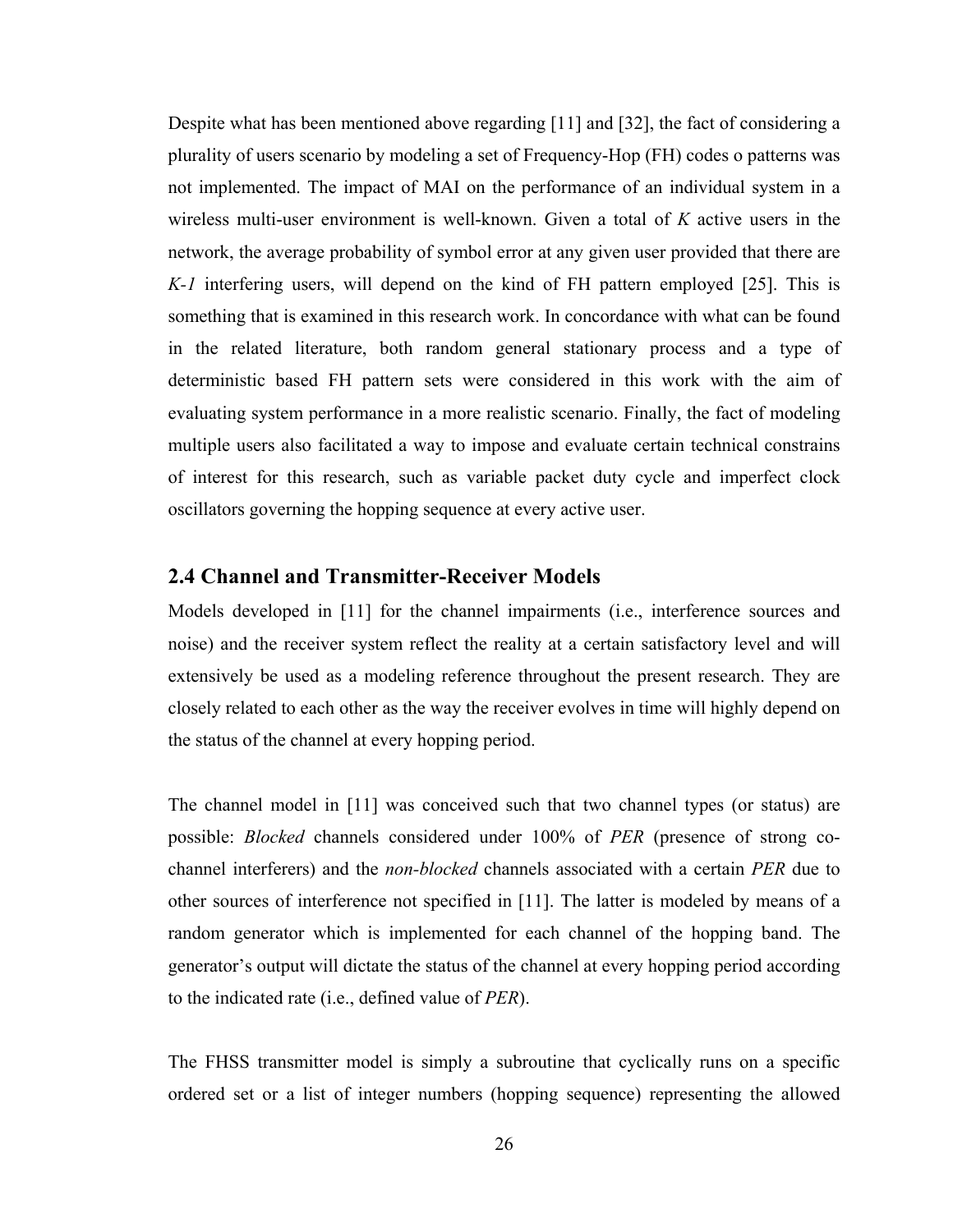hopping channels. The slow FHSS receiver system operates under the well-known uniform serial acquisition scheme enabled by a matched filter. The modified transmitted reference synchronization algorithm is assumed as the theoretical base for the model as it is known for its suitability for packet-based FH radio [17]. A FSM model suggested for the receiver properly describes the states transitions according to the aforementioned synchronization algorithm. More details about the operation of the receiver algorithm can be found in Section 2.3.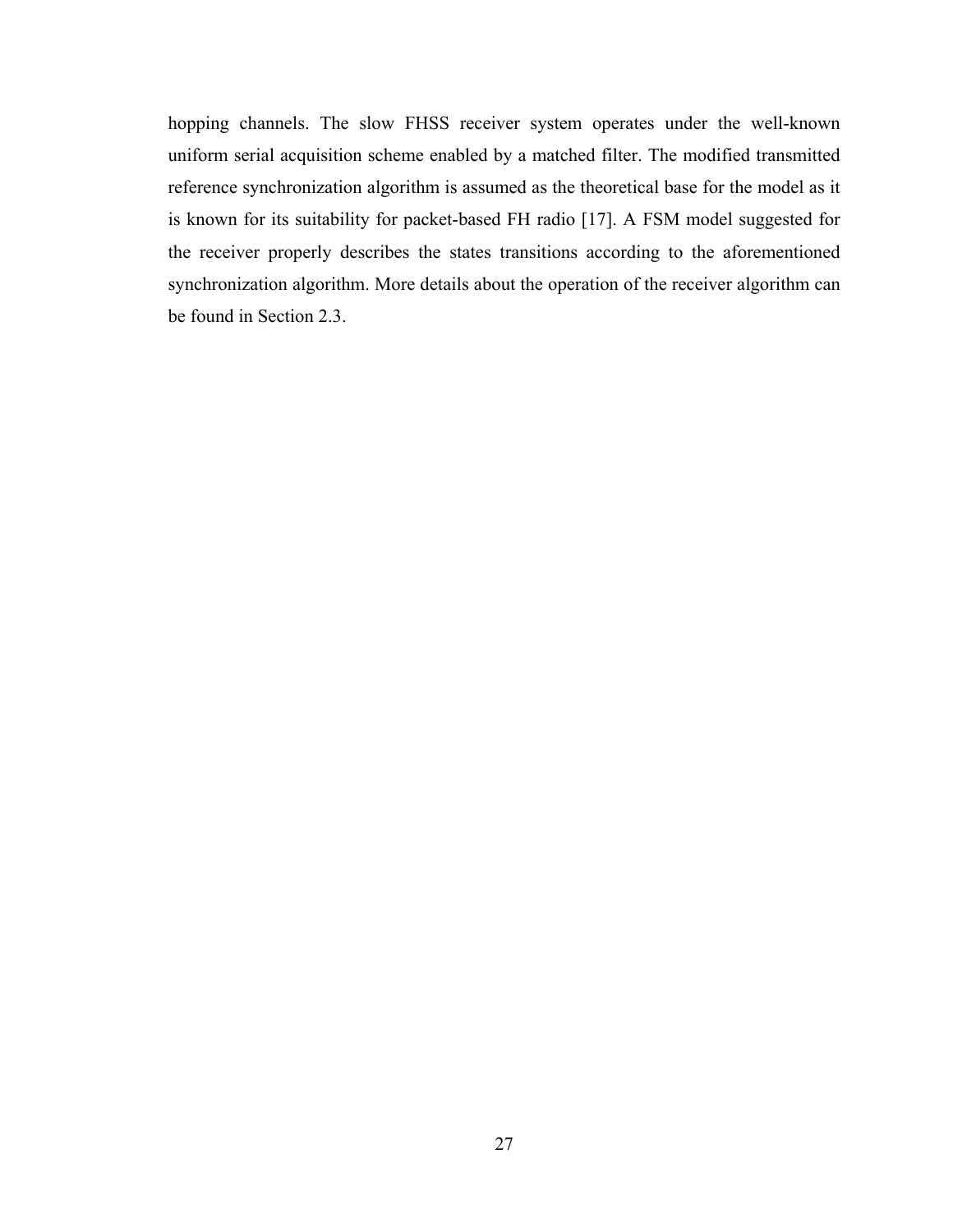# **Chapter 3 Model Implementation**

The present chapter comprises four sections that provide a detailed explanation of what has been specifically developed in this research work regarding the model framework. Particularities associated with each of the scenarios mentioned within point three of our research objectives are analyzed. As stated in the previous chapter, due to its suitability, we basically followed the core of the modeling developed in [11]. However, new aspects have been introduced, for instance, when conceiving the multi-user environment and the interference model.

Section 3.1 addresses certain new aspects that are considered in the interference phenomenon when conceiving a more complete and realistic channel model. Based on what is treated in the previous sections, it follows Sections 3.2 and 3.3 where details about the modeling of a SFHSS-MA network operated with ideal and real clock oscillators are provided, respectively. Finally, in Section 3.4, the AFHSS-MA scenario is analyzed as the more generalized multi-user environment.

#### **3.1 Channel Impairments Modeling Issues**

No co-channel interference, specifically due to MA, is modeled as a set of a predefined value of 100% of time affected channels as it was done in [11]. Since we deal with a multi-user scenario where a specific set of hopping codes is modeled, this kind of interference is essentially left to the sake of collisions happening at every dwell time. This interference obeys a probability of occurrence that increases as the number of users accessing the medium does. This important issue will be treated more in depth in Section 3.2.1.

On the other hand, due to its nature, RF emission is vulnerable to interference from other sources. This has become a real and serious problem for commodity technologies that share the ISM band [34], [35]. Interference phenomenon due to external sources has been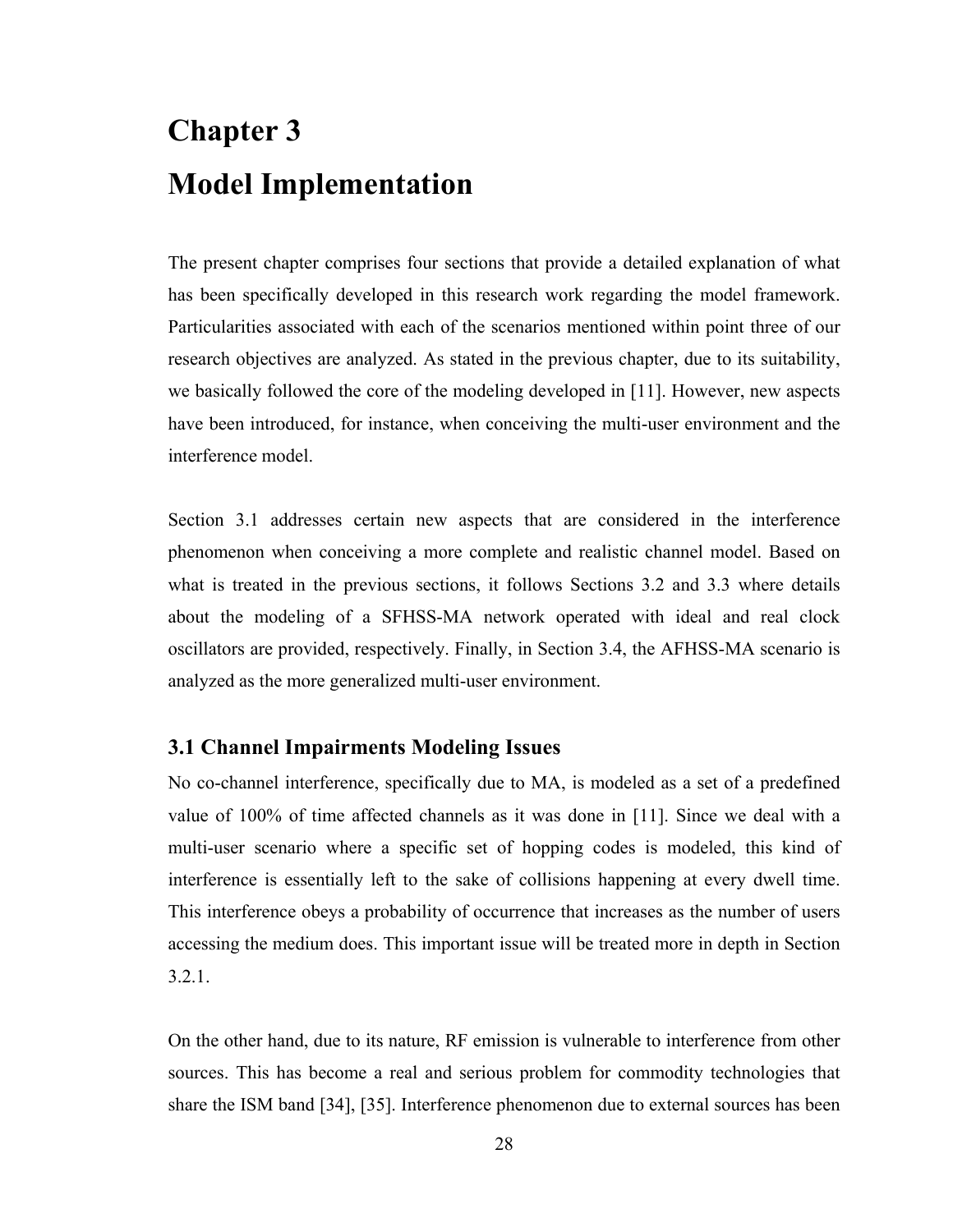considered here specifically as partial-band interference, as it has been pointed out as the most harmful effect to slow FHSS systems.

In order to be as realistic as possible, the presence of interference sources that are exogenous to the system should be taken in consideration [35]. They are, among others: commercial 2.4 GHz cordless phone systems; Bluetooth personal area devices; microwave ovens (with 50 percent of duty cycle which create a jamming pulse in the above-mentioned band); and low energy RF lighting sources. Interference could potentially occupy a portion of the entire hopping frequency spectrum (either as concentrated over a given spectral region or through some isolated frequencies or bands). The nature of this interference can be modeled as partial-band interference; being in this case, the "jamming" signal modeled as a zero mean wide-sense-stationary Gaussian noise process [12], [18]. Based on this, it will exhibit a flat power spectral density over a fraction ( $\alpha$ ) of the entire hopping bandwidth ( $W_{ss}$ ). Following this line of reasoning, it could be possible to think of the partial-band interference distribution at any time instant to be comprised of narrow band jammed portions that are spread out all over the hopping band  $W_{ss}$ . This fact can be related to a probability that corresponds to the aforementioned percent  $(a)$  that there will be active users whose RF emissions will be affected at every dwell time [12], [18].

How fast the interference distribution pattern changes (i.e., the distribution of the set of channels that are under interference effects) is something that has been assumed here in the order of a dwell time period. This means that we assume a constant interference pattern during at least that amount time. It is something that we believe strongly depends on the dynamic of the environment where radio communications take place. For instance, an urban and a rural-like scenario will not behave the same from the interference perspective (in how aggressive and dynamic it could be).

Depending on its intensity, the interfering signal represented by  $J<sub>o</sub>$  in equation (3.1) could make the Signal-to-Noise-plus Interference Ratio (*SNIR*) low enough as to make a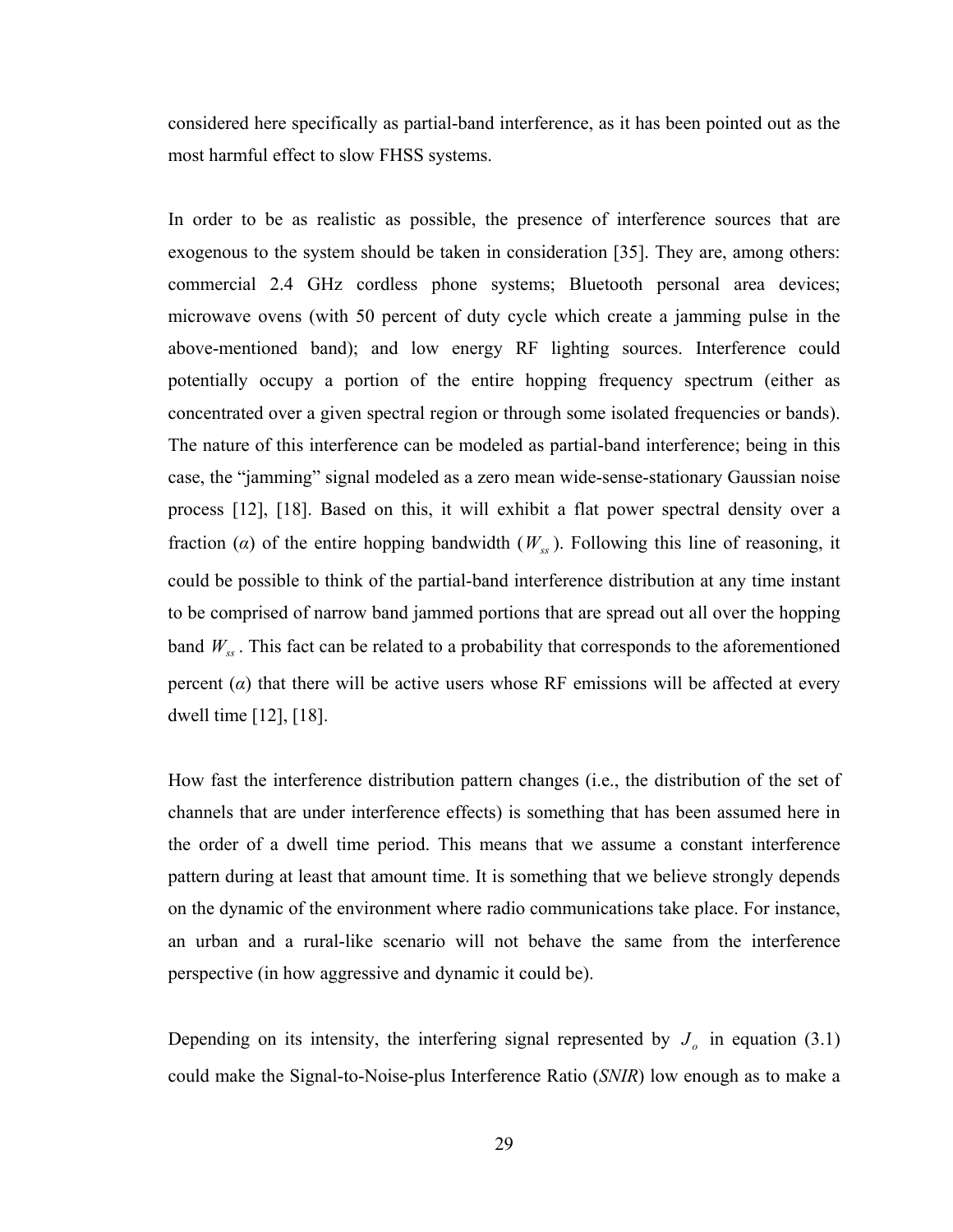channel at a given time instant (i.e., at dwell time) completely useless. The *SNIR* is assumed as follows:

$$
SNIR = \frac{E_b}{N_o + J_o} \tag{3.1}
$$

Where *R*  $E_b = \frac{P_{av}}{P}$  is the bit energy in [watts x sec],  $P_{av}$  the useful signal average power, *R* is the information rate in [bits/sec],  $N<sub>o</sub>$  is the thermal noise power spectral density and *ss*  $\sigma = \frac{V_{av}}{W_{ss}}$  $J_0 = \frac{J_{av}}{V}$  is the interfering signal power spectral density both in [watts/Hz]. In this last expression, the numerator is the average received power of the interfering signal [12], [18].

In our model, as in [11], each channel status will dynamically move between two states depending on the level of interfering signal that is present during the dwell time. For instance, a channel is considered as "good" when its *BER* is low enough and will only depend on the well-known Signal-to-Noise Ratio (*SNR*) [18], [36], and [37]. In this desirable case, the quality of the channel is just associated to the Additive White Gaussian Noise (AWGN) behaviour. On the other hand, when the interference level is much higher than the thermal noise floor, the term  $J<sub>o</sub>$  in equation (3.1) is much greater than  $N<sub>o</sub>$  and the channel is then considered under strong interference. As a consequence, the received packet is declared corrupted. The reason that it may lead to this fact could be either the level of interference due to the presence of co-channel or in-band RF emissions, which correspond to same system and external-to-system interference respectively.

Following what has been considered above, every channel of the hopping band has been modeled such that there is a random generator associated with it [11], [36]. Two states (i.e., good or bad) are possible for the channel as we stated before; the generator corrupts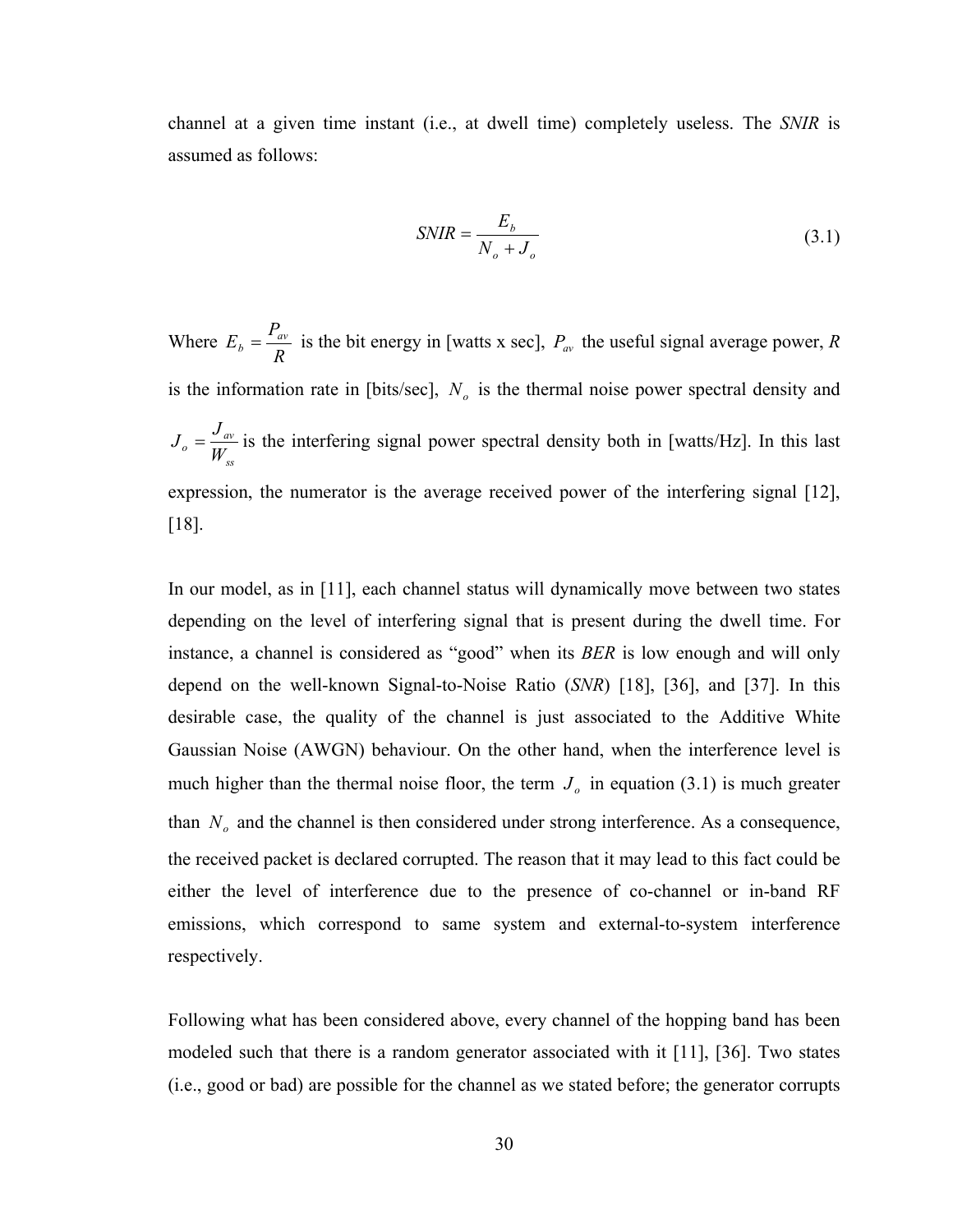the associated channel at the pre-selected probability *PER* (see Figure 3.1), which in turn is closely related to the parameter  $(\alpha)$  introduced earlier in this section. Channels are assumed to behave statistically independent with respect to each other through the whole simulation session.



**Figure 3.1 Model for the channel as interference is considered** 

Related with Figure 3.1, Table 3.1 shows the possible states for the noise generator output and the value assigned to the status of the channel at every dwell time.

| Output of the random<br>generator at channel <i>ith</i> | State of the channel ith |
|---------------------------------------------------------|--------------------------|
|                                                         | Good                     |
|                                                         | Bad                      |

**Table 3.1 Mapping of generator output-channel status** 

Since we are dealing with a multi-user environment, at every dwell time the random generator is invoked in order to check for the channel condition in which each of the active users is transmitting. Figure 3.2 shows the kernel of the analysis that is performed on each packet as it traverses the channel and finally gets to the receiver. Initially, before a packet is sent, its status is set to non-corrupted. Recall that a single packet is sent at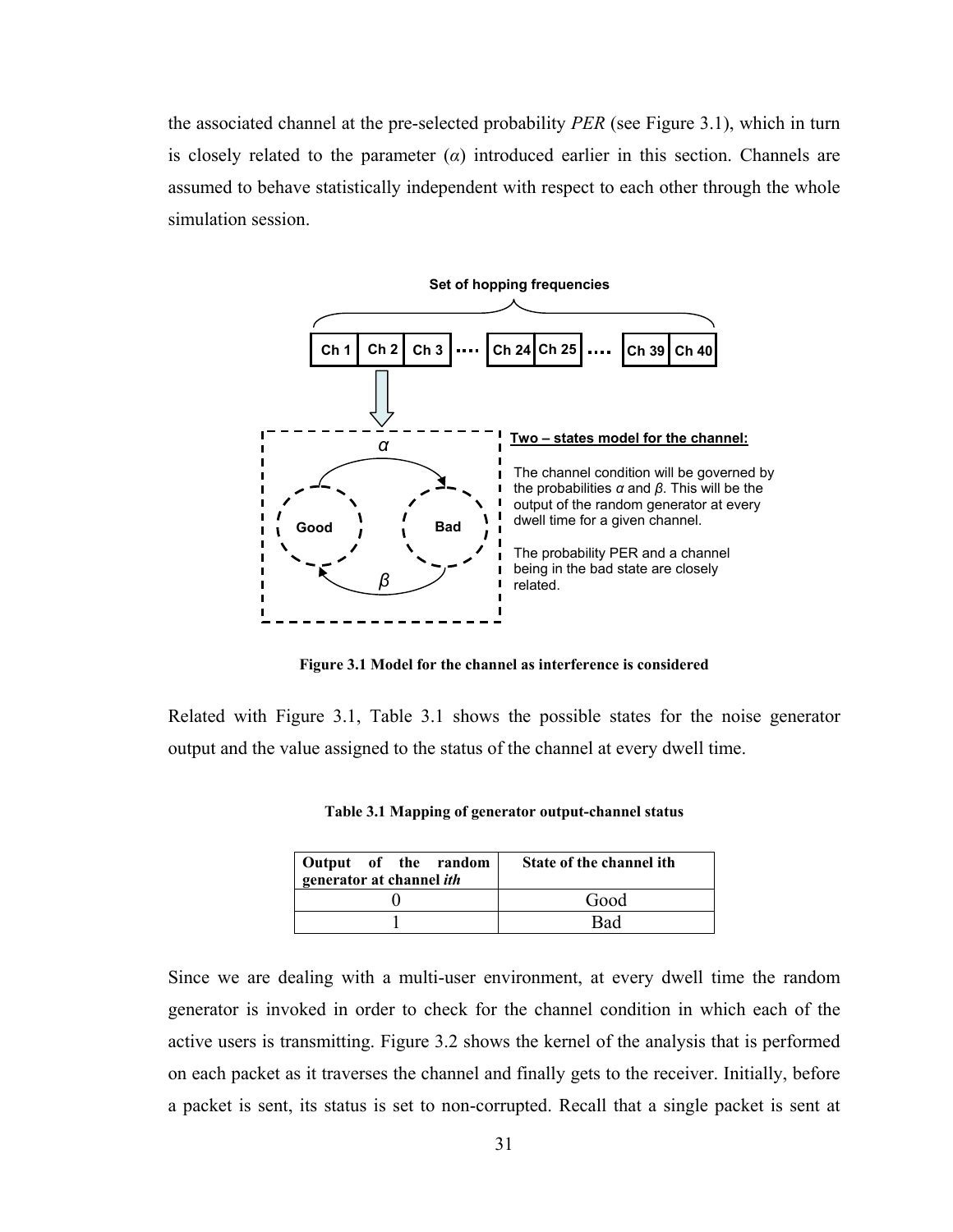each system hop. Hence, the status of a packet is initialized as "good" at every hop period. Generated packets are assumed, as in [11], to be mutually statistical independent.



**Figure 3.2 Analysis performed on a packet as it is generated at the transmitter (TX) and reaches the receiver (RX). The blue and red paths are complementary to one another's implications** 

At every dwell time and after the analysis presented in the aforementioned figure is performed, the following updates take place per user basis:

- 1. Number of correctly-received packets;
- 2. Number of corrupted packets;
- 3. Number of missed packets;
- 4. Inter-arrival time whenever the status of the packet is good;
- 5. Lag event, if it happens (based on previous point), is recorded.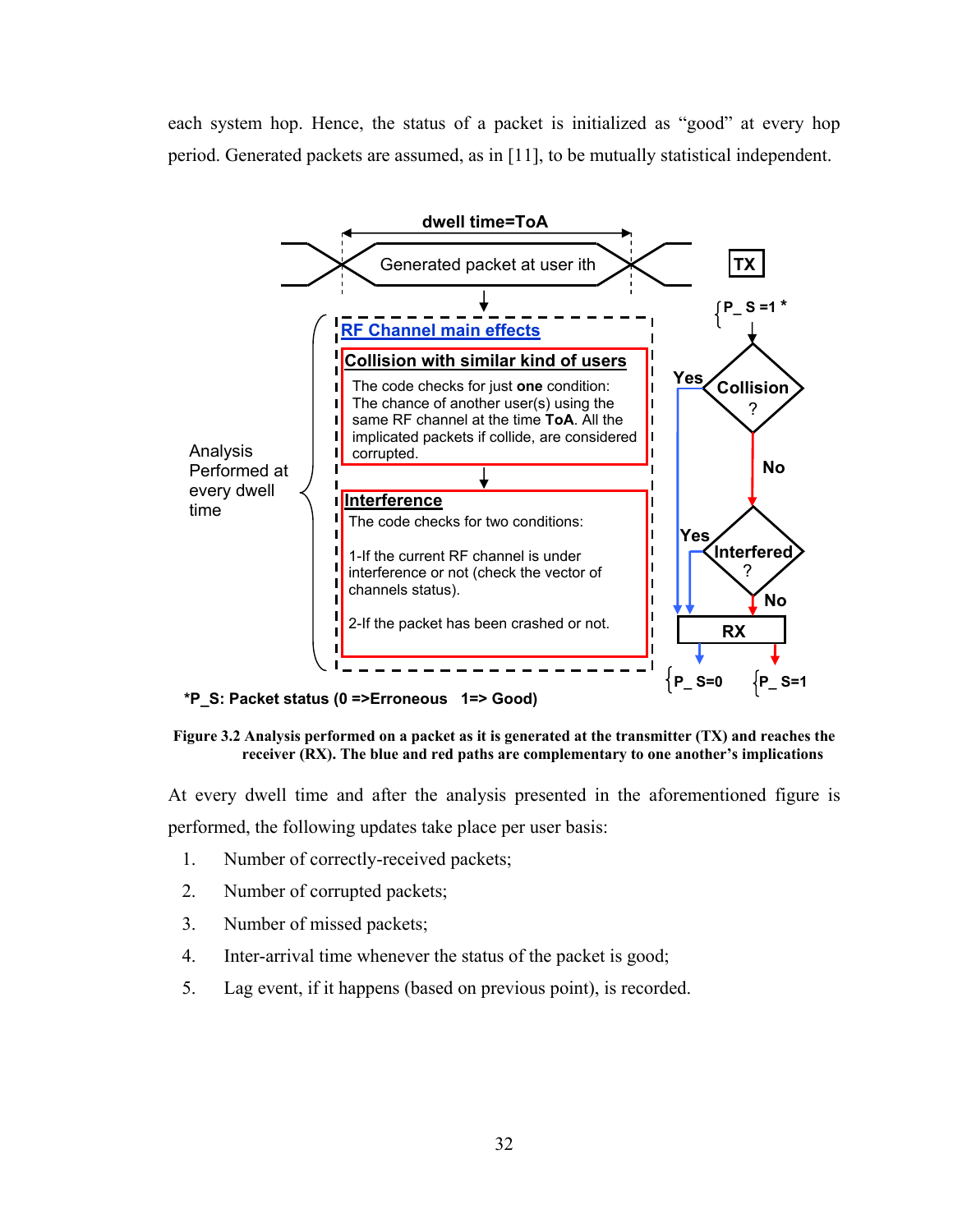# **3.2 Synchronous Frequency-Hop Spread Spectrum Multiple-Access (SFHSS-MA) Scenario with Ideal Clock**

A FHSS-MA network can be categorized into two schemes according to the grade of synchronism between users hopping patterns. As this case suggests that, theoretically, there will be a perfect alignment between them in time domain as shown in Figure 3.3 [28].



The kind of FHSS operating scheme simulated here, as stated earlier, is the well-known SR in which a pseudorandom code is known at both the transmitter and the receiver sides.

As can be seen in the diagram, all the users join the network for the first time at time instant  $t = 0$  ms, adopted as a temporal reference here. From this point in time, users will keep hopping with a fixed hop period of 20 ms, which also corresponds to a clock tick. Based on this, the *dwell time* or equivalent to the *ToA* is considered to be 20 ms. In what follows within this scenario, we may interchange between these two terms and *time slot*, as indicated in the previous mentioned figure, since all of them refer to the same magnitude.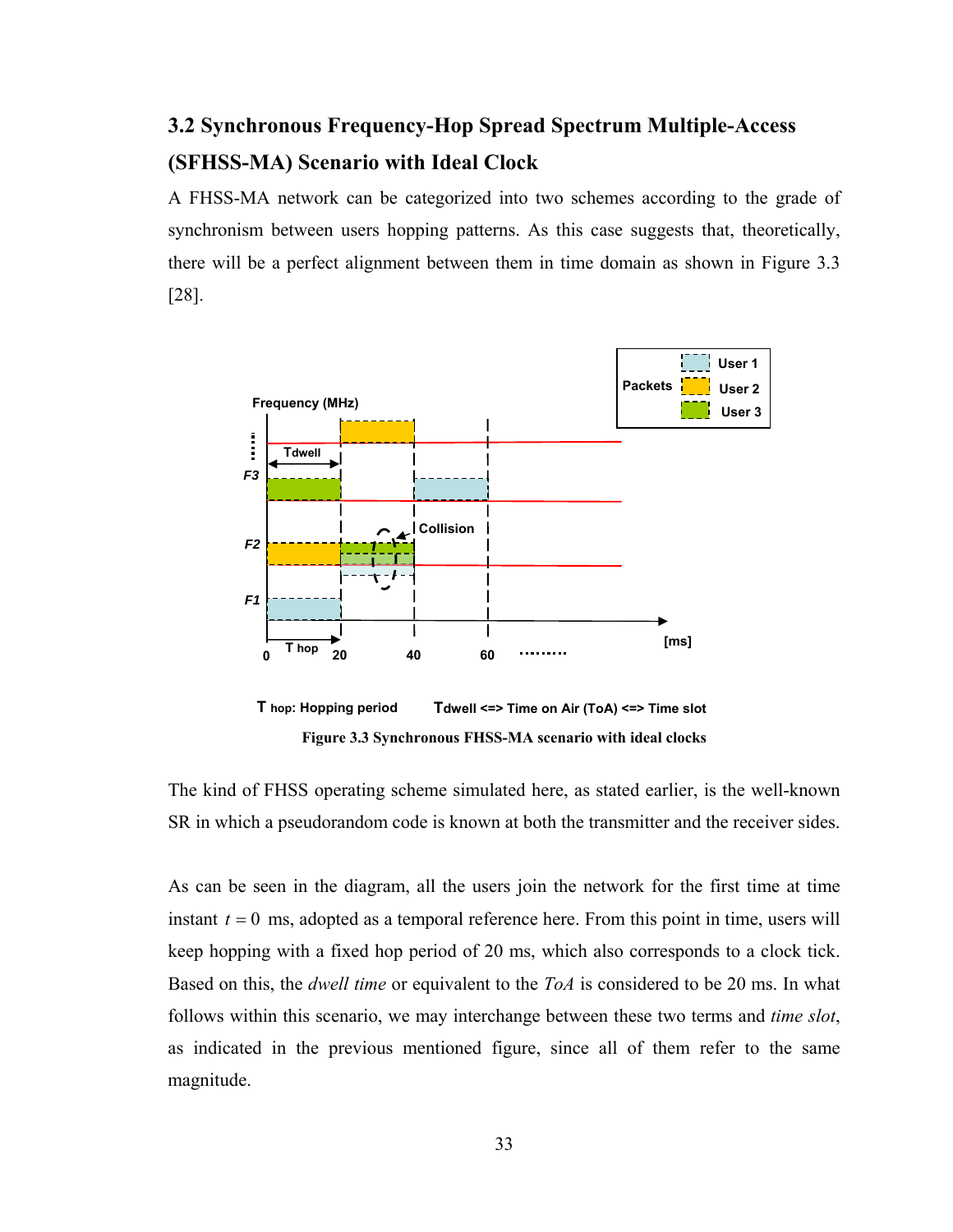Regarding the way a plurarity of users (i.e., a network of real-time RC FHSS applications) is implemented, we have that the bottom line for the modeling of this aspect has been the implementation of a set of statistically independent sequences or hopping patterns via pseudorandom generators in a computer. The output at each random generator is supposed to follow a certain statistical principle. Normally, we build a set of hopping patterns (i.e., an array of codewords) according to the desired number of RC applications to be tested, and then they are periodically repeated as the simulated radio session lasts.

In conclusion, the modeled network could be thought of at this point as several masterslave associations interchanging packets at a period of 20 ms perfectly synchronized (no clock drift is considered) with respect to each other. A specific correlation property for the set of hopping sequences is not considered at this stage. Related with this, we expect a significant number of collisions per time slot. As is shown in Figure 3.3, if two or more users jump to the same frequency they will collide 100 percent of the time. An example of this situation would be the collision of packets sent by users **1** and **3** at frequency *F2* within the time slot from 20 to 40 ms that can be seen in the same figure. Besides the channel modeling issues explained in Section 3.1, intra-network collision causes interference as well (i.e., self-system interference) and they together will impact the system performance. Of course, it is something that could be alleviated in this kind of scenario by implementing a hopping set which exhibits an attractive cross-correlation property. We will touch this feature more in depth as part of a more realistic SFHSS-MA scenario later in this work.

#### **3.2.1 Collision Analysis**

In general, errors in multiple access systems are due primarily to MAI. In considering a collision or hit at the hopping level, we have adopted the idea given in [25]: a hit at user  $i^{th}$  from the  $k^{th}$  user is verified if  $f_k(t - \tau_k) = f_i(t)$  for at least one value of *t* within the  $l<sup>th</sup>$  hop interval  $[I T_{dwell}, (l+1) T_{dwell}]$ . Parameter  $\tau_k$  is any delay (if considered) at the hopping pattern level. This means in the wide sense that if the phases of any given pair of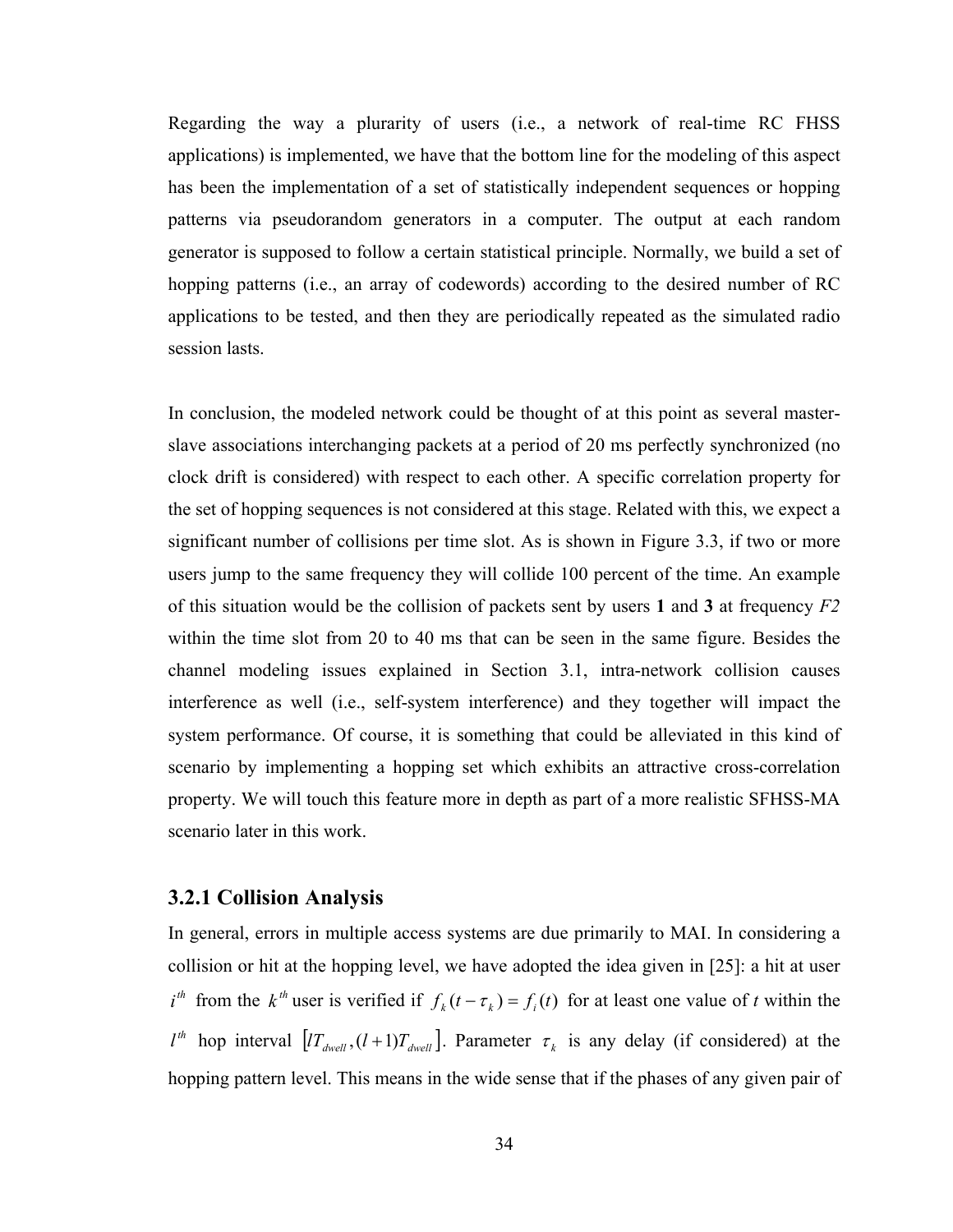codewords or hopping sequences  $(f_i, f_k)$  that belongs to a network are identical (something that is extensively applied to an asynchronous FHSS scenario), a collision of packets that are being transmitted by two or more active users will verify. This fact will become an additional source of system performance degradation.

of one or more collisions from the  $K-1$  network users at user  $i<sup>th</sup>$  during one dwell time When considering a multiple user scenario with *K* FHSS active systems, the probability in the case of mutually independent random general stationary processes is given by [25]:

$$
\hat{P} = 1 - (1 - P_h)^{K-1}
$$
\n(3.2)

Where the term  $P_h$  refers to the probability of user  $i^h$  is hit by at least one user (user  $k^h$ ) in the network in presence of AWGN or a nonselective fading. For Memoryless type FH patterns, this probability is given by [25]:

$$
P_h = q^{-1} \left( 1 + \frac{1}{N_b} \left( 1 - q^{-1} \right) \right) \tag{3.3}
$$

 $N_b$  is the number of data bits transmitted in one dwell time. In case of Markov based FH patterns, we have for the same conditions, that [25]:

$$
P_h = q^{-1} (1 + 1/N_b) \tag{3.4}
$$

This latter probability is in general greater than the one given by equation (3.3). However, when the number of hopping channels (*q*) is increased, they behave very similarly. For example, when considering values for  $q$  and  $N_b$  of 40 distinct RF channels and 160 bits respectively, we obtained the same probability  $(P_h = 0.0258)$  for both cases.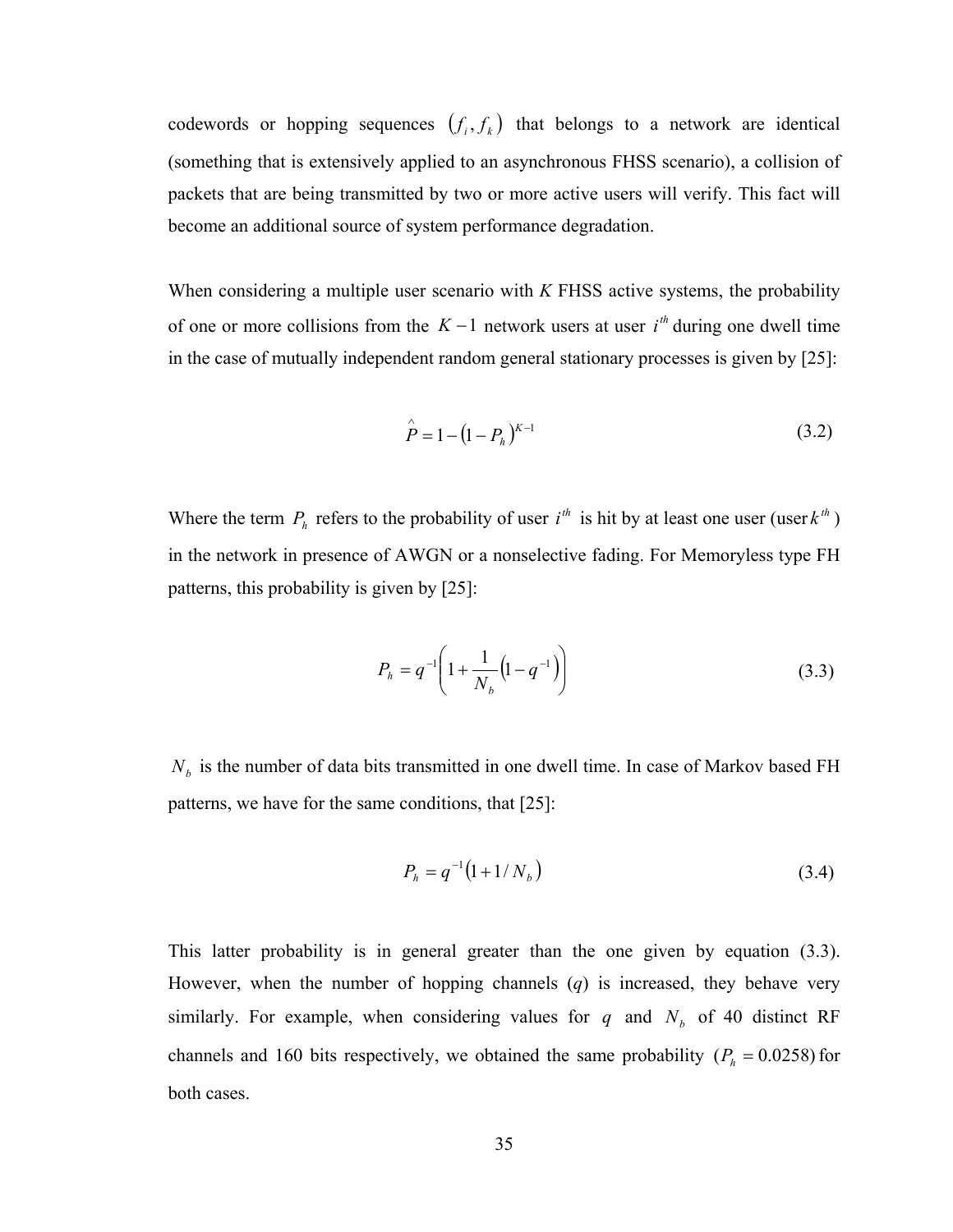As an illustrative example, the dependence of the probability given by equation (3.2) evaluated for the Markov case, with respect to the number of distinct RF carriers and the number of active users in the network could be seen in Figures 3.4 and 3.5, respectively.



**Figure 3.4 Dependency of probability of one user being hit by the rest of the active users in the network as the number of RF channels is changed (theoretical)** 

It can be noticed that as the availability of distinct RF carriers for hopping increases, the chances for collision decreases, something that supports what was stated as a conclusion in [11]. Since fewer collisions are expected, the inter-arrival time of correct packets decreases and this in turn increases the performance of our system eventually.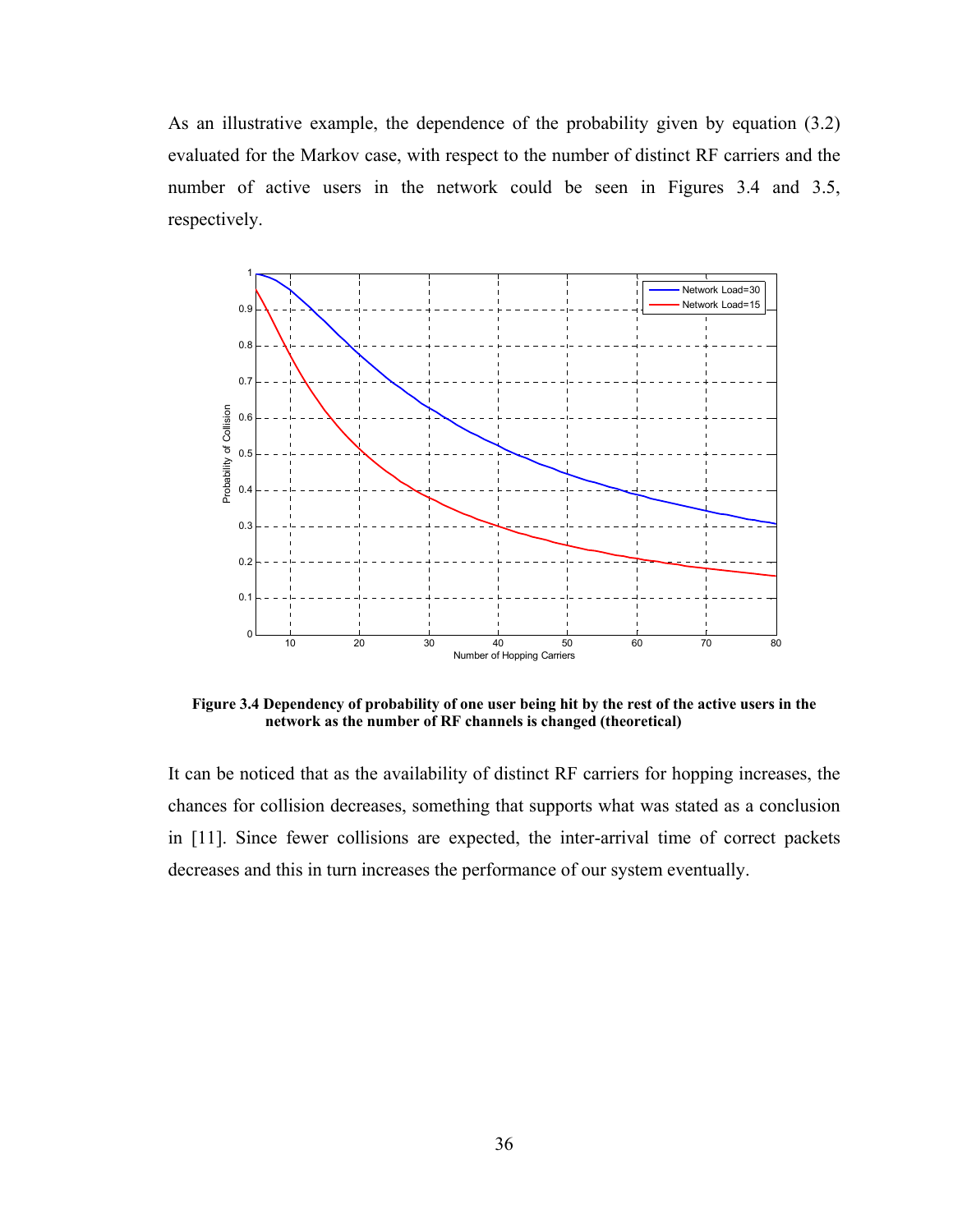

**Figure 3.5 Dependency of probability of one user being hit by the rest of the active users in the network as the network load is varied (theoretical)** 

It is also possible to note that as the number of active users is increased, the performance referred to a single user/application gets worse, something that was verified in our simulated scenarios. By intuition, as the number of possibilities for a given channel to be simultaneously used increases, more chances for collisions are to be expected for a same number of RF hopping frequencies. It was found that system performance was more sensitive to an increasing in the number of users in case of a low number of RF carriers (comparing curves for 20 and 80 RF channels for an increase in the network load from 15 to 20 users in the previous mentioned figure).

In case of deterministic FH patterns, the probability  $\hat{P}$  will differ from the general form given by equation (3.2) being in this case [25]: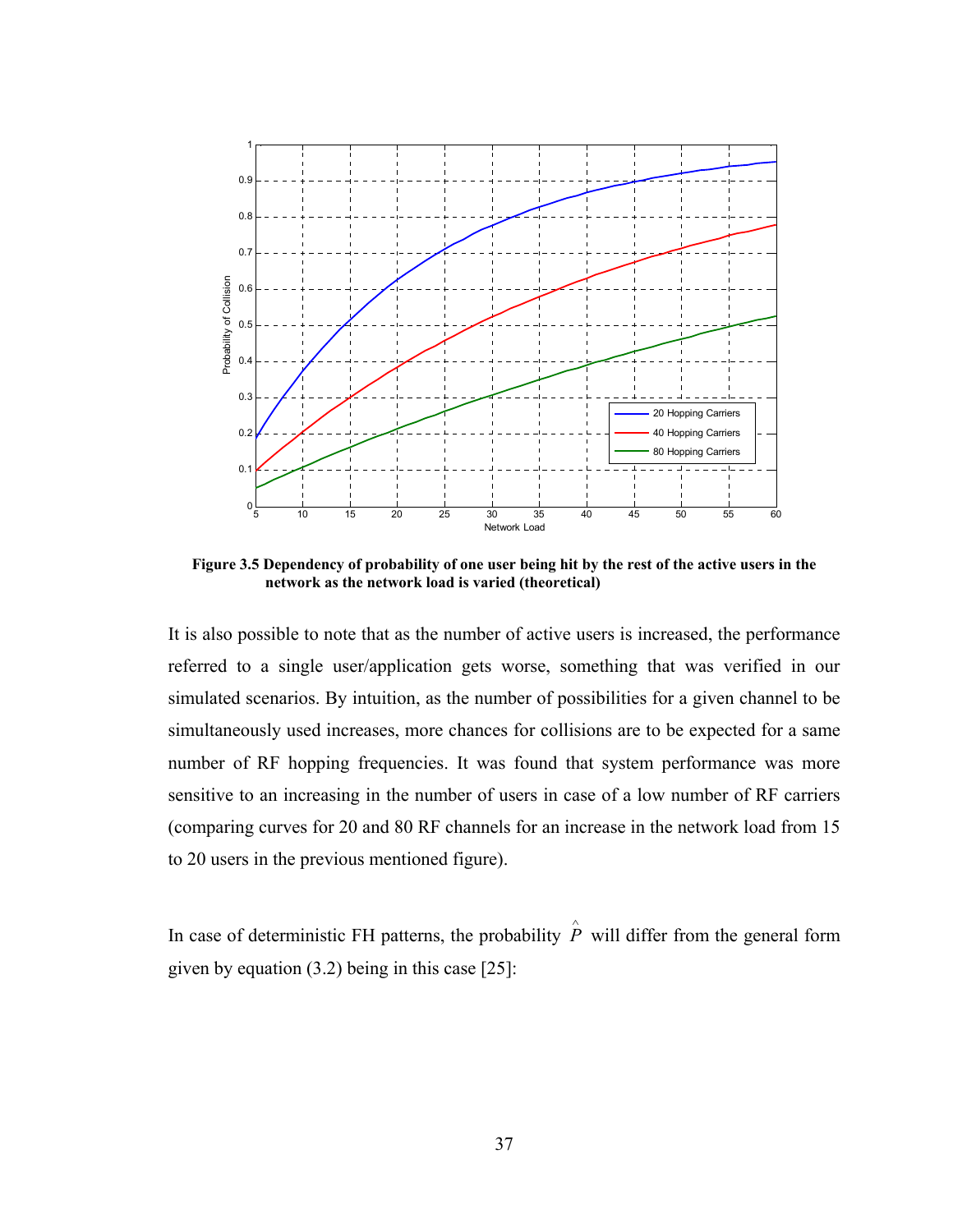$$
\hat{P} = 1 - \left\{ \prod_{\substack{k=1 \\ k \neq 1}}^{K} \left[ 1 - P_h \right] \right\}
$$
\n(3.5)

In this case, an upper bound is set for  $P_h$  as different from previous cases [25]:

$$
P_h \le P_h \frac{\Delta}{1 - q} \left( 1 + 1/N_b \right) \tag{3.6}
$$

Inequality given by equation (3.6) will impose an upper bound on the probability given by equation (3.5), which roughly corresponds with the case for the Memoryless based FH patterns for large values of *q*. The condition imposed by equation (2.2) is very strong and could make equation (3.6) very low or zero as it is the case of the kind of deterministic hopping code set that is discussed in Section 2.2.

As the simulation time evolves, the effects of noise and interference are analyzed together at every dwell time (as shown in Figure 3.2). Besides the status of the interference due to noise at every channel that is used at a given time slot, we analyze how many packets were corrupted due to collision events. It is clear that the only condition to be evaluated under this circumstance is as follows:

$$
RFchannel_i = RFchannel_i \tag{3.7}
$$

Where  $i, j \in \{1, 2, \ldots, \text{numbActiveUsers}\}$  and  $(i < j)$ . Equation (3.7) simply evaluates the event that two or more users are using the same channel at a given time slot. If it is satisfied, packets sent by users *i* and *j* are both automatically declared corrupted and counted. This is the main difference between our model and respective analysis with [38] when considering interference other than noise itself, since we are dealing with a multiple access network.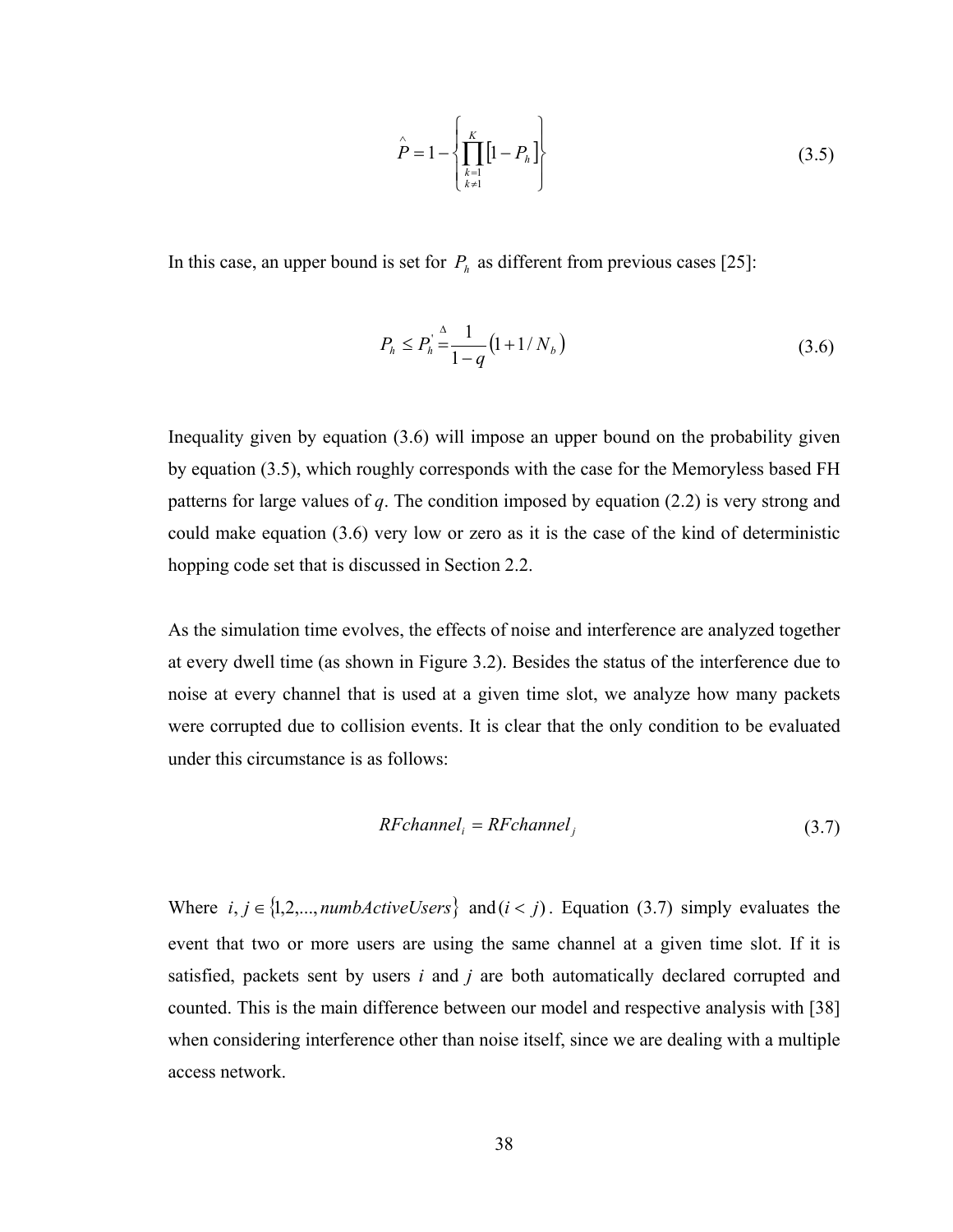#### **3.3 SFHSS-MA Scenario Implementing Real Clock Oscillator**

In the specific scenario we are analyzing here, an initially hopping-level synchronized network is considered. As it was previously explained in our problem statement, each master-slave association will interchange packets with fixed length at a given rate, commonly known as *message rate* and denoted here as (*Tc*) as it is depicted in Figure 1.2 [39]:

$$
Channel Period = \frac{Reference Clock (in Hz)}{Message Rate (in Hz)}
$$
\n(3.8)

The denominator in equation (3.8) could be thought of as the number of messages per second sent over the channel, and it could be typically found as an adjustable parameter in a specific range (e.g., from 0.5 to 200 Hz), while keeping the packet payload fixed to a certain size value (8 bytes, for instance). The value in equation (3.8) is normally associated with an integer value that is stored in the transceiver memory (by means of an internal configuration register). Also from the same expression, the numerator is commonly referred as to the output of a reference oscillator (clock) driven by a quartz crystal. This reference value is commonly implemented via an external oscillator or could be internally synthesized from an external reference, as is shown in Figure 3.6.



**Figure 3.6 Typical timing system seen in most ISM low-power SoC**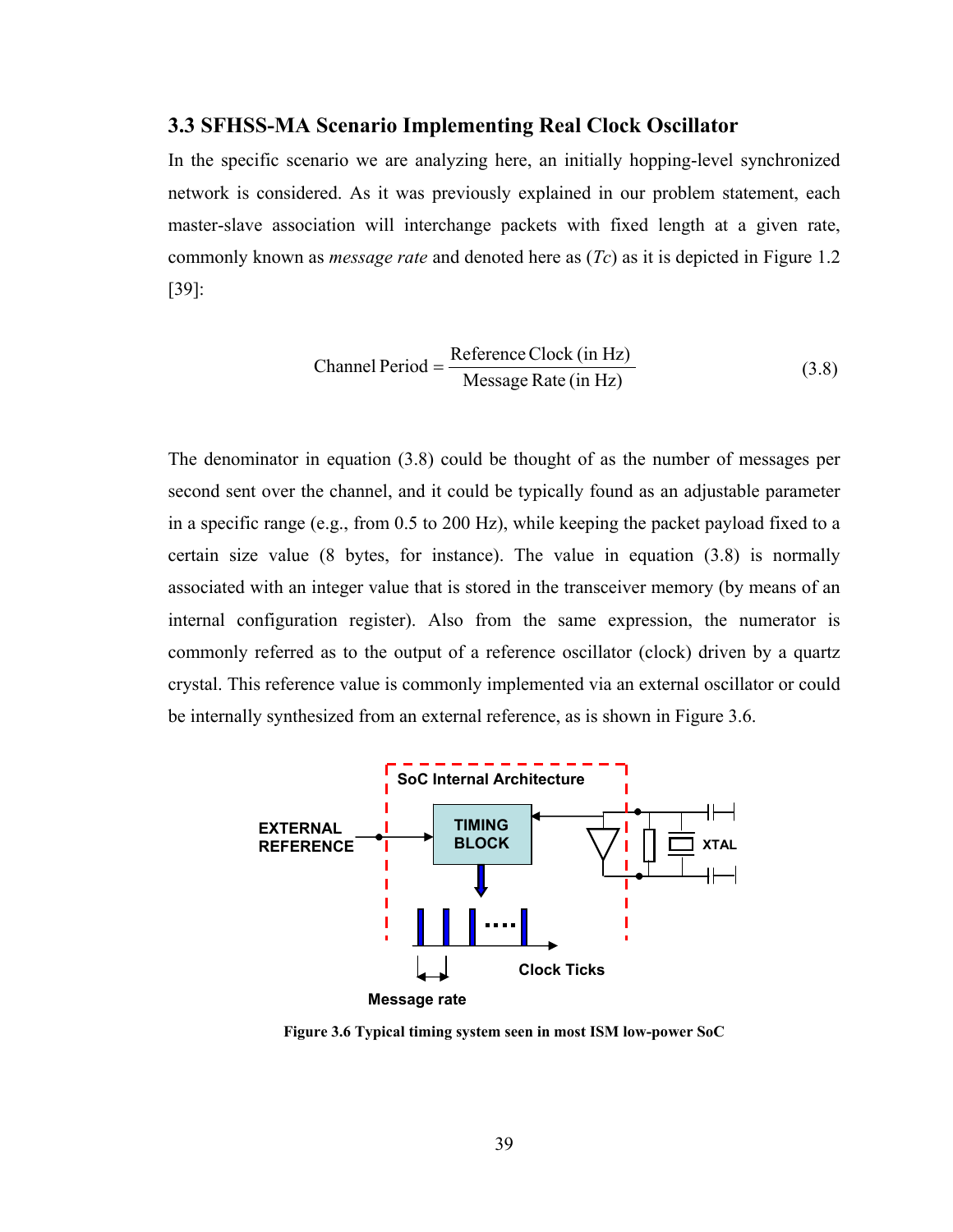For instance, the quartz-based oscillator model CO-402A-OX from Vectron Inc. has the main electrical parameters as follows [40]:

| Output                       | 10.24 MHz                        |
|------------------------------|----------------------------------|
| <b>Output Level</b>          | TTL compatible (up to 10 loads)  |
| Input voltage                | 5V dc $\pm$ 5%                   |
| Accuracy                     | $\pm 0.005\%$                    |
| <b>Temperature Stability</b> | $0.0025\% = 25$ ppm/(0°C - 70°C) |

**Table 3.2 Typical specifications for a quartz-based clock** 

It happens that at any given time the output oscillator's frequency will differ from the desired specified frequency or named plate frequency; in the example above, it would be 10.24 MHz, resulting in a frequency error. Usually this error is comprised of three primary factors: Initial accuracy, temperature stability, and aging [40]. While Vectron, for instance, keeps separate values for the initial accuracy and temperature stability, these factors may be combined in an overall allowable error with no frequency tuning adjustment. The appropriate term is *frequency – temperature accuracy* or simply *tolerance*, and it is the maximum allowable deviation from the specified nominal frequency, again over a temperature range [40], [41].

The tolerance factor will impact the system performance in different ways. For instance, within the transceiver RF synthesizing section, care must be taken at the time of choosing a clock (i.e., its tolerance value). To this effect, system allowable bandwidth or channel spacing will lead the selection criteria [39], [41]. Also, clock imperfections (which manifest itself as a deviation with respect to the initial clock's frequency) could compromise the nature of the correlation property that a given hopping set holds at a certain point, by continuous variation induced in the message rate in equation (3.8). In doing so, we have added an extra complexity to the model, being this scenario even closer to the reality with respect to the previous FHSS-MA case.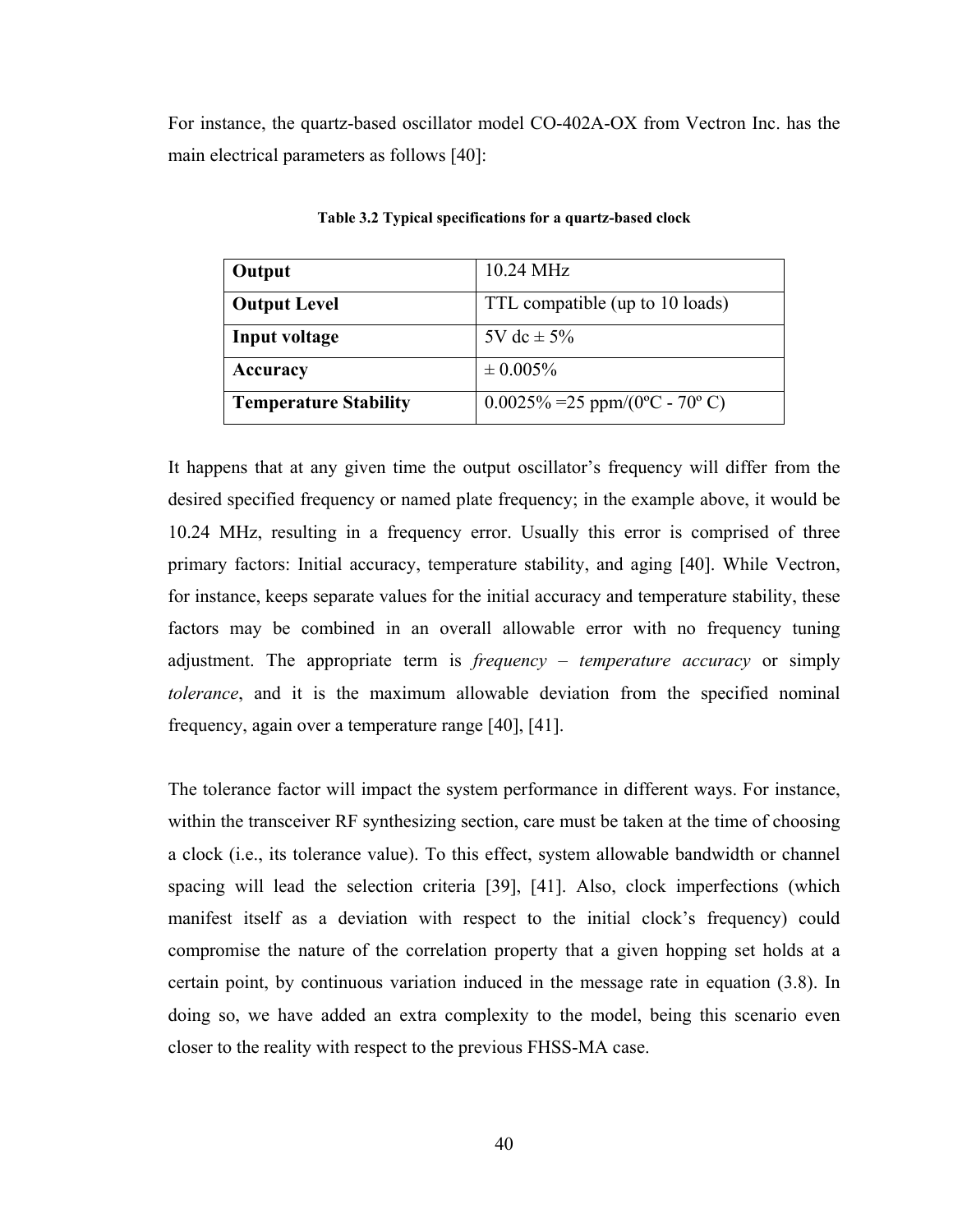The differences in the period between any two given clocks (i.e., belonging to any given pair of users) could be very small. For instance, in our case the targeted tolerance is:

$$
F_o = F_{nom} \pm 1.5 ppm \tag{3.9}
$$

Where  $F_o$  is the real frequency value at the oscillator's output and  $F_{nom} = 1/T_{nom} = 1/20ms = 50Hz$ . However, the accumulative difference over a large number of oscillations could be noticeable enough based on the nominal value for the output frequency. This is an important point to be tracked carefully in this specific section, as it will give an idea on how degraded the system performance can be as time elapses.

For the model implementation concerning this scenario, we conceived a situation based on what was shown in Figure 3.3, which corresponds to all the hopping patterns perfectly aligned at the time instant equal to zero. Under this idealized case (i.e., perfect clock), hopping patterns would evolve completely aligned in time. Figure 3.7 shows a modified and more realistic version with respect to what happens in the aforementioned case, where the relative shift of the hopping codes induced by imperfect clocks is taken into account.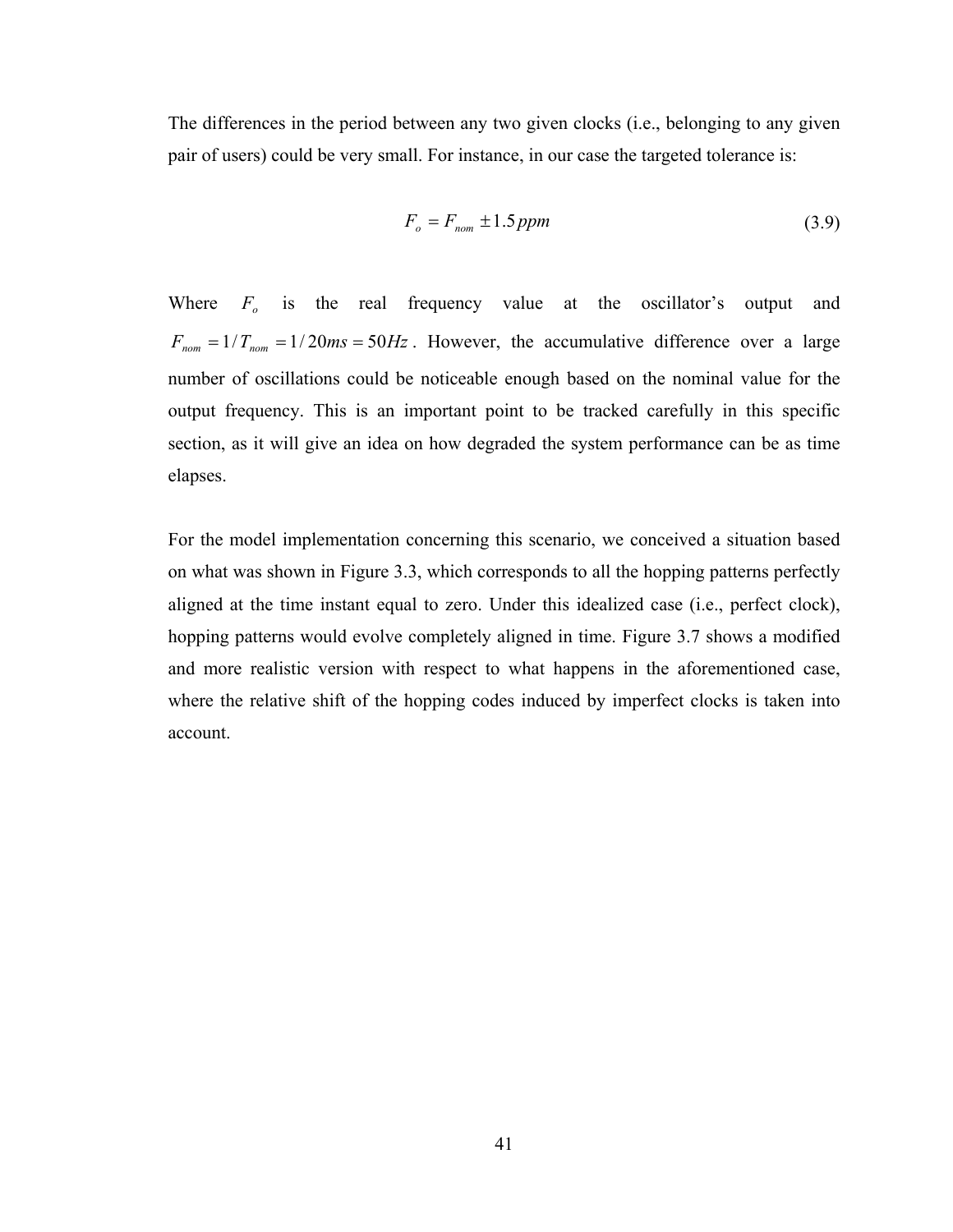

**Figure 3.7 SFHSS with imperfect clock. Values (***F***) represent current RF channels that are used to transmit the packet** 

Based on the previous mentioned figure, some aspects from the modeling perspective are described as follows. For instance, the way each user's hopping sequence evolves in time is represented by horizontal bars vertically split by vertical parallel dashed lines that delimit the duration of a packet transmission (i.e., dwell time). These intervals of 20 ms each would directly be associated to the dwell time in a scenario where ideal clocks are employed. In this new scenario, they are retaken, but only as time references since the real value of *ToA* would not be 20 ms as real clocks are employed. As a time reference, these intervals are used to delimit what we call here *lower* and *upper* bounds and they are normally associated with each of these time periods (for example, as indicated in the diagram, specifically for the time period ranging from 20 to 40 ms). The role of these bounds will change as time passes by. For instance, a time reference that was taken as the upper bound in a previous network activity period will be the corresponding lower bound in the very next activity period, and so on. Within this particular scenario, we also use the concept of *network activity period* that is related with the interval of time comprising same order user clock oscillations (factor  $n$  in equation (3.10)) and the corresponding RF channels used by each of them to transmit a packet. To explain, we have that the first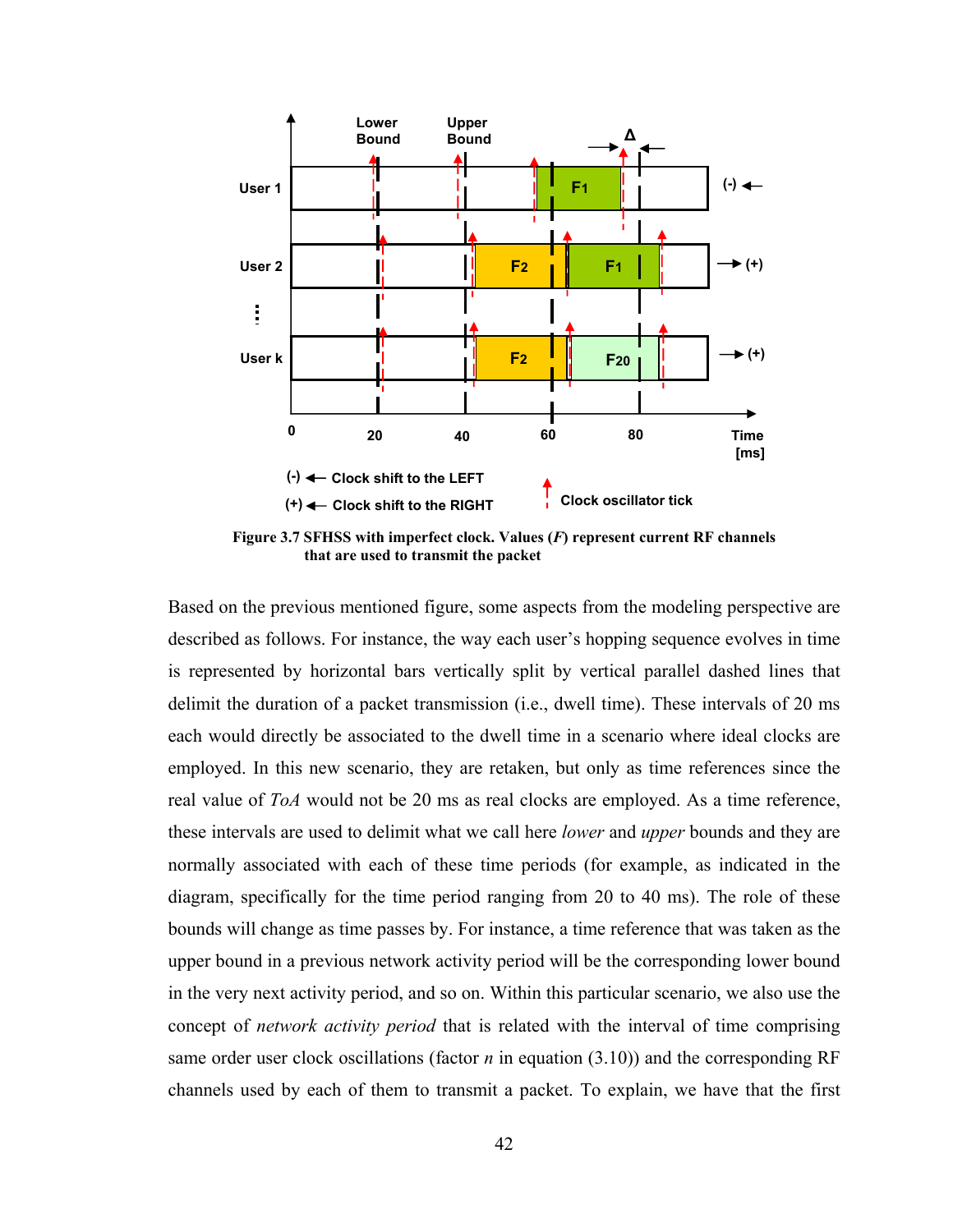oscillation of the clock for all the users happens at around 20 ms, as shown in the diagram in the same figure. In some cases (such as *user 1*), the time instant a given user's clock ticks is below 20 ms, and in some others it is above the 20 ms reference (such as *user 1* and *k*). This fact will define more accurately what we have considered by network activity period in this specific context. This concept will help in the *a posteriori* analysis performed through all the active users in the network as simulation time is running.

The main factor that causes system perturbation within this new condition is the usage of real clocking systems. This phenomenon is considered in equation (3.9) and is modeled by defining, as part of our initialization block, the sign of the clock drift for each user's clock in the network in a random manner. If the sign of the clock drift of a given user results to be negative, for instance, then this clock will shift to the left at a constant rate (e.g., *user 1* in Figure 3.7). This rate is obtained from equation (3.9). As can be seen in the diagram shown in the same figure, as the network starts hopping, each user's message period or hopping time will vary according to the specified clock drift. As mentioned earlier, there is an accumulative effect present which is normally related to the clock drift phenomenon and is graphically represented by the continuous increase of the time gap  $(\Delta)$  (given by equation (3.10)). It can be estimated graphically as the time difference between the time instant a given clock is actually ticking and the upper bound of the associated network activity period taken as a time reference.

$$
\Delta = n \times Clock \; Drift \; [ms] \tag{3.10}
$$

The *n* factor accounts for the number of oscillations of the clock that have elapsed at any given point in time. When considering our specific clock tolerance already introduced in by means of the equation (3.9), we have that the amount of offset time in seconds that will be added to or subtracted from the clock's nominal period as the system starts hopping will be given by equation (3.11):

$$
Clock Drift = 30 \times 10^{-9} \sec/20 m \sec \tag{3.11}
$$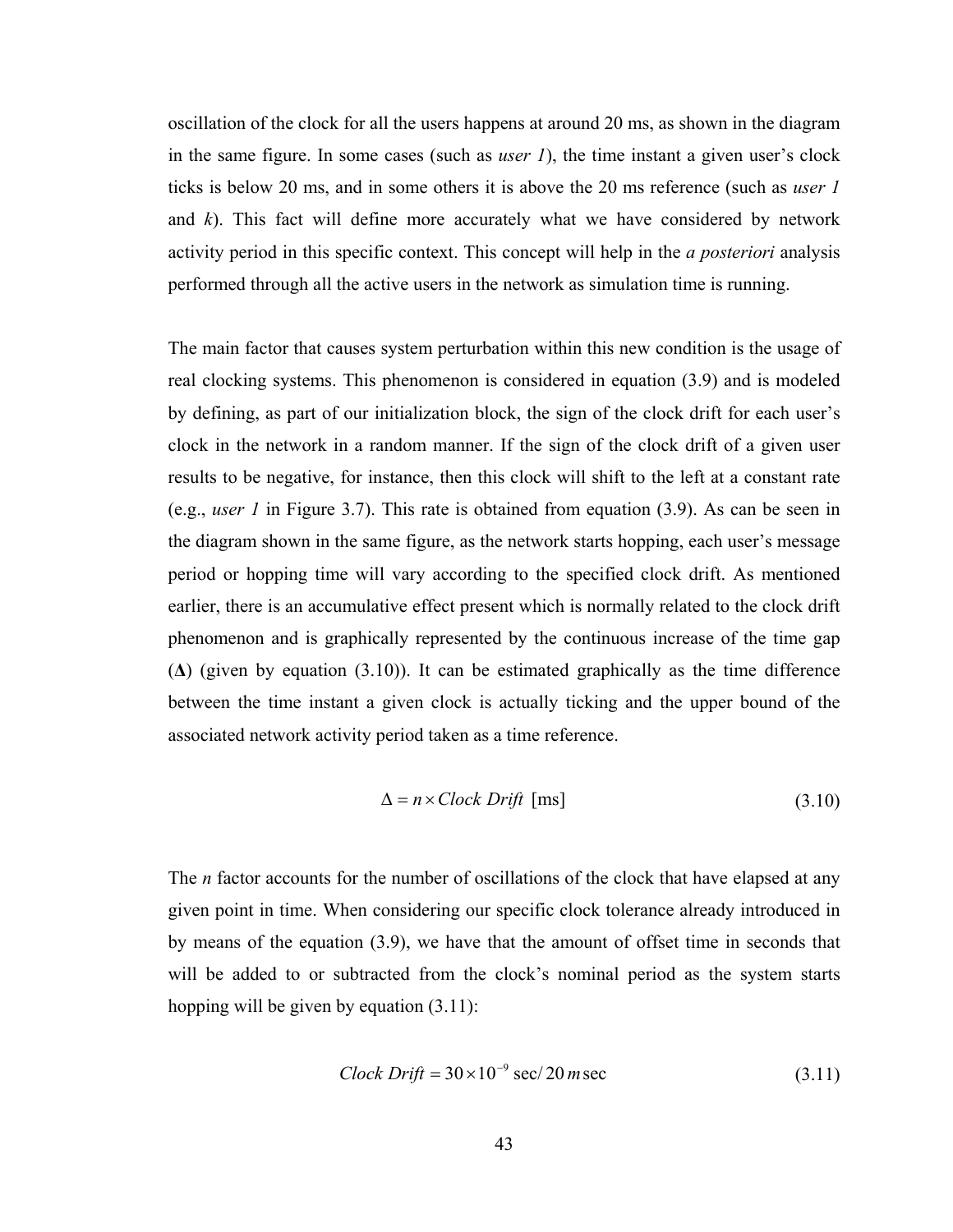As can be seen, our targeted clock deviates a very small amount at every tick if it is compared with the example given in the Table 3.2. Of course, this is closely related with the quality of the crystal chosen for a specific application.

An important point to be attained in our experiments will be characterizing the impact on system performance of what has been detailed here so far. This is something we believe depends upon a great deal on the design or nature of the hopping codes. Here we recall an important principle: *A FHSS system should be implemented according to a specific application*. As our RC application runs on real time basis, it is important, if possible, to alleviate as much as it can be the effect of interference. MAI, at least, can be attenuated up to certain limits with a robust hopping code design.

## **3.3.1 Modeling issues: Collision Kernel Analysis, Transmitter-Receiver with Real Clock, and Interference**

As master-slave associations start running under the normal FHSS system operation, hopping patterns will start to become unaligned with respect to each other whenever the sign of the clock shift differs (i.e., opposite signs). As explained earlier in this section, this is something that is subject to clock imperfections. This situation will give rise to two kinds of collision events at the hopping pattern level [27], [42]: *full* (something that we have analyzed previously in Section 3.2.1) and a *partial* collision type. A typical scenario detailing this issue is shown in Figure 3.8.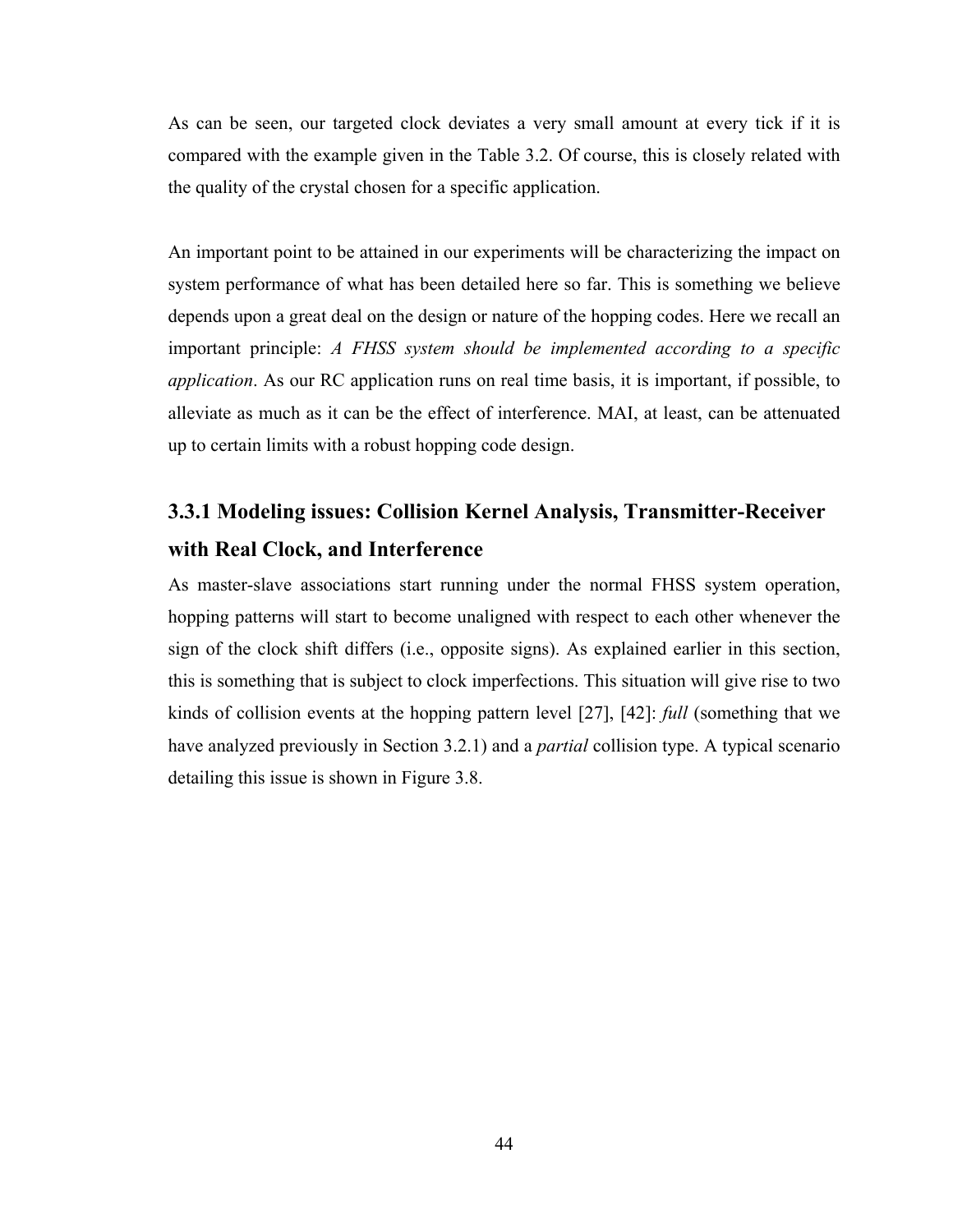

**FXX: Frequency value [Hz]**

**Figure 3.8 Collision events in SFHSS scenario with real clocks. Partial collision and full collision at frequencies F3 and F1are respectively shown** 

A complete collision pattern can be defined from the previously referred figure. At this point, we could say that this is something that is not dependable on the nature of the hopping code set. However, the consequences of it are indeed highly dependable on the nature of the hopping pattern.

A *full* collision is verified whenever two or more users make use of the same RF channel to transmit a packet for the same amount of time (i.e., dwell time). For instance, in Figure 3.8 this happens to users 1 and *K* when transmitting a packet at frequency  $F_1$  within the activity period between 40 and 60 ms where transmissions of all active users mostly take place. Both packets will be totally hit as the collision lasts the whole dwell time. This event was dominant 100% of the time in the SFHSS case (with ideal clocks) whenever a collision ocurred.

A *partial* type of collision could involve more than two packets simultaneously when analyzing any two given users. In this case, packets that are involved in the collision are affected but only for a given percent of their duty cycle. For instance, this would happen to users **1** and **2** in the above-mentioned figure, within the period ranging from 40 to 80 ms. In this particular case, a maximum of three packets could be involved instead of just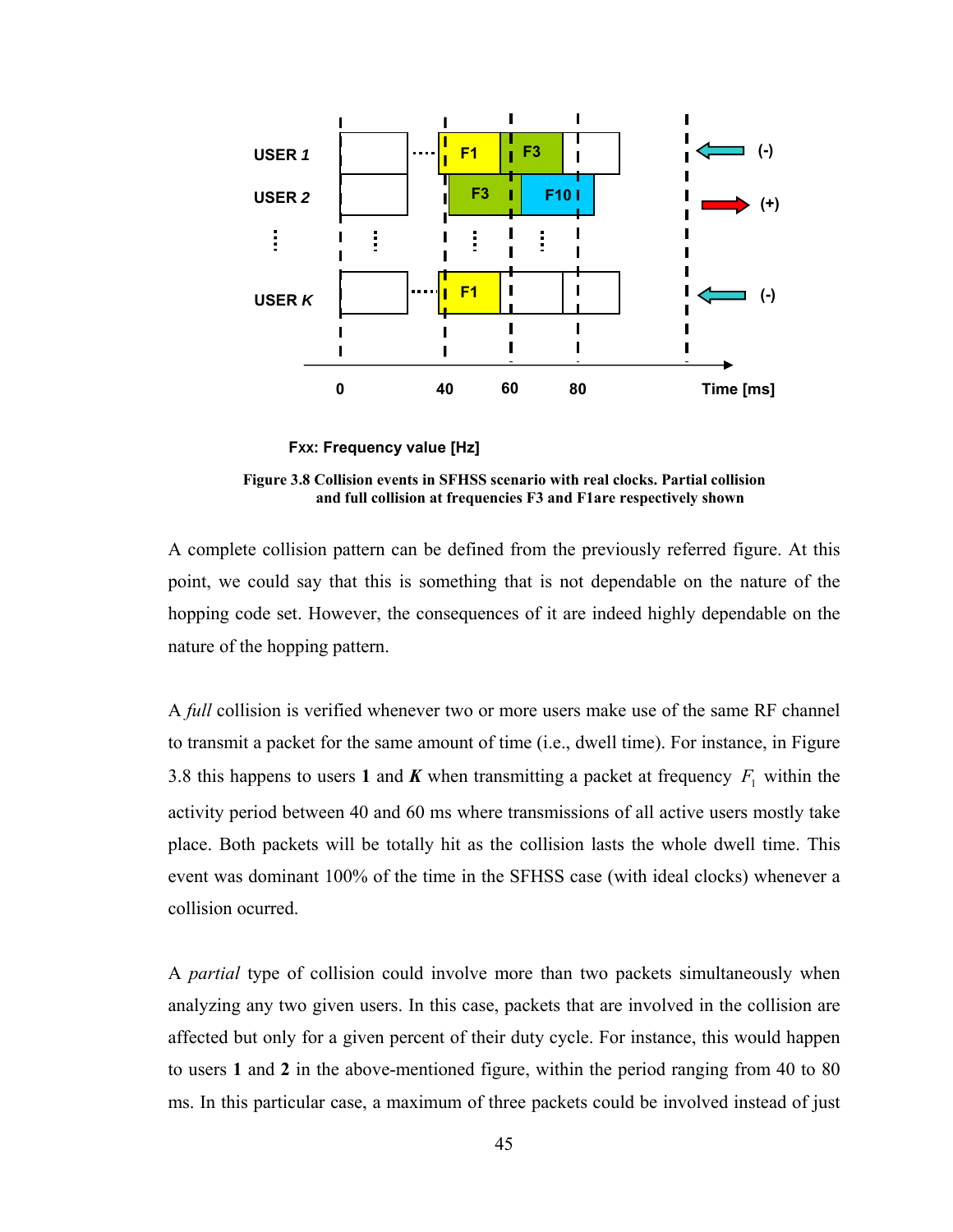two, as in the previous referred and more trivial situation (i.e., full collision). It is clear that up to three packets could be compromised in a partial collision case when considering just any two codewords from the set at a time (i.e., users **1** and **2** in the example). Of those three packets, one belongs to user **1** which is transmitted at frequency  $F_3$ ; the other two belong to user 2. These two packets are transmitted at frequency  $F_3$  and  $F_{10}$ , respectively. However, the latter could perfectly be sent at frequency  $F_3$  instead (if Memoryless hopping pattern would be employed). In the scenario taken as a graphical example, we intentionally caused two of them to collide since the same frequency  $F_3$  was used only twice (by users 1 and 2) in the time interval from 40 to 80 ms. In this case, we say that the packet corresponding to user 1 at  $F_3$  is partially affected by the packet sent by user **2**. From user **1** perspective, this is known as *a collision from the left* with respect to user **2**. The same situation would happen to user **1**  (but from the right) if user 2 used the same frequency  $F_3$  instead of  $F_{10}$ . However, in this case, the packet sent by user **1** would be partially affected by the packet sent by user **2** but from the right side.

Whenever either Markov or CC code set is implemented within a scenario as described so far and any two codewords are considered from the whole set, it will be possible for a packet to experiment only partial collisions but only from one side at a time. This is justified by code construction. The same however, does not happen in case of Memoryless code, where, again by construction, two consecutive packets can be transmitted at the same frequency. In this sense, for instance, up to three packets would be compromised in a similar situation. Another interesting aspect is that if two or more sequences are running under the same clock drift direction, for instance, users **1** and *K*, they will keep the initial desired level of cross-correlation property throughout the whole radio control session. Obviously, this will have a significative impact on the system performance, as we stated earlier.

Based on what has been previously analyzed, we performed the collision analysis in two stages at every network activity period during the simulation session. At the first level,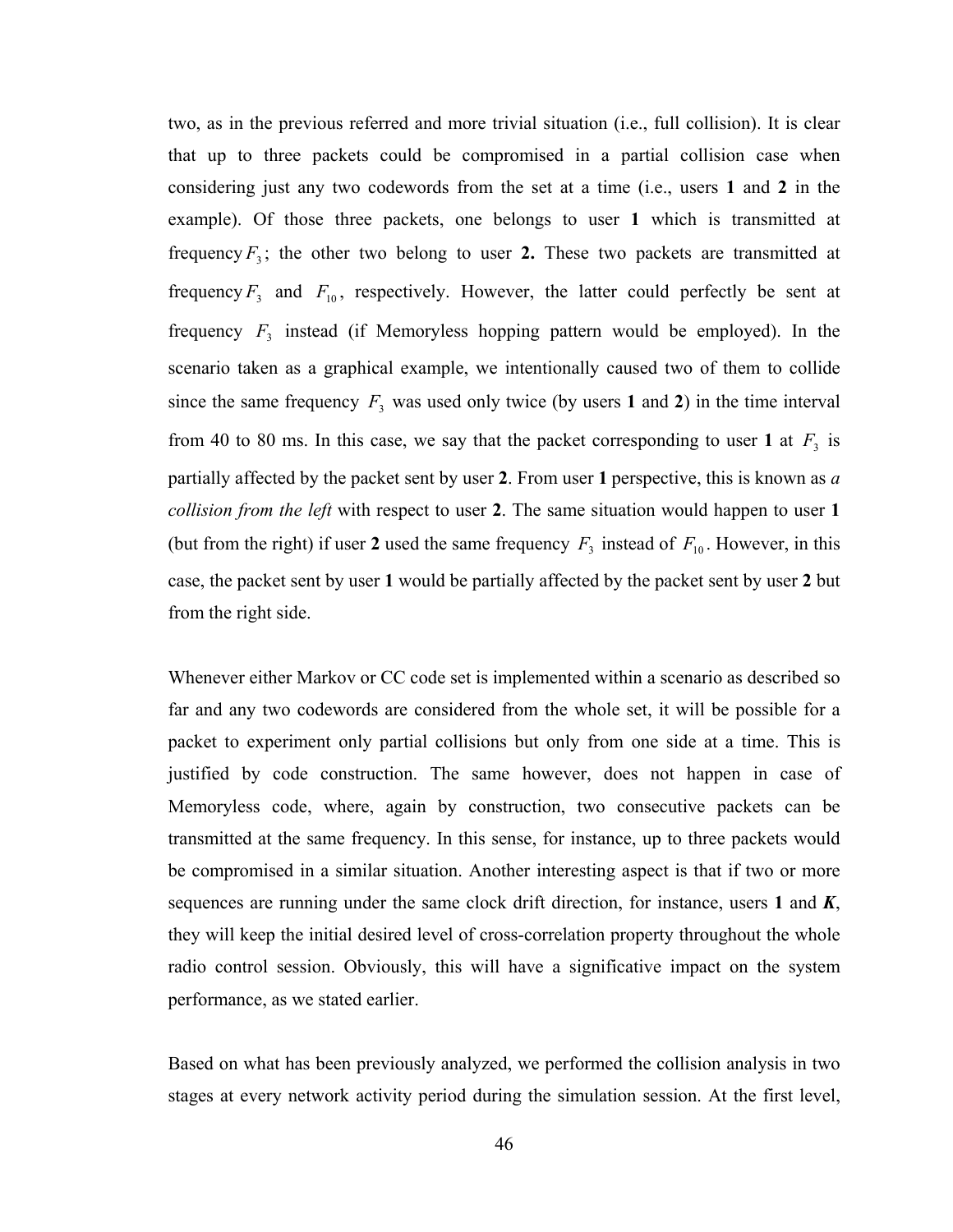we analyze for collisions within the current network activity period (e.g. for example in the time gap ranging from 40 to 60 ms in Figure 3.8). It will comprise possible full and partial collisions within one network activity period. In this case, a partial collision is verified if hopping patterns are unaligned, as would be the case for packets transmitted by users **1** and **2** within the time period from 40 to 60 ms, for instance. This first stage, which deals only with one single network activity period, is satisfactorily solved by simply evaluating the same condition as in equation (3.7), which is applied systematically throughout all the active users within the same period of time under analysis (i.e., a given network activity period). This situation is indicated as **(1)** in Figure 3.9.



**Figure 3.9 Kernel of collision analysis for SFHSS-MA with real clock case** 

What has been considered here as a second stage of the collision analysis will always involve the current network activity period plus the consecutive one. The analysis is now focused on the interaction between any given two consecutive network activity periods. In this case, we are looking for possible RF emissions coming from different users that overlap in time and frequency with each other; something that will also give rise to partial packet collisions. As part of this analysis, users within the current network activity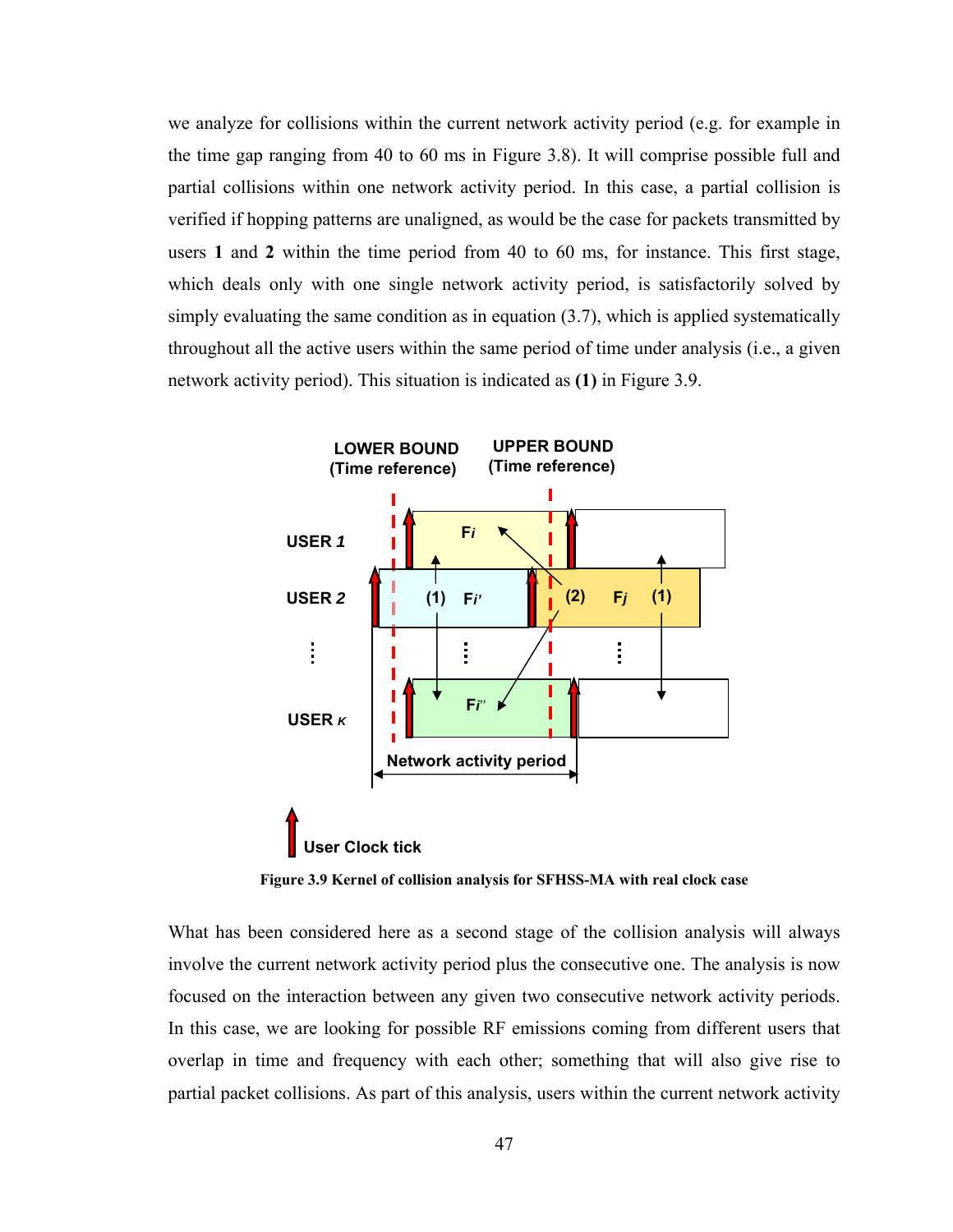period whose clock's next tick is greater than the upper bound associated with the same network activity period are specially identified and tracked during the simulation session. Figure 3.7 will help to illustrate this kind of analysis. For example, users **1** and *K* transmitting at frequencies  $F_i$  and  $F_i$  respectively are classified under this kind of *special users*. Related with this, we store the user's number, the actual channel in use, and the value of time the clock ticks for those users (if any) in separated variables. In the case of the last parameter, it is stored by default for all the active users within any given network activity period. These values are kept on track and updated at every network activity period.

At this second level of collision analysis, we attempt to solve for typical situations where the event of a partial collision from the left (considering both packets transmitted at frequencies  $F_i$  and  $F_i$ , respectively) with respect to the packet that is transmitted at frequency  $F_j$  for instance (indicated as (2)) could normally happen. For this aim, we systematically perform a comparison of the value of time the clock ticks (i.e., user message period value) for each user with the rest of the active users in the same network period. For example, based on the same figure, the status corresponding to the packet that is transmitted by user 2 within the rightmost network activity period at frequency  $F_j$ could be affected by packets that were transmitted by users 1 and  $K$  at the previous activity period. In fact, these packets overlap in time, even when they belong to two different activity periods. Note that these packets started to be sent from the previous network activity period using frequencies  $F_i$  and  $F_i$ , respectively. An overlap in time and frequency will give rise to packet collision as mentioned before.

The very next value of the clock tick at user **2** with respect to the one associated with the use of the RF channel at frequency  $F_i$  results to be smaller in value if compared with the same clock timing value at user 1. As a consequence of this, packet at frequency  $F_j$ could be potentially damaged by the packet that was sent from the previous activity period at frequency  $F_i$ , if the RF channels match. Something similar involving users 2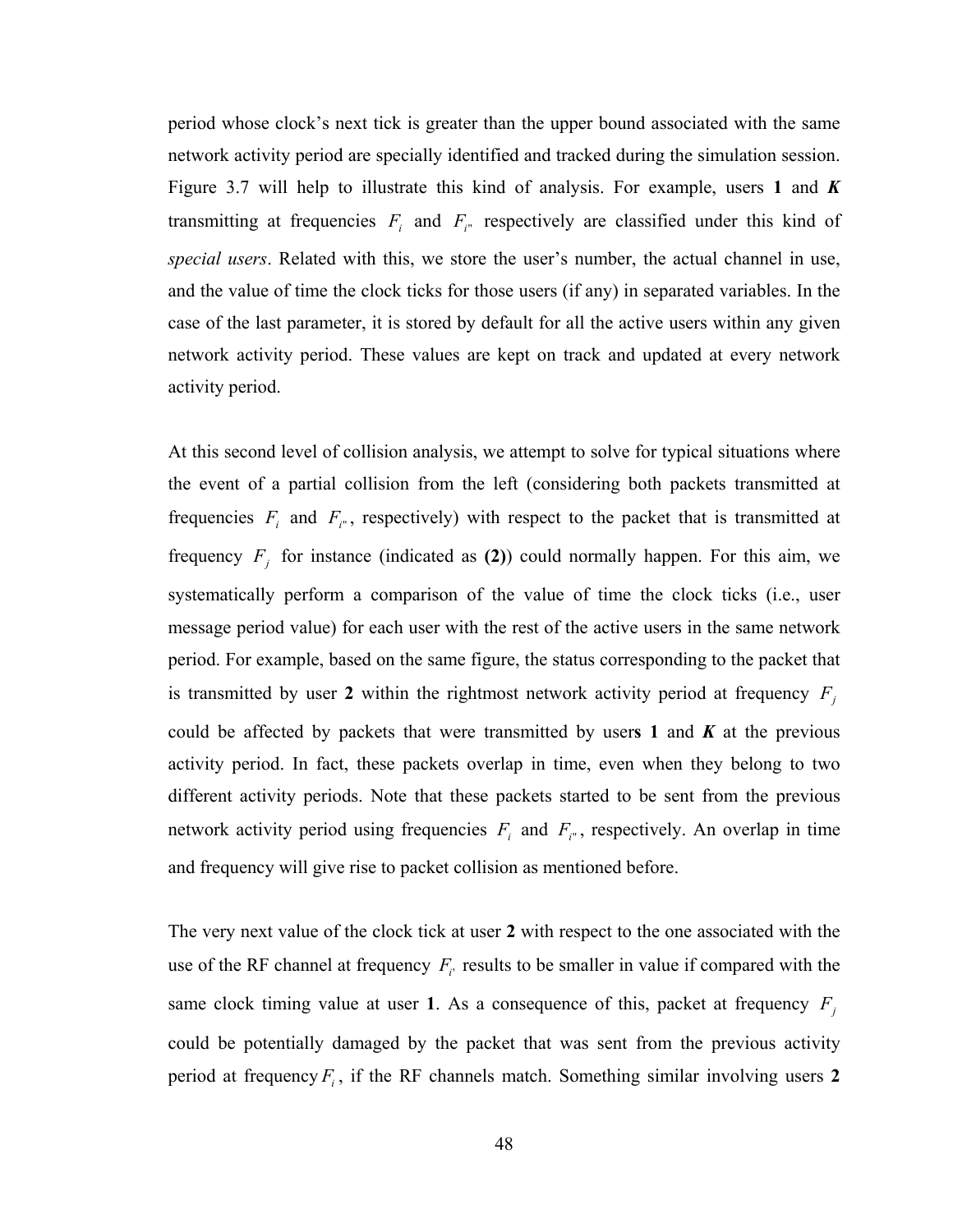and *K* could also happen. In this case, the opposite happens with respect the previous example, since the time value of user *K* results to be bigger than the corresponding to user **2**. Again, a partial collision from the left with respect to the packet that is to be sent over the RF channel at frequency  $F_j$  by user 2 could potentially happen. These different situations are verified whether the following condition individually holds:

| $\pi i$<br>$\bm{\tau}$ i<br>-<br><b>.</b><br>$\overline{\phantom{a}}$ | - |
|-----------------------------------------------------------------------|---|
|                                                                       |   |

Or vice-versa, where the term  $T_c$  refers to the message rate at any given generic user *i*, *j*.

At this level of collision analysis, we need to evaluate for **two conditions** in the following order within a given network period. First, we verified whether or not the above-mentioned inequality holds. Depending on the nature of the previous inequality, the *a posteriori* collision analysis will be performed in two different manners. For the value of sub-index *i*; with  $i \in \{1, 2, ..., \text{numbUsers}\}$ , we evaluate the whole set of active users for sub-index *j*, where  $j \in \{1, 2, ..., \textit{numbUsers} - 1\}$ .

After condition given by equation (3.12) is verified, then condition given by equation (3.7) is checked for RF frequency matching as usual**.** If both conditions hold, then all the packets involved are declared corrupted. As stated before those packets belong to different network activity periods, since what really matters is the interaction between any two consecutive activity periods. Depending on the result of this double evaluation, the sub-set of declared erroneous packets may vary.

By systematically performing the above two levels of analysis, we solve for both collision patterns. It is important to notice that in case of CC codes, for instance, given that users 1 and *K* clocks drift into the same direction, packet sent at frequency  $F_j$  would be partially affected by only one packet from the left (either at  $F_i$  or  $F_i$ ) from the whole set of codes. This is due to the fact that all the sequences which are hopping under a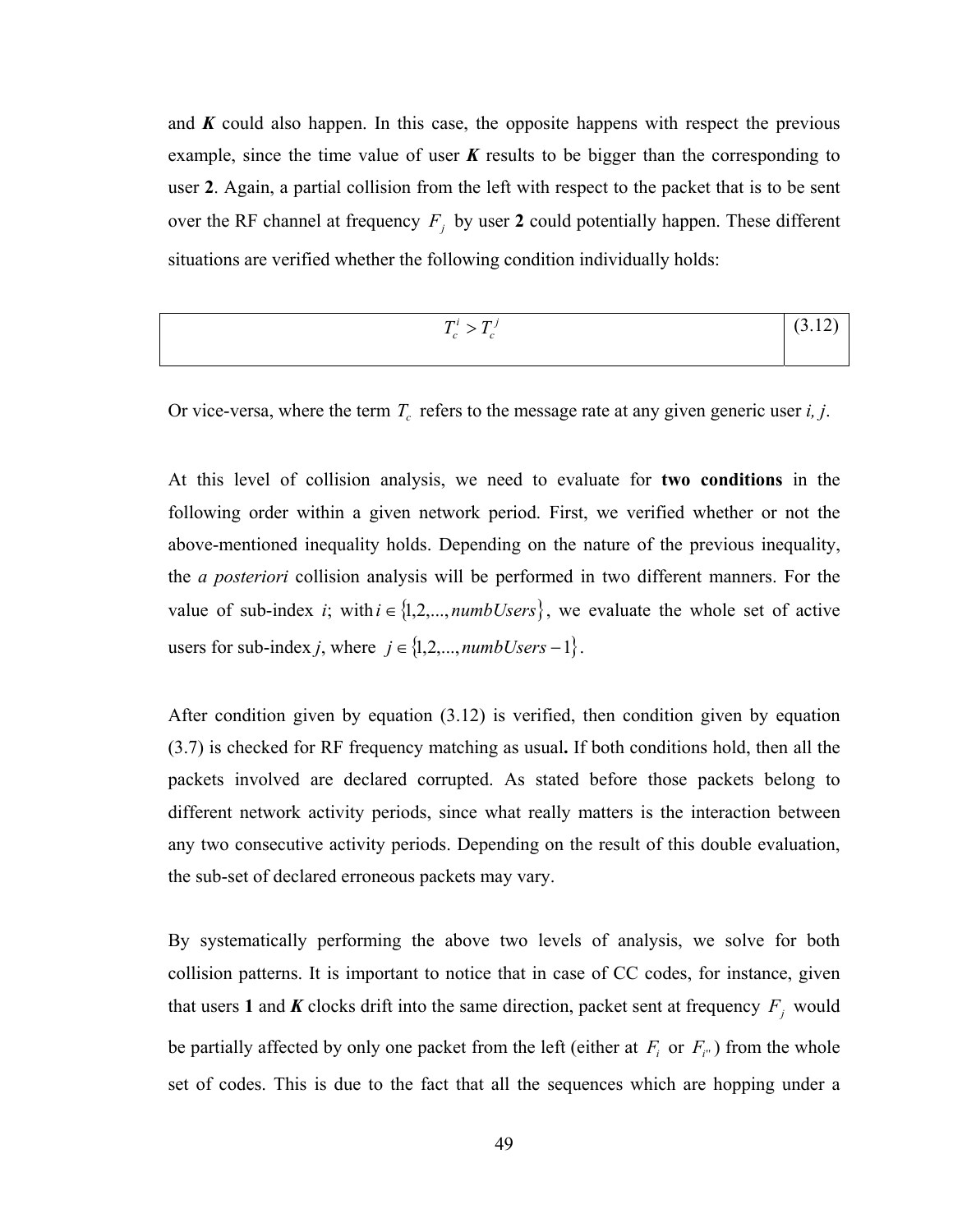same-behaved clock will hold the original orthogonal property during the whole radio session. This fact may or may not happen in case of hopping sets based on Markov and Memoryless sequences. As a consequence, more complex collision schemes where three packets are involved could give rise in these cases.

In previous development, such as SFHSS with ideal clocks, our interference model was implemented in a simplistic way. A two-state random generator was associated with each of the channels belonging to the hopping band. The rate at which a given channel appeared corrupted depended entirely on the value of the *PER*; that, of course, in turn depends on the channel *SNR* by means of the *BER*.

Within this specific scenario, we have slightly modified our model of interference by taking into account the Adjacent Channel Interference (ACI) phenomenon. A general view of the interference scenario (in its most complete version) that we try to conceive here is shown in Figure 3.10 [35].



**Figure 3.10 Interference scenario for a typical wireless ISM application [34]**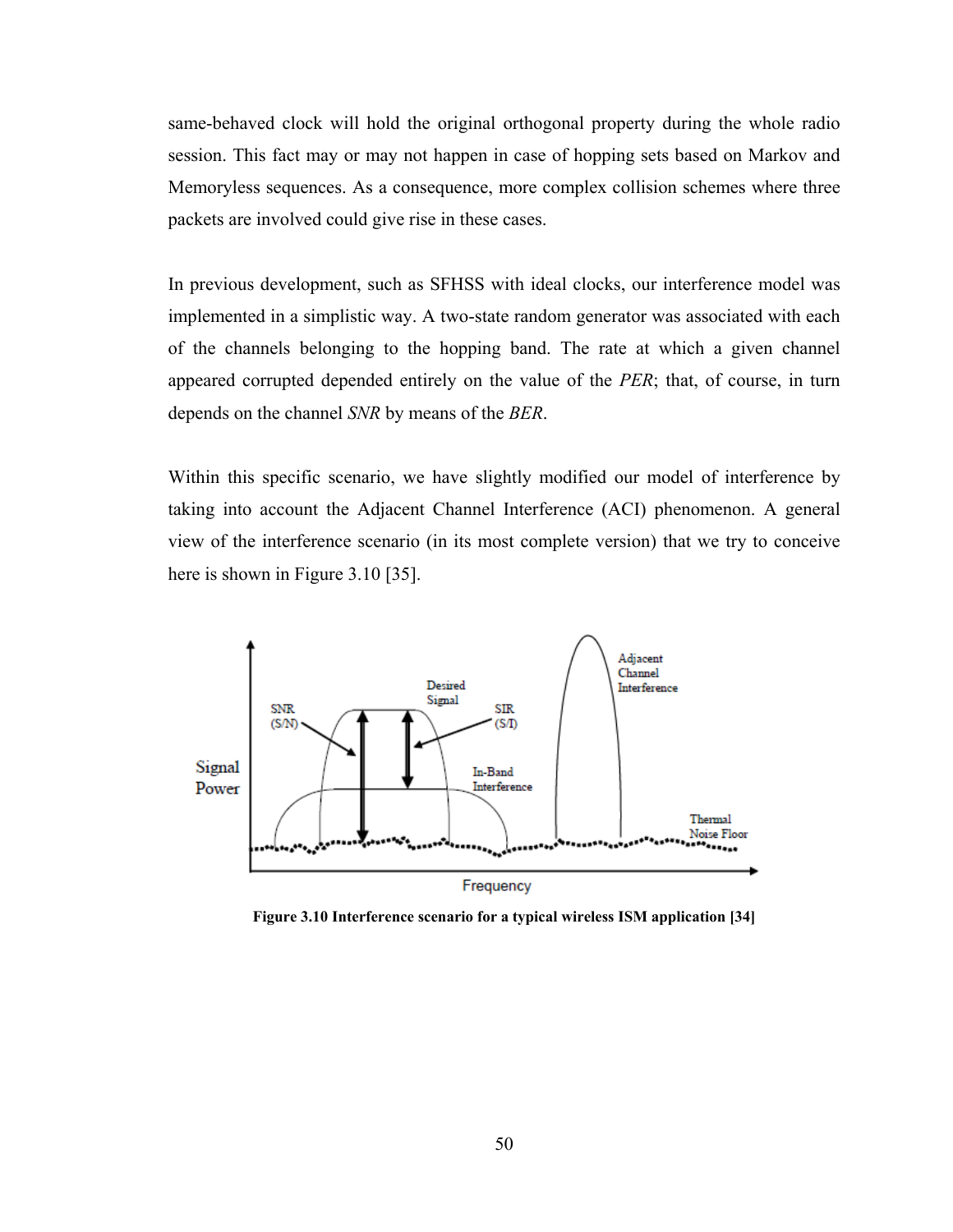

**Figure 3.11 General interference model** 

Based on what is shown in Figures 3.10 and 3.11, we implemented our general model for interference. A percent of the entire hopping band that will be affected by interference is first defined. This percent will correspond to the parameter  $\alpha$  mentioned in Section 3.1. It is then split based on the concept of interference source by assigning a given weight to both, the ACI, that could come from same system or sources that are external to the network, and to the in-band interference phenomenon which in this case is only associated to sources that are external to the network. A weight of 85% is assigned to the in-band interference and 15% to the occurrence of ACI at any time. The latter percent will define the so-called *reference* channels (i.e., victim channels that belong to our network) when dealing specifically with this type of interference. The percent of occurrence that is assigned to each of the interference source is something that is flexible, depending on the environment where communications take place. We in general believe that the percent of affection due to in-band emissions is more likely to be higher than the ACI.

Related to the ACI analysis, we have considered a frequency scheme ordering such that indexes that are contiguous in a typical hopping table (as shown in Figure 2.1) will also imply real RF frequency values that are adjacent in this case. This simple assumption will simplify the frequency proximity analysis within the narrowband interference analysis.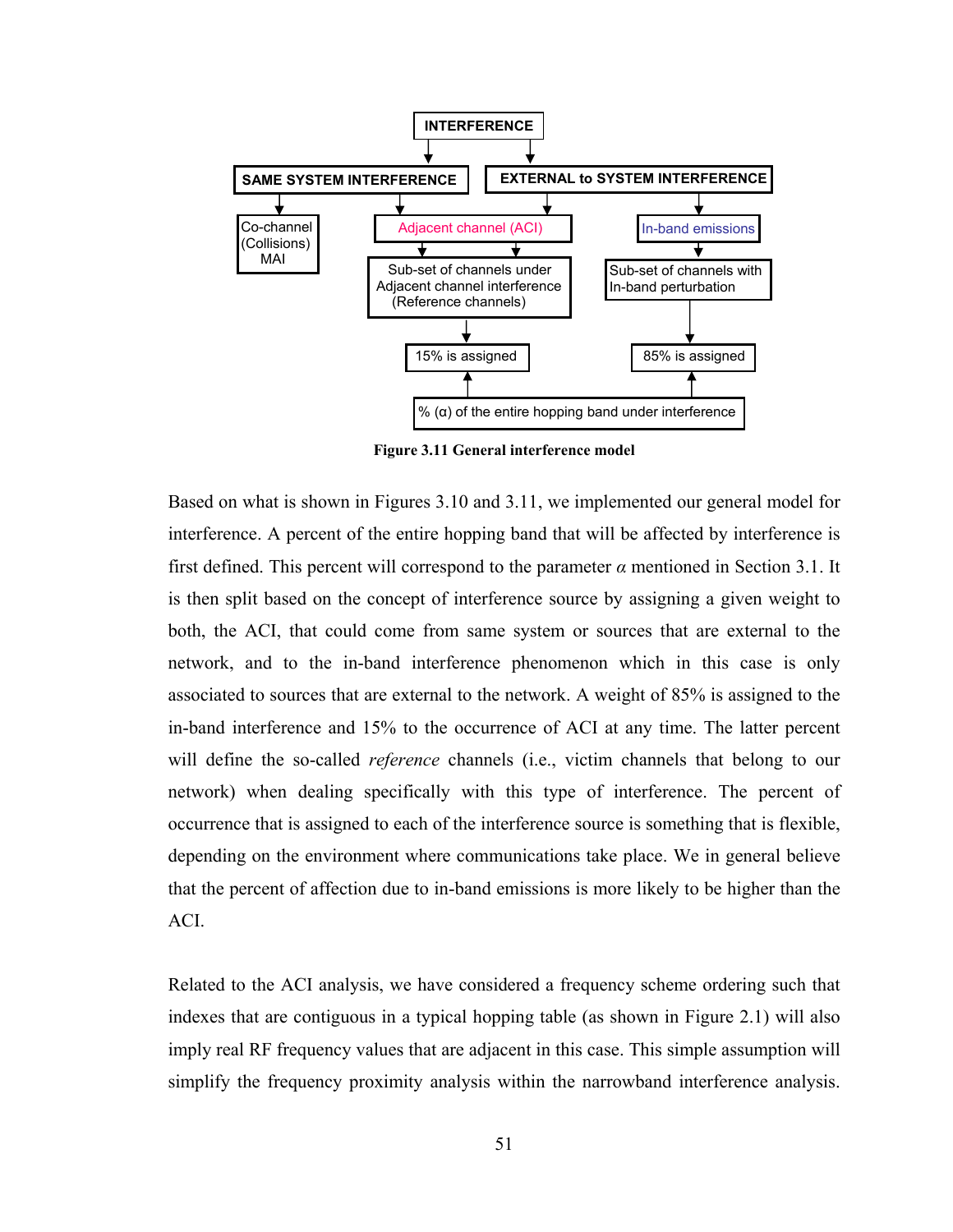Based on this, when looking for corrupted packets due to this kind of interference, we only check for adjacency of order unity (below or above) with respect to the current channel under analysis.



**1** → Packet is not corrupted **0** → Packet is erroneous

**Figure 3.12 Algorithm for the collision and interference analysis in the slow SFHSS-MA scenario with real clocks** 

As can be seen in Figure 3.12, the analysis when considering ACI is combined with the collision detection routine performed for this specific scenario. Being a particular network activity period under such an analysis, we first check the presence of collision as explained earlier in this section. Again, the condition given by equation (3.7) is used exclusively within a single given network activity period when checking for collisions. However, the combination of equations (3.8) and (3.12) is employed when the interaction of any two consecutive network activity periods due to clock drift is of main interest. If one of the previous conditions does not hold within its respective scenario (i.e., full or partial collision), then we check for channel proximity as shown in Figure 3.12. In this case, if the targeted channel appears as being affected by ACI (recall that we consider this channel from the ACI point of view as the reference channel) we declare the packet that was sent at this channel is corrupted if the adjacency order is one. In case in which the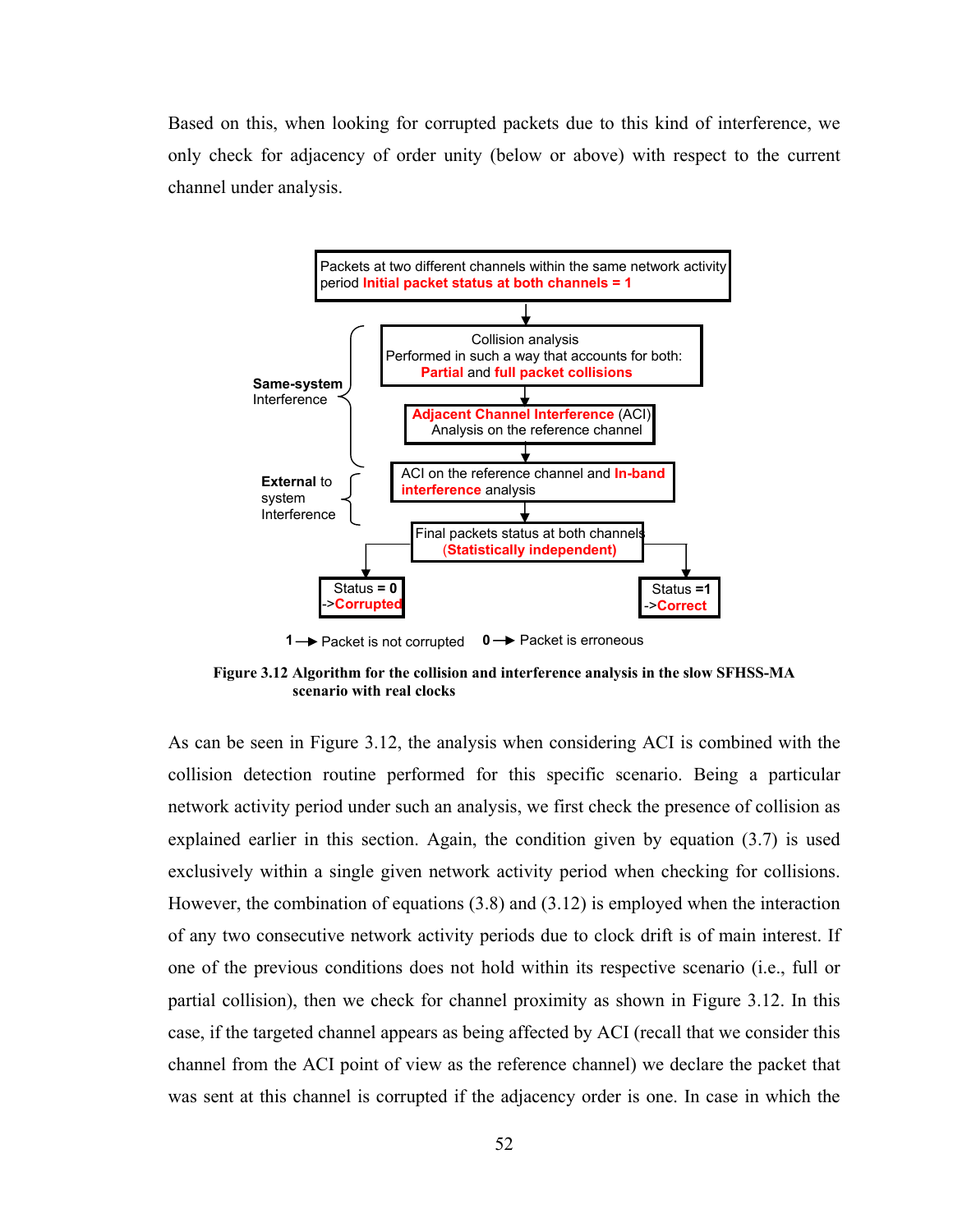order of the adjacency is not one, but the targeted channel still appears affected by ACI type, we declare the packet corrupted, assuming for this case that the interferer is a source that is external to our network.

In this particular scenario, it is assumed that the transmitter and the receiver clocks (timers in each of the master-slave pairs in the network) are kept in synchronism as much as possible as it is achieved by the modified transmitted reference algorithm [17]. For this aim, the transmitter side is continuously sending timing data using special beacons or by embedding it within a normal low-level protocol frame (indicated as **Time Sync** in Figure 3.13). The transmitter sends a time stamp that corresponds to a reading of its own clock when the synch information is sent to the receiver in each or almost every packet (it could be flexible). The receiver, in turn, compares the received time data with its internal timer and will proceed to adjust any difference between the readings. The scheme we followed here for the receiver synchronization can be found explicitly in [17].

In case the receiver did not get the correct time data (because the intended packet was corrupted, indicated as event **(B)** in Figure 3.13), the very next tick will be clocked with respect to the current value it has in memory, which corresponds to the timing data contained in the last correctly received packet. In the example, such a reference is contained in the packet received at time instant equal to 200 ms. As a consequence, the actual clock value at the receiver may differ from the transmitter. Timing values obtained under proper reception circumstances are normally stored in the receiver subsystem as part of the modified transmitted reference algorithm [17]. Of course, as soon as a packet is correctly received, both clocks will highly match. What has been explained so far, applies straightforwardly when it happens that *N* consecutive corrupted packets are received, in which case the receiver will eventually go under acquisition stage as stated before.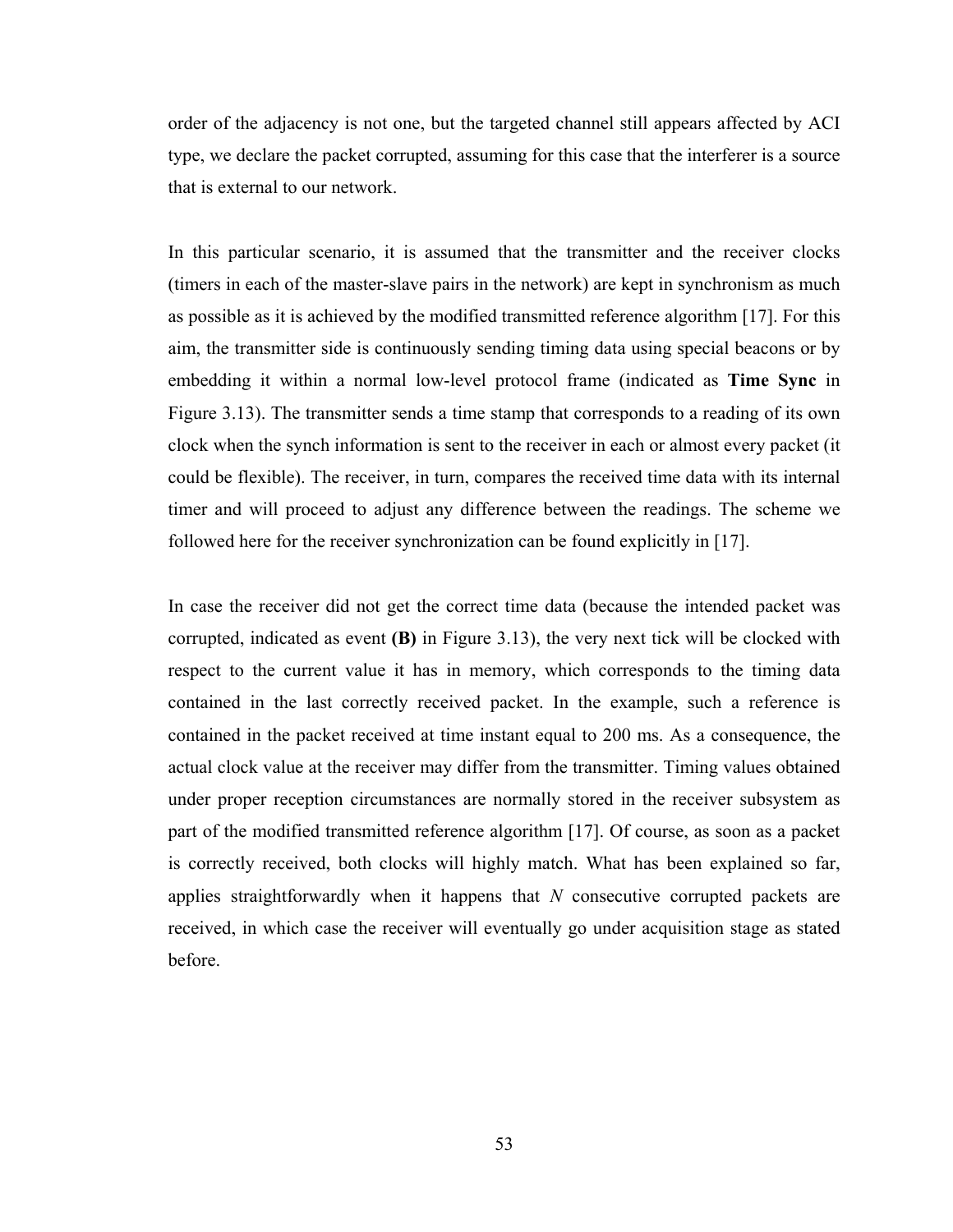

**Correct received packet**

**Receiver's timer tick**

**Figure 3.13 Transmitter-Receiver data flow timing diagram with real clock** 

We recall here that the receiver under acquisition process will keep hopping, but with the difference that its dwell time (only under this circumstance) will be much longer with respect to its intended transmitter. This has been adopted as the strategy to follow for the receiver being under acquisition stage (i.e., while searching for time synchronism) throughout this work [10], [11]. In this situation, the receiver timer is still clocking using the last good time reference it has [17]. As soon as the system re-acquires (i.e., acquisition phase ends), both clocks will run quite synchronously to each other and both (transmitter and corresponding receiver) start hopping at the same rate.

Initially when both the transmitter and the receiver units are powered on, acquisition phase is commonly achieved. As we assumed independent clocks in each of the units within a given master-slave association, the actual clock period at the receiver may differ from its intended transmitter. It is something that makes our model more realistic. In the related literature is commonly considered that the receiver system when powered on wakes up at a determined frequency value or hopping sequence phase that may differ from the corresponding value at the transmitter [15]. Related to this, we assumed, as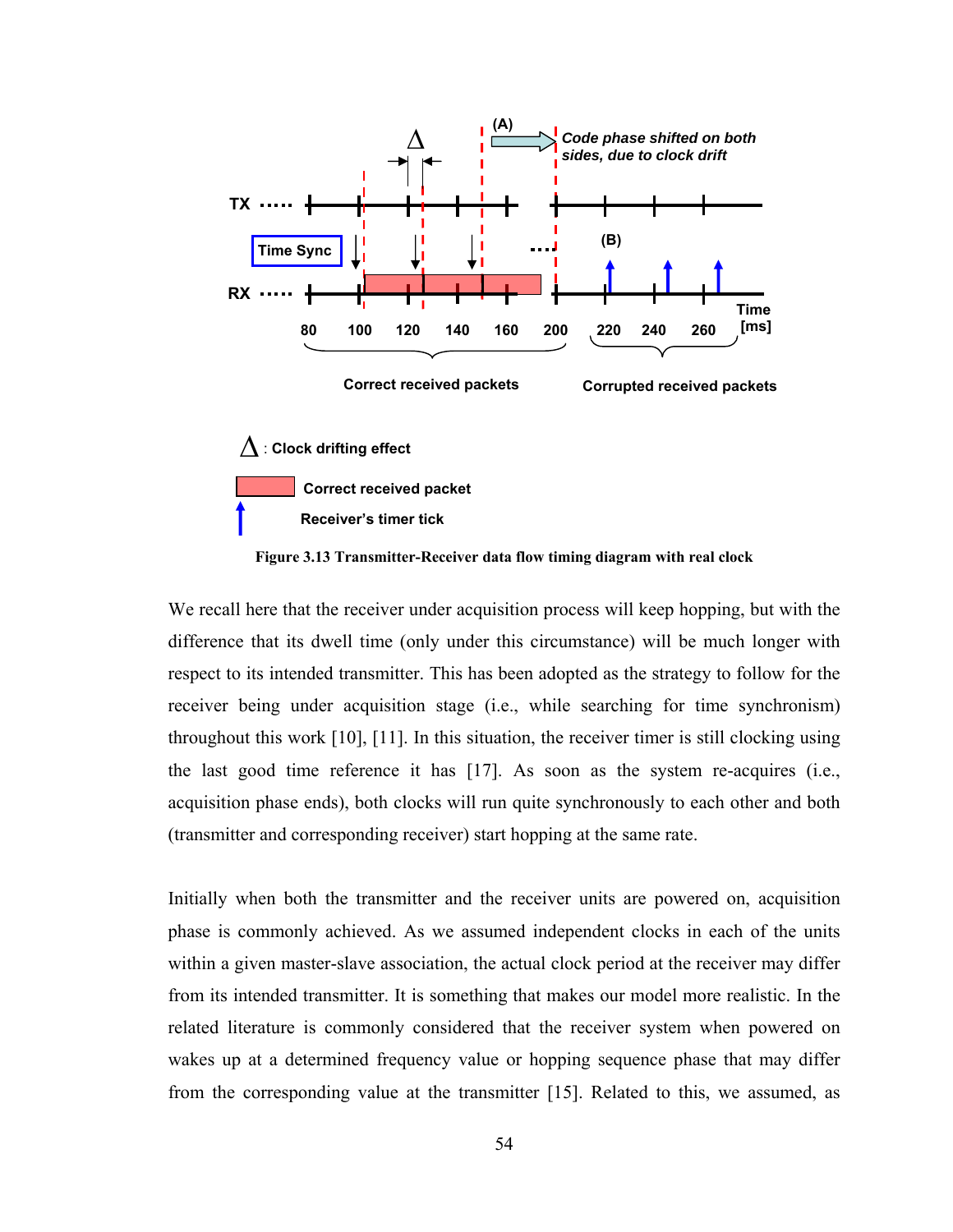explained before, that by procedure, the receiver will be tuned at the midpoint of the allowed hopping band. Again, once synchronism is successfully attained, the receiver timer will get the in-lock condition (i.e., timers' value matching condition) with the transmitter, and the tracking process takes over as normally expected. From this moment forward and during the time the lock-in condition lasts, whenever a correct packet is received, the clock at the receiver will tick at the same rate as the transmitter end; also, a timing reference is updated at the receiver's memory. Under this same situation and whenever a corrupted packet is received (as is indicated in the example diagram within the range from 220 to 260 ms), the receiver will keep in tracking stage but clocking at the last good timing reference.

### **3.4 Asynchronous Frequency-Hop Spread Spectrum (AFHSS-MA) Scenario with Variable Packet Duty Cycle**

In this case, what mainly characterizes the situation is that there is no synchronization between the users at the hopping level [27]. This means that the hopping patterns are not aligned in time, as shown in Figure 3.12. Users will basically join the network and access the medium without following any coordination or discipline at different delays with respect to each other.

A basic principle lies behind this new scenario: If two users hop to the same channel, they may or not collide. However, as found in our previous development (i.e., SFHSS-MA), if two users hop to the same RF channel at the same time, they will always collide with one another.

The diagram in Figure 3.14 shows a simplified scene of a multi-user scenario where just three users have joined the network in the time interval that has elapsed from 0 (taken as a time reference) to 60 ms.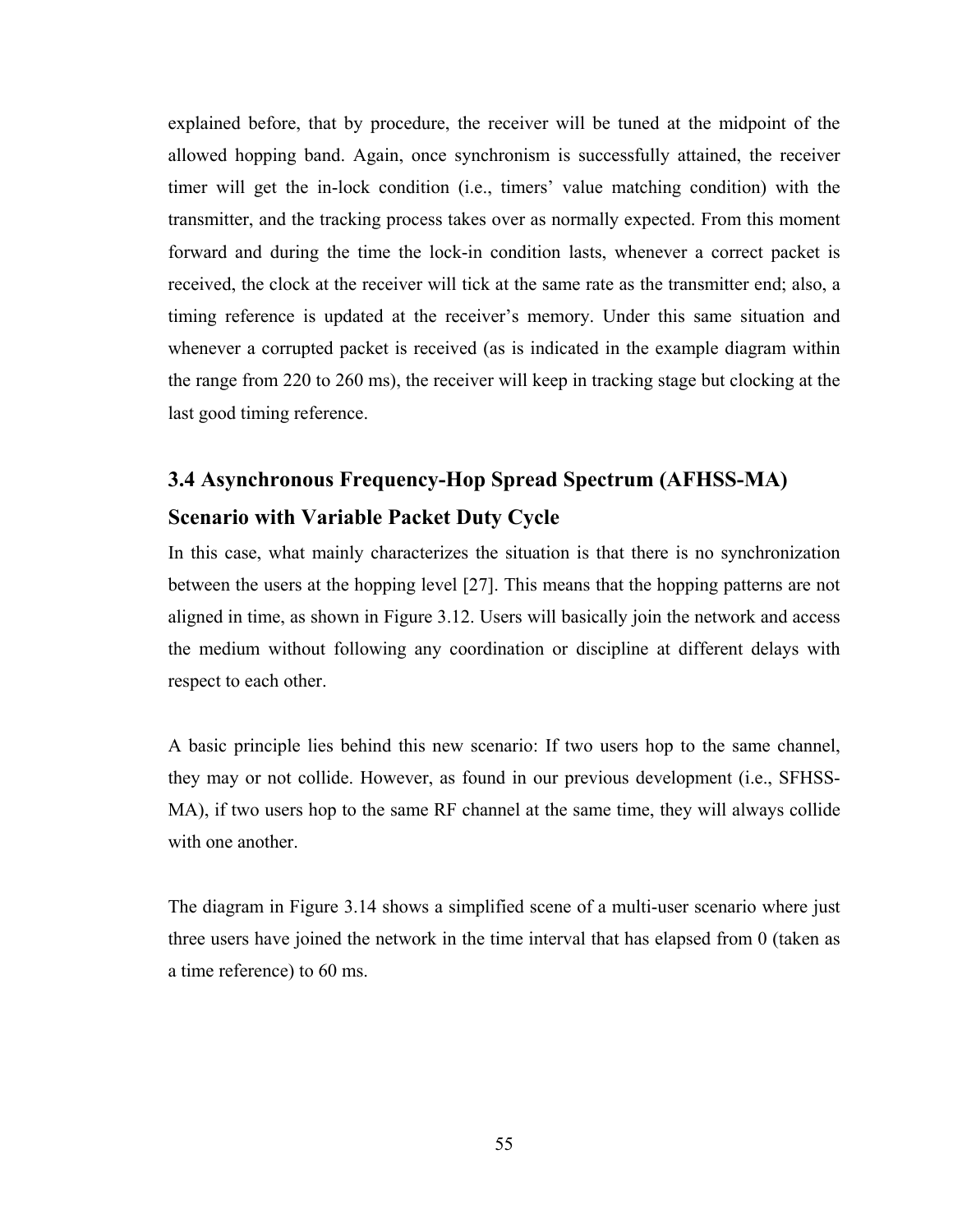

**Figure 3.14 Asynchronous FHSS-MA scenario. Packet duty cycle: 30%**

As an essential temporal parameter, it has been indicated the *access time or the time a given user joined the network*  $(T_{acc})$ . For instance, user 1 joins the network at time  $T_{\text{acc}} \approx 5 \text{ms}$  while user **3** does at time  $T_{\text{acc}} \approx 36 \text{ms}$ .

We considered a fixed data packet duty cycle of 20 ms in our previous modeled scenarios developed in Sections 3.2 and 3.3. This meant that a given user had a time slot equivalent to 20 ms to transmit the packet. In this way, the medium (i.e., the channel at which the user is supposed to access) will be *strictly busy* or occupied for that period of time. We have already evaluated our system performance under this condition, something that specifically concerned the SFHSS-MA case.

System performance could be improved by featuring an adjustable data packet duty cycle capability of the transceiver. It has typically been pointed as one of the general solutions for coexistence in a multiple-access wireless networks context.

It is well-known the advantages and drawbacks that imply varying the packet duty cycle. For instance, when dealing with either intra-system (mutual interference) or crossnetwork interference, reducing the duty cycle will help by allowing for more coexistence.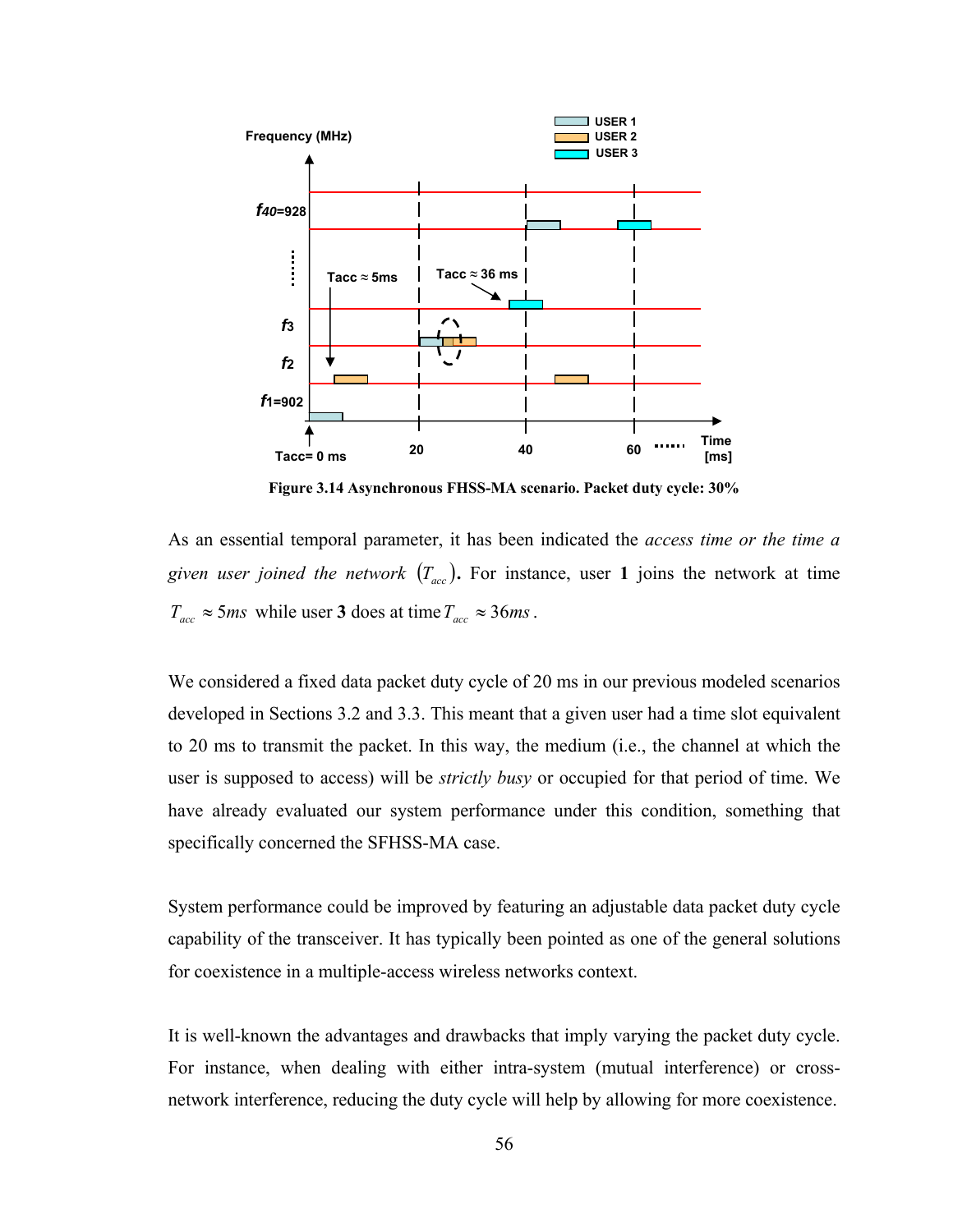This is commonly achieved by increasing the data rate or through data compression techniques [38]. Operating a system at a duty cycle less than 100% will certainly reduce the time that frequency sub-band or channel is being occupied. Note that in the event of two users hopping to the same frequency, the amount of time they will interfere with each other would just be the dwell time. Also, from the consumption point of view, transmitting at higher data rates will make lower the current in transmit mode [43]. However, implementing longer duty cycles will allow for more physical distance range between the transmitter and receiver. Usually, a lower transmission data rate will allow for better sensitivity at the receiver for the same physical range. As a consequence, the system throughput will certainly be increased [43].

It is quite common to find in the technical specifications of the ISM transceivers some flexibility regarding the possibility for varying the data rate. For instance, the CC1101 from Texas Instruments Inc. offers a range from 1.2 to 500 kBaud [3].

In this development, we have combined two main aspects: the no synchronization at the hopping level, in addition to the possibility of some ISM transceivers for varying the packet duty cycle by means of changing the data transmission rate.

#### **3.4.1 Timing Parameters**

In the asynchronous case, care has been taken when considering timing aspects for system performance analysis. We have already mentioned one of them, which is *the time a user joins or access the network for the first time*. For this purpose, we generate a vector of random values of access time for the total users that will be in the network. We bounded these values to certain limits in time with respect to the duration of the simulation session. The total simulation time is closely related to the total number of packets to be sent, usually set for more than 1000. The access time of the very first user is always assumed to be zero.

The timing diagram depicted in Figure 3.15 is useful in the understanding of the rest of the time parameters, their meanings and relationship. Again, and as in previous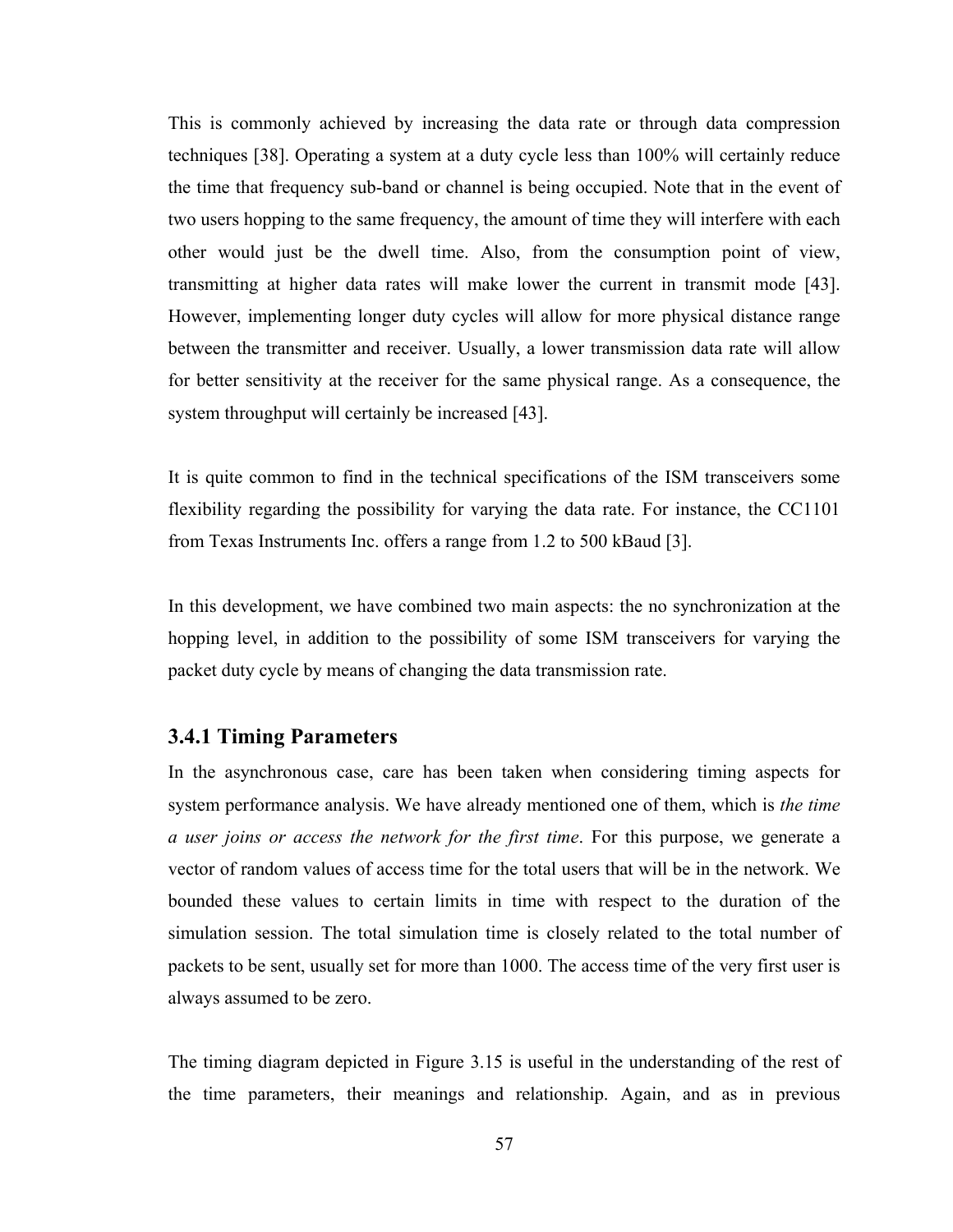developments, we have considered the vertical dashed lines parallel to the frequency axis as *temporal references* to which the *relative delay* of a given user could be referred. This is something used in the simulation process to allow users to join the network as their access times have already been generated. The number of active users in the network is gradually increased as their access times fall in a given network activity period as the simulation time is running. For instance, in the period of time between 40 and 60 ms, users **2** and **3** joined the network at different frequencies (which depends on their hopping patterns). This is indicated by the corresponding  $(T_{acc})$  parameter.

Based on the same diagram, we defined the *relative delay*, indicated by  $(\Delta t_x)$ , as the relative amount of time between a user  $T_{acc}$  and the lower bound that corresponds to the network activity period in which this user has joined the network. It is given by:

$$
\Delta t_x^i = T_{acc}^i - \text{Lower Bound}_j \tag{3.13}
$$

Where  $i \in \{1, 2, \ldots, numberActiveUsers\}$  and  $j \in \{1, 2, \ldots, numberNetworkActivityPeriods\}$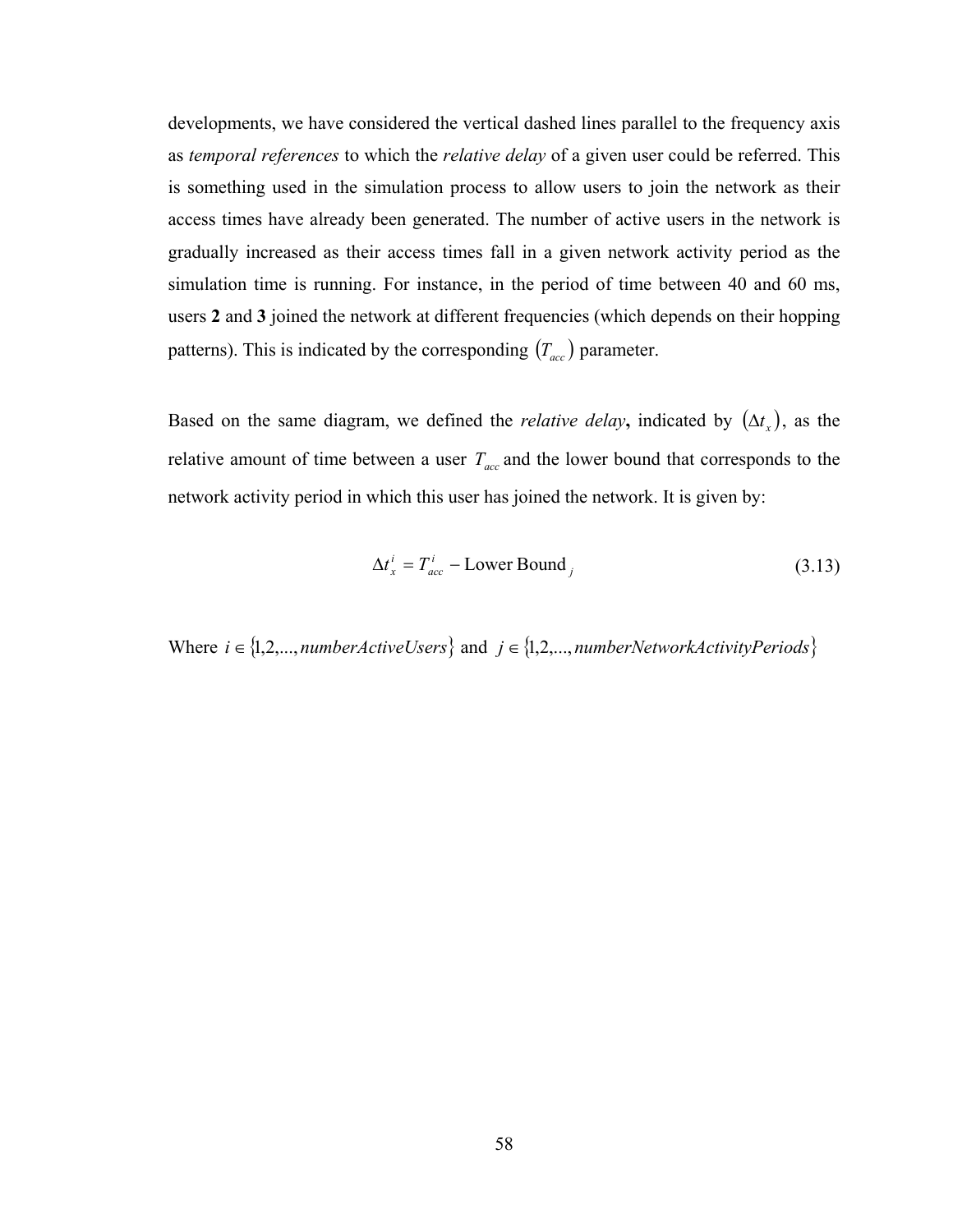

For instance, if user **2** joined the network by accessing the medium for the first time at the time instant  $T_{acc} \approx 44 \text{ ms}$ , then its relative delay will be of around 4 ms from then on, in virtue of the periodicity of the sequential hops that are performed by the transmitter. We associate a unique value of relative delay to each user throughout the simulation session once a user joins the network (the reason for this is that we assumed that only one user can join the network one at a time). From the same diagram, for example, the relative delay associated with user **3** is greater than the previous one, since this user randomly joined the network at time  $T_{acc} \approx 55 \, \text{ms}$ .

The *ToA* or dwell time**,** which was already introduced in previous developments, is closely related to the data packet duty cycle. It is defined in the initialization block of our program and is kept fixed during the whole session. There is the possibility for a user to send the packet in less time than 20 ms and this will give the opportunity for another user(s) to potentially use a free time slot if they access the medium at the same channel. However, the physical channel condition (i.e., noise effects) will remain the same as it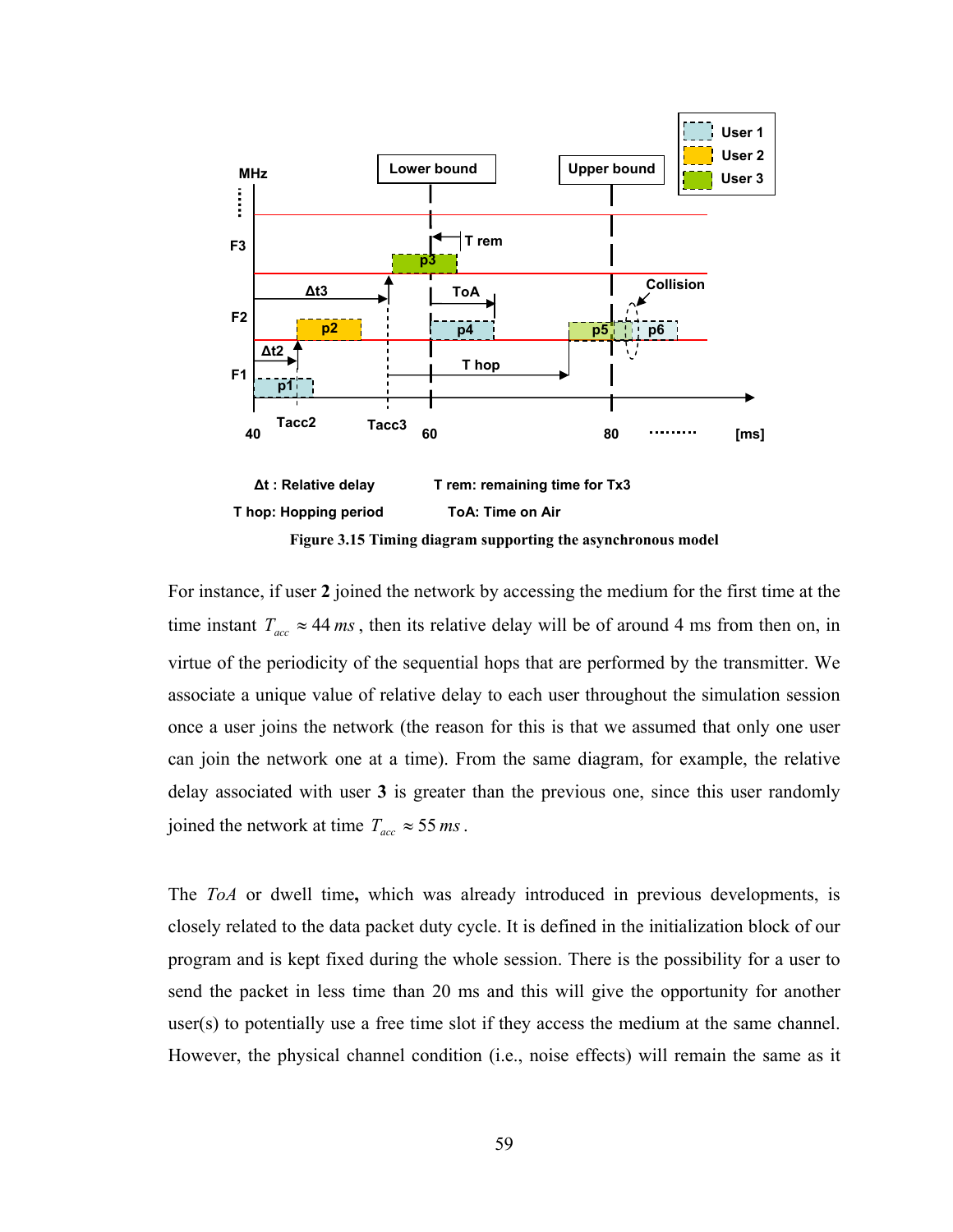was conceived in the synchronous case. This is one of the variables of our problem to play with when evaluating system performance in this new condition.

The other important parameter is the remaining time  $(T_{rem})$  a given transmitter will be active beyond the upper bound in a given network period. It is given by:

$$
T_{rem}^{i} = (T_{acc}^{i} + ToA_{i}) - Upper Bound_{j}
$$
 (3.14)

Where  $i \in \{1, 2, ..., numberActiveUsers\}$  and  $j \in \{1, 2, ..., numberNetworkActivityPeriods\}$ 

From Figure 3.15, it can be seen that this situation will hold always for user **3**. This obviously has certain implications as similar kinds of users will always finish transmitting in the next network period. This special case is carefully tracked in our processing engine, as is shown next.

#### **3.4.2 Collision Analysis**

The way interactions between users behave is constantly being monitored as the aforementioned time sub-divisions (network activity periods) succeed in time. Users start joining the network and hopping periodically following respective hopping sequences. In our model, we build a new hopping sequence as a new user joins the network. This new sequence is stored together with those that belong to the already existing active users.

As we are working with a less percent of data packet duty cycle with respect to what was done in the synchronous case, the core of the collision analysis for this new situation is somehow different. Based on the temporal parameters presented in Section 3.4.1, an RF emission overlapping between two users is verified if besides condition given by equation (3.7), the following condition holds:

$$
\Delta t_x^j < \Delta t_x^i + ToA \tag{3.15}
$$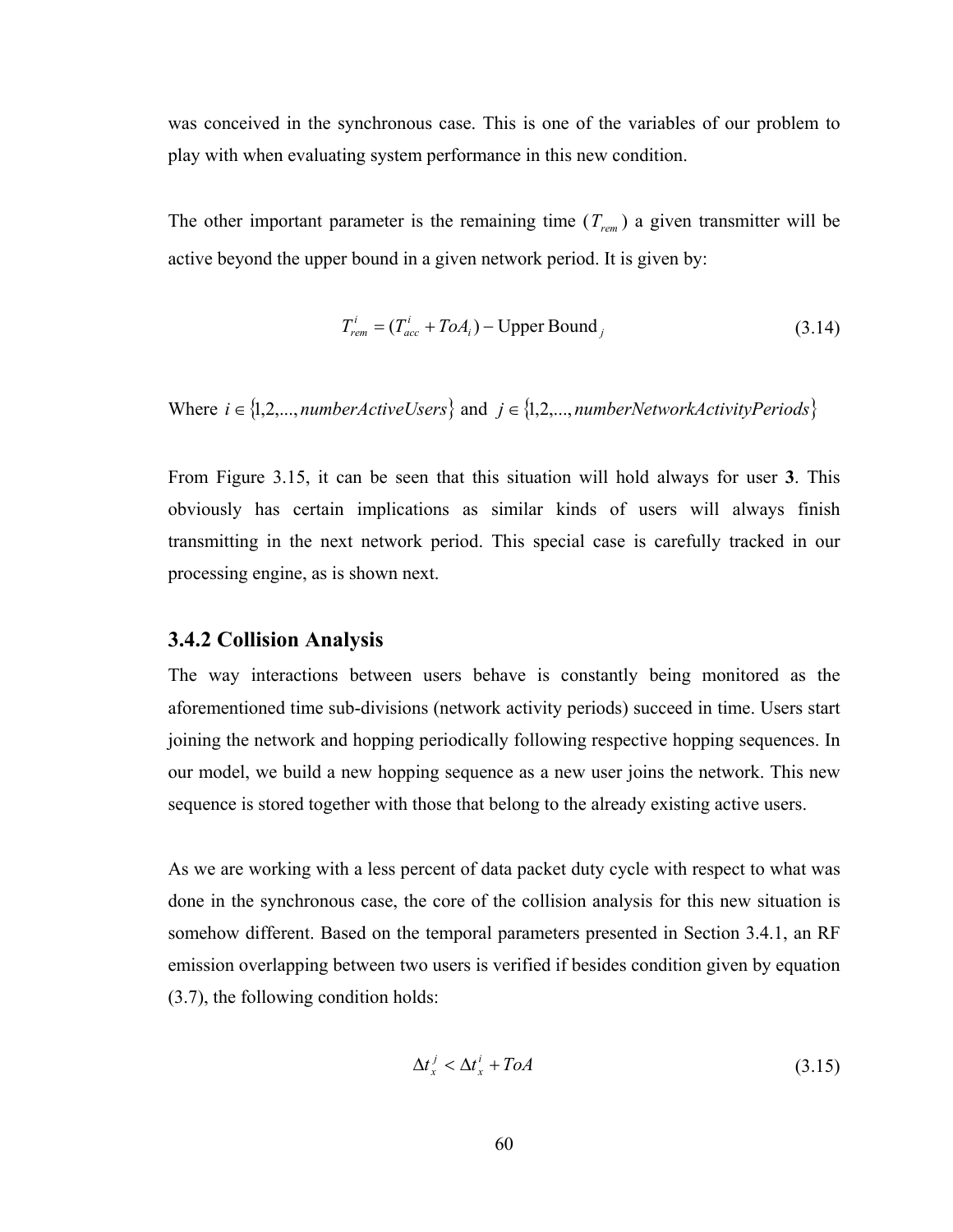In equation (3.15) we have that  $i, j \in \{1, 2, \ldots, \textit{numbActiveUsers}\}\$ and ( $i < j$ ).

In the collision analysis, the RF channel matching condition is evaluated first. In case that it is satisfied, condition given by equation (3.15) is evaluated next. If it is also satisfied, packets corresponding to users *i* and *j* are declared corrupted automatically. For instance, based on the example diagram, there is no collision registered within the period from 40 to 60 ms, even when condition given by equation (3.15) holds for users **1** and **2**. The reason is because these users are transmitting at different RF channels.

Users that satisfy the following condition are considered under a special kind of users:

$$
T_{\text{rem}}^i > 0 \tag{3.16}
$$

Where  $i \in \{1, 2, \ldots, \text{numberActiveUsers}\}\$ . This is the case of user **3** referred to the same diagram. As we mentioned earlier, we take special care with this case in order to evaluate all the possibilities that lead to packet clash in this asynchronous scenario. When the period of time that elapses from 40 to 60 ms is analyzed, some new events happen. In this case, two new users have joined the network, and one of them will remain in transmission within the next activity period (60 to 80 ms). For this purpose, we implemented a set of two variables storing the following values per user (reserved only for this kind of user):

- 1. Current user RF channel
- 2. Amount of time the corresponding transmitter will be on air (which is the *remaining time* mentioned before)

Within the period from 80 to 100 ms, users **1** and **3** meet at the same RF channel. In this case, the second kind of collision will happen, in virtue of the conditions given by equations (3.7) and (3.17), respectively:

$$
\Delta t_x^i < T_{\text{rem}}^j \tag{3.17}
$$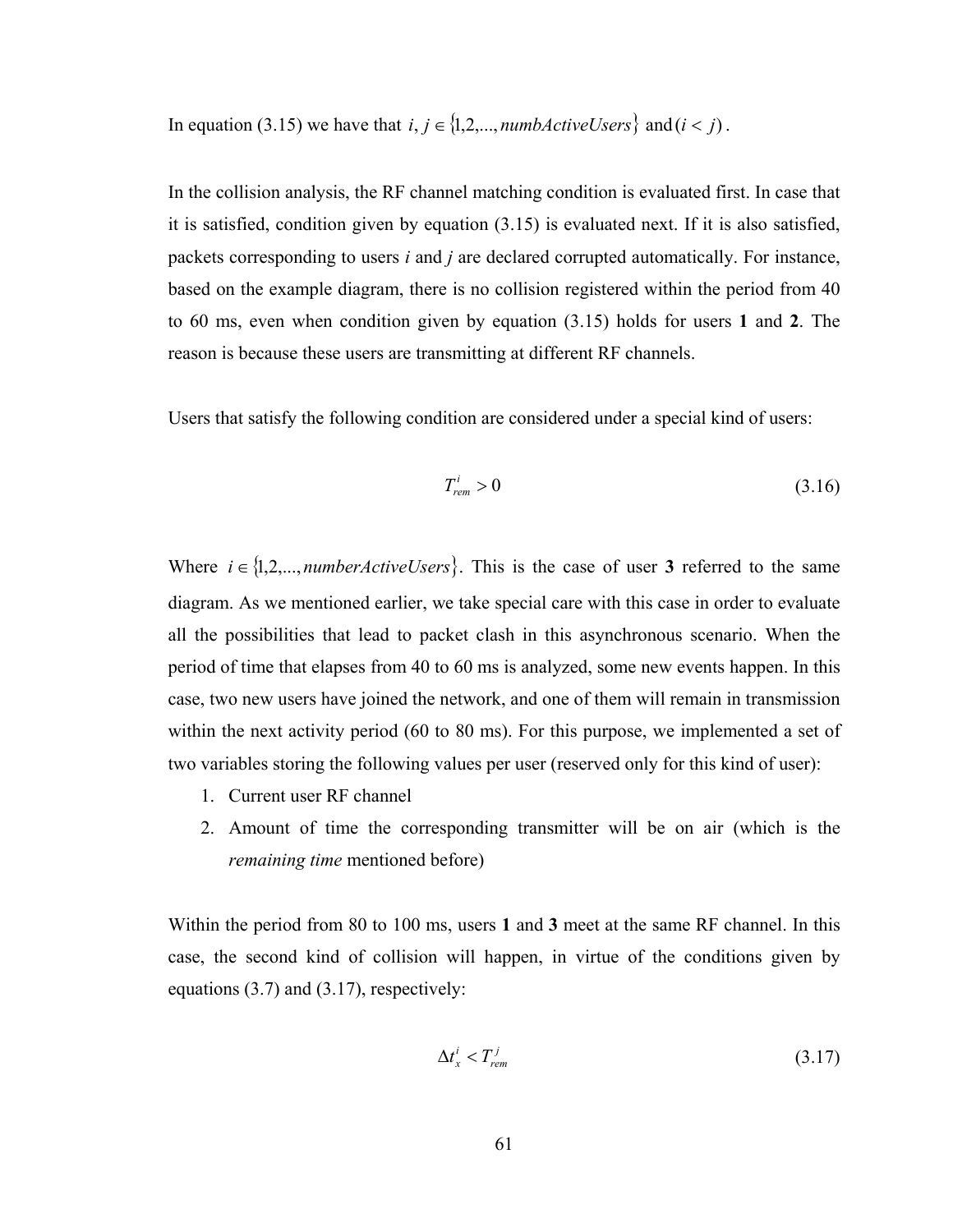Where  $i, j \in \{1, 2, \ldots, \text{number}(I) \}$  and  $(i < j)$ .

As a consequence, if packet **p5** was good up to this point (began being transmitted between 70 and 80 ms), it is now declared corrupted as it will be packet **p6**, as shown in the diagram in Figure 3.13. The *a-posteriori* update that follows the collision checking is in essence the same as it is performed in the synchronous case (presented as five points at the end of Section 3.1). The noise random generator is invoked at every network activity period, similar as it is done in the synchronous case. The system metric performance (*SLOP*) is computed, as usual, at the end of the simulation session as per user basis.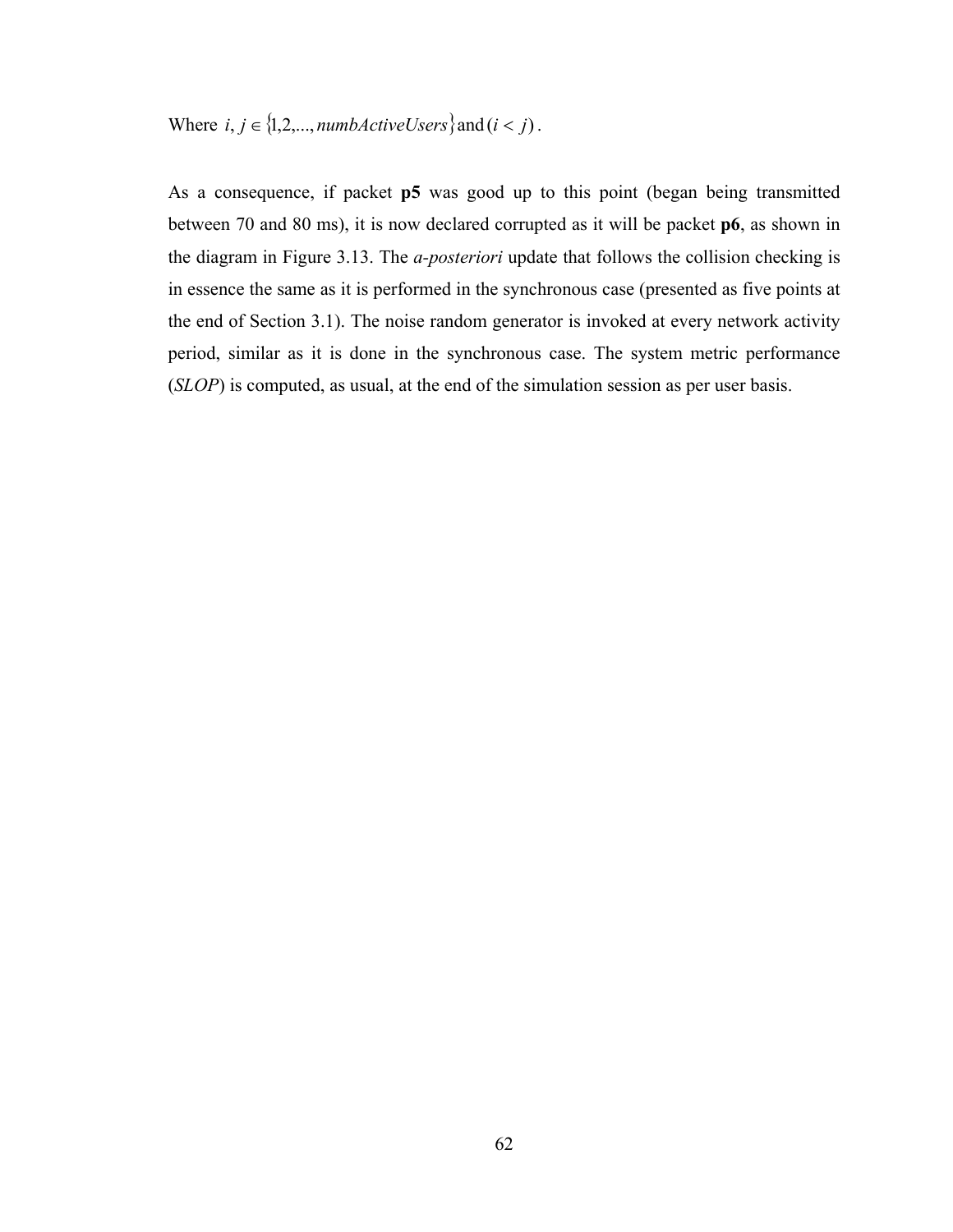# **Chapter 4 Experiments setup and Simulation Results**

In this chapter, we validate our model framework that was explained in the previous chapter for both the SFHSS and AFHSS-MA scenarios. It is important to bear in mind that the receiver and channel models framework have been basically the same for both scenarios. We used the same following practical expression as suggested in [11] to compute our main system performance metric (*SLOP*) at any given user in the above study cases:

$$
SLOP_i = \frac{\text{Total number of lags}_i}{\text{Total number of correctly received packets}_i}
$$
(4.1)

As we constantly register the inter-arrival time for correct received packets during every single simulation session, it is convenient from a practical point of view to estimate the above probability based on the concept of relative frequency. The number of lags per user in equation (4.1) is computed based on the inter-arrival time of correct packets. We basically count "ticks" that make up the inter-arrival time if the system goes under acquisition stage; the time it takes to re-synchronize is also taken into account for this purpose. If the inter-arrival time is such that it exceeds the value assumed for *HRT*  (assumed in this work as around 100 ms), a lag will be registered.

Several simulation sessions were carried out in order to obtain experimental results according to each of the scenarios. A number of 30 repetitions were usually carried out for all the experiments, which meant the same number of simulated single radio control sessions. A number of  $60 \times 10^3$  packets to be sent (generated) per simulated session was normally adopted as well; this will define the simulation time for one single RC session. In the experimental set presented in Section 4.1, we evaluate the SFHSS-MA network with ideal clock oscillator scenario. Section 4.2 then addresses AFHSS-MA with ideal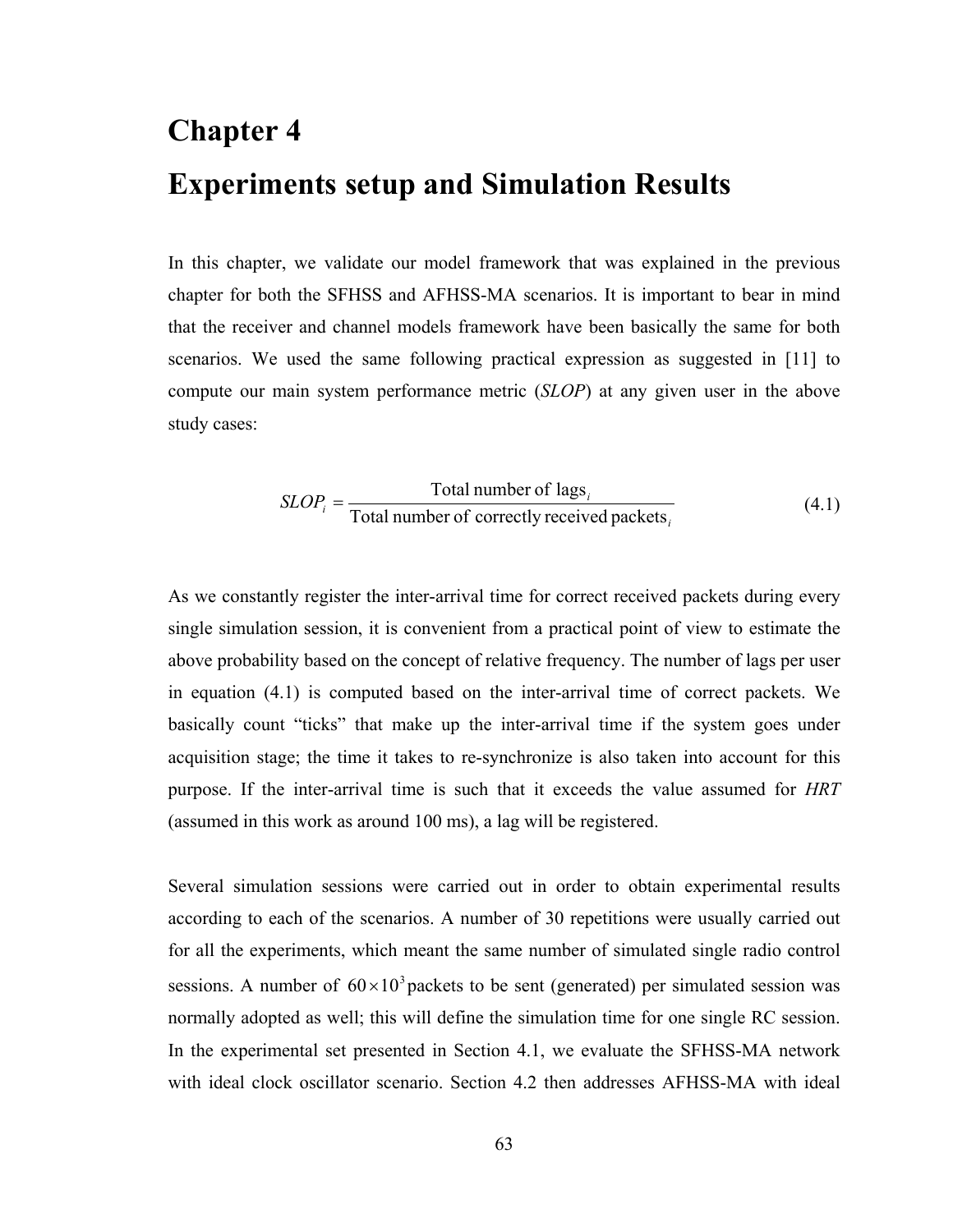clocks. Finally, Section 4.3 deals with the case of SFHSS-MA where a targeted real-time RC application is operated under a real clock oscillator. For all the cases, the main goal is to evaluate system performance under different operating conditions given by imposing realistic system parameter values and external to system anomalies. In relation to this, it is important to get a satisfactory level of understanding in regards the grade of relationship between system performance (targeted real-time RC FHSS based application) and intrinsic system parameters not only at the system level, but also considering the impact of a networking environment (i.e., effects of increasing the network load).

### **4.1 SFHSS-MA Scenario with Ideal Clock Oscillator**

The first set of experiments is used to evaluate the behaviour of the proposed SFHSS network model as compared to [11]. As a result, and based on those five outputs mentioned in Section 3.1, the system performance was estimated by means of *SLOP* using equation (4.1). The value at every point of each curve should be considered as an average over different combinations of FH code sets. The hopping sets were built following the generalized random process principle and are regenerated at the beginning of each of the simulated sessions.

The experiments described here were performed with the aim of obtaining an individual system performance (referred to any given user/application in the network) by means of the *SLOP,* when perfect synchronization at the hopping pattern level is considered at any given time instant. For this purpose, system design parameters such as *N* and the probability of successful detection  $(P_d)$  were considered. Recall that *N* is associated, as explained before, with the modified transmitter reference synchronization algorithm. In both experiments, the network load and the number of distinct hopping carriers were fixed to 15 active users and 40 hopping frequencies, respectively.

The results of the first experiment show the dependency of *SLOP* with the *PER* as the latter is varied, shown in Figure 4.1. Three values of parameter *N* (3, 5 and 7) were taken into consideration: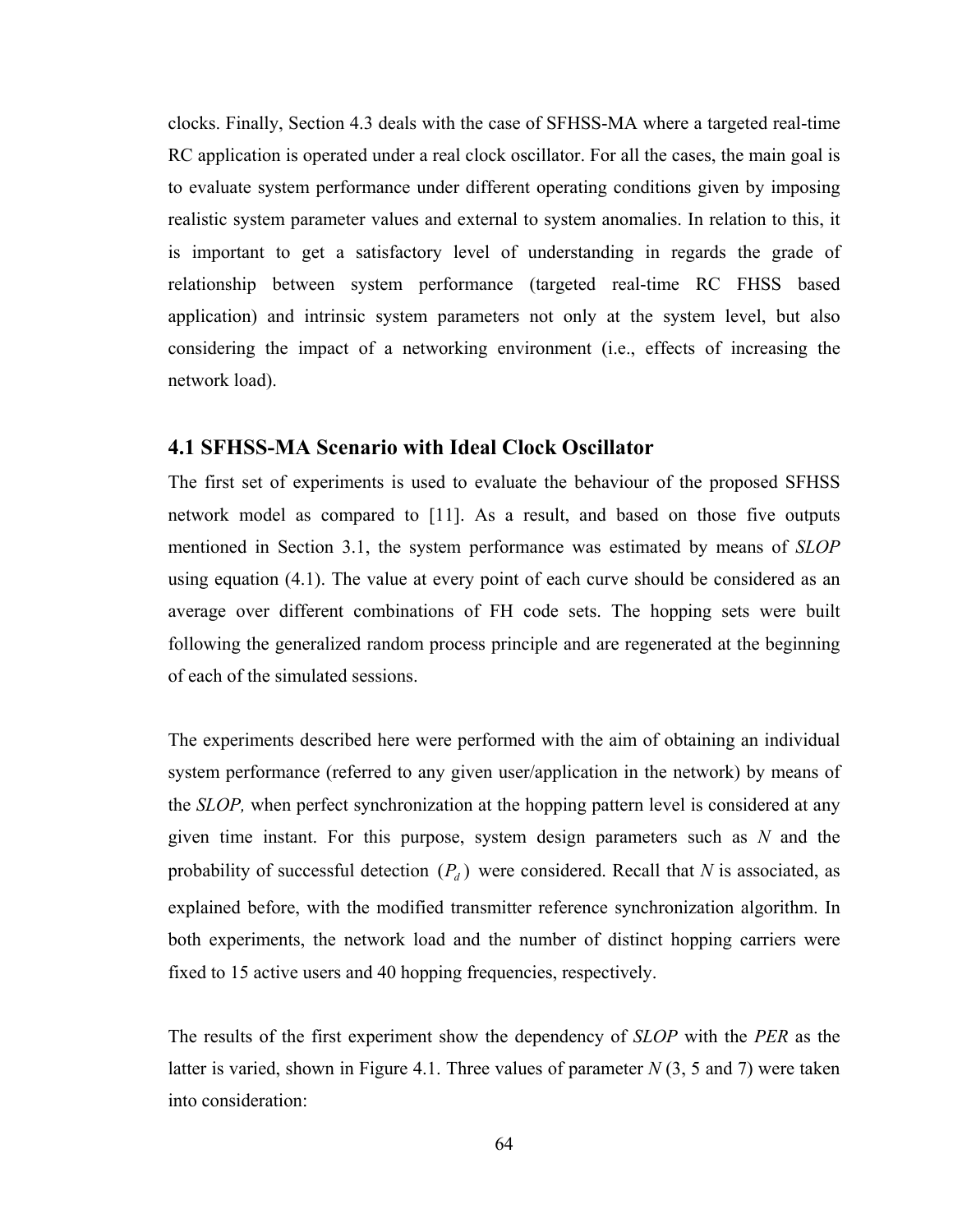

**Figure 4.1** *SLOP* **vs** *Pd* **for SFHSS-MA with ideal clock scenario (15 users and 40 RF channels)** 

Within this section, system *PER* is mainly associated with the harmful effect of RF emissions by sources that are exogenous to the system; we refer specifically to the wellknown in-band interference phenomenon caused by other systems that operate in the ISM band. In general, the presence of that kind of interference and intra-network collisions (i.e., MAI) are the most claimed factors when considering performance degradation at this point.

By simple inspection of graphs in Figure 4.1, it is possible to observe a similar behaviour for an individual system (from one user/application perspective) if compared with results in  $[11]$ . For instance, as the value of parameter N is increased, the single system performance improves being the *SLOP* below 0.1 (or virtually zero if parameter *N* is set to seven) when half of the hopping band is affected by interference other than MAI. This fact will also be verified in the results corresponding to the next experiment.

Theoretical curves shown in Figures 3.4 and 3.5 could be used to conclude that for the dependency of the *SLOP* on *PER*, a better system performance is possible to be attained for the same level of interference occupancy  $(a)$ , the same network load, and the same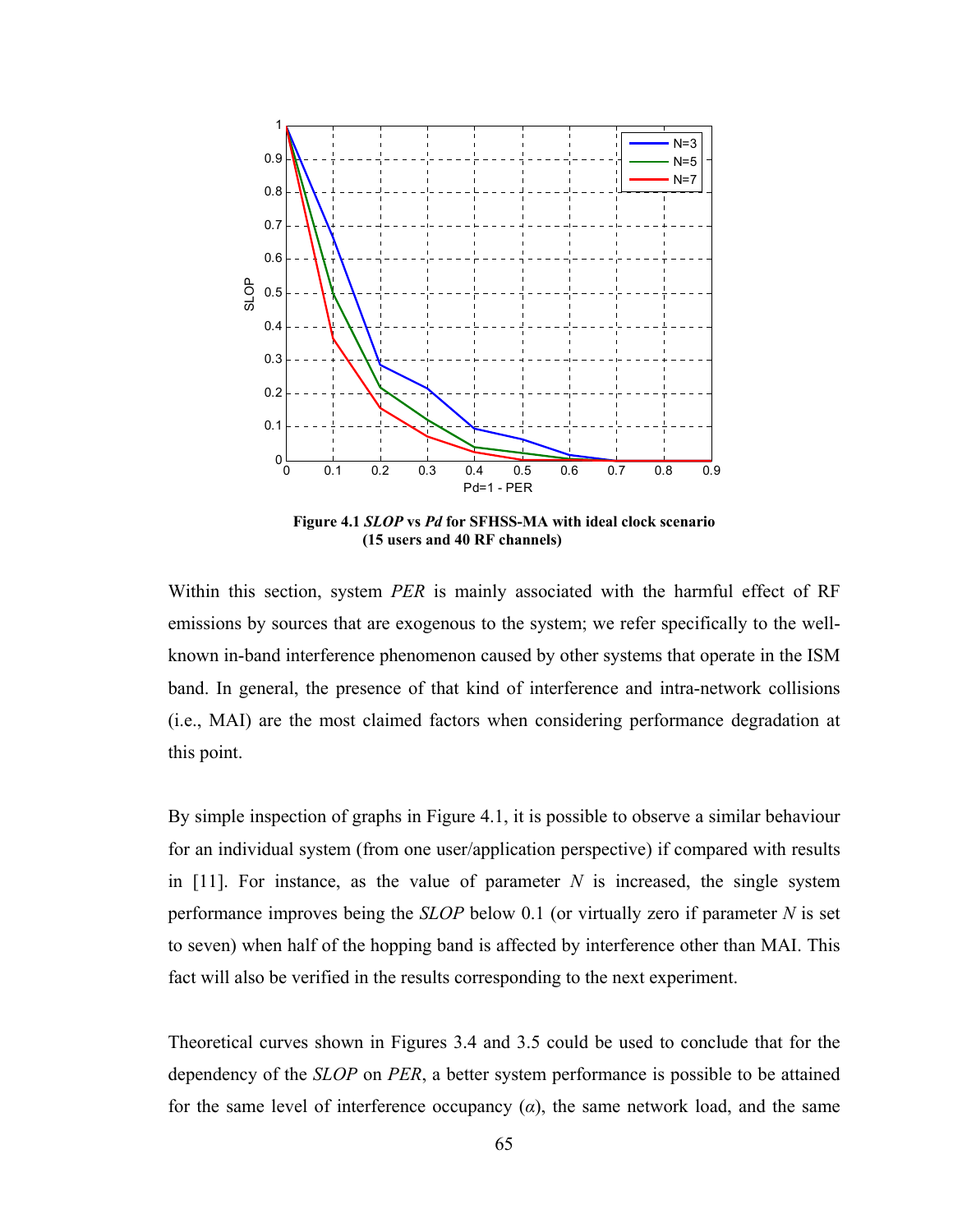value of *N* if a greater number of distinct hopping carriers (*q*) are considered in the network. As we mentioned earlier, memory requirements increase linearly with the number of frequencies considered for hopping [9]. This could lead to a trade-off situation in respect to the system performance, as the number of available hopping frequencies and system *SLOP* are inversely proportional to one another.

The second experiment relates *SLOP* directly to the value of parameter *N* for a fixed value of interference occupancy (50, 70, and 90%). Graphical results are shown in Figure 4.2.



**Figure 4.2** *SLOP* **vs** *N* **for SFHSS-MA with ideal clock scenario (15 users and 40 RF channels)** 

In this case, the main idea is to evaluate a feasible alternative from the system design point of view, with respect to the common solution of increasing the number of hopping carriers to alleviate system performance from the harmful effect due to partial-band interference and MAI. In fact, as shown in the results, as the value of parameter *N* was increased the *SLOP* decreased; this was expected based on the previous experiment. Both sets of results are in complete agreement with one another. It is interesting to note that for a network load of 15 users, 40 hopping frequencies,  $N = 5$ , and with half of the entire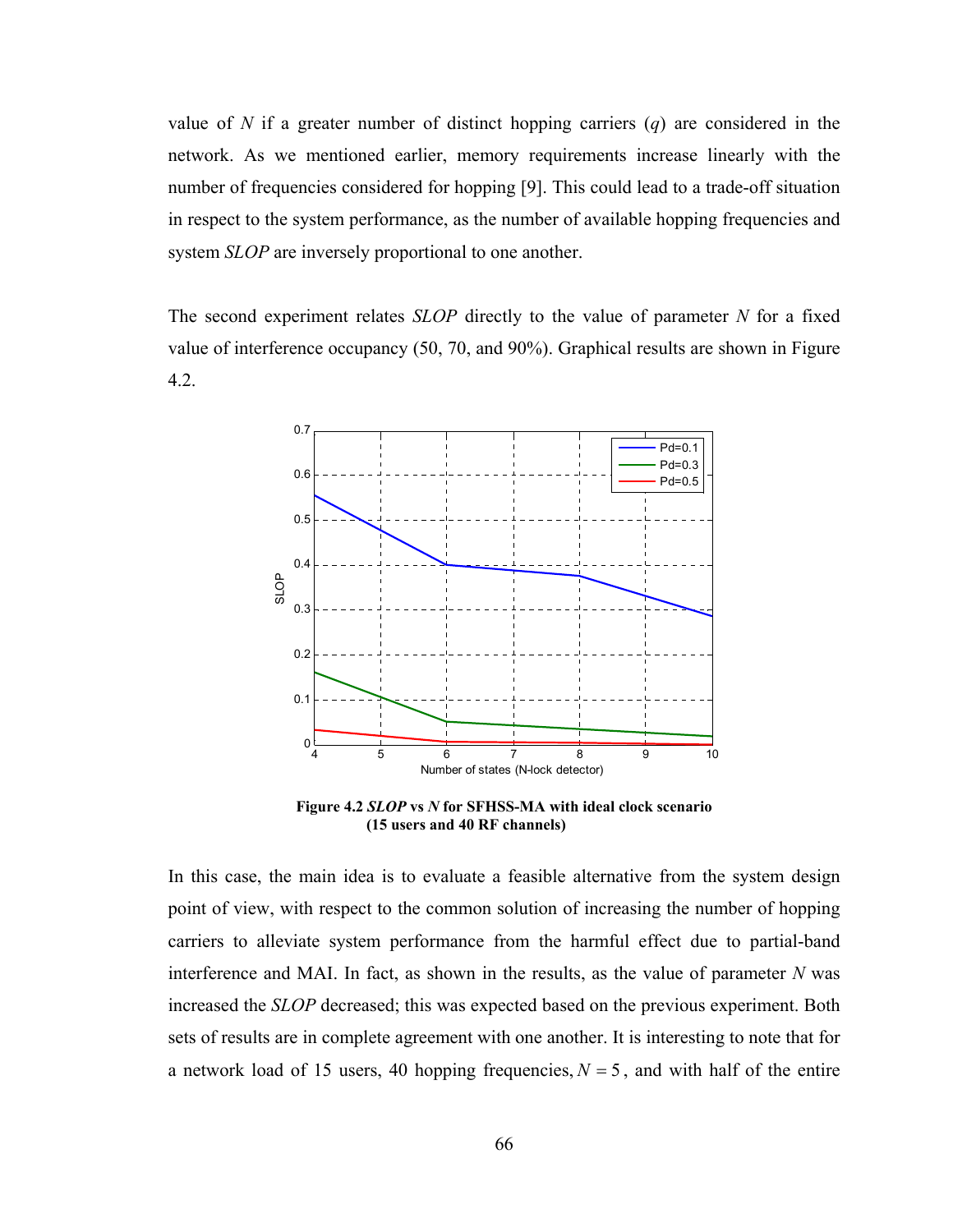hopping band under interference, it is possible to attain a satisfactory level of *SLOP* of less than 0.1.

Despite the similarities observed in our results with those obtained in [11], certain differences were expected to be found since in our model, no specific channel or a set of them is pre-defined to be blocked 100% of the time. In our case, the *blocked* condition used in [11] for a given channel was given in our case by the chance for a collision to happen between hopping sequences that are generated. It is known that this is subject to a certain probability, as explained in Section 3.2.1.

In relation to this set of experiments, it was possible to verify the similarities of our results with those delivered in [11] concerning the behaviour of the performance for a single user (real-time RC application) that operates in a MA scenario when ideal clocks and generalized random stationary hopping patterns are modeled. The effectiveness of increasing the value of the parameter *N* in order to alleviate the degradation effects due to interference as a whole is evident.

### **4.2 AFHSS-MA Scenario with Ideal Clock Oscillator**

In this section, we present the results of our second set of experiments corresponding to the AFHSS-MA network. The impact of considering a variable packet duty cycle on system performance is evaluated mostly with the *SLOP* metric. This fact is considered of critical importance under this new scenario due to its asynchronicity nature. As mentioned in Section 3.4, it has typically been addressed as one of the general solutions for coexistence in a multiple co-located users wireless networks context.

For the first experiment conducted here, we defined a given percent of packet duty cycle and then kept it fixed during the simulation session. The packet duty cycle was set to 30%, which represents six milliseconds (with respect to 20 ms assumed as the nominal dwell time thus far). The network load was fixed to up to 15 active users and the number of distinct allowed hopping channels to 40. The value of *N* was taken as three in order to evaluate for the worst case scenario in regards to the receiver synchronization algorithm.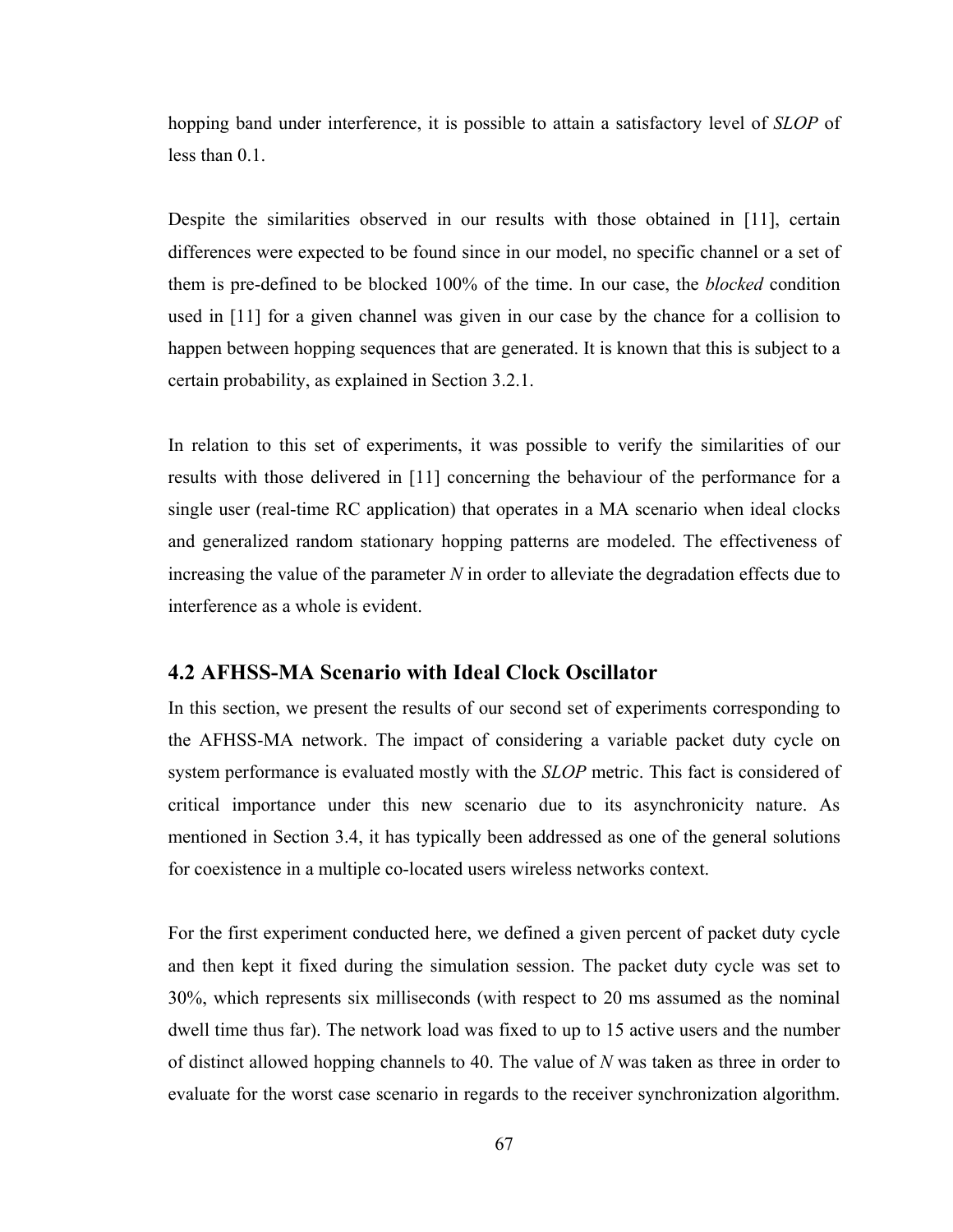Based on the above-mentioned settings, system performance was evaluated as a function of the data packet duty cycle.

The value at every point of each curve should be considered as an average over different combinations of FH code sets. The hopping sets were built following the generalized random process principle and are regenerated at the beginning of each session.



**Figure 4.3** *SLOP* **vs** *Pd* **for AFHSS-MA with ideal clocks (15 users and 40 RF channels)** 

As shown in Figure 4.3, one can determine at first glance how the duty cycle would play an important role in getting better system response (as mentioned before within this section). The values of *SLOP* that were obtained for a single user/application being operated at 30% of the packet duty cycle resulted to be lower than those corresponding to a full cycle for the whole range of *PER*. To be more precise, a *SLOP* value of less than 0.2 was obtained for a single user/application operating at 30% of the data packet duty cycle, being the interference occupancy as high as 70%. This result was expected in that the real chances for collisions are decreased as the channel occupancy is reduced. To this effect, as the receiver has to go under acquisition or resynchronization process less often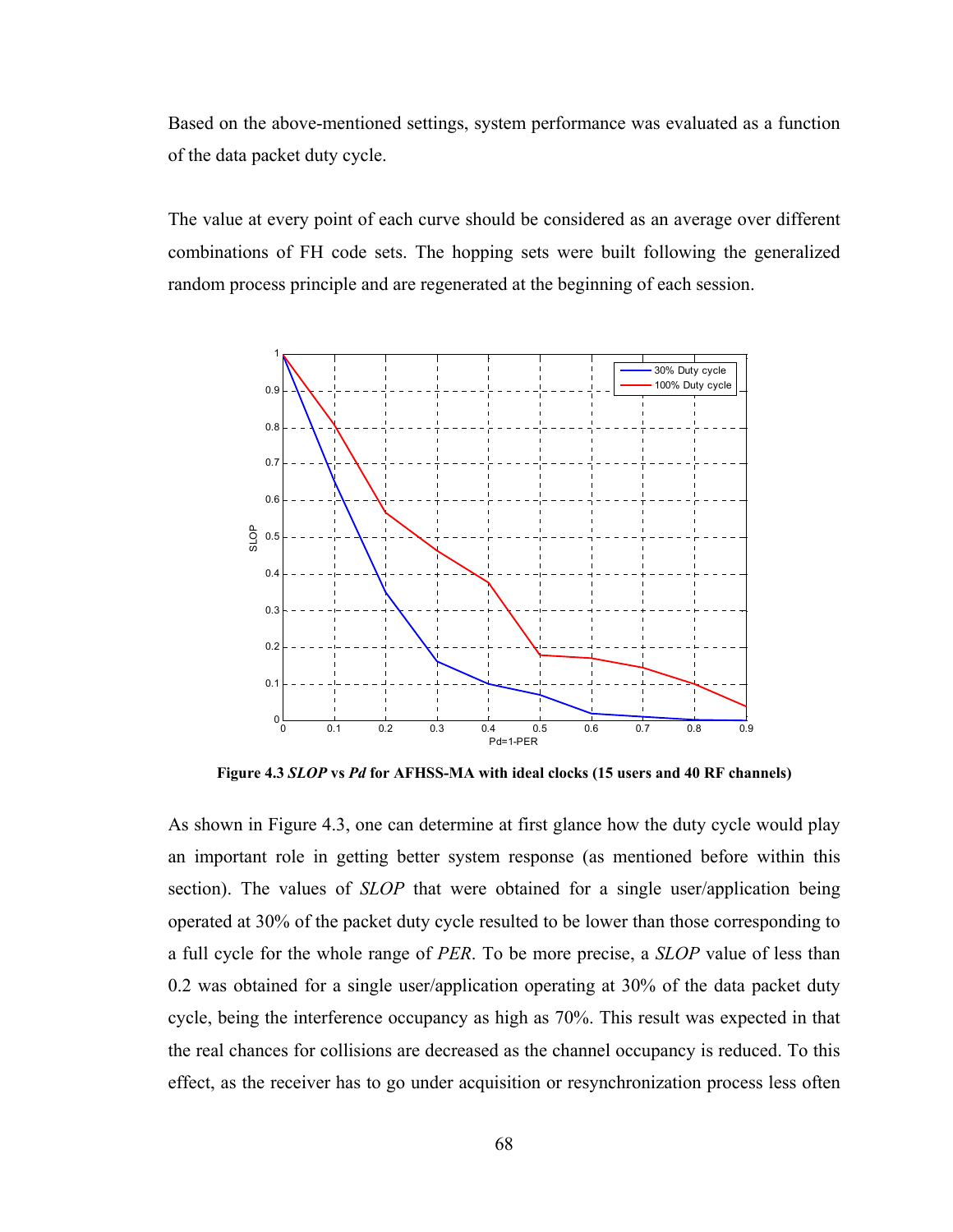because corrupted packets are less frequent to happen, the chances for a lag to occur are lower as well (recall that for a lag to happen, the inter-arrival time of the packet has to be greater than the *HRT*). This fact makes the *SLOP* in equation (4.1) lower. Even if the receiver system undergoes a re-synchronization, the chances to acquire before 100 ms have elapsed are higher than before because the probability for a packet to be received erroneously is lower.

The results corresponding to the second experiment, depicted in Figure 4.4, feature the dependency of *SLOP* as the packet duty cycle is varied in a wide range. For this purpose, a 50% for the interference occupancy (*α*) was chosen, the network load was fixed to 15 co-located users, the number of hopping carriers was fixed to a typical value of 40 RF channels, and the *N* parameter was accordingly set to three.



**Figure 4.4** *SLOP* **vs packet duty cycle (15 users, 40 RF channels, and** *α***=50%)** 

Based on the previous figure, it is possible to observe how the response of a single user/application will worsen as the data packet duty cycle at which it is operated is increased. As stated before, the longer any given transmitter occupies the channel (i.e.,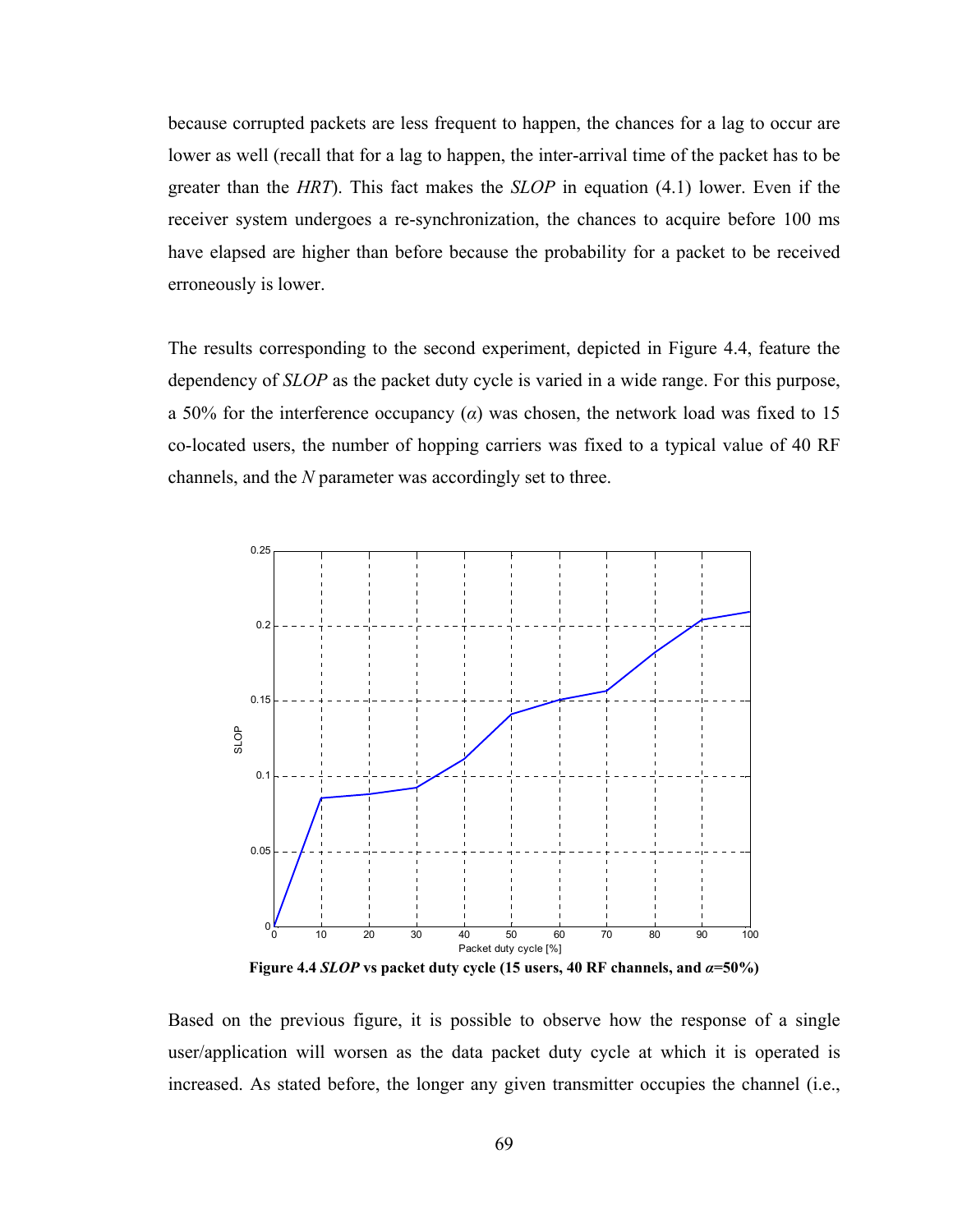dwell time), the chances for it to be interfered or hit by another user that belongs to the same network are more likely.

For values of packet duty cycle lower than 30%, for example 10%, the *SLOP* was very low. Based on that value of packet duty cycle and a typical packet size of 160 bits, a data transmission rate of 80 Kb/s is achieved. The feasibility of this example is given by how ISM transceivers as the CC1101 of Texas instruments can perfectly handle data rates of 250 Kb/s.

A comparison of both graphs shows how the *SLOP* values were very similar to each other for 30% of the data packet duty cycle and 50% of interference occupancy  $(P_d = 0.5)$ . This fact demonstrates consistency between those experiments that were conducted adapting our model framework to this scenario.

# **4.3 SFHSS-MA Scenario with Real Clock Oscillator**

The fact of having RC SFHSS systems driven by real clocks is considered a critical issue in this research when considering system performance evaluation. It is our aim to solely estimate typical hopping codes performance first and then evaluate system performance through its direct application to our slow SFHSS-MA scenario, where real clocks are considered for all the active users in the network. The part that is specifically dedicated to evaluate FH codes performance is found in the Appendix A. The second part of this set of experiments, shown in this section, is closely related to the results shown in the appendix. It addresses the direct application of each of the family of FH codes to our main model framework, which comprises the channel (communication medium) and transmitter receiver models under the real clock assumption.

# **4.3.1 SFHSS-MA System Performance with Real Clock**

This section covers a vital part of this work in that we consider all the features that will make our scenario as close as possible to resembling real life. In the initial experiments that have been analyzed within Section 4.1, we obtained an idea of the system performance by means of the *SLOP* where we assumed a perfect synchronism at the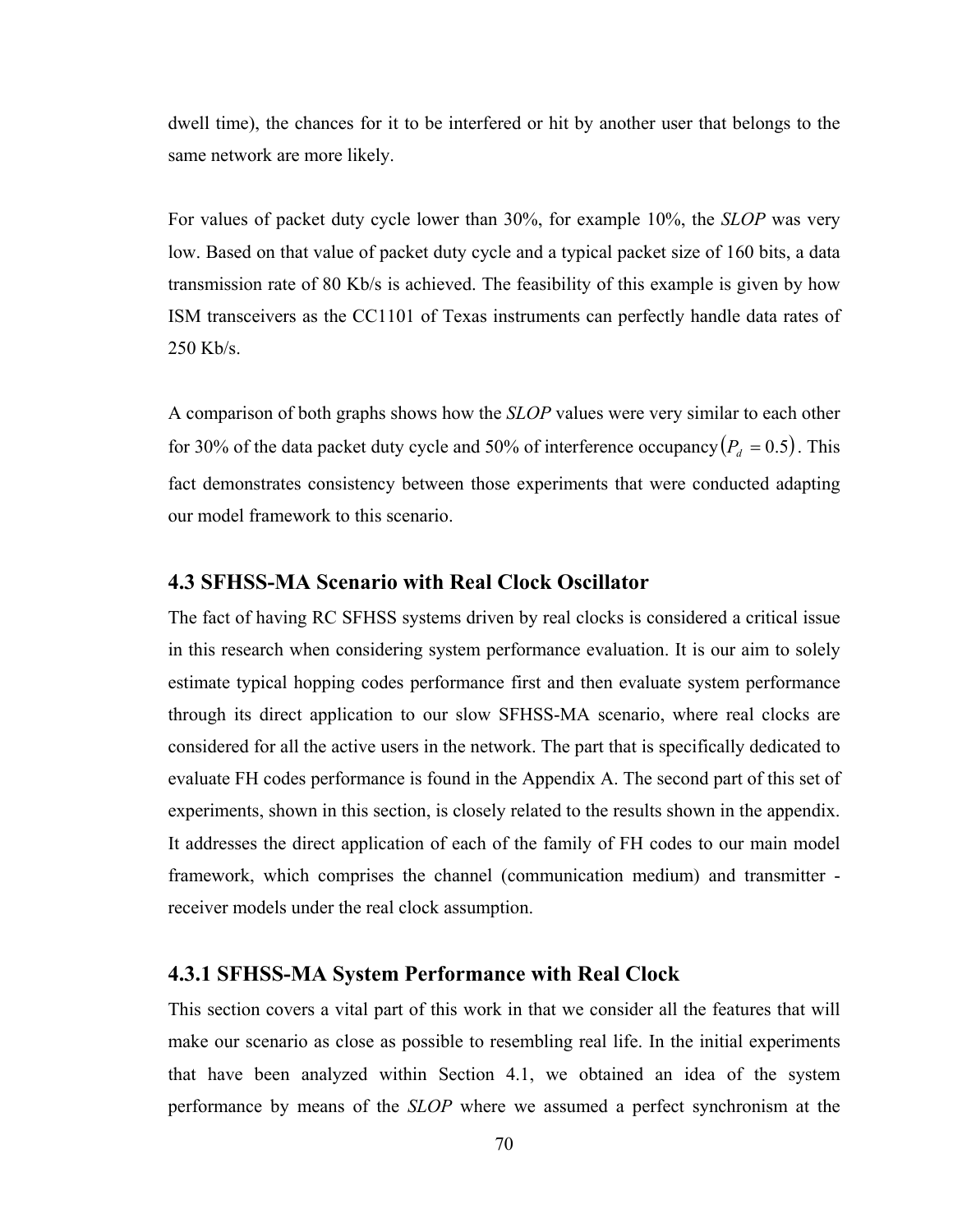hopping level. In this more pragmatic case, certain asynchronicity at the hopping level is introduced by considering imperfect clocks. In modeling for a typical clock oscillator, we have followed all the principles mentioned in Section 3.3.

The involved clocks were initially set at a given output frequency that is randomly generated from the two possible values given by equation (3.9). The clock drift rate was also calculated based on the same concept given by the previous equation and is also given by equation (3.11). The accumulative error due to clock deviation is accounted by parameter  $(\Delta)$  given by equation (3.10).

In this section, we present results based on our main system performance metrics: the well known *SLOP*, and the Probability of Losing a Packet denoted here as (PoLP) in general. *PoLP* at user  $i^{th}$  has been defined for this purpose as:

$$
PoLPi = \frac{Number of corrupted packetsi + Number of missed packetsi}{Total number of packets senti}
$$
 (4.2)

As seen from equation (4.2), not only have the total of corrupted packets been taken into account, but also those that have been rejected (as the acquisition mechanism assumed through this work operates) when the phase of the locally generated long FH sequence does not match with the received version.

There are several variables to play with: the number of active users or network load; the number of RF hopping channels; the number of states *N* in the modified transmitted reference synchronization algorithm; the fact of considering the channel impairments (specifically, external to the system interference); clock accuracy; and, of course, the type of FH pattern that is employed in the network.

This experimental part is divided into two sections which target different metrics in order to evaluate an individual user/application performance. The first section is dedicated to estimate an individual system performance through the *PoLP*. In pursuing this, we did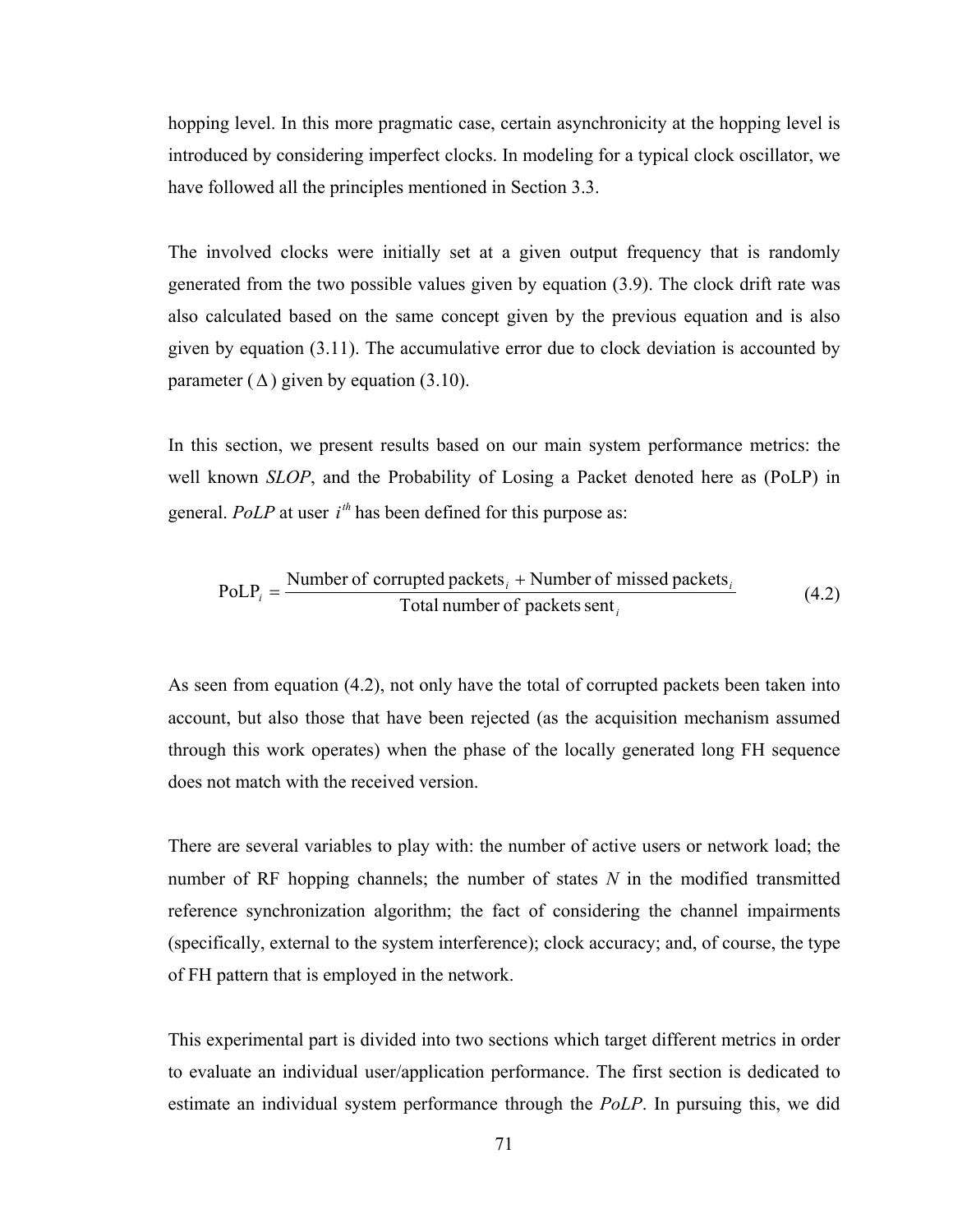not consider any kind of noise interference perturbing an individual system other than MAI. The second set of experiments addresses the *SLOP* as a metric to be used, since the effects of interference sources that are external to the system are also considered together with MAI. In this particular case, an individual system performance is evaluated when parameters intrinsic to this kind of system are varied, such as the number of hopping channels, the kind of FH code that is implemented, the network load, and the clock initial accuracy or tolerance.

Regarding the *PoLP*, a first experiment will evaluate system behaviour when only competition for the medium between users is of interest, subject to the implementation of different kinds of FH code sets. In this aspect, we varied the network load from 5 to 60 co-located users. The clock accuracy was set to 100 ppm. The value of the number of corrupted packets the receiver system will handle before re-synchronizing in time under the modified transmitted reference synchronization algorithm (*N*) was set to three. Every single simulated RC session, as usual, was ran for  $60 \times 10^3$  packets (that roughly represents 20 minutes based on approximately 20 ms for the dwell time). Specifically, the same test was performed for the following three different hopping patterns: Markov, Memoryless, and those based on the theory of Cubic Congruences. The value at every point of each curve should, in general, be considered as an average over different combinations of FH code sets and clock shift patterns. In the case of the CC code set, as it is deterministic, no average is specifically considered over distinct code sets.

As we used 40 RF hopping channels for this experiment, it is important to point out that due to the fact that, in case of the CC code set, it is theoretically impossible to generate more than 40 users for the same number of hopping channels; we needed to consider the same number of RF channels for all the code sets beyond the 40 RF channel test as was imposed by the CC case. For instance, when a number of 50 users was tested, CC codes theory establishes that exactly 52 hopping frequencies will be generated and, of course, the network load could be kept as 50 users. Then a fair combination of 50 users-52 RF channels is used for the three types of code sets. Results are presented in Figure 4.5.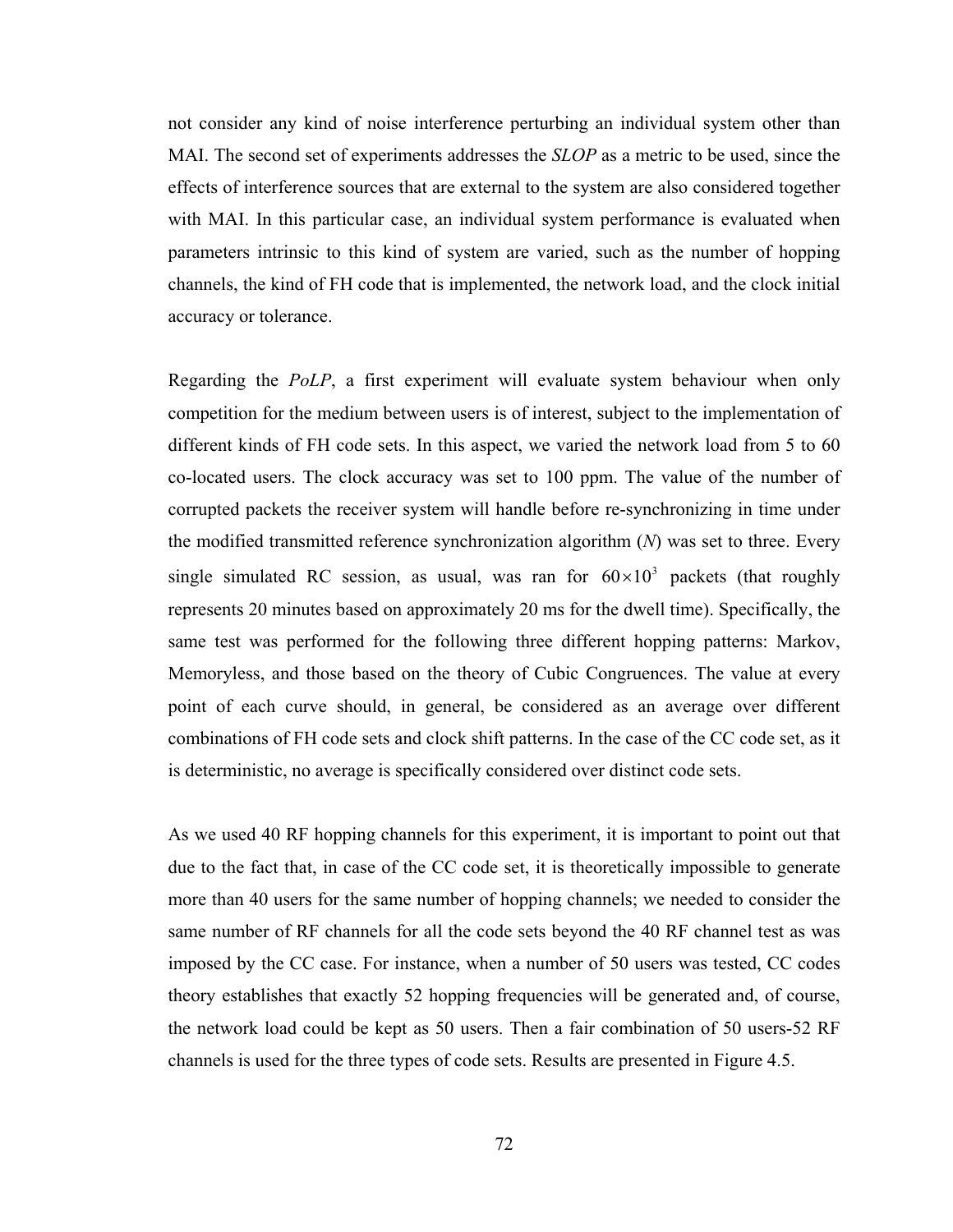

**Figure 4.5 System** *PoLP* **vs the network load for three different FH code sets (***N***=3 and no external to system interference was considered)** 

Based on the results shown for an individual system within a SFHSS-MA network that is operated with a real clock oscillator, the difference in performance is first evident when using general random stationary process or a deterministic type. This is supported *apriori* by the auxiliary experiments performed directly on these FH code sets; where only the CC set of codes satisfactorily met the Lempel-Greenberger optimality criterion (please refer to Appendix A). Based on these results, we suggest the use of CC set of codes in a range of network load from five to 15 co-located users, for which the system *PoLP* would be less or equal than 0.3.

It can also be seen how increasing the network load contributes to the deterioration of the system performance. This could be definitely improved for a given network load by increasing the number of FH channels to more than 40 RF channels, or the value of the parameter *N*, for example, to a value of seven. We believe that by implementing a combination of these two facts, a more balanced solution can be reached.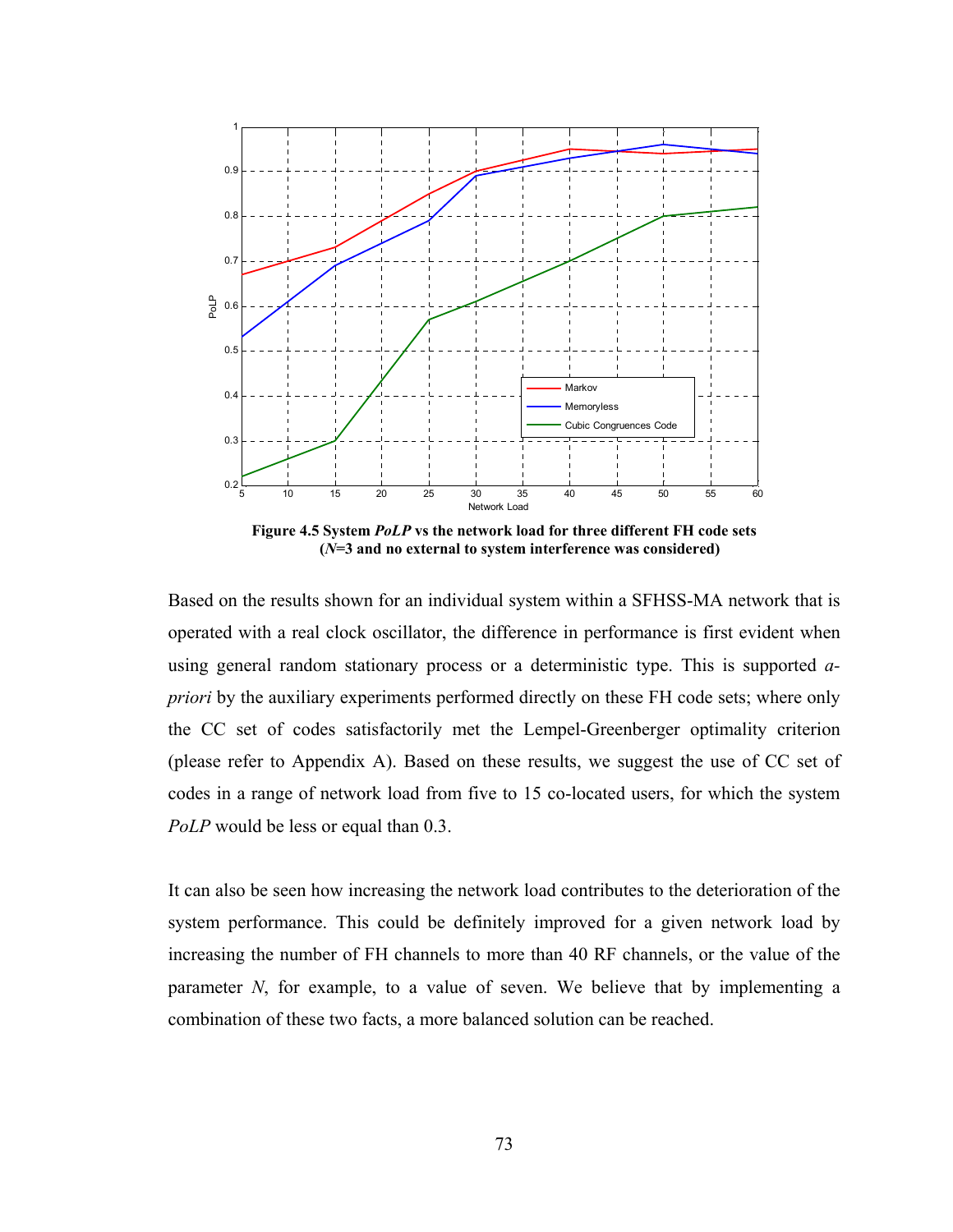Another experiment related to the system *PoLP* was carried in which the aim was an evaluation of such a parameter as the radio session time elapses. In this experiment, two values for the clock tolerance were tested: 50 and 100 ppm. The network load was fixed to 15 active users and the number of distinct frequency hopping channels was set to 40. Only Markov and CC FH codes set were taken into consideration for this experiment since, for the previously mentioned value of the number of distinct hopping frequencies, the behaviour exhibited on the average by a Markov based FH code set suitably resembled the Memoryless case.

For this purpose, we divided the total amount of packet to be sent (the same amount as the previous experiment) that would correspond to the total simulation time in equally spaced time intervals or packet batches. The system loss was evaluated at the end of each of these time periods. Of course, such an operation has an accumulative effect as the simulation time passes because we are carrying the loss experimented in a given previous time interval on to the current one and so on until the end of the simulation session.

The main idea here was that, according to the loss the system is experiencing, a general re-synchronization process could be performed through the network in order to avoid increasing losses by bringing the set of hopping codes back to a position in time where the best value of the cross-correlation property is held. In case of CC code set, as shown in Figure A.1, the cross-correlation value of any given pair of hopping sequences is initially zero. In this regard, this state would be the best to attain from the whole range of relative code displacements. In general, this situation would be more difficult to determine in case of the so-called general random general processes considered here (i.e., Markov and Memoryless).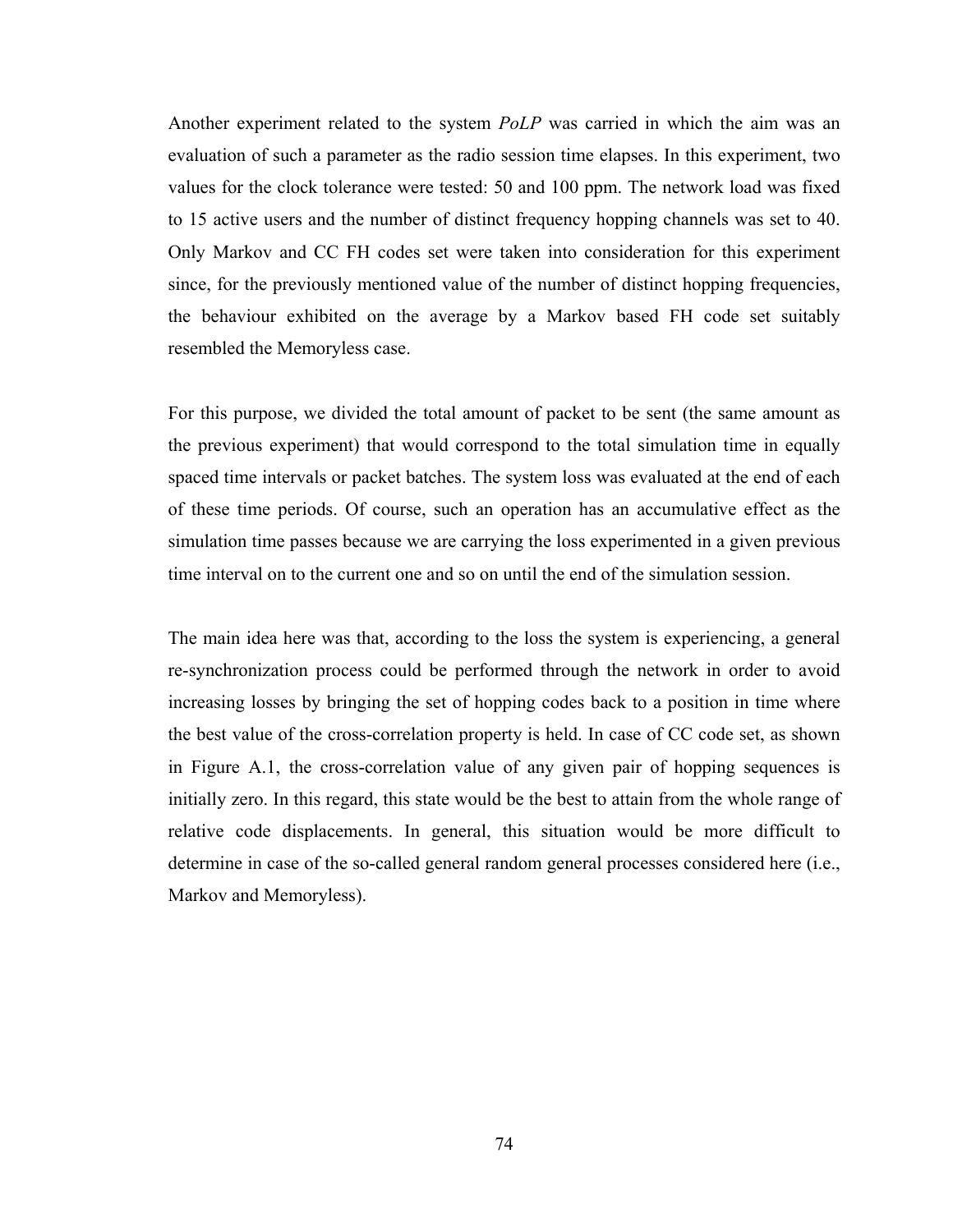

**Figure 4.6 System** *PoLP* **vs elapsed time for two kinds of FH code sets and clock accuracy (40 RF channels, 15 users, N=3 and only MAI was considered)** 

Based on Figure 4.6, it is possible to clearly distinguish, again based on previous experiments, the difference in performance regarding the two kinds of FH code patterns targeted in this case. For instance, a value of *PoLP* of 0.3 is reached for the CC based code set when the elapsed time is approximately 20 minutes (equivalent to  $60 \times 10^3$ packets). This fact could be taken as a practical criterion for re-synchronizing all the hopping patterns throughout the network.

It should also be noted that whatever the hopping pattern, when a less accurate clock is employed, system *PoLP* is greater for the same value of elapsed time. In addition to the fact that the system loss is accumulative, this could be related to the rate at which a given set of hopping codes is losing its good cross-correlation property as the network starts operating. As seen in the set of graphs for the Hamming cross-correlation function in case of the CC code set (see Figure A.1) that for a relative lag equal to zero between codewords, the number of coincidences throughout the code set is zero. To this effect, as each code from the network starts running under a randomly generated clock shift pattern, this property will be destroyed faster or slower as the clock shift rate dictates.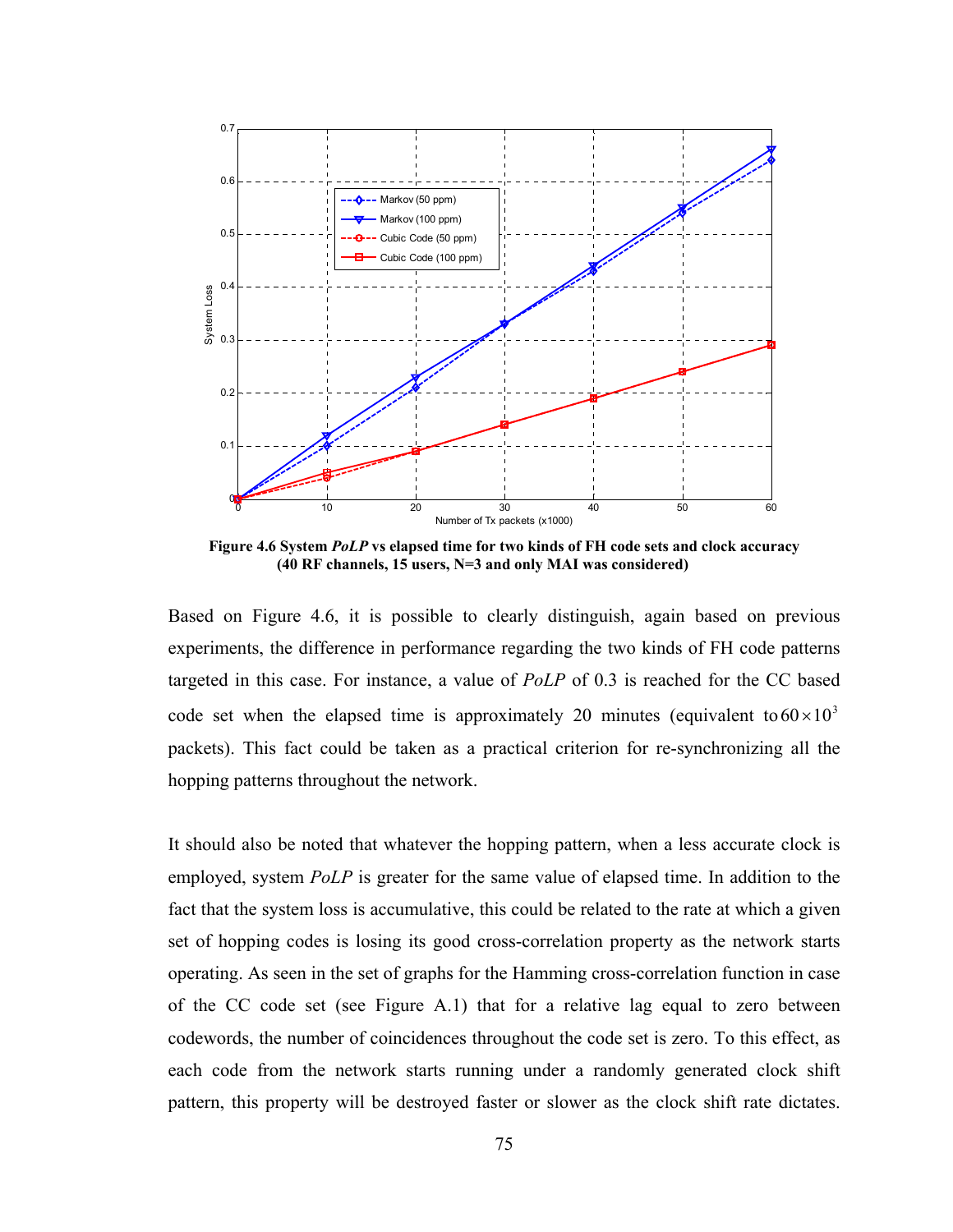However, this fact is more complicated to conclude in case of Memoryless and Markov code sets; in these cases, no uniform upper bound is found for the Hamming crosscorrelation function, being that the maximum value through the set is twice as the case of CC codes. These codes are completely random; there could be a case where at the initial state a given pair of codes exhibits a cross-correlation value that is different from zero, and as there is a shift in time domain, the number of collisions could be as high as three times this value, or even lower (see Figure A.8).

It can be noticed that for a network load of 15 users, very similar values for the system *PoLP* were obtained in both graphs associated with with the two experiments referred to above for the same total number of transmitted data packets, bearing in mind that the same number of RF hopping channels  $(q = 40)$  was tested. This fact shows consistency in both the model framework and the results model shown at this point.

For the experiments concerning the evaluation of system performance by means of the *SLOP*, the value at every significative point of each curve on each the following experiment results should be considered as an average over different combinations of FH code sets and clock shift patterns. In the case of the CC code set, as it is deterministic, no specific average is considered over distinct code sets.

In contrast to the case of system *PoLP*, the interference generation block was fully activated this time in order to consider an overall *BER* according to [25], where it is proposed that two situations need to be taken into account. First, in absence of interference due to specifically: In-band and adjacent channel interference, there will still be errors due to MAI (i.e., co-channel interference coming from same system users). Secondly, there will be scenarios in which the level of collisions is negligible or zero, but errors due to interference coming from sources other than co-channel type are possible. Recall that *SLOP* depends on the overall system *PER* as it was discussed in Section 2.3.

As it follows, three experiments will evaluate not only the implementation of different FH code sets in a network, but also the impact on system performance when varying the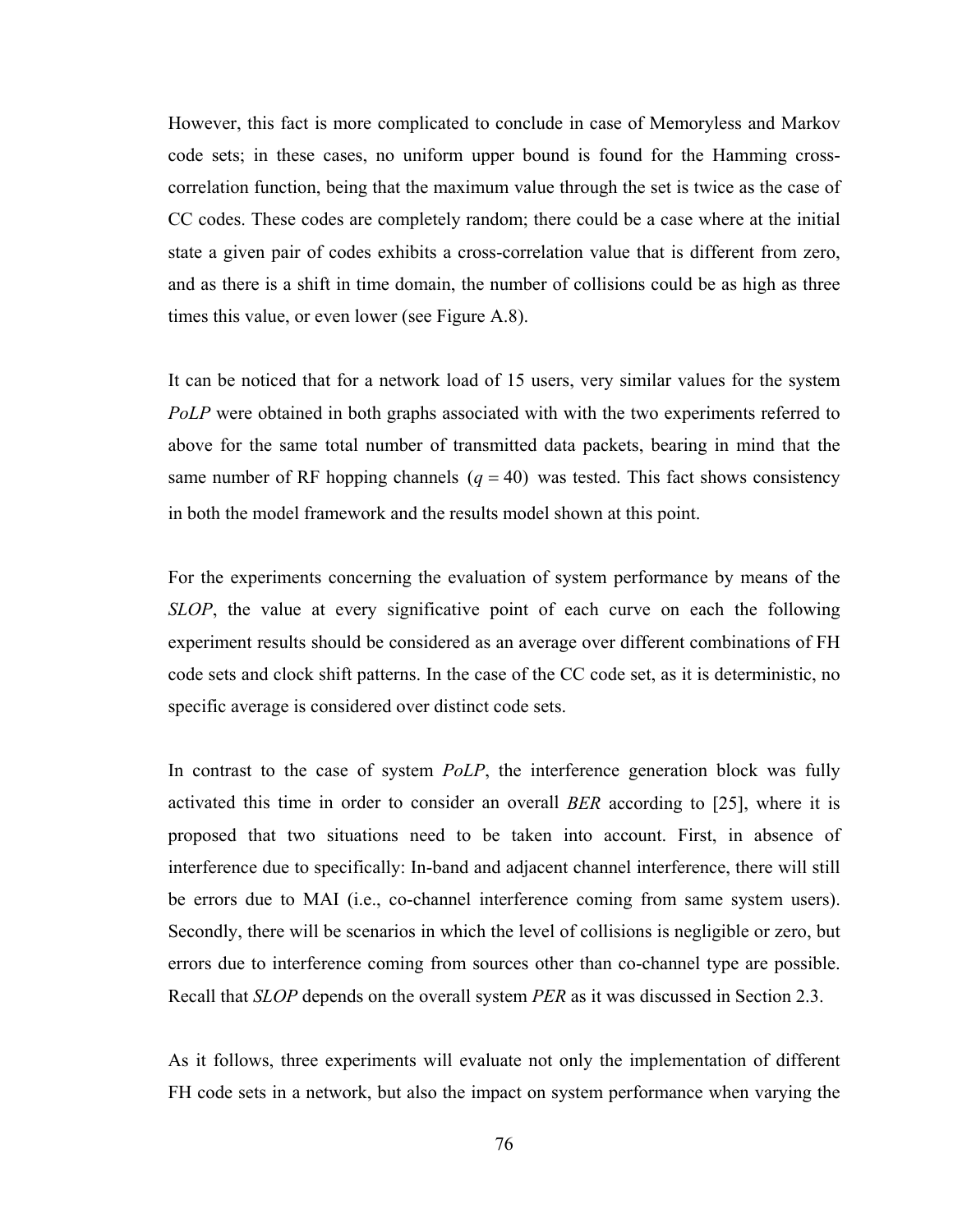network load, the size of the frequency library, and the clock initial accuracy. The parameter *N* was, as previously, set to three in order to evaluate for the worst case scenario. The specific settings for the experiments will be subsequently described in detail.

In the first experiment, we fixed the clock initial accuracy to 100 ppm. The network load was considered for 15 active users while keeping the size of the frequency library as 40 hopping channels. The results corresponding to this experiment are shown in Figure 4.7 for the two kinds of FH code sets that have been documented within this work (i.e., general random stationary and deterministic).



**Figure 4.7** *SLOP* **vs Pd for Markov, Memoryless and CC FH code sets (40 RF channels, 15 users and interference is considered)** 

It can be seen that the deterministic based FH code set (i.e., CC) outperformed what we could consider the Markov-Memoryless set for the whole range of interference occupancy. For instance, the CC code set can be used delivering acceptable values of *SLOP* (less than 35 %) in a critical range for interference occupancy (*α*) from 40 to 70 %. The Markov-Memoryless set exhibited approximately the same behaviour but for an interference occupancy range from 30 to 50 %. It should also be noted how Markov and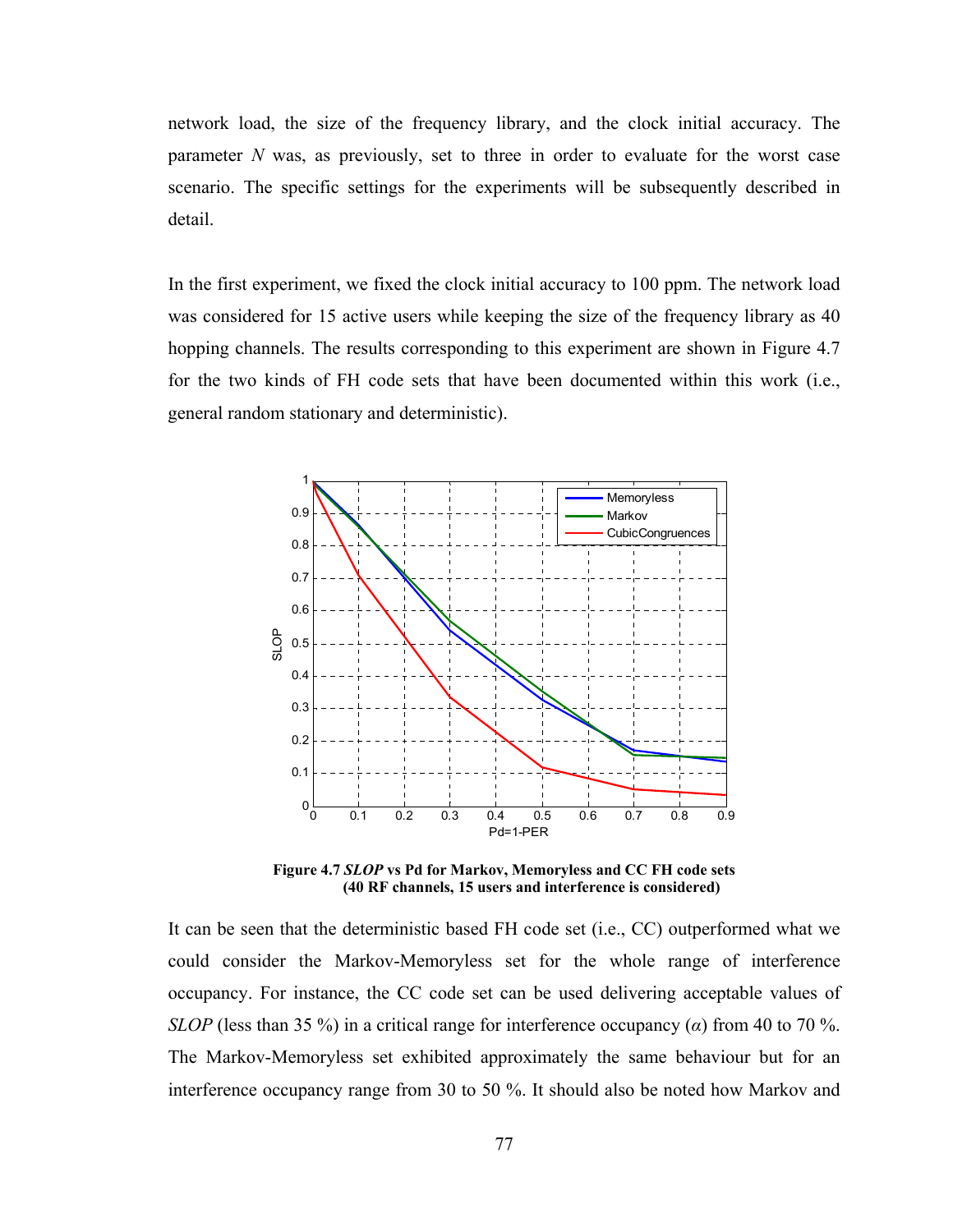Memoryless based FH code sets performed fairly close to one another as the size of the frequency library was set to 40 RF channels. This means that typical Markov and Memoryless FH patterns will cause the system to behave similarly for high values of distinct hopping carriers (considering as a criterion  $q \ge 40$ ). This was expected, as shown in the results in Appendix A.

In the second experiment developed within this scenario, we wanted to show the dependency of *SLOP* on the number of active users and the effect of the size of the frequency library on system performance. In this case, we evaluate the system performance for two values of these parameters: 15 and 30 active users and for 40 and 80 RF channels, respectively, as shown in Figure 4.8 in a composited graph.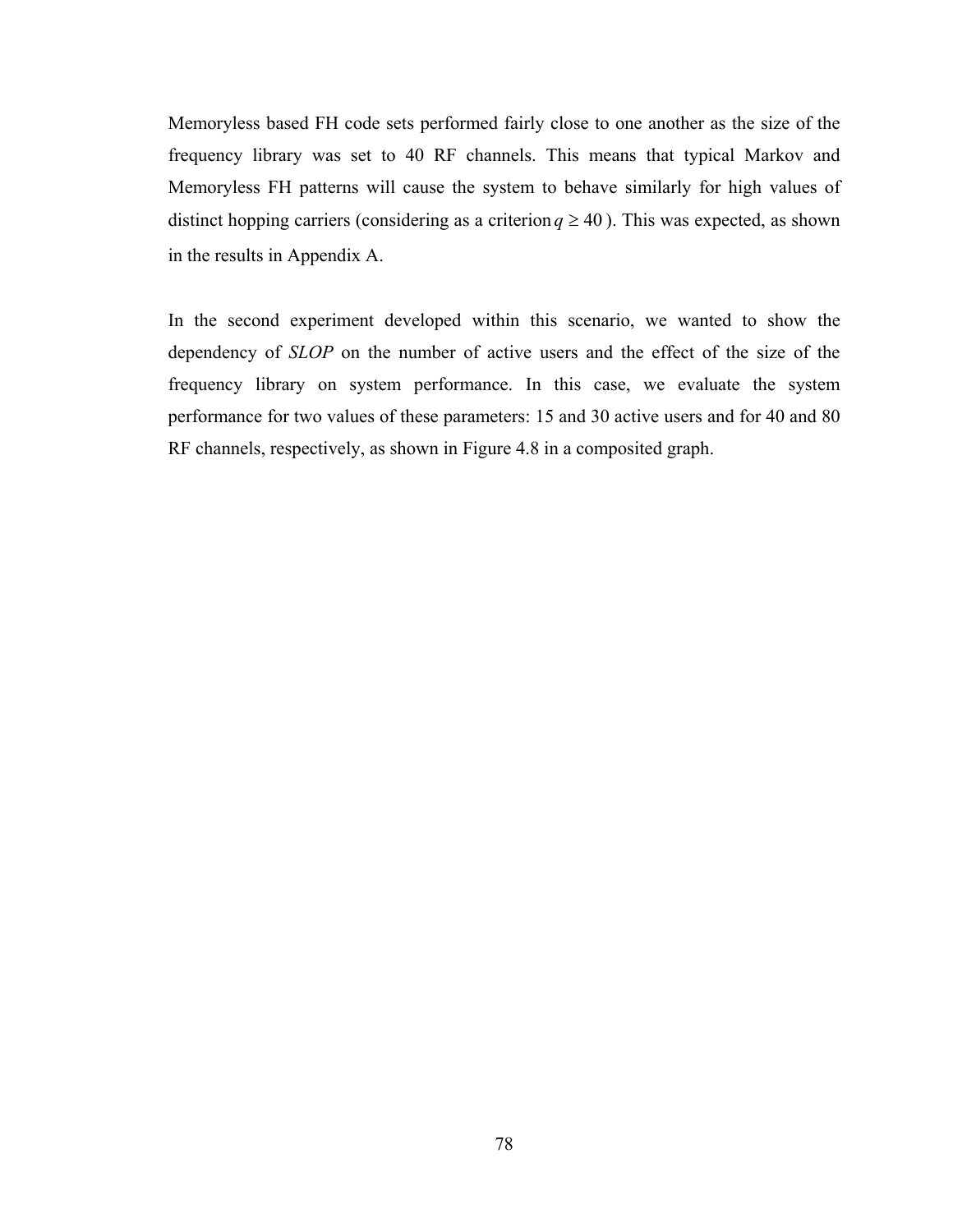

**Figure 4.8** *SLOP* **vs Pd. Dependency as the network load is varied (left). Dependency as the number of channels hopping is varied (right)** 

From results shown in the previous figure, it is perfectly clear that as a general trend, the performance of a single user/application will be worse as the network load increases with whatever kind of hopping pattern employed. On the other hand, as the number of hopping channels or the size of frequency library is increased, the system performance will improve. This conclusion was expected, based on the theoretical curves shown in Figures 3.4 and 3.5, respectively.

As stated before, the negative effects of the interference seen as a whole on system performance can definitely be alleviated by increasing the number of distinct RF hopping channels. This result was more evident in case of FH code sets based on general random processes. A *SLOP* reduction of approximately 10% was attained in case of the Memoryless FH code set for an interference occupancy of 50%, when the size of the frequency library was increased from 40 to 80 RF channels (see the rightmost graph in Figure 4.8).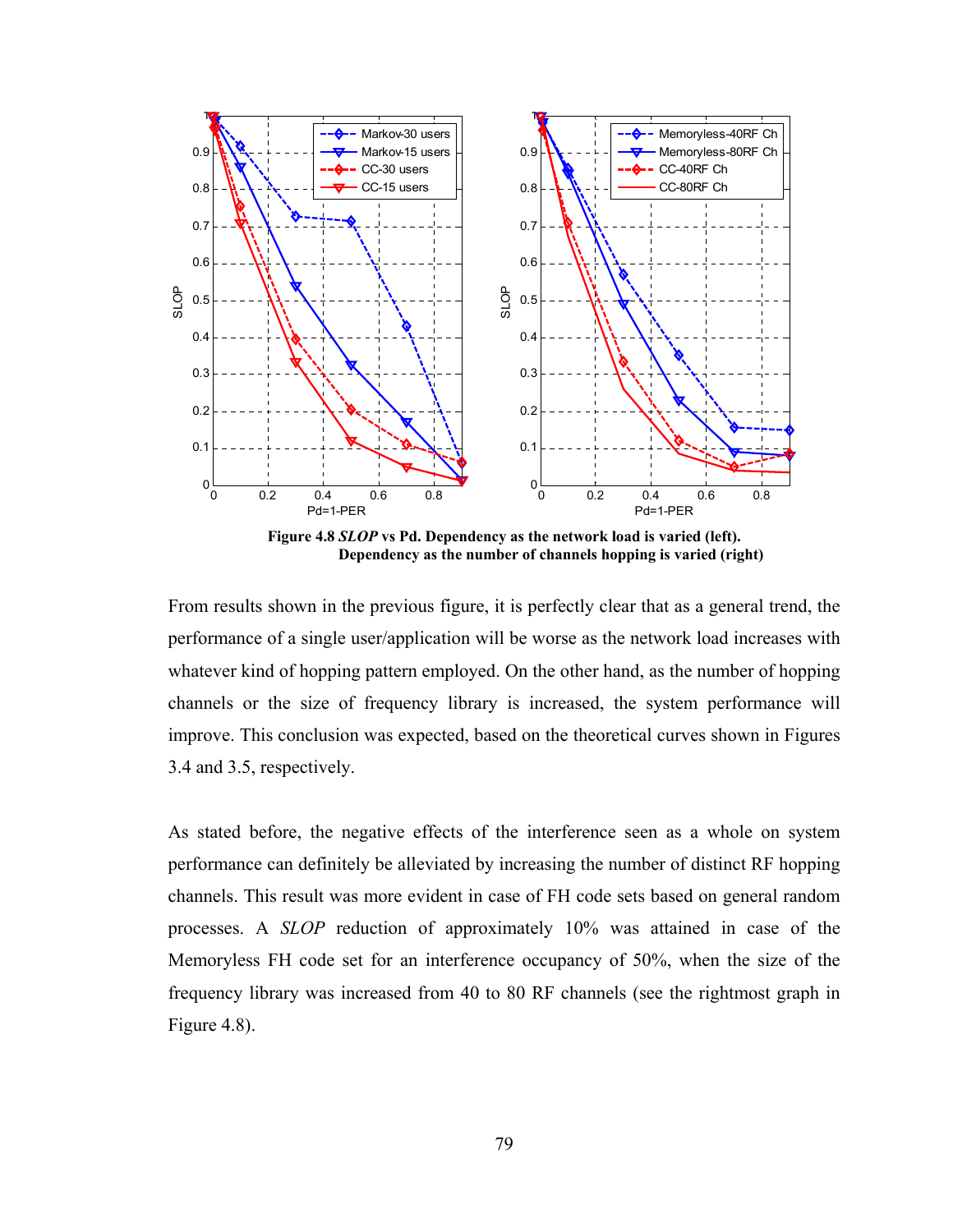At another level of comparison, specifically between kind of FH patterns, we have that the CC code set caused the *SLOP* to be less than 20% for a level of interference occupancy of 60% in the average, while by using memoryless based FH codes, it was possible to attain a level of *SLOP* less than 30% but with half of the hopping band under interference.

The last experiment deals with the dependency of the system performance on the accuracy of the clock oscillator. The evaluation was performed for two values of this parameter, specifically 50 and 100 ppm. The network load and the size of the frequency library were fixed to 30 active users and 40 channels, respectively. Results can be seen in Figure 4.9.



**Figure 4.9** *SLOP* **vs Pd. Dependency as the clock initial accuracy is varied (40 RF channels, 30 users, and interference is considered)** 

In relation to the performance evaluation of a single user/application within a SFHSS-MA network operated under real clock oscillator condition, this experiment studies the influence of the clock initial accuracy by means of the *SLOP*. Similar to results shown in Figure 4.6 that addresses the system *PoLP*, it was noticed that system performance was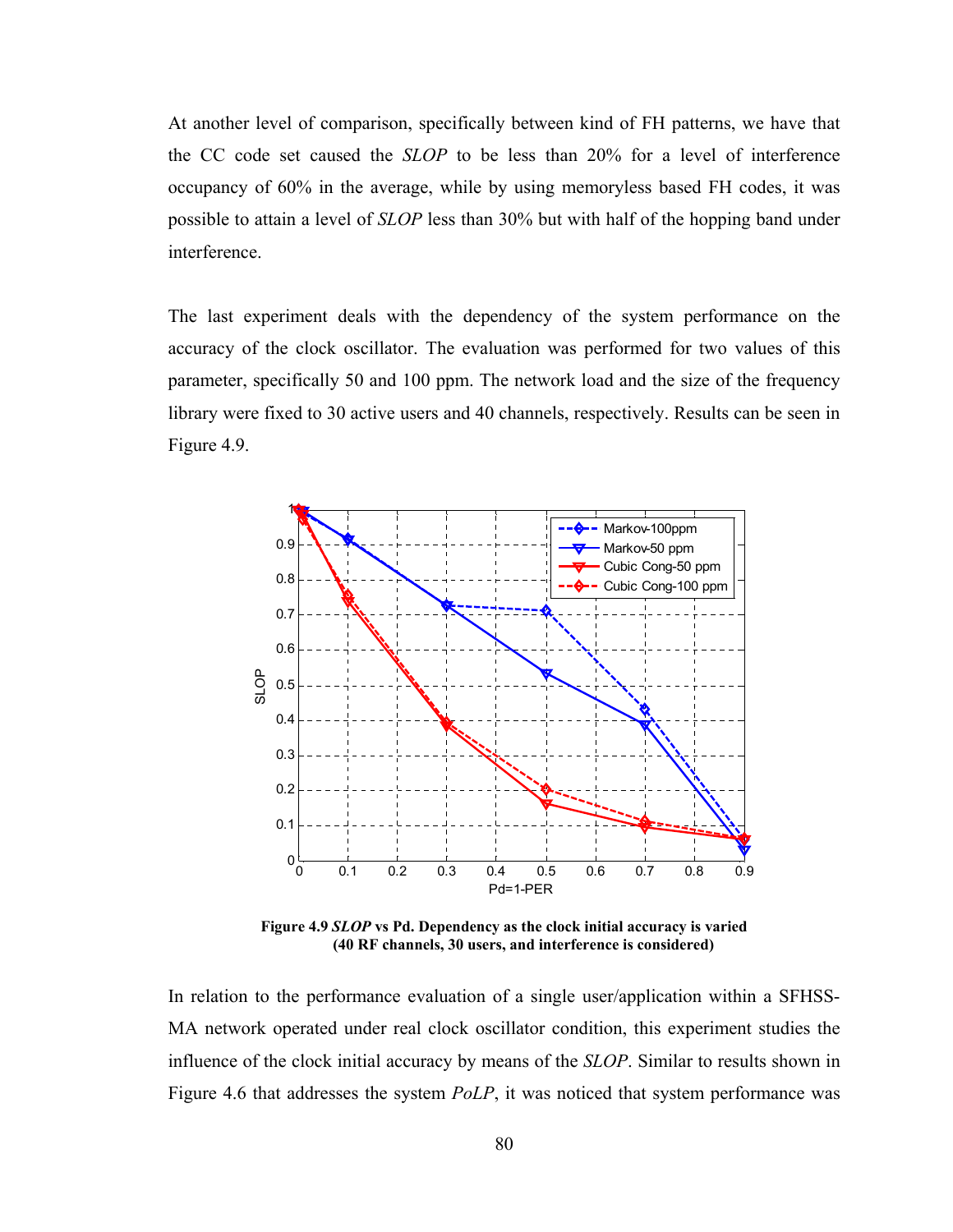worse as the clock initial accuracy was increased. As explained before, we believe it is possible to justify this effect based on the behaviour of the cross-correlation property of a given set of FH codes as time elapses.

As can be seen in Figure 4.9, we are simulating variability on the percentage of interference occupancy; this is a factor that obviously impacts system performance and which acts independently of the nature of the FH pattern. Based on the behaviour exhibited by the set of Hamming cross-correlation functions shown in Figure A.4 for the CC FH code set, the good cross-correlation property that this family of codes holds at lag equal to zero (as shown in Figure A.1) will be compromised as the set of codes are randomly shifted through its rows. For this specific case, in order to give rise to interference due to collisions, any two hopping sequences or codewords from the set need to be shifted in opposite directions. Operating these sequences at 50 or 100 ppm will just accelerate the possibility for more collision to happen per unit of time. Using a 50 ppm clock (based on equation (3.9) for  $F_o = 50Hz \equiv 20ms$ ),  $20 \times 10^3$  ticks of the clock will be needed for one complete time slot to be shifted; in case of 100 ppm is used, only half of this is needed. This will increase the probability of more packets to be hit per unit of time, and that will in turn increase the probability for any given system to experience a lag. Of course, as has been shown throughout this work, it is possible to compensate this effect by considering a larger value for the parameter *N*. Recall that this experiment was already conducted for  $N = 3$ .

In regards to the case of a FH code set based on general random processes, it is something more difficult to conclude as they are completely aleatory. This fact could also be inferred from the behaviour of the Hamming cross-correlation functions for Markov and Memoryless based FH code sets (see Figure A.7) compared with the corresponding cross-correlation functions mentioned previously.

In conclusion, the Synchronous and Asynchronous FH-MA were the main testbench where the targeted real-time RC based application on which this work is focused was analyzed. Experiments were conducted with the objective of studying the relationship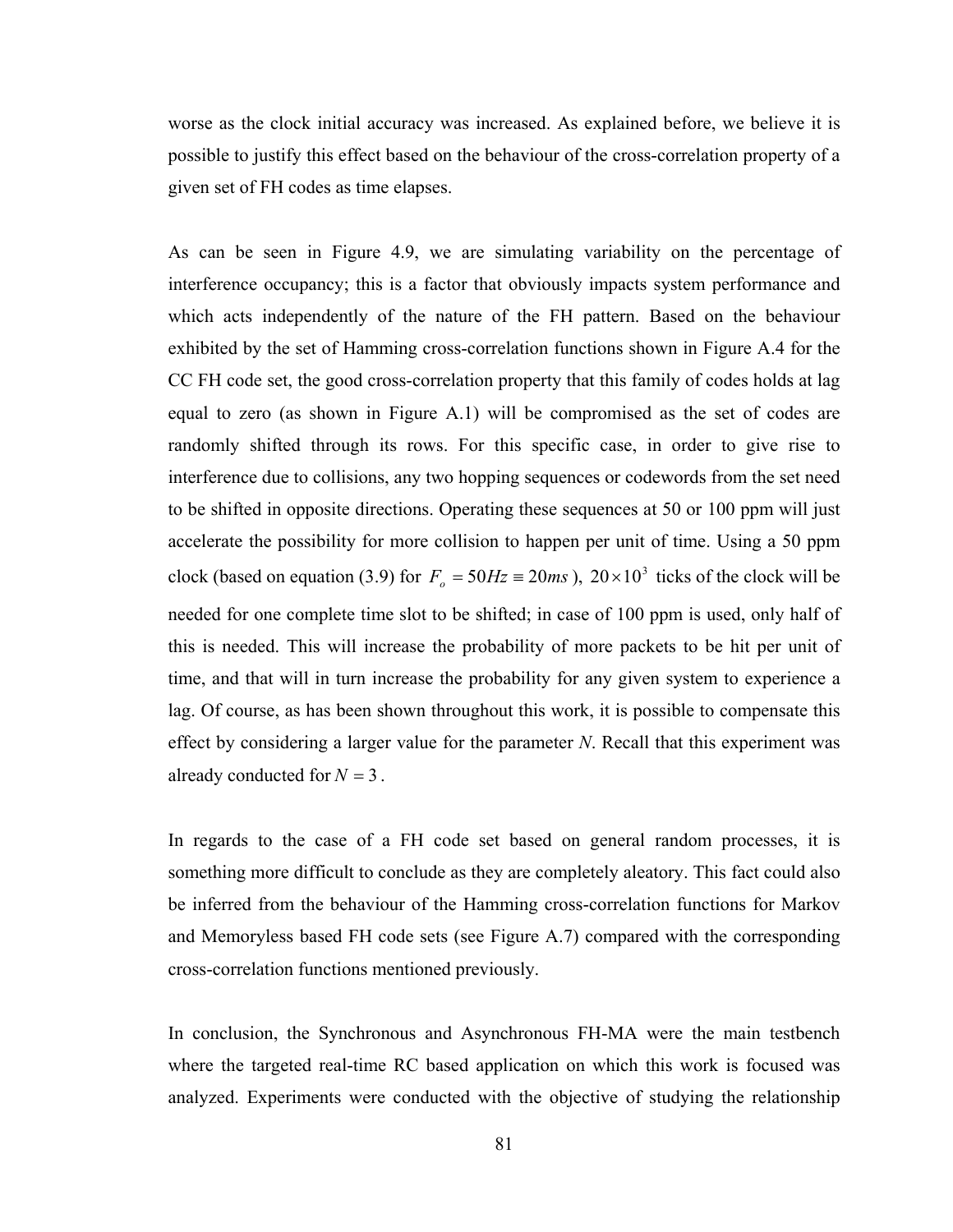between key system engineering parameters and the performance of such an application in a new condition as the multiple access networks; this could be considered as the main global objective of this research. Based on this, we learned how the following system aspects impact the response of a real-time single RC FHSS based application: the maximum number of erroneous packets that the modified transmitted reference algorithm tolerates before re-synchronization (*N*); the use of real clock oscillator; the crosscorrelation property of the hopping set; the variable data packet duty cycle; and the interference phenomenon in all its extension. Finally, the nature of the interaction between those parameters as seen in the experiment results definitely helped in allowing us to propose viable solutions when anomalies either external or intrinsic to the application are present.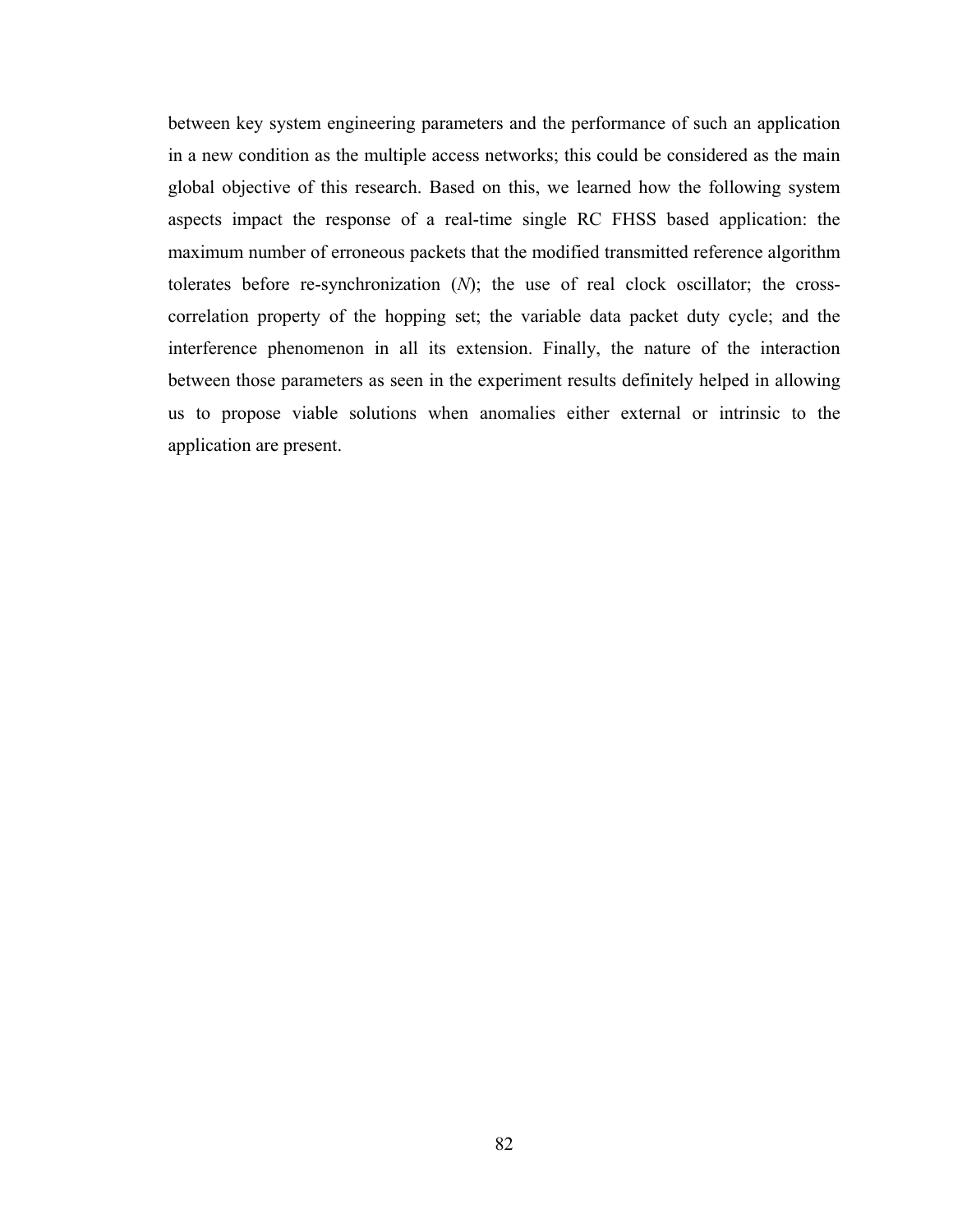# **Chapter 5 Conclusions**

In this chapter, we will first return to the main contributions of this thesis. The limitations of the proposed models will then be outlined. Finally, the work proposed in this thesis can be extended in several directions. As a result, some suggestions based on our experimental results will be made not only for actual system usage, but also, for any future research that may be developed on the topic.

# **5.1 Overview of the Contributions**

In this thesis, we developed a state-of-the-art with respect to the results presented in [11] since a characterization of the response of a single real-time RC SFHSS-based application within a *multiple user scenario* was carried on. In doing this, most commonly referred FH code sets were considered and modeled systematically to our prototype of RC network. Key aspects concerning the interaction between the transmitting and receiving entities (i.e., Primary master-slave association) for the targeted RC application were evaluated under the most recent technological mainstream. This was possible based on an exhaustive review made on actual SoC ISM transceivers data specification and application notes.

Specifically within the multi-user environment, Synchronous and Asynchronous FH-MA scenarios were individually taken into consideration. Performance evaluation through two main metrics (*SLOP* and system throughput) was conducted for a single user/application under these two networking environments. In relation to this, system engineering parameters, such as the use of real clock oscillator and the cross-correlation property of the hopping codes, were taken into account within the synchronous case. When considering the asynchronous network, a variable data packet duty cycle was featured as a key system parameter. All of this, in addition to the completeness of our model for the interference phenomenon, allowed us to evaluate a single application response under more realistic operating conditions.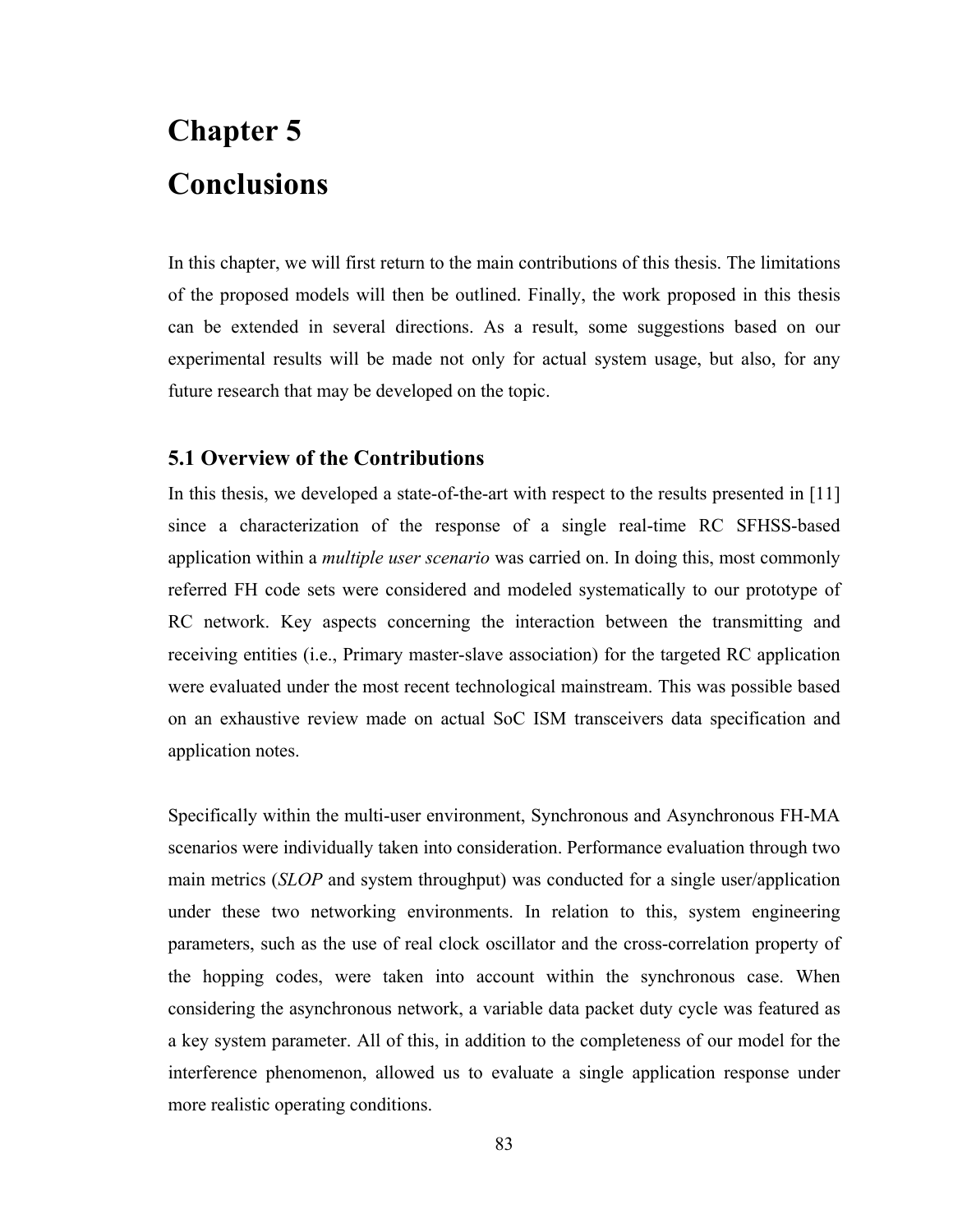### **5.2 Current Limitations**

The *asynchronous* network scenario comprising multiple slow frequency-hop spread spectrum real-time RC applications could be considered as the more general multiple access scheme that has been analyzed in this work. Each user has been assumed to transmit *L* binary symbols per hop (slow FHSS) using non-coherent orthogonal FSK modulation. Based on the previous conditions, what we believe can be a limitation of our modeling framework is the fact that, in order to be exceptionally accurate at the time of evaluating system performance, two kinds of collisions should be considered according to [42]: collisions at the hopping pattern level (something that we treated in our analysis as *full* or *partial* types), and those ones happening at the FSK modulation tones.

Full and partial types of collisions were possible to be identified because of the nature of the access scheme mentioned above (i.e., due to the asynchronicity). However, the fact that either of those events occur not necessarily means that the symbol being transmitted at a certain point in time by the user under analysis would be hit or affected by the interfering one. The pseudo-random generated carriers can be the same at both transmitters (i.e., what would normally correspond to a full or partial collision as seen in our model description), but the resulting modulation signal may not be due to the modulating symbol. There is a probability governing this kind of event known as the average symbol error probability, as defined in [42]; it is a function of the probability defined by equations (3.3) or (3.4) (depending on the kind of FH pattern under analysis) and a conditional probability of symbol error when hits occur from the rest of the users in the network.

Within the context of the situation explained above, it is worthy to mention that the grade of affection when considering interference at the FSK tones level is commonly subject to an orthogonality criterion [26], [28], [42]. If the FSK signals are considered to be at the minimum isolation in order to meet orthogonality, the asynchronicity can compromise this property. However, if the separation is large enough, partial collisions will not cause interference on both of the matched filters of the BFSK demodulator [42]. This is known as the Geraniotis' assumption. The assumption of this condition (for slow hopping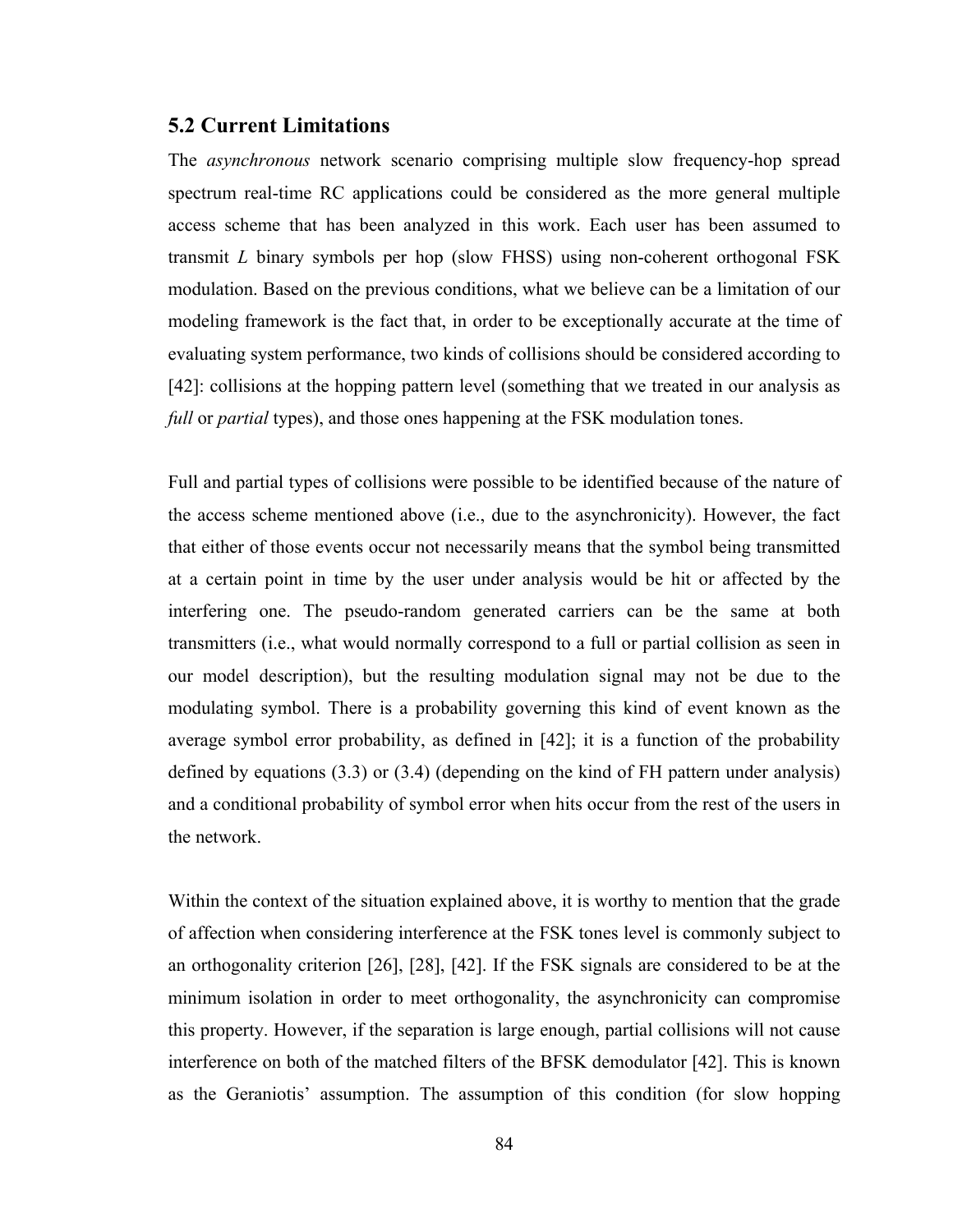scenarios as it is considered in this work) has been shown [28] to result in an optimistic bound with respect to the real symbol error probability.

The inaccuracy introduced in this work could be alleviated if we consider that for a moderately high number of hopping carriers (*q*), our application is such that the number of binary symbols transmitted per hop in equation (3.4) is much greater than unity. This implies that as the probability of partial hits  $(qN_b)^{-1}$  becomes negligible, so does the cross-interference between FSK tones.

As a second aspect when considering limitations in the present work, in order to accurately take into account the interference coming from other same-network users when analyzing a given targeted user, the respective signal power levels (i.e., at every FSK tone) should be differentiated as opposed to considering them the same. The relative distances between co-located users should be modeled in somehow as it will make our MA scenario even more realistic.

Finally, in regards to the transmission medium, we believe that a complete channel characterization must include the effects of the nonselective and selective types of fading; specifically the class of nonselective Rayleigh fading channel and the selective widesense stationary uncorrelated-scattering fading channel respectively.

### **5.3 System Configuration Guidelines and Future Work**

We have learned the following from our experiments about the effectiveness on system performance of varying certain engineering parameters: the number of distinct hopping carriers; the maximum number of erroneous packets that the modified transmitted reference algorithm tolerates before resynchronization (*N*); the type of FH pattern employed; the packet duty cycle; and the accuracy of the clock oscillator.

It is of our knowledge the range of values of those key parameters mentioned above that can provide an acceptable level of satisfaction for standard or low level RC real-time applications as those featured in this work (i.e., model cars and aircrafts in the hobby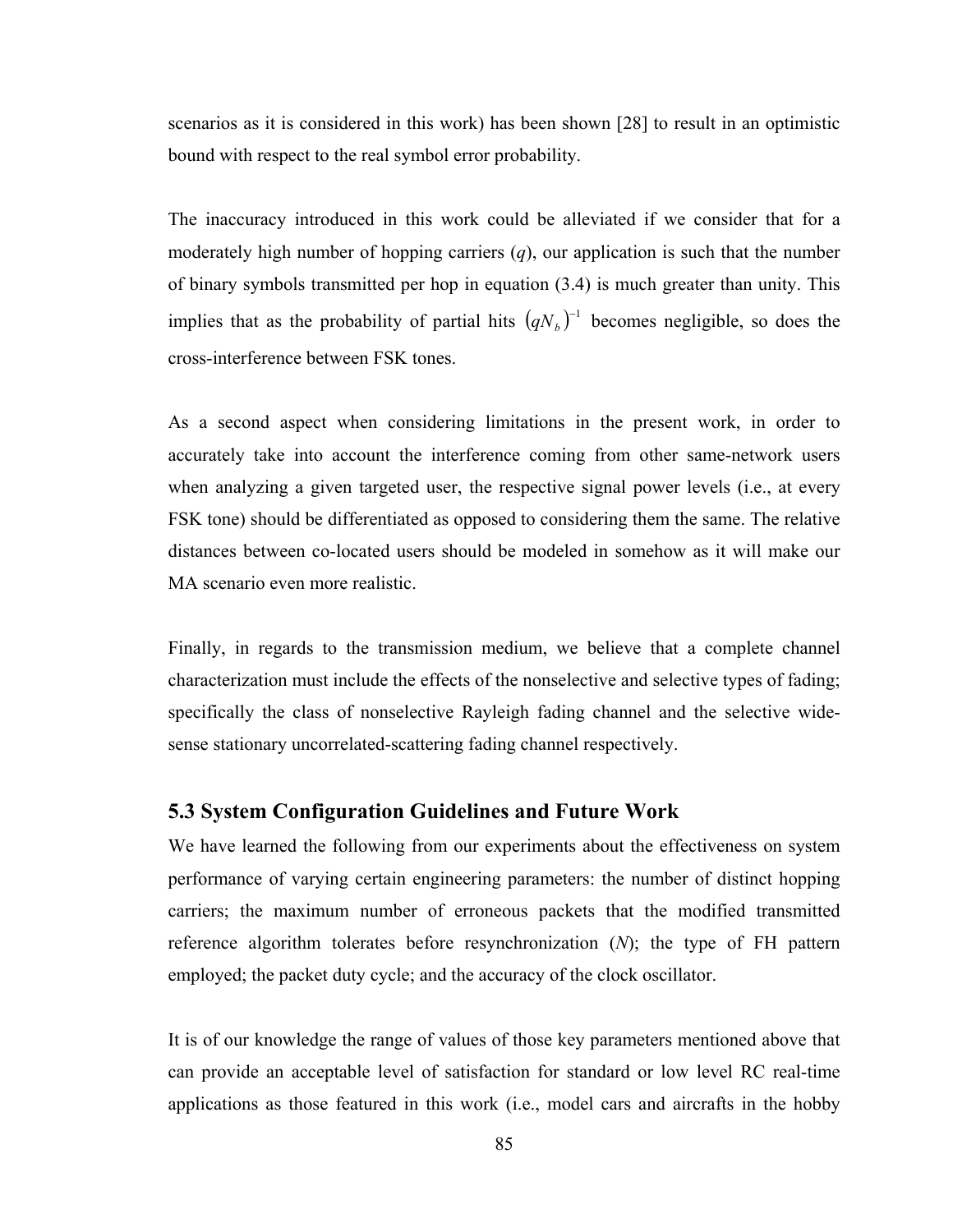category). Based on this, for typical values of the number of hopping channels and network occupancy of 40 RF channels and 15 active users, respectively we recommend the following; if synchronicity is achieved at the FH pattern level through the network by means of the use of extremely accurate clock oscillators with initial accuracy of the order of  $\pm$  1.5 ppm, the CC FH family of codes should definitely be employed. This fact will help to maintain the level of collisions very low for a time period corresponding to 20 minutes of radio control session as simulated in the experiments. Under these circuntansces, the code shift will be in this case of 30 ns per clock tick considering that this happens around of the desired value of 20 ms. Recall that CC code sets exhibit zero number of collisions at zero shift in time domain, this will cause that interference due to MA be virtually null. In the ideal case of perfect synchronism as considered in [11], there will not be interference due to MA.

However, such a value of clock accuracy belongs to a high performance clock which may be quite expensive and therefore, not justifiable for the kind of real-time application we are dealing with. If cost becomes a constraint, typical ISM SoC's clock accuracy of around  $\pm$  60 ppm will still cause an adequate average packet loss close to 5 % per 10<sup>4</sup> data packets that are to be sent. Constrains impossed in practice will lead to an optimal configuration for the set of system parameters to be used, this means that other parameters such as the number of hopping channel and the number of states (*N*) in the transmitted reference synchronization algorithm could be varied even when a good class of FH pattern is to be employed.

In the more general case (i.e., AFHSS-MA scenario with ideal clocks) the use or not of deterministic FH patterns will not exceptionally improve the system performance since the best cross-correlation property status would not hold due to the random delays between users accesing the medium. For similar system configuration (number of hopping channels and network occupancy) a reasonable data packet duty cycle value of 30 %, employing typical FH patterns based on general random processes, will cause an acceptable system performance as the *SLOP* would be below 0.2 for an interference occupancy of 70 % of the entire hopping band. Even considering a heavy interference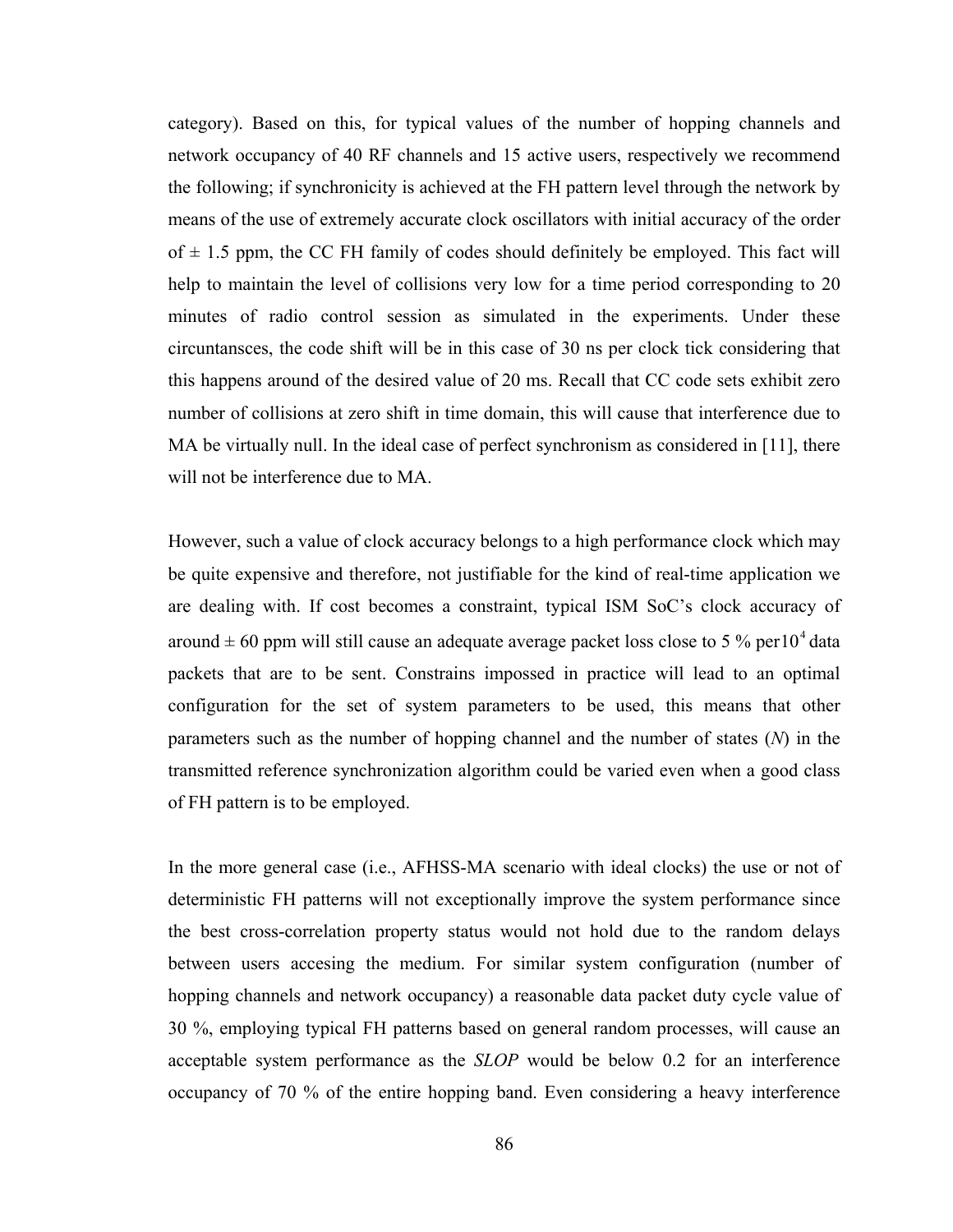scenario of half of the hopping band under interference, if an excesive reduction of the packet duty cycle becomes a constrain, there will not be major problems since for a range up to 60% of the duty cycle it is still possible to attain an acceptable level of system performance ( $SLOP \leq 0.2$ ). We recall as previously, that this is something that always should be seen in conjuction with the possibility of varying other system parameters such as the number of hopping channels and the number of states (*N*) in the modified transmitted reference algorithm.

For future work to be done on the topic, we recommend the implementation of an acquisition mechanism other than the *uniform serial search enabled by a matched filter* for a slow-FHSS system, while trying to keep the flexibility of the *modified transmitted reference synchronization algorithm* for the receiver. This is due mainly to the relative long acquisition times that we experimented in our simulations at this stage. This will definitely impact the performance of the targeted application as the probability for a lag occurrence will decrease.

However, this may not be enough for a more serious application such as military, even when a highly accurate clock is implemented. We believe that in such a case, another alternative for the re-synchronization process will be highly desirable.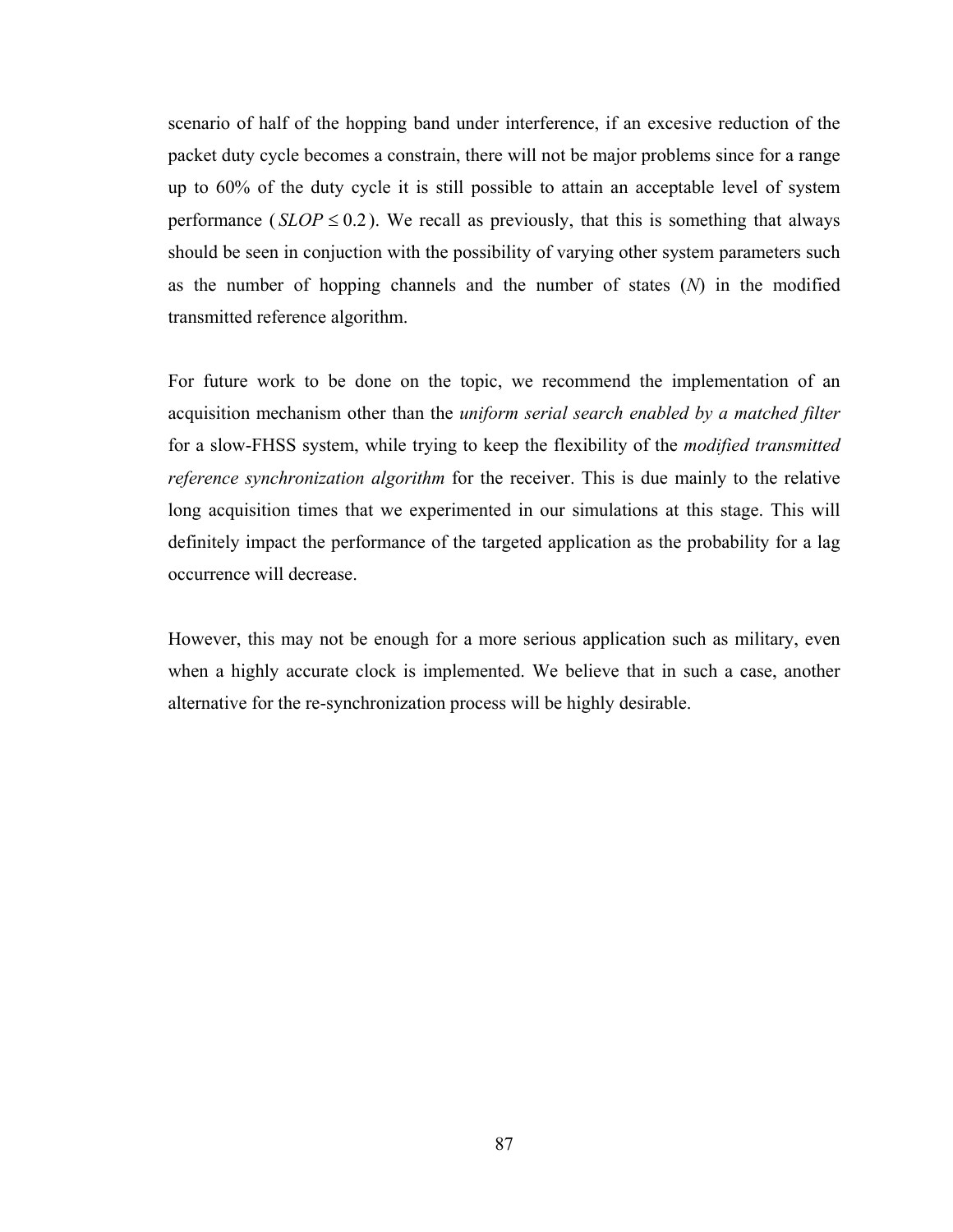# **References**

- [1] Remote-controlled aircraft seller's website: [http://www.rcroll.com](http://www.rcroll.com/). Last checked in Summer 2009.
- [2] Remote-controlled aircraft seller's website[:http://www.bananahobby.com](http://www.bananahobby.com/). Last checked in Summer 2009.
- [3] "CC1101 Low-Power Sub-1GHz RF Transceiver". Data Sheet. Texas Instruments Inc., 2009.
- [4] K.H.Torvmark,"Frequency Hopping Systems", Application Note AN014. Chipcon Products from Texas Instruments Inc, March 2002.
- [5] "ATR 2406, Low-IF 2.4 GHz ISM Transceiver". Datasheet. Atmel products, December 2008.
- [6] "nRF24E1, RF Transceiver with Embedded 8051 Compatible Microcontroller and 9 Input, 10 Bit ADC". Product Specification. Nordic Semiconductor, March 2006.
- [7] "nRF24LU1 2.4GHz Single Chip Transceiver with USB Microcontroller and Flash Memory". Product Data Specification v 1.1. Nordic Semiconductor ASA, 2008.
- [8] "CC2511Fx Low-Power SoC (System on Chip) with MCU, Memory, 2.4 GHz RF Transceiver, and USB Controller". Product Data Specification. Texas Instruments Inc., 2008.
- [9] S. Rao, "Implementing a Bidirectional Frequency Hopping Application with TRF6903 and MSP430". Application Report. SWRA041, September 2004.
- [10] "Frequency Hopping Techniques", Application Note No.51, Micrel Inc., June 2006.
- [11] A. Ismail, "Performance of Real-Time Remote Control Systems in the ISM Band", Carleton University, M.A.Sc Thesis, December 2008.
- [12] B. Sklar, "Digital Communications, Fundamentals and Applications", 2<sup>nd</sup> Ed. Prentice-Hall Inc., Upper Saddle River, N.J, 2001. ISBN: 0-13-084788-7.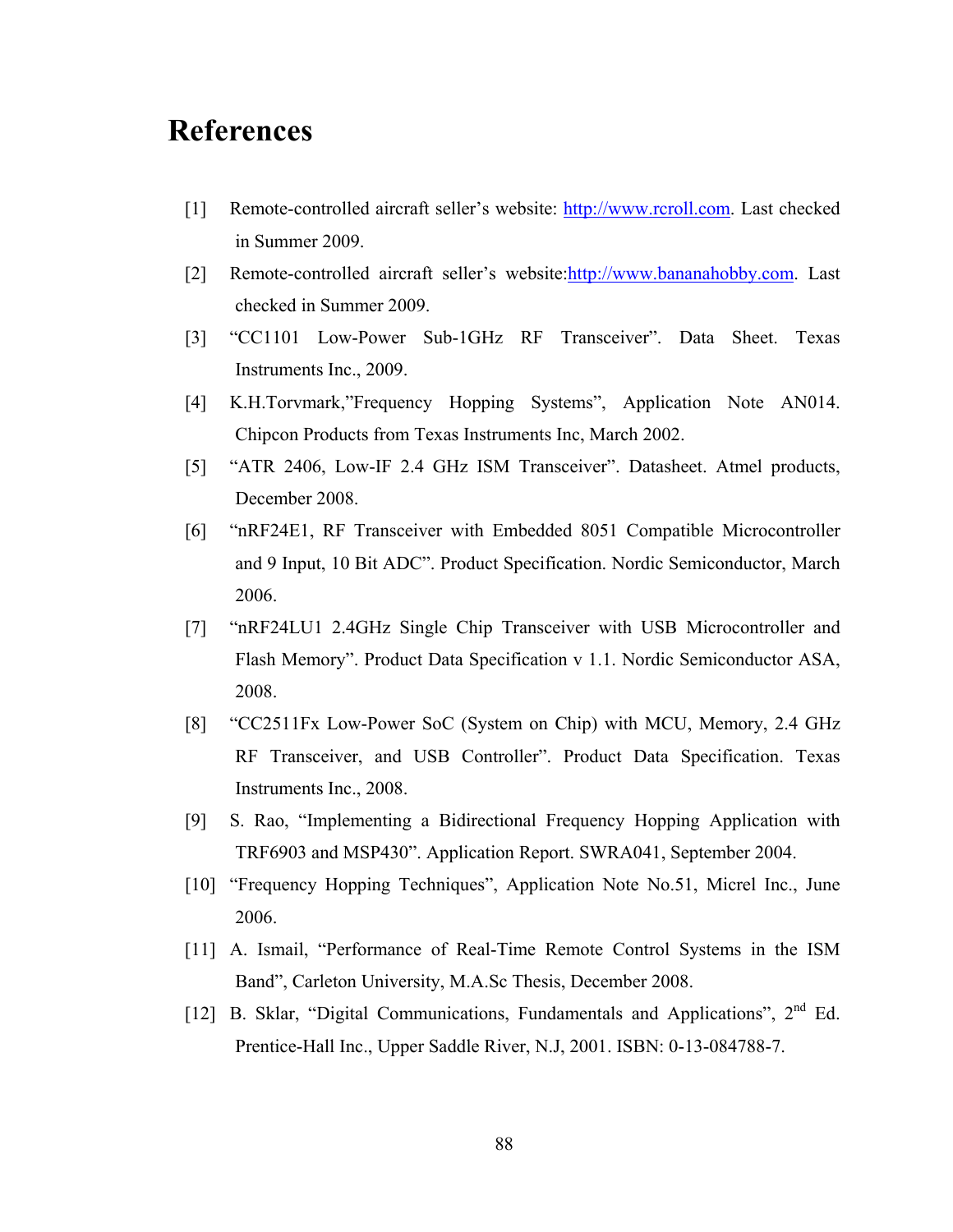- [13] Yahya, O. Sidek, and J. Mohamad-Saleh, "Design and Develop Wireless System Using Frequency Hopping Spread Spectrum", Engineering Letters, 13:3, November 2006. Published on-line in the International Association of Engineer website.
- [14] T. Vanninen, H. Saarmisaari, M.Rustia, and T. Koskela, "FH-Code Phase Synchronization in a Wireless Multi-Hop ADHOC Network", milcom, MILCOM 2006, pages1-7.
- [15] D. Torrieri, "Principles of Spread Spectrum Communications systems". Springer Science + Business Media Inc., 2005. ISBN: 0-387-22782-2.
- [16] V. P. Ipatov, "Spread Spectrum and CDMA: Principles and Applications", John Wiley & Sons Ltd, Chichester, England, 2005. ISBN: 0-470-09178-9 (HB).
- [17] F. Dominique and J.H. Reed, "Robust Frequency Hop Synchronization Algorithm", Electronics Letters, Vol. 32, No.16, August 1996, pages 1450-1451.
- [18] J.G. Proakis, "Digital Communications",  $4<sup>th</sup>$  Ed. The McGraw-Hill companies Inc., N.York, 2000. ISBN: 0-07-232111-3.
- [19] Elezabi and E. Sourour, "Performance of Hybrid Direct Sequence-Slow Frequency Hopping Spread-Spectrum Acquisition under Partial Band Interference and Fading Channels" IEEE Vehicular Technology Conference, Sept 2005, pages 1509-1513.
- [20] Wilde, "Extended Tracking Range Delay Lock Loop", IEEE International Conference on Communications, 1995, Seattle, WA, USA, Vol. 2, pages 1051- 1054.
- [21] L. Peterson, R. E. Ziemer, D. E. Borth, "Introduction to Spread Spectrum Communications", Prentice-Hall, N.J, April 1995. ISBN-10: 0024316237. ISBN-13: 978-0024316233.
- [22] "CC1000 Single Chip Very Low Power RF Transceiver". Product Data Specifications. Chipcon Product from Texas Instruments Inc., February 2007.
- [23] K.T.Heien, T.A.Lunder, and K.H.Tovmark," Oversampling and data decision for the CC400/CC900", Application Note AN008. Chipcon Products from Texas Instruments Inc, February 2006.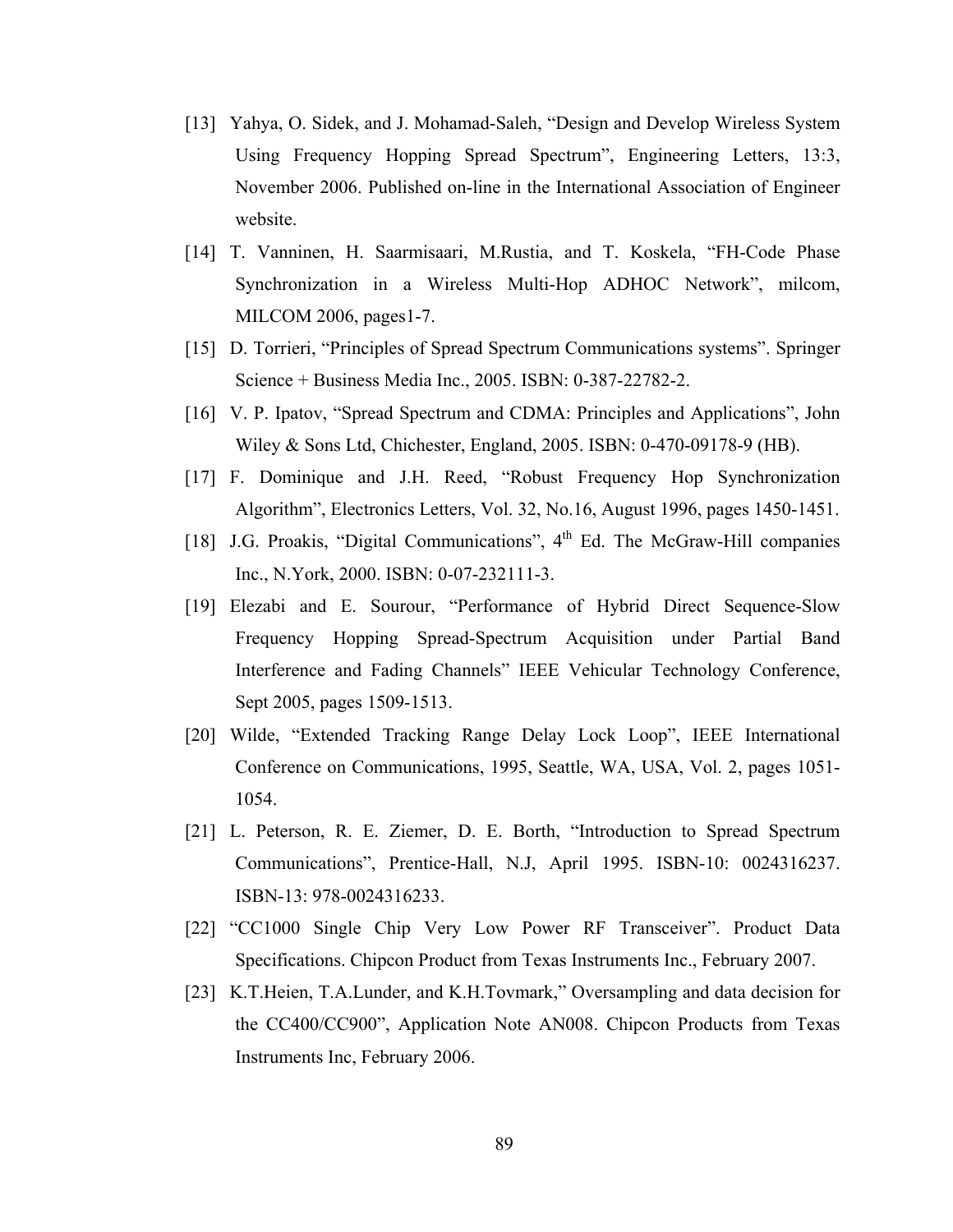- [24] W. Golomb and G. Gong, "Signal Design for Good Correlation: For Wireless Communication, Cryptography, and Radar", Cambridge University Press, 2005. ISBN: 9780521821049.
- [25] E. A. Gerianiotis, "Error Probabilities for Slow-Frequency-Hopped Spread-Spectrum Multiple-Access Communications over Fading Channels", IEEE Transactions on Communications, Vol. COM-30, No.5, May 1982, pages 996- 1009.
- [26] K. Cheun and W. E. Stark, "Probability of Error in Frequency-Hop Spread Spectrum Multiple-Access Communication Systems with Noncoherent Reception", IEEE Transaction on Communications, Vol.39, No.9, September 1991, pages 1400-1410.
- [27] K-W. Cheun, "Analysis of Asynchronous Frequency-Hop Spread-Spectrum Multiple-Access Network", a dissertation submitted in partial fulfillment of the requirements for the Degree of Doctor of Philosophy, Electrical Engineering: Systems in the University of Michigan, 1989.
- [28] K. Choi and K. Cheun, "Performance of Asynchronous Slow Frequency-Hop Multiple Access Networks with MFSK Modulation", IEEE Transaction on Communications, Vol.46, No.2, February, 2000, pages 298-307.
- [29] T.A. Gulliver and S.H.C. Ting, "Dual-Tone MFSK for Frequency-Hopped Spread Spectrum Multiple Access Communications", Contemporary Engineering Sciences, Vol.1, 2008, no.4, pages 177-191.
- [30] J. R. Bellegarda and E. L. Titlebaum, "Time-Frequency Hop Codes Based Upon Extended Quadratic Congruences", IEEE Transactions on Aerospace and Electronic Systems, Vol. 24, No.6, November 1988, pages 726-742.
- [31] S. V. Maric and E. L. Titlebaum, "Frequency Hop Multiple Access Codes Based Upon the Theory of Cubic Congruence", IEEE Transactions on Aerospace and Electronic Systems, Vol.26, No.6, November 1990, pages 1037-1039.
- [32] Ismail, "Performance of Packet-Based FHSS Radio Control Systems", Department of Systems and Computer Engineering, Carleton University, Ottawa, Canada. *This paper is pendant to be published.*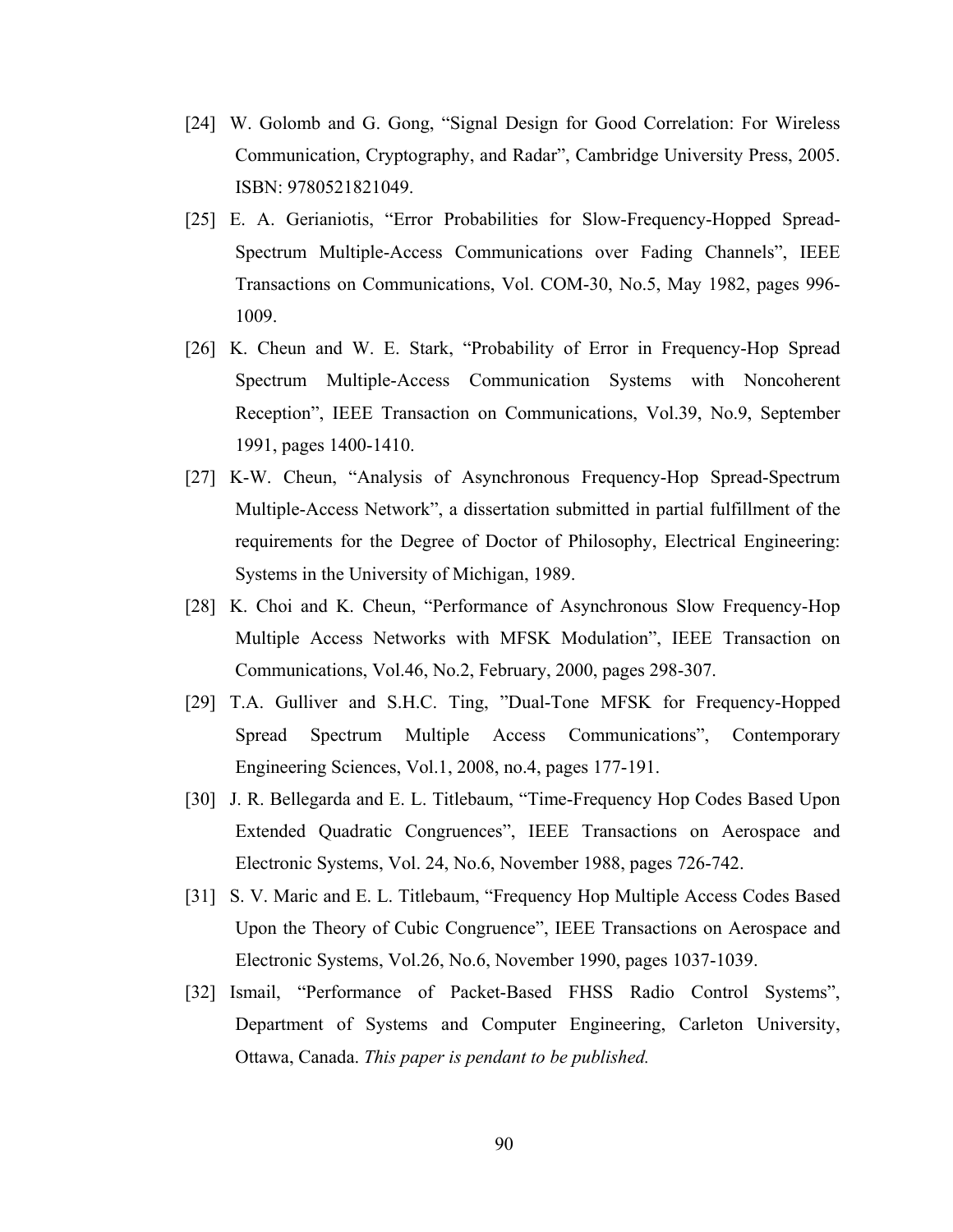- [33] R.Khalili and K.Salamatian, "Evaluation of Packet Error Rate in Wireless Networks", Proceedings of MSWIM'04, 2004.
- [34] R. Gummadi, D. Wetherall, B. Greenstein, and S. Sesham, "Understanding and Mitigating the Impact of RF Interference on 802.11 Networks", ACM SIGCOMM Computer Communications Review, Vol. 37, issue 4, pages 385 - 396, 2007. ISSN: 0146-4833.
- [35] "The Effects of Adjacent Channel Rejection and Adjacent Channel Interference on 802.11 WLAN Performance", Texas Instruments, SPLY005, November 2003.
- [36] Kraimeche, "Effect of Interference on a Wireless Link with Frequency Hopping", Wireless Communications and Networking Conference, 2003. IEEE 2003. Vol.1, pages 132-137. ISSN: 1525-3511.
- [37] Kraimeche, "Analysis of Interference in a Wireless Link with Frequency Hopping", Proceedings of the  $10<sup>th</sup>$  IEEE International Symposium on Modeling, Analysis, and Simulations of Computer and Telecommunications Systems, 2002, pages 303-312.
- [38] "CWNA™ Certified Wireless Network Administrator Official Study Guide", 3<sup>rd</sup> Ed, McGraw-Hill/Osborne, California, U.S.A, 2005. ISBN: 0-07-225538-2.
- [39] "nRF24AP1 2.4GHz Single Chip 2.4 GHz with Embedded ANT protocol". Product Data Specification. Nordic Semiconductor ASA, 2006.
- [40] Vectron International official website [http://www.vectron.com/index.htm.](http://www.vectron.com/index.htm) Last checked on Fall 2009.
- [41] "Crystal Oscillator Design Considerations", White paper, Nordic Semiconductor, November 2008.
- [42] Gerianiotis, "Multiple-Access Capability of Frequency-Hopped Spread-Spectrum Revisited: An Analysis of the Effect of Unequal Power Levels", IEEE Transaction on Communications, Vol. 38, No. 7, July 1990, pages 1066-1077.
- [43] "nRF24L01 Single Chip 2.4GHz Transceiver". Product Specification. Nordic Semiconductor ASA, 2007, pages 867-879.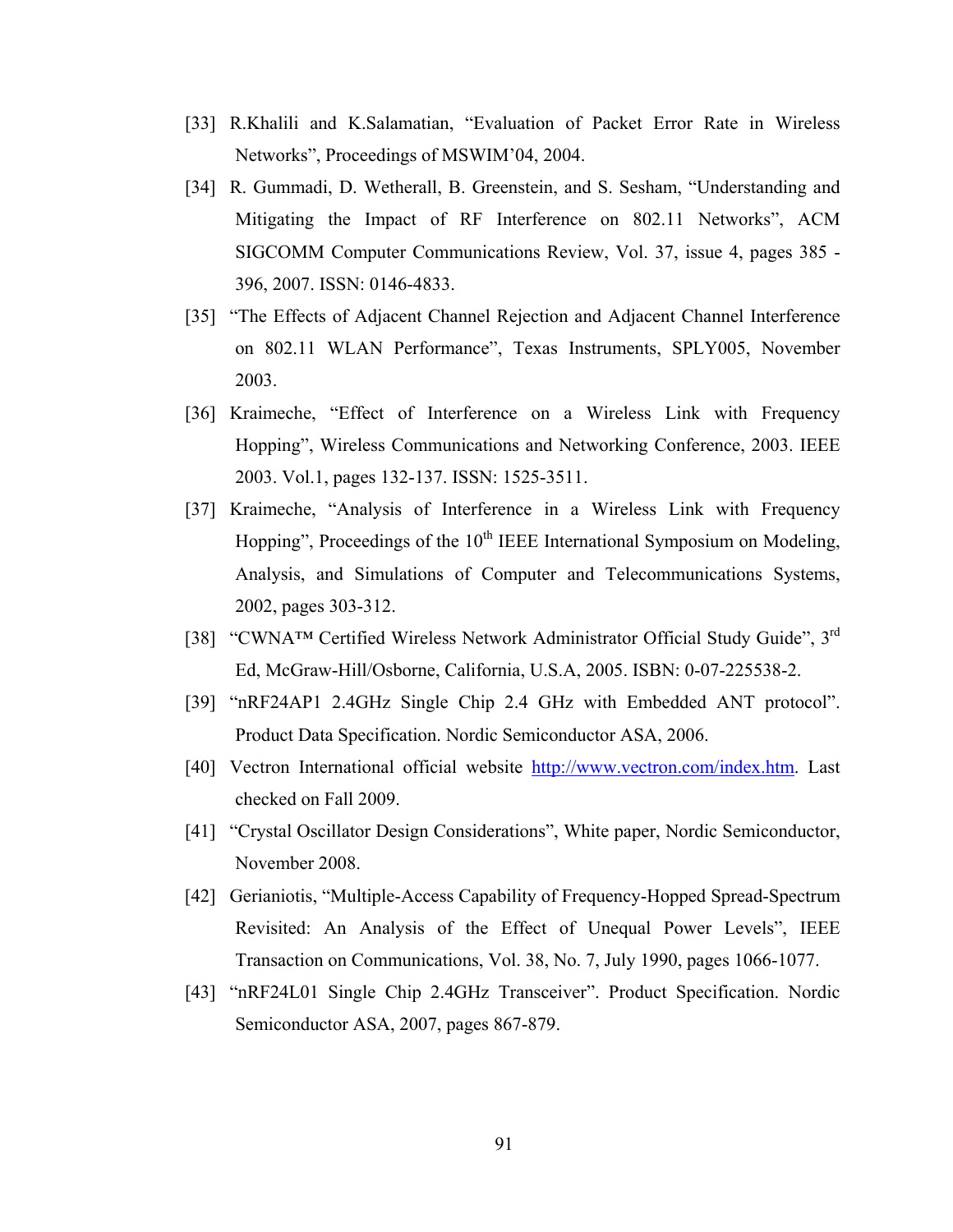[44] G. Ge, Y. Miao, and Z. Yao, "Optimal Frequency Hopping Sequences: Auto and Cross-correlation Properties", IEEE Transactions on Information Theory, Vol. 55, No. 2, February 2009.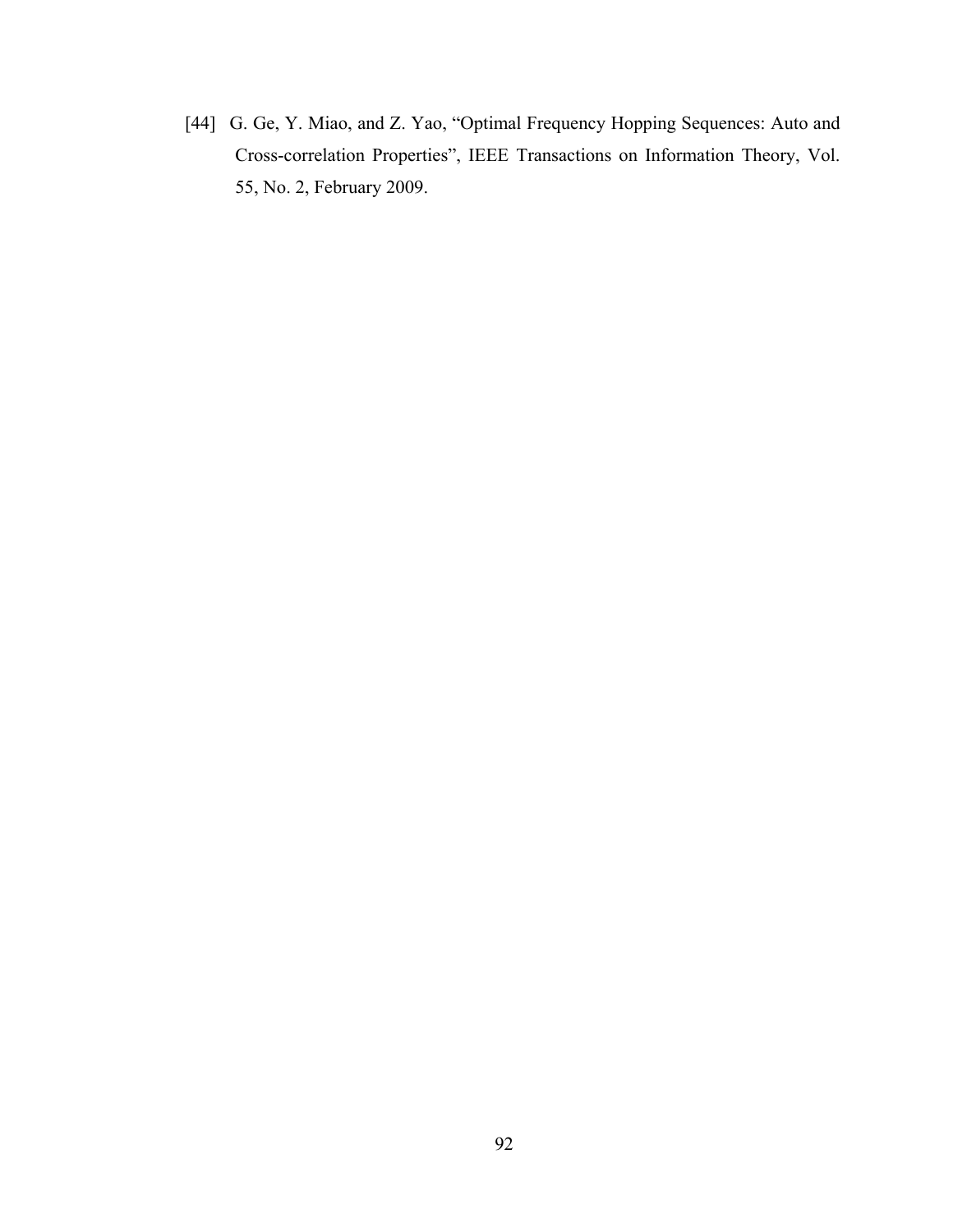# **Appendix A Frequency-Hop Sets Experiments**

FH patterns play a key role on the system performance. This section is dedicated to obtain auxiliary results, based on an appropriate tool, regarding the performance of the most known FH code sets generation principles: Memoryless, Markov, and those based on the theory of Cubic Congruences (CC). In order to evaluate code performance, we built a subroutine called **Code Performance Tool** where a given matrix of codes that has been generated is considered as an input variable for this routine. These matrices are considered here as FH code sets. The rows in any of them constitute hopping patterns or sequences that are statistically independent with respect to each other. The aforementioned subroutine has as output variable the Hamming correlation functions (i.e., out-of-phase and in-phase auto and cross-correlation).

We found exceptionally convenient the use of the Hamming correlation approach [44] in order to submit a strong criterion regarding optimality of a hopping code set based on finite fields. The theoretical foundation for the use of the Hamming correlation function is explained as follows: given a set of sequences or hopping codes  $\chi(\nu, F)$ , where each of the sequences has length  $\nu$  over the finite field  $F$  that could be conceived as an ordered set of integers representing the *m* available hopping frequencies  $\{f_0, f_1, ..., f_{m-1}\}$ . The Hamming cross-correlation is then defined, considering any given two sequences  $X = (x_0, x_1,...x_{v-1})$  and  $Y = (y_0, y_1,...,y_{v-1})$  as follows [44]:

$$
H_{XY} = \sum_{0 \le i \le v-1} h(x_i, y_{i+\tau})
$$
 (A.1)

Where the shift parameter  $(\tau)$  is taken in the range:  $[0, \nu -1]$ . The parameter enclosed by the sum above is such that: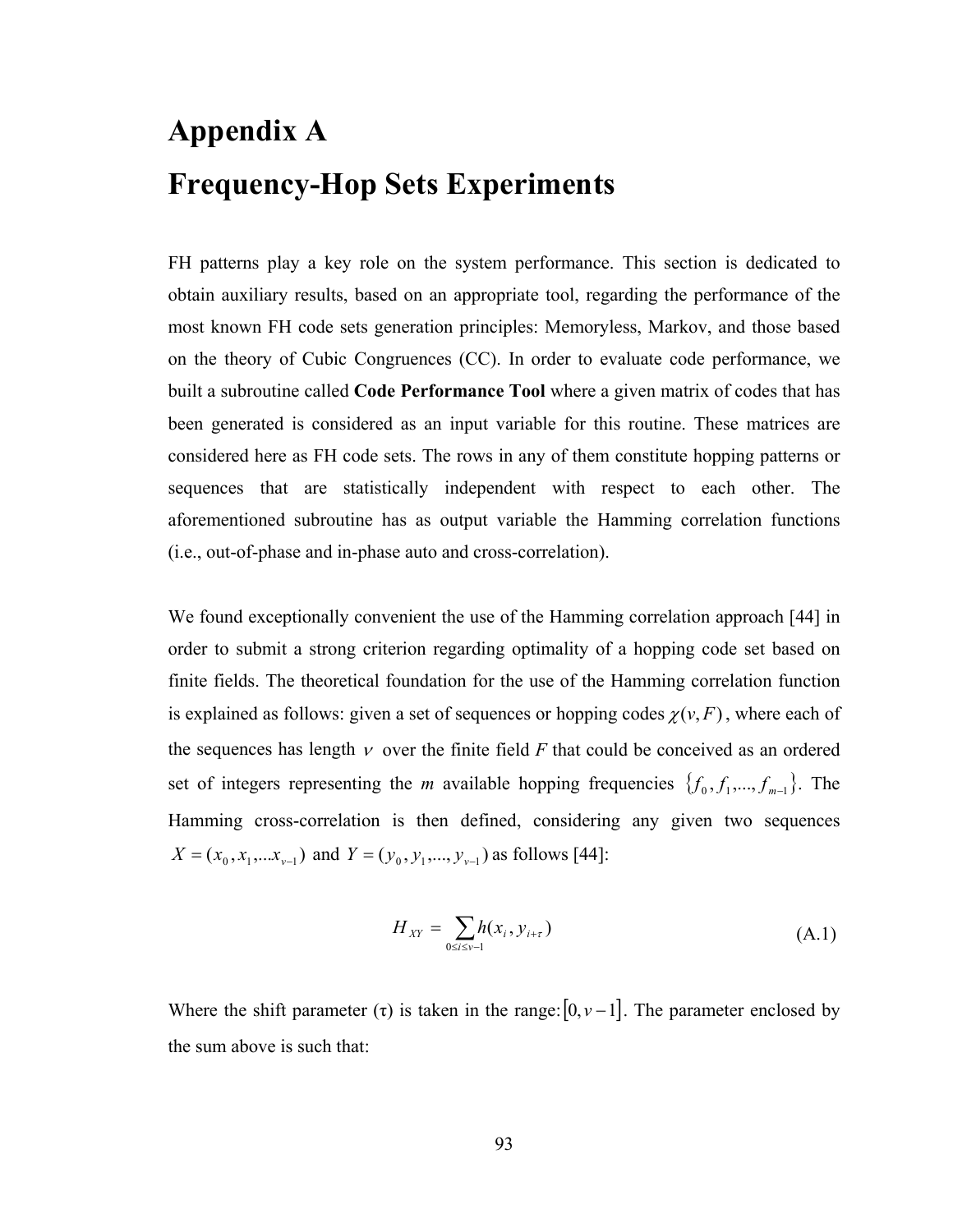$$
h(x_i, y_{i+\tau}) = \begin{cases} 0 & \text{if } x_i \neq y_{i+\tau} \\ 1 & \text{if } x_i = y_{i+\tau} \end{cases}
$$
 (A.2)

Where all the operations among position indices are performed modulo *v*. In equation  $(A.1)$ , if  $X = Y$ , the out-of-phase and in-phase Hamming autocorrelation is obtained for  $\tau \neq 0$  mod(*v*) and  $\tau = 0$  mod(*v*), respectively.

It is always desirable for a FHSS-MA network that the Hamming out-of–phase and crosscorrelations be as low as possible. With respect to the autocorrelation, it is also very convenient that it be as impulsive as possible in order to minimize ambiguity at the time of acquisition for any given transmitter-receiver pair. In relation to these claimed properties, the Lempel-Greenberger optimality criterion [44] would contribute to give a complete characterization of a family of hopping codes within this context.

All that is needed in order to evaluate a family of FH codes is the computation of the two following parameters (*H*) for each of the distinct pairs of sequences *X* and *Y* [44]:

$$
M(X,Y) = \max\{H_a(X), H_a(Y), H_c(X,Y)\}
$$
 (A.3)

Where  $H_a(X) = \max\{$ .  $1 \leq \tau \leq \nu-1$  $(X) = \max\{H_{xx}(\tau)\}$ −≤≤ =  $H_a(X) = \max\{H_{XX}(\tau)\}\$  is the maximum value of the out-of-phase Hamming autocorrelation for sequence *X*. The second term in equation  $(A.3)$  implies the same operation but in case of sequence *Y*. The rightmost term,  $H_c(X,Y) = \max_{0 \le \tau \le v-1} \{H_{XY}(\tau)\},\$ refers to the maximum of the cross-correlation Hamming function between the two sequences.

The Lempel-Greenberger optimality criterion for a family of codes  $\chi(v, F)$  states that *a given set of FH codes is optimal if every distinct pair of sequences X, Y is an optimal pair* [44]*.* For this last condition to hold, the following inequality needs to be verified: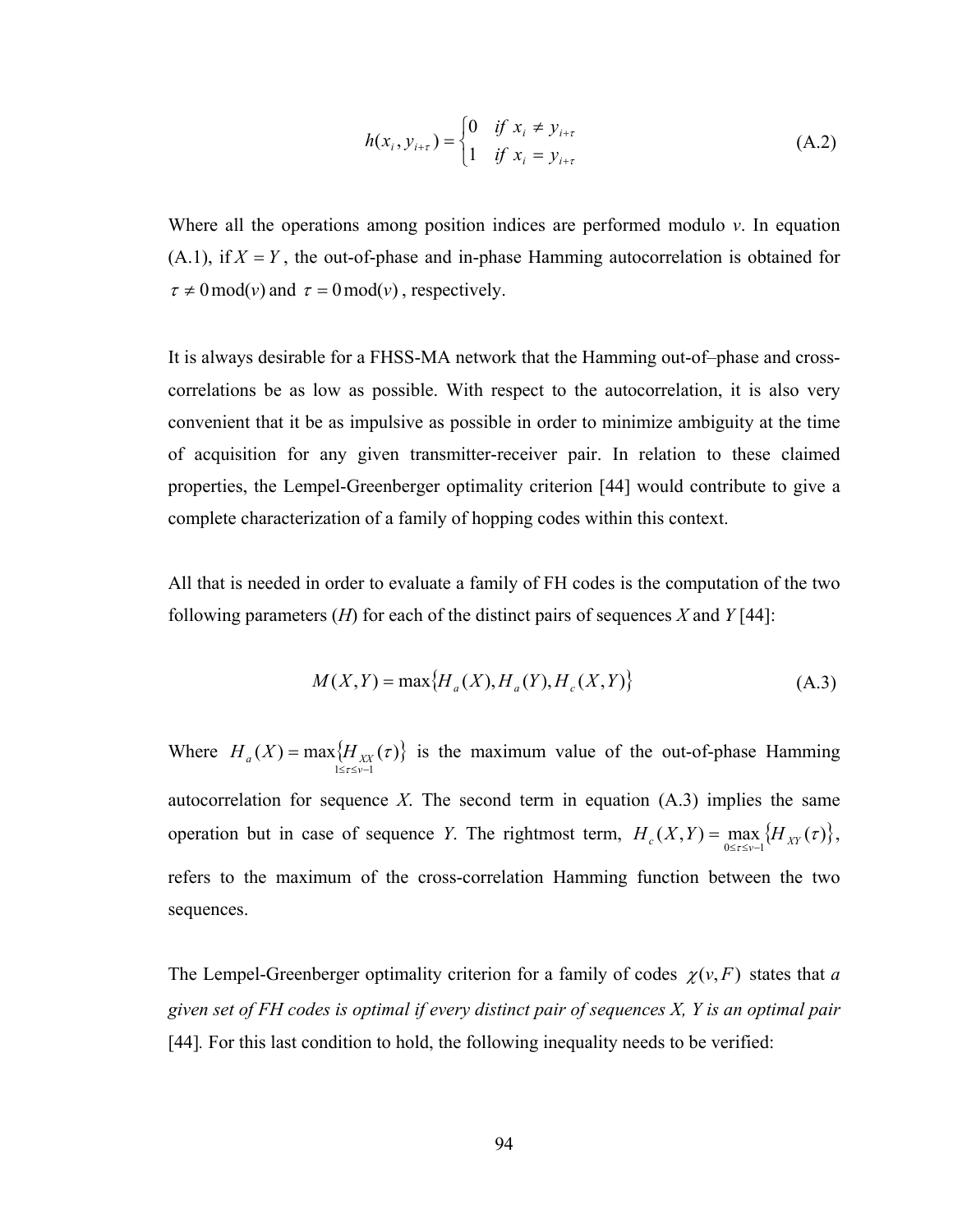$$
M(X^*,Y^*) \le M(X,Y) \tag{A.4}
$$

Where the right hand term in equation (A.4) is evaluated for the rest of all distinct pair of sequences  $(X, Y)$  that belong to the set  $\chi(v, F)$ . In such a case, the pair of sequence  $X^*$ ,  $Y^*$  is said to be an optimal pair within the set.

We generated three sets of ten FH codes each. One of them was based on the theory of Cubic Congruences (deterministic in nature), while the other two were selected as based on a general random stationary process where the sequences are generated independently from each other (see Figures A.1 and A.2). The dimension (*v*) of the frequency library *F*  was chosen to be ten. This implied that  $F = \{1, 2, 3, 4, 5, 6, 7, 8, 9, 10\}$ . We omitted the value zero from the library for pure formalism.

|  | 1  | 8  |                |                |                | 5 9 4 7 2     |                 |                | 6 3            | 10)                     |  |
|--|----|----|----------------|----------------|----------------|---------------|-----------------|----------------|----------------|-------------------------|--|
|  | 2  | 5  | 10             |                |                | 7 8 3 4       |                 | $\mathbf{1}$   | 6              | -9                      |  |
|  | 3  | 2  | $\overline{4}$ | 5 <sup>5</sup> | $\mathbf{1}$   | 10            | 6               | 7              | 9              | 8                       |  |
|  | 4  | 10 | 9              | $\overline{3}$ | 5 <sup>5</sup> | 6             | 8               |                | $2 \quad 1$    | 7                       |  |
|  | 5. | 7  | 3              | $\mathbf{1}$   |                | 9 2 10 8      |                 |                | $\overline{4}$ | 6                       |  |
|  | 6  | 4  | 8              | 10             |                | 2 9           | 1               | 3              | $7\degree$     | $5\overline{)}$         |  |
|  | 7  | 1  | 2              | 8              |                | $6 \t 5 \t 3$ |                 | 9              | 10             | $\overline{\mathbf{4}}$ |  |
|  | 8  | 9  | 7              |                | 6 10           | $\frac{1}{2}$ | 5 <sup>5</sup>  |                | $4\quad 2$     | $\overline{\mathbf{3}}$ |  |
|  | 9  | 6  | 1              | 4              | $\overline{3}$ | 8             | $7\overline{ }$ | 10             | 5 2            |                         |  |
|  | 10 | 3  | 6              |                | $2 \quad 7$    |               | $4\quad 9$      | 5 <sub>5</sub> | 8              | 1                       |  |

**Figure A.1 Family of 10 FH codes based upon the theory of Cubic Congruences**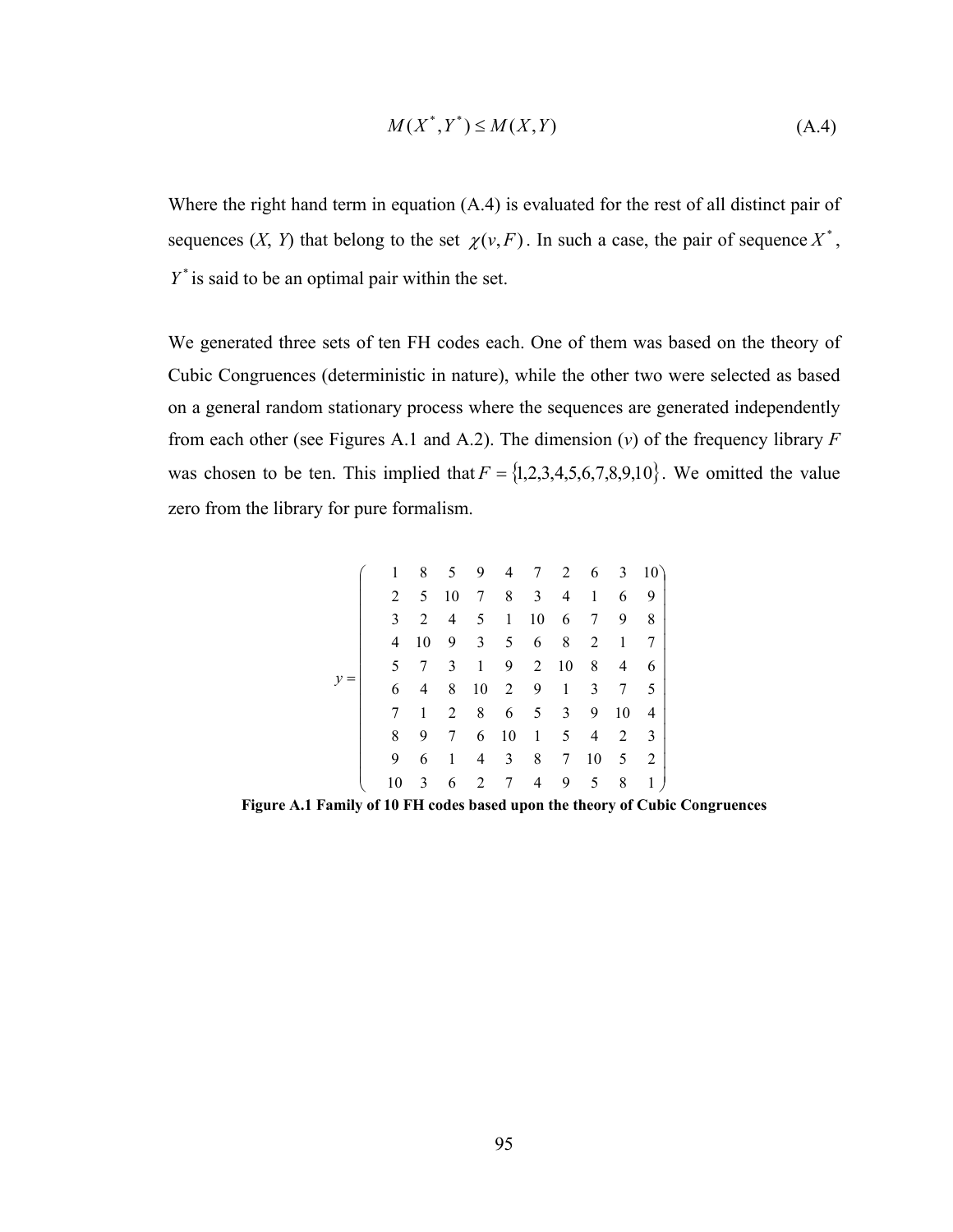|  | 10           |                |   | 3 7 5 9 8 5 1 9                   |  |    | $-5$ |       |                 |                | 10 3 7 5 9 8 5 1 9  |  |     |                     |     |     |
|--|--------------|----------------|---|-----------------------------------|--|----|------|-------|-----------------|----------------|---------------------|--|-----|---------------------|-----|-----|
|  | $\tau$       |                |   | 8 10 8 2 5 10 10 5                |  |    | - 9  |       | $7\phantom{0}$  |                | 8 10 8 2 5 10 5 9 1 |  |     |                     |     |     |
|  | $\mathbf{1}$ | $\overline{4}$ | 9 | 1 2 3 2 7 3                       |  |    | 2    |       | $\overline{4}$  |                | 9 1 2 3 2 7 3 2     |  |     |                     |     |     |
|  | $\mathbf{1}$ |                |   | 8 5 10 5 5 9 6 3                  |  |    |      |       | 8               |                | 5 10 5 9 6 3 7 9    |  |     |                     |     |     |
|  | 9            |                |   | 1 7 4 9 6 8 5 4                   |  |    | 2    |       | $7\phantom{.0}$ |                | 4 9 6 8 5 4 2 7     |  |     |                     |     |     |
|  | 2            |                |   | 7 4 6 2 7 4                       |  | 99 | 6    | $y =$ |                 |                | 2 7 4 9             |  |     | 6 5 9 7             |     | - 9 |
|  | 5            |                |   | 9 9 7 9 7 4 3 4                   |  |    | -6   |       | 7               |                | 4 3 4 6 8 4 9       |  |     |                     | - 6 | -4  |
|  | 8            |                |   | 4 9 6 4 8 6 5 7                   |  |    |      |       | 8               |                | 6 5 7 8             |  | -10 | 6 9 2               |     | -10 |
|  | 8            |                |   | $10 \t6 \t9 \t2 \t10 \t3 \t3 \t9$ |  |    | -8   |       | $\mathcal{E}$   |                | 9 8 2 1             |  | - 9 | 2 3 7 3             |     |     |
|  | 2            | $\overline{1}$ |   | 9 2 3 7 3 5 1                     |  |    |      |       | 5               | $\overline{1}$ | $10 \t 6 \t 5$      |  | - 6 | $4 \quad 5 \quad 3$ |     |     |

**Figure A.2 Families of 10 FH codes based on Memoryless (left) and Markov (right) general random stationary processes** 

Lempel and Greenberger also developed a lower bound for the parameter *M* where for any pair of distinct FH sequences *X*, *Y* that belongs to the set  $\chi(\nu, F)$  and with library size  $m$ , it holds that [44]:

$$
M(X,Y) \ge \frac{\sum_{i=0}^{m} (d_i^2 + e_i^2 + d_i e_i) - 2v}{3v - 2}
$$
 (A.5)

Where  $d_i$  and  $e_i$  represent the number of times a specific frequency (*f*) from the library *F* appears in one period of the sequences *X* and *Y*, respectively. Based on equation (A.5), we estimated the lower bound for the parameter *M* for all possible pairs in the three set of codes. In case of the CC and Memoryless family examples we obtained 0.357 (for all the pairs) and 0.571 (the lowest registered), respectively. The latter set of codes exhibited a higher value for the aforementioned parameter compared with the CC set in all the cases. It is important to note here that each of the sequences of the CC code set is a type of nonrepeating codeword, something that does not hold for hopping codes based on general random stationary processes, as it is the case of Memoryless and Markov. This property will definitely contribute to decrease the right hand term in equation  $(A.5)$  since the following two conditions are fully satisfied [44]:  $d_0 \le d_1 \le ... \le d_{m-1}$  with  $d_{m-1} - d_0 \le 1$ and  $e_0 \ge e_1 \ge ... \ge e_{m-1}$  with  $e_0 - e_{m-1} \le 1$ . By simple inspection of the matrix of CC codes in Figure A.1, it is possible to notice how such a dual condition is widely satisfied.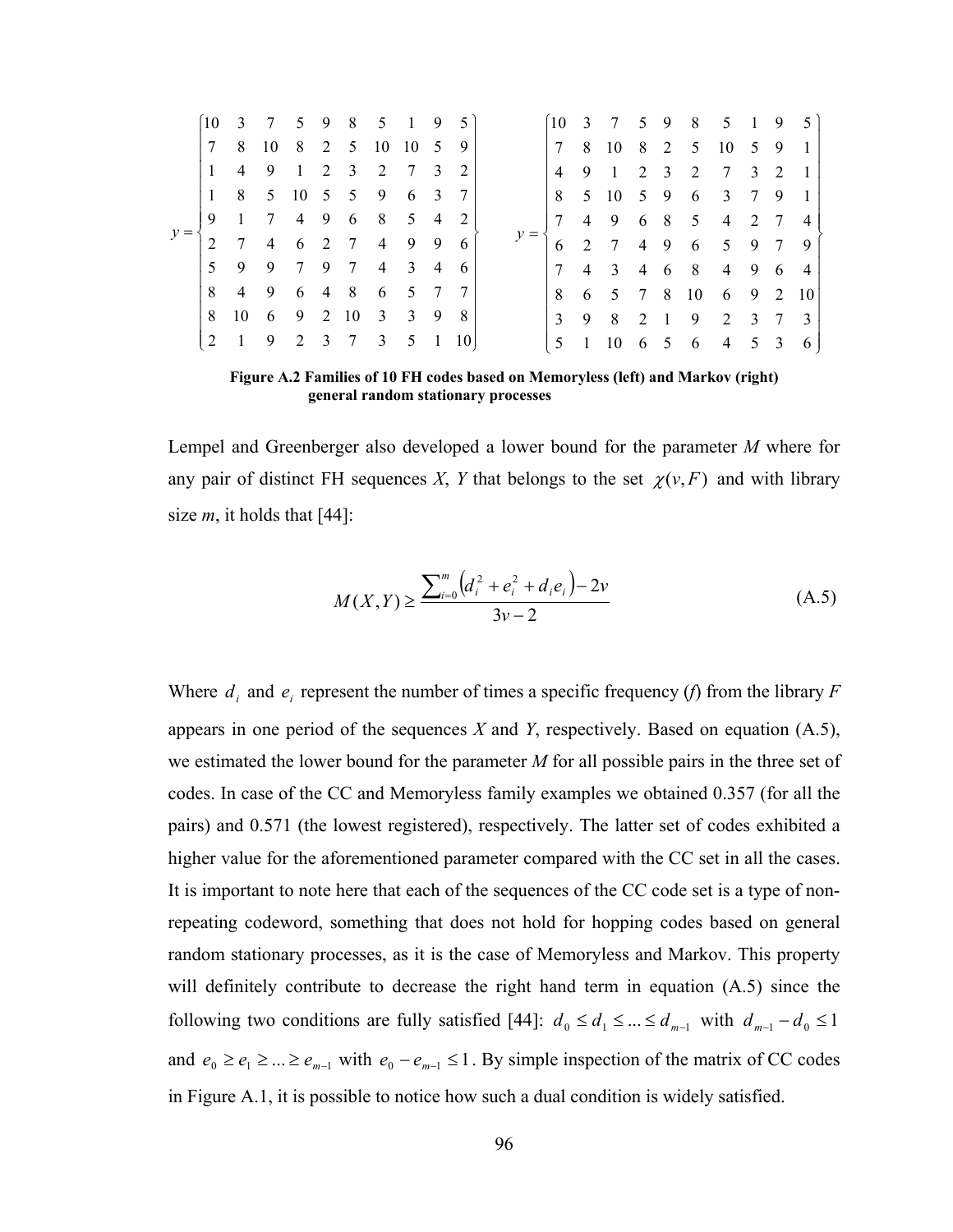

**Figure A.3 Hamming autocorrelation functions for each sequence in the CC code matrix shown in Figure A.1** 

Figure A.3 shows the Hamming autocorrelation functions (which includes both in and out-of-phase autocorrelations values) for the CC code set presented as an example. As can be seen all the functions are quite impulsive and meet the important requirement for the out-of-phase values which resulted to be as low as zero for all the range of the delay factor  $(\tau)$ . On the other hand, Figure A.4 represents in this case, the cross-correlation functions for all the distinct possible combinations of row one of matrix shown in Figure A.1 with the rest of the rows.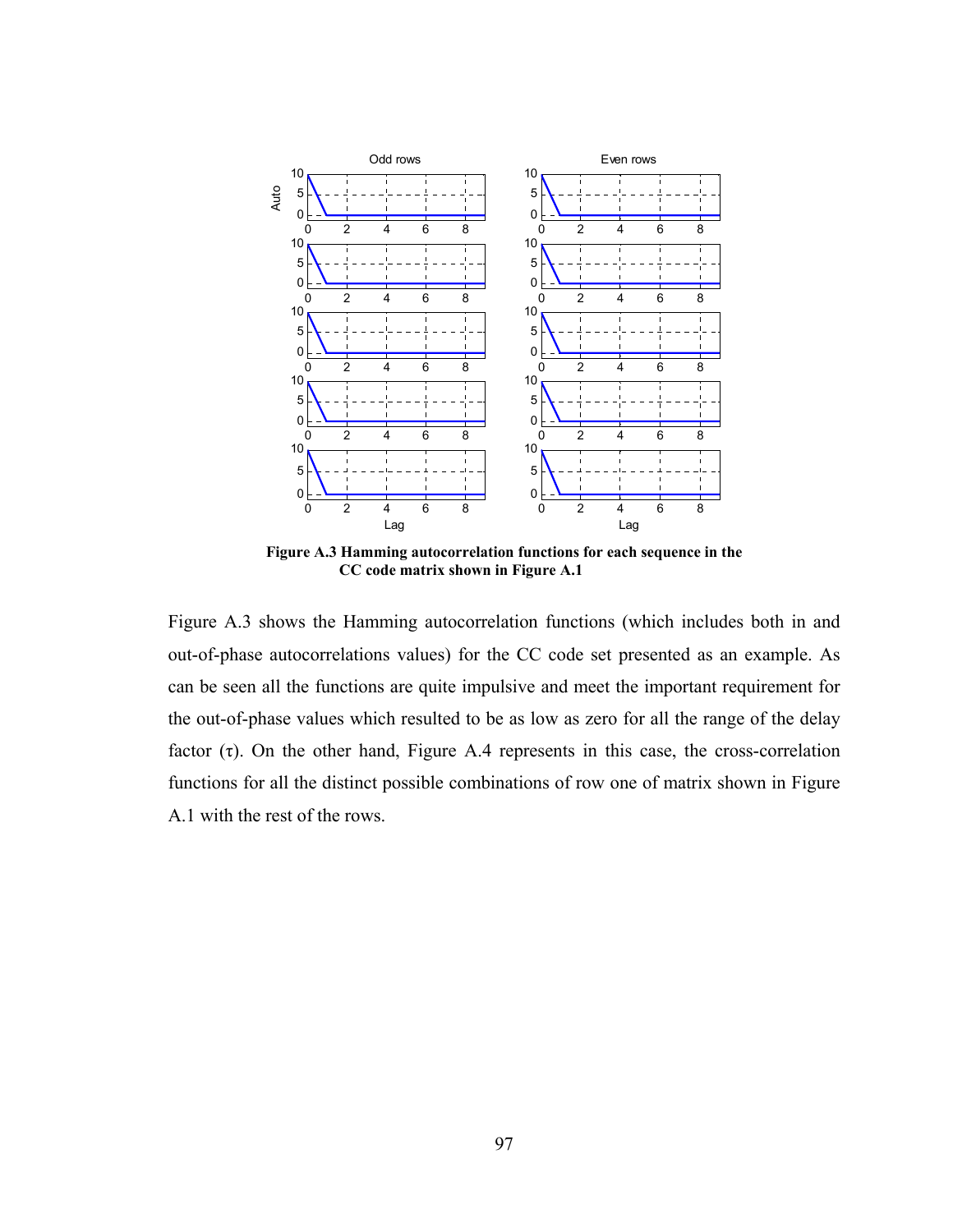

**Figure A.4 Hamming cross-correlation functions for the combinations of row one with the rest from the set of CC codes shown in Figure A.1** 

For all the cases, a constant upper bound of as low as two was obtained, which means that when two any codewords are shifted one with respect to the other in the time domain, a maximum of two coincidences or hits are possible to occur. This behaviour was verified for all the possible distinct combinations of rows in the set.

In case of the Memoryless and Markov code sets, as shown in Figures A.5 and A.6, respectively, the shape of each of the Hamming autocorrelation function does not always meet the specifications explained earlier in this section as it was not exactly impulsive.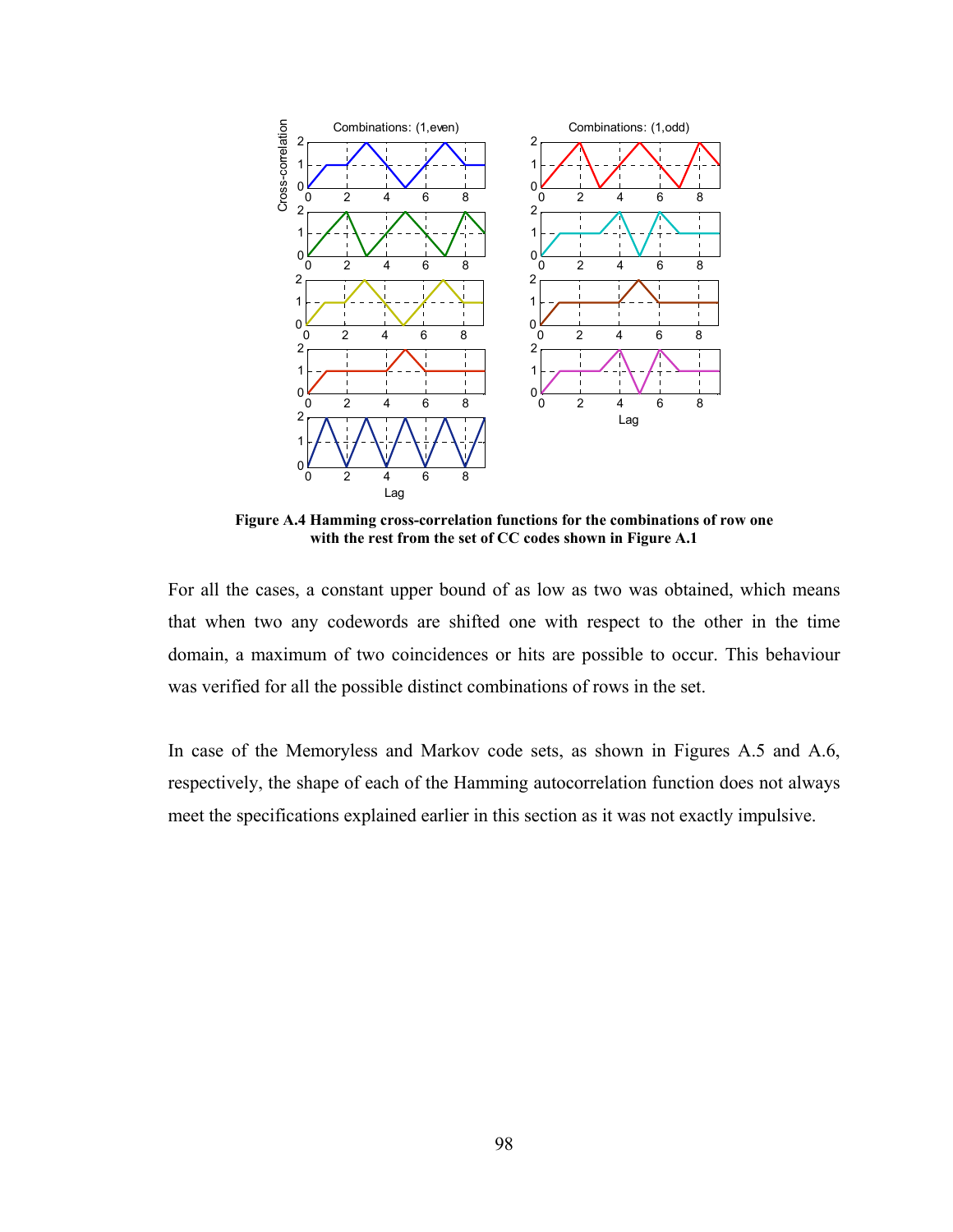

**Figure A.5 Hamming autocorrelation functions for each sequence in the Memoryless code matrix shown in Figure A.2** 



**Figure A.6 Hamming autocorrelation functions for each sequence in the Markov code matrix shown in Figure A.2**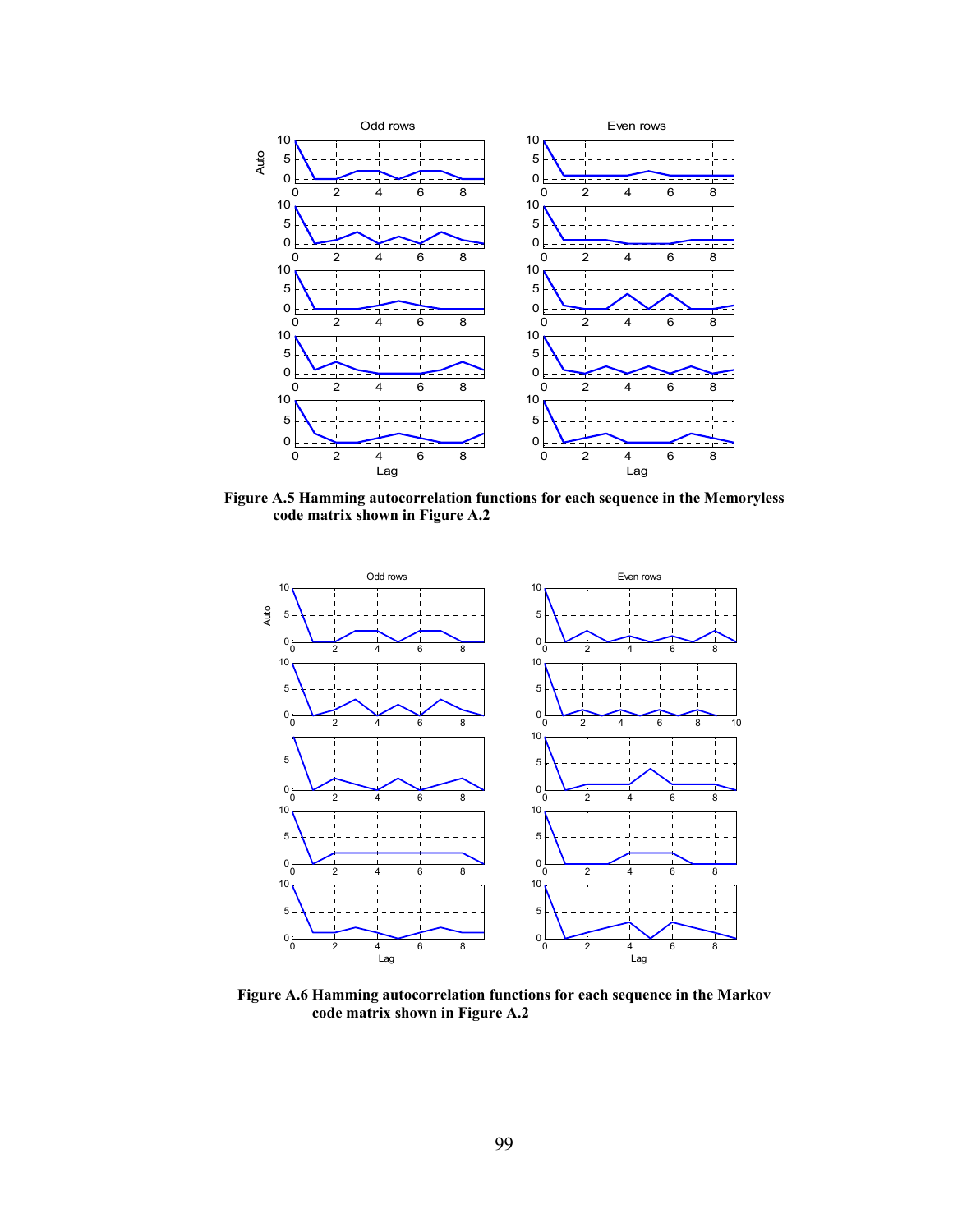

**Figure A.7 Hamming cross-correlation functions for the combinations of row one with the rest from the set of Memoryless codes shown in Figure A.2** 



**Figure A.8 Hamming cross-correlation functions for the combinations of row one with the rest from the set of Markov codes shown in Figure A.2** 

Figures A.7 and A.8 show the set of Hamming cross-correlation functions specifically for the first codeword in the Memoryless and Markov code sets shown in Figure A.2. If they